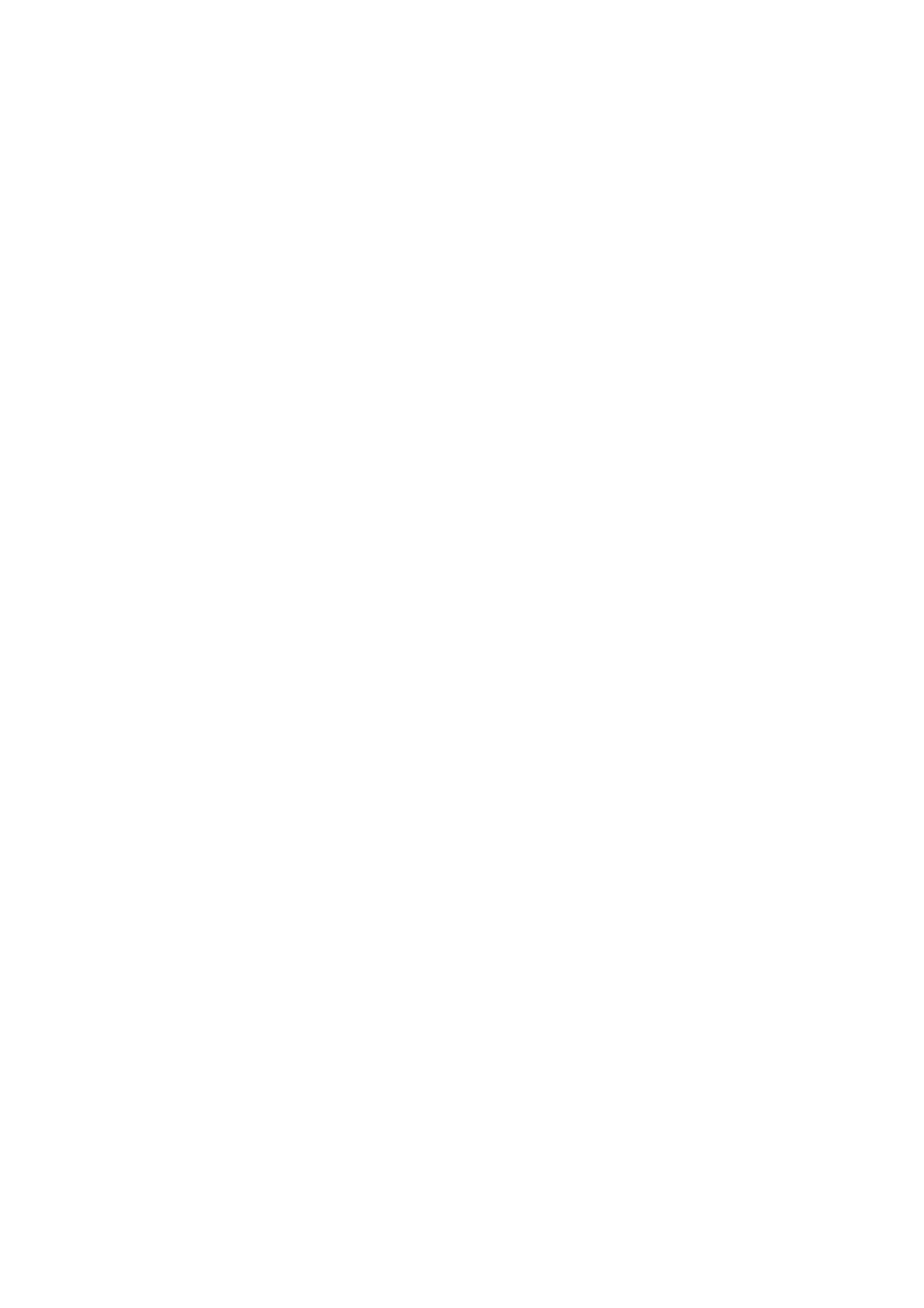*Report for:*  Miquel Roset, Retorna

*Prepared by:* 

Debbie Fletcher Maxine von Eye Timothy Elliott

Andy Grant

Leila Bendali

*Approved by:* 

Dominic Hogg

(Project Director)

*Contact Details*  Eunomia Research & Consulting Ltd 37 Queen Square Bristol BS1 4QS

United Kingdom

Tel: +44 (0)117 9172250 Fax: +44 (0)8717 142942

Web: www.eunomia.co.uk

#### *Disclaimer*

Eunomia Research & Consulting has taken due care in the preparation of this report to ensure that all facts and analysis presented are as accurate as possible within the scope of the project. However no guarantee is provided in respect of the information presented, and Eunomia Research & Consulting is not responsible for decisions or actions taken on the basis of the content of this report.

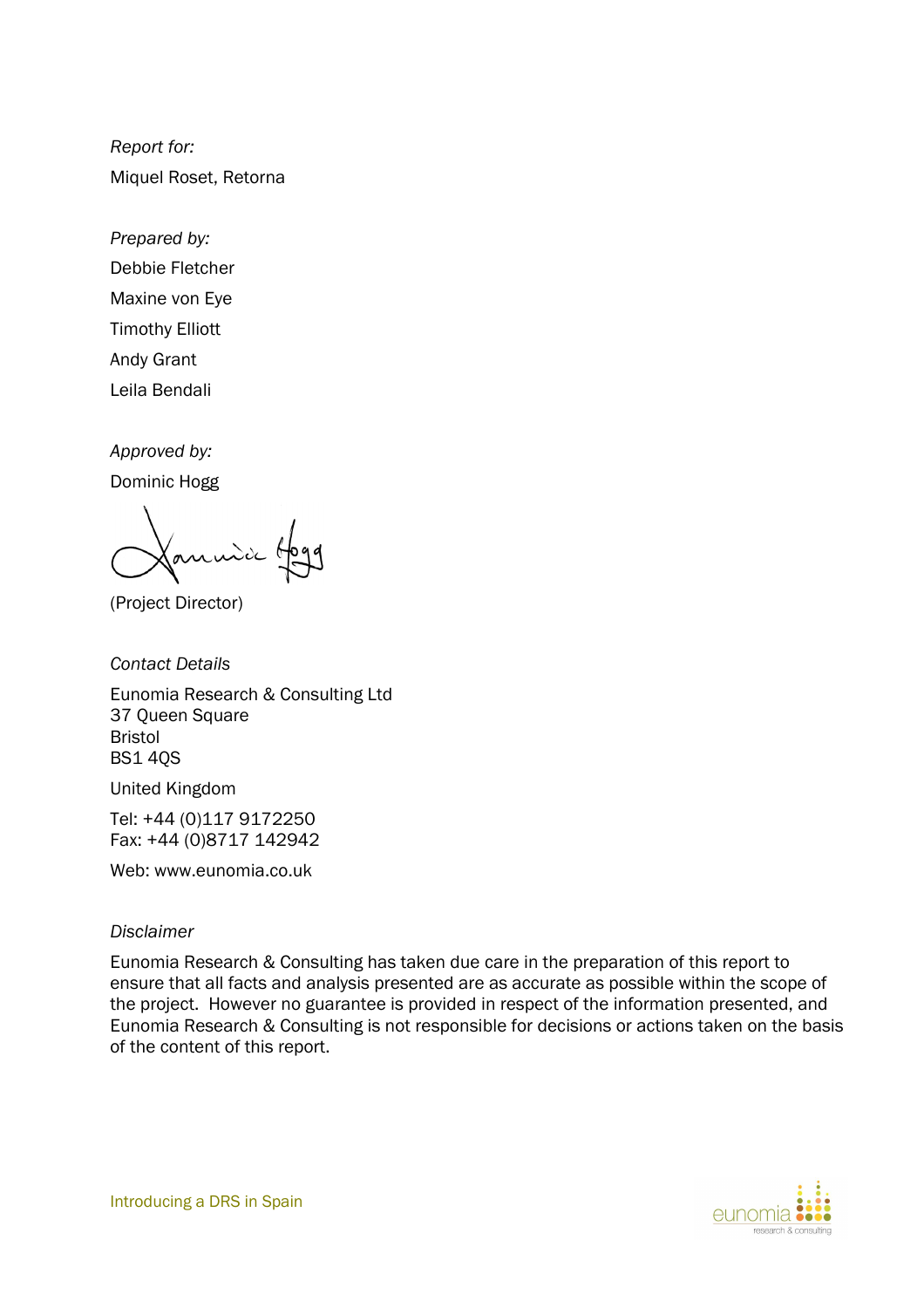#### Retorna

Retorna is a non-profit organisation comprised of social stakeholders, businesses, environmental NGOs and institutions, whose aim is to promote a sustainable production and consumption model, encouraging the recovery and recycling of waste. Retorna is founded on several key objectives:

- 1) To help develop "Zero Waste" policies with the goal of moving from the current "throwaway culture" to the maximised and efficient use of resources through the reuse and high-quality recycling of packaging high-quality materials.
- 2) To influence the implementation of policies, measures and instruments that promote the prevention, reuse and recycling of waste.
- 3) To contribute to the debate on the need to manage waste up the hierarchy and to find alternative waste treatment options to landfill for the waste that is not currently re-used or recycled.

In particular, Retorna's initial goal is to move towards the sound and efficient management of packaging waste in Spain, focusing on the following key activities:

- 1) Contribute to the discussion on the use of a deposit refund system for beverage packaging to enable maximum recovery and recycling of packaging materials in order to meet and exceed the rates established by law.
- 2) Facilitate open discussion on the potential social and economic impacts that may result from the need for further regulation and management of packaging waste.
- 3) Support projects and actions which promote increased awareness of the environmental impacts of current consumption and the factors to be considered in moving towards more responsible consumption patterns.

### Eunomia Research & Consulting

Eunomia is an environmental consultancy that supports positive change. Our clients, from both government and the private sector, turn to us for policy development and analysis, service design, procurement and review, technology and market assessment, bid development, regulatory compliance and project management.

*Policy Development* - Eunomia seeks to lead the way in policy formulation and implementation. We are able to marry perspectives from science, economics, politics and social science to bring forward practical proposals with the potential to deliver cost-effective benefits. We are recognised as leaders in understanding the direction and trajectory of waste and energy policy across the UK, Europe and beyond.

*Local Government* - Our technical skills, commercial experience and local government know-how mean our clients turn to us when they want to achieve high recycling rates and high levels of resident satisfaction as cost effectively as possible. In recent years we have worked with over 100 local authorities across the UK, supporting them with strategy development, contract procurements, partnership development, service efficiency reviews and service design.

*Private Sector* - We act on behalf of a range of organisations operating in the waste and energy sectors, including financial institutions, waste companies, utilities, property companies and technology providers. As a leader in understanding the direction of environmental policy, we are able to provide key insight to ensure that our clients are one step ahead and can make key commercial decisions quickly and effectively.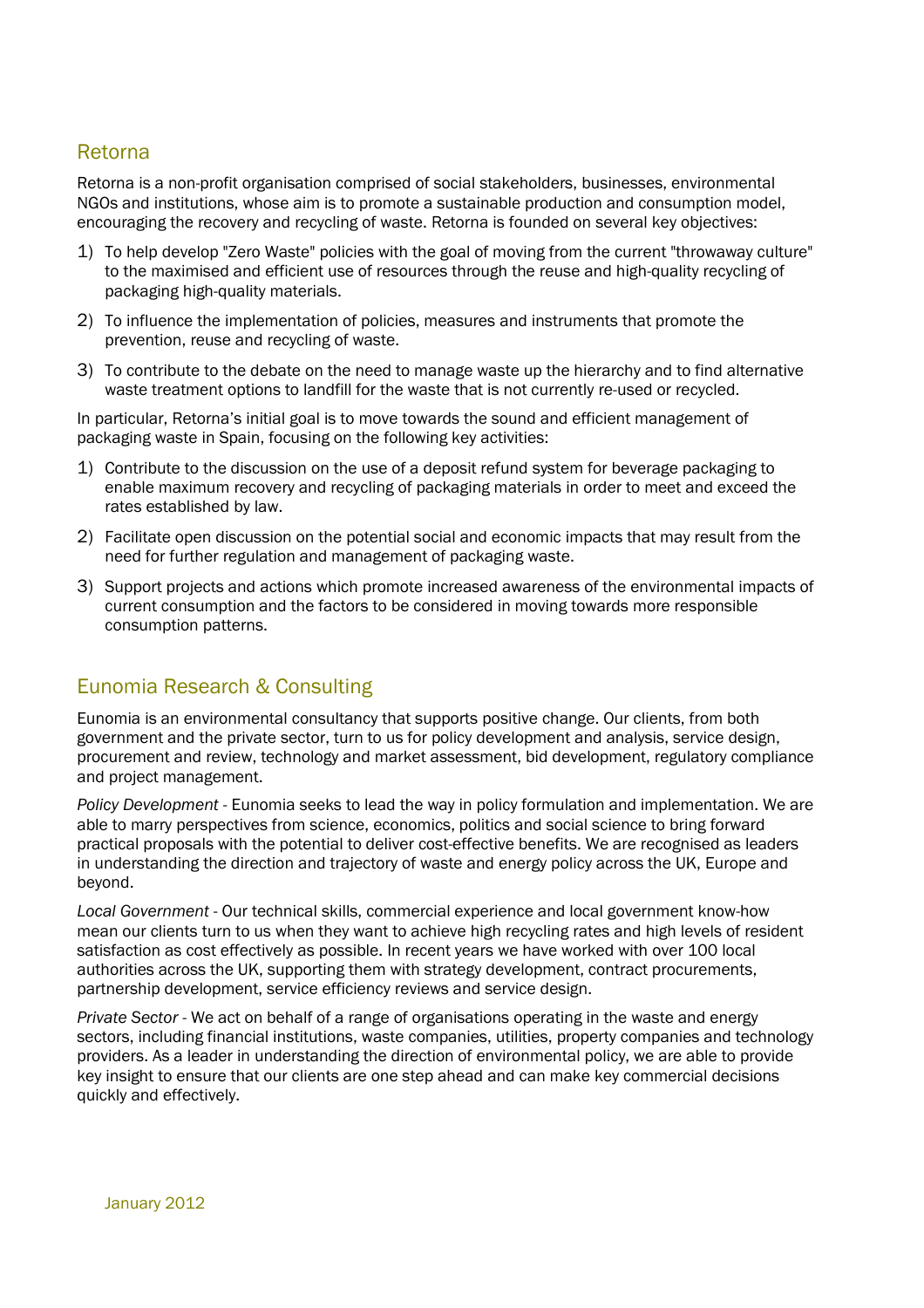# EXECUTIVE SUMMARY

This report, commissioned by Retorna, investigates the financial consequences of the introduction of a deposit refund system (DRS) across Spain. The report comes at a critical time as Spain is reviewing its current waste policy, with the new Law on Waste and Contaminated Land, approved by Parliament on 14th July 2011, explicitly including the possibility of the introduction of a DRS for one-way (non-refillable) beverage containers. This report forms one of a series of reports looking at the impacts of the introduction of a DRS in Spain.<sup>1</sup>

Discussion regarding DRSs is often polarised between the views of ardent supporters, and those of equally vehement opponents. The available theoretical literature, however, suggests that such systems can be an efficient means of increasing recycling rates and reducing litter, though a key issue in moving from theory to practice is determining the costs of administering and implementing a DRS.

There are few doubts that, if well-designed, such a system could increase recycling rates for beverage containers in Spain. The objective of this study is to explore the financial implications of the implementation of a DRS in Spain, looking in particular at the following key elements:

- 1) The net cost effect to producers from the costs they would bear in the DRS compared with the reduction in payments they would need to make for the existing producer responsibility system;
- 2) The financial impacts on the retailers (note these are met by handling fees payable to the retailers for every container returned to them);
- 3) The economic benefits to local authority budgets of removing their need to collect depositbearing packaging (including street sweeping); and
- 4) The potential cost to the consumer (including any unclaimed deposits which would contribute towards the running costs of the DRS).

This report does not consider the environmental costs and benefits of a DRS; these are covered elsewhere in a separate report commissioned by Retorna.2 The focus of this report is on the financial consequences only. However, it does highlight the increases in recycling which could be expected from such a scheme.

http://retorna.org/mm/file/Documentacion/febrero2011\_estudiocompletoACV.pdf

<sup>1</sup> The other reports are Inèdit (2011) *Análisis de Ciclo de Vida de la gestión de residuos de envases de PET, latas y bricks mediante SIG y SDDR en España*, available at

http://retorna.org/mm/file/Documentacion/febrero2011\_estudiocompletoACV.pdf; and ISTAS (2011) *Estimación del empleo potencial en la implantación y desarrollo de la primera fase del SDDR en España*, available at http://retorna.org/mm/file/Documentacion/EstudioEmpleo.pdf.

<sup>2</sup> Inèdit (2011) *Análisis de Ciclo de Vida de la gestión de residuos de envases de PET, latas y bricks mediante SIG y SDDR en España*, available at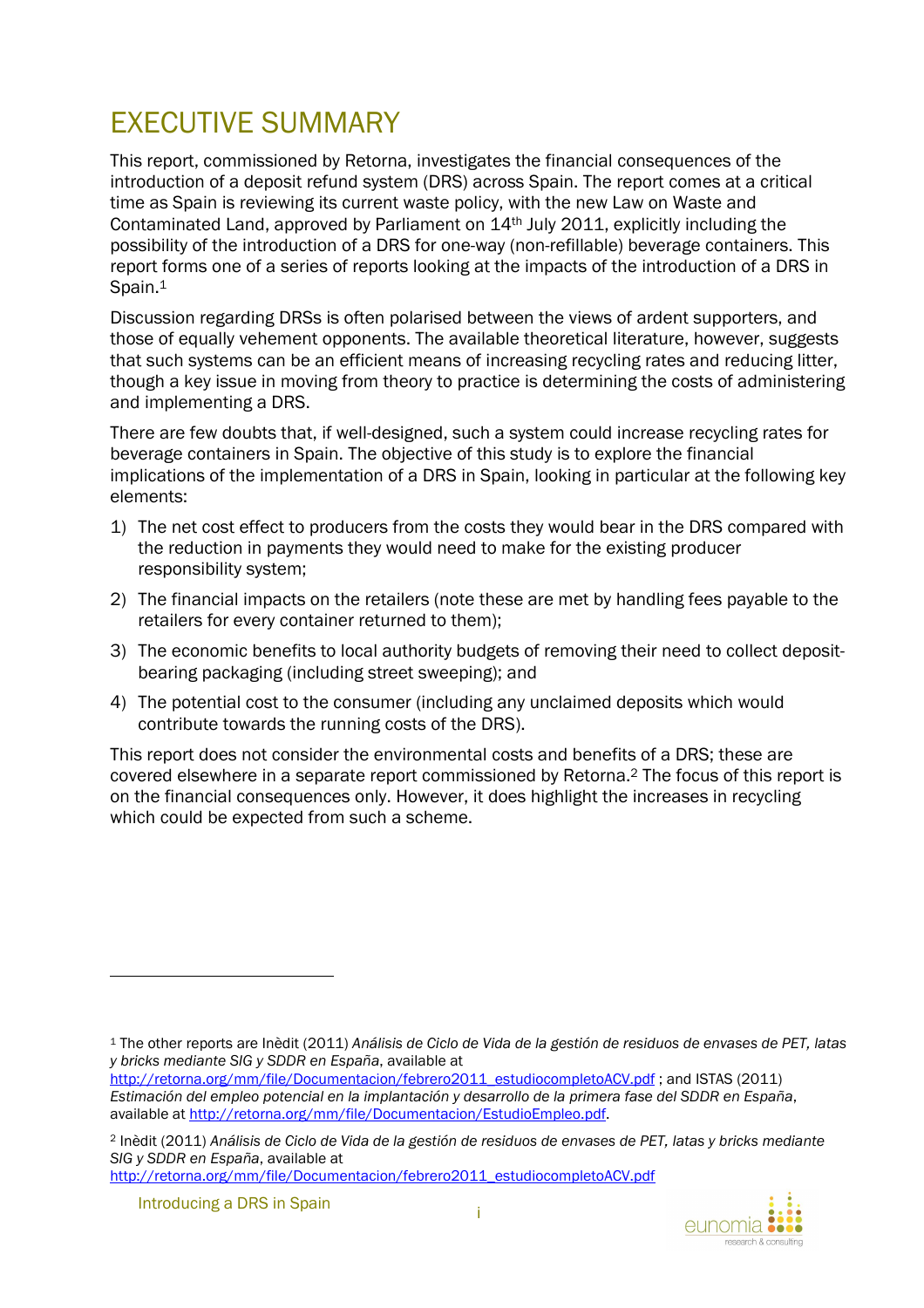# E.1.0 Approach

In order to examine the potential costs and savings associated with the introduction of a DRS in Spain, the basis of the approach was to establish mass flows of beverage containers for two Scenarios:

- 1) One without a DRS in place, reflecting current practice, and with beverage containers managed through collection systems supported by Ecoembes and Ecovidrio. This was the baseline scenario; and
- 2) One with the DRS in place, with the containers managed primarily through the DRS.

The modelling then considered the costs and savings associated with the move from the baseline scenario to the situation where the DRS was in operation.

The DRS was deemed to include:

- A) Plastic bottles predominantly made from PET (Polyethylene Terepthalate) and HDPE (High-Density Polyethylene) e.g. carbonated soft drinks, mineral water, squash bottles, but *excluding* milk.
- B) Metal cans, both steel and aluminium e.g. containers for fizzy soft drinks, alcoholic beverages, energy drinks etc.
- C) Glass beverage containers e.g. beer bottles, soft drink bottles etc, but *excluding* wine and spirits bottles.
- D) Beverage cartons e.g. soft drinks, including brands such as Tetrapak©.

As is made clear below, and in the Main Report, we modelled a Central Case, as well as a range of sensitivities (to explore the robustness of the analysis).

For the Central Case, we modelled that the household bring site system for containers would continue to operate in parallel to the DRS, but that householders would no longer place the majority of their deposit-bearing beverage containers in the kerbside system, instead deciding to put these containers into the DRS and claim back their deposits. Thus the existing bring site containers would fill less rapidly and therefore require less frequent emptying.

The deposit was set at  $\epsilon$ 0.20 per container, irrespective of container size or material type. Based on deposits and return rates from other systems around the world, the return rate was plotted as a function of the deposit across existing schemes. In setting a deposit of €0.20 per container, the return rate for the system was therefore estimated to be 89%.

The system was modelled as requiring a collection point at most retail outlets that sell beverage containers, to ensure that a sufficient number of return points would be available to consumers in the Spanish system. To maintain comparability with the recently published Sismega summary report, the types and total numbers of grocery store outlets in Spain which might accept returned containers were based on data from the same source as used in that study (data provided by Nielsen, a global market research company).<sup>3,4</sup> To this was added data on the number of Horeca across Spain that might also sell beverage containers, but

<sup>3</sup> Sismega. S. L., (2011) *Untitled Document* looking at the analysis of the effects of introducing a DRS in Spain, accessed 15<sup>th</sup> July 2011, available at http://www.cecobi.es/images/prensa/Mon20110523154500SDDR.pdf

<sup>4</sup> 2010 data provided by Nielsen, covering all hypermarkets and supermarkets, traditional stores, restaurants and hotels, clubs, bars, pubs and cafes.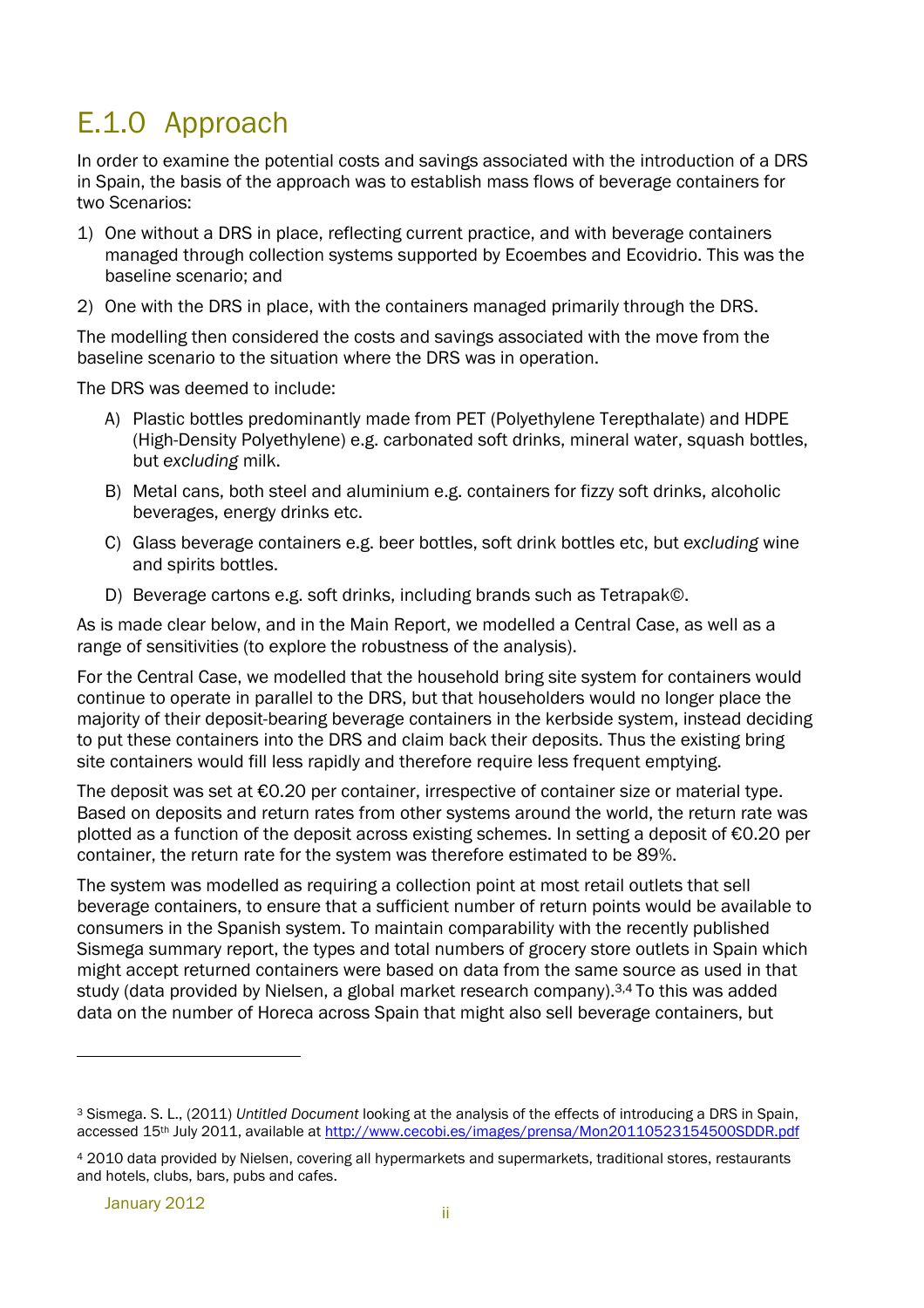which were not considered as part of the Sismega summary report (namely food stores, gas stations/service areas/convenience stores and catering facilities in the workplace).5,6,7

# E.2.0 Key Findings

Figure E-1-1 Figure E-1-1 illustrates the annual flows of money throughout the DRS for each of the key stakeholders involved in the system. Figure E-1-2 shows a breakdown of the ongoing costs of each of the key components of the system. The majority of the system costs are split between compensating the retailers for the loss of space and time in taking back DRS containers from consumers (the handling fee is calculated at €0.04 per container returned), and the system's internal costs of collection, clearing and logistics. The administration of the system only absorbs a small part of the overall system costs. At an 89% return rate and €0.20 deposit rate, the costs of the DRS are partially offset by the materials income received for the material collected through the DRS and by the unclaimed deposits that are forfeited by the consumers that choose not to return their containers into the DRS. The remaining balance of costs for the DRS is assumed to be met by producers in the form of an administration fee per container placed on the market. The on-going cost to the producers for the running of the DRS was calculated at  $\epsilon$ 243 million per annum, which equates to  $\epsilon$ 0.013 per container placed on the Spanish market.



### Figure E-1-1: Cash Flows in the Spanish DRS, €millions

*Note negative figures indicate an income into the system, positive figures indicate a cost.* 

Introducing a DRS in Spain

<sup>5</sup> Fundación Hosteler*í*a de España (2010) *Los Sectores de la Hostelería en 2009.*

<sup>6</sup> La Caixa (2009) *Anuario Económico de España 2009,* available at http://www.anuarieco.lacaixa.comunicacions.com/java/X?cgi=caixa.anuari99.util.ChangeLanguage&lang=cat

<sup>7</sup> Alimarket (2010) *Informe anual Alimarket de Distribución 2010.*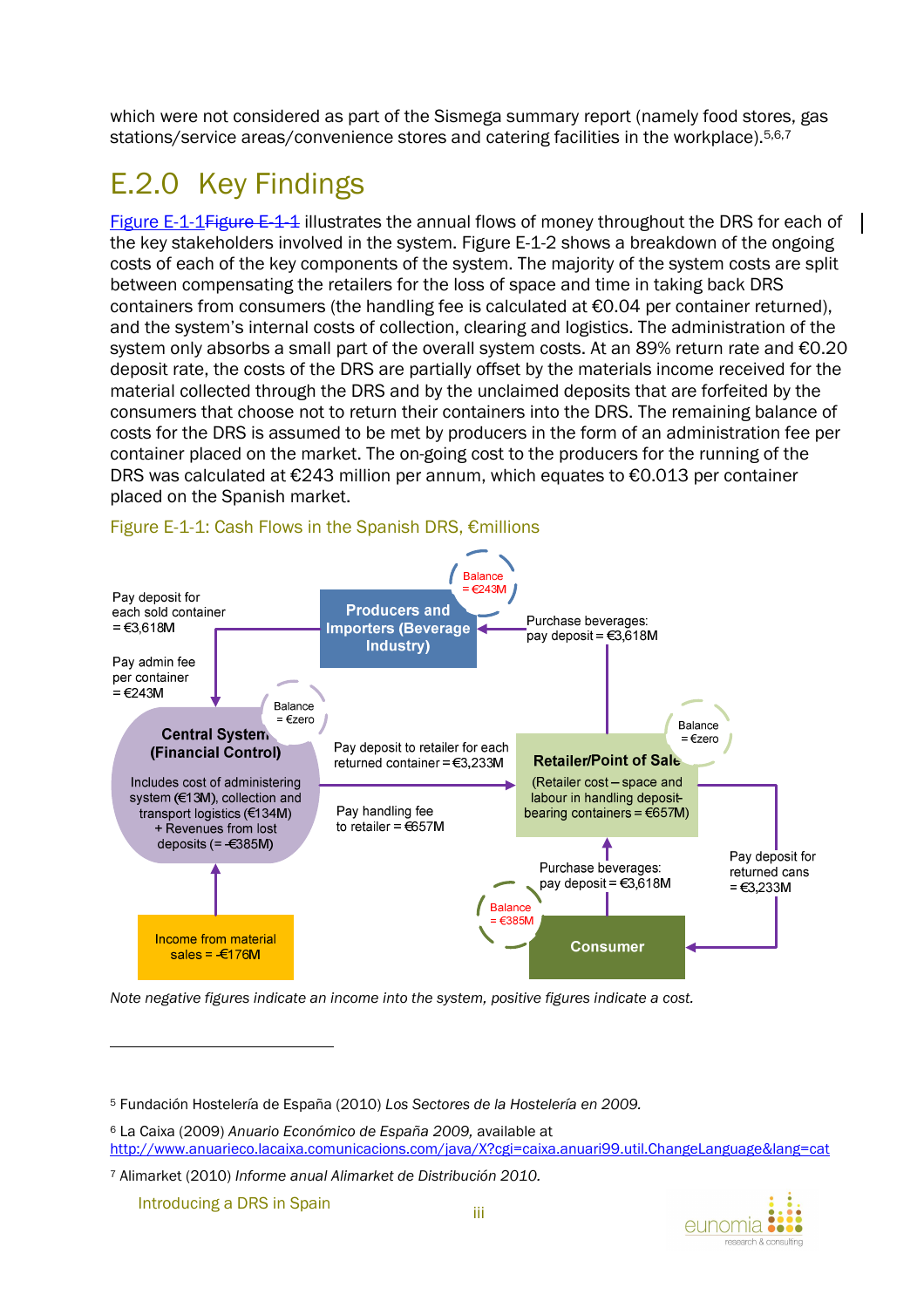

Figure E-1-2: Cost of Each DRS Component, €millions

The calculation of the admin fees payable by producers for every container placed on the market varies from DRS to DRS. Whilst it might be argued that the collection costs for the different materials are unlikely to vary substantially, the material revenues subsequently obtained will vary quite significantly. The central system might, therefore, decide to vary the admin fees payable (through discussions with stakeholders and the shareholders of the DRS), with the fees adjusted periodically according to the material revenues generated from different beverage container material types. Based purely on the income that would be obtained for each material stream, Table E-1-1<del>Table E 1 1</del> illustrates the resultant admin fees that would be payable according to material type. In reality, the Spanish government would need to be careful in how they structure their pricing mechanisms; lower admin fees for, for example, aluminium compared to steel may lead to beverage can manufacturers switching from steel to aluminium, and the government would need to take a view as to whether the resulting environmental impacts would be in keeping with the DRS as an environmental policy.

|                                                | Aluminium | <b>Steel</b> | <b>Plastic</b> | Carton | Glass     |
|------------------------------------------------|-----------|--------------|----------------|--------|-----------|
| Cost per Container $(\epsilon)$                | €0.023    | €0.023       | €0.023         | €0.023 | €0.023    |
| <b>Total Material Income</b><br>$(\epsilon m)$ | $-£105.7$ | $-66.2$      | $-653.5$       | €0     | $-£10.9$  |
| Income Per Container $(\epsilon)$              | $-60.020$ | $-60.005$    | -€0.009        | €0.000 | $-60.003$ |

|  |  |  |  | Table E-1-1: Varying Producer Admin Fees According to Material Revenue Generated |
|--|--|--|--|----------------------------------------------------------------------------------|
|  |  |  |  |                                                                                  |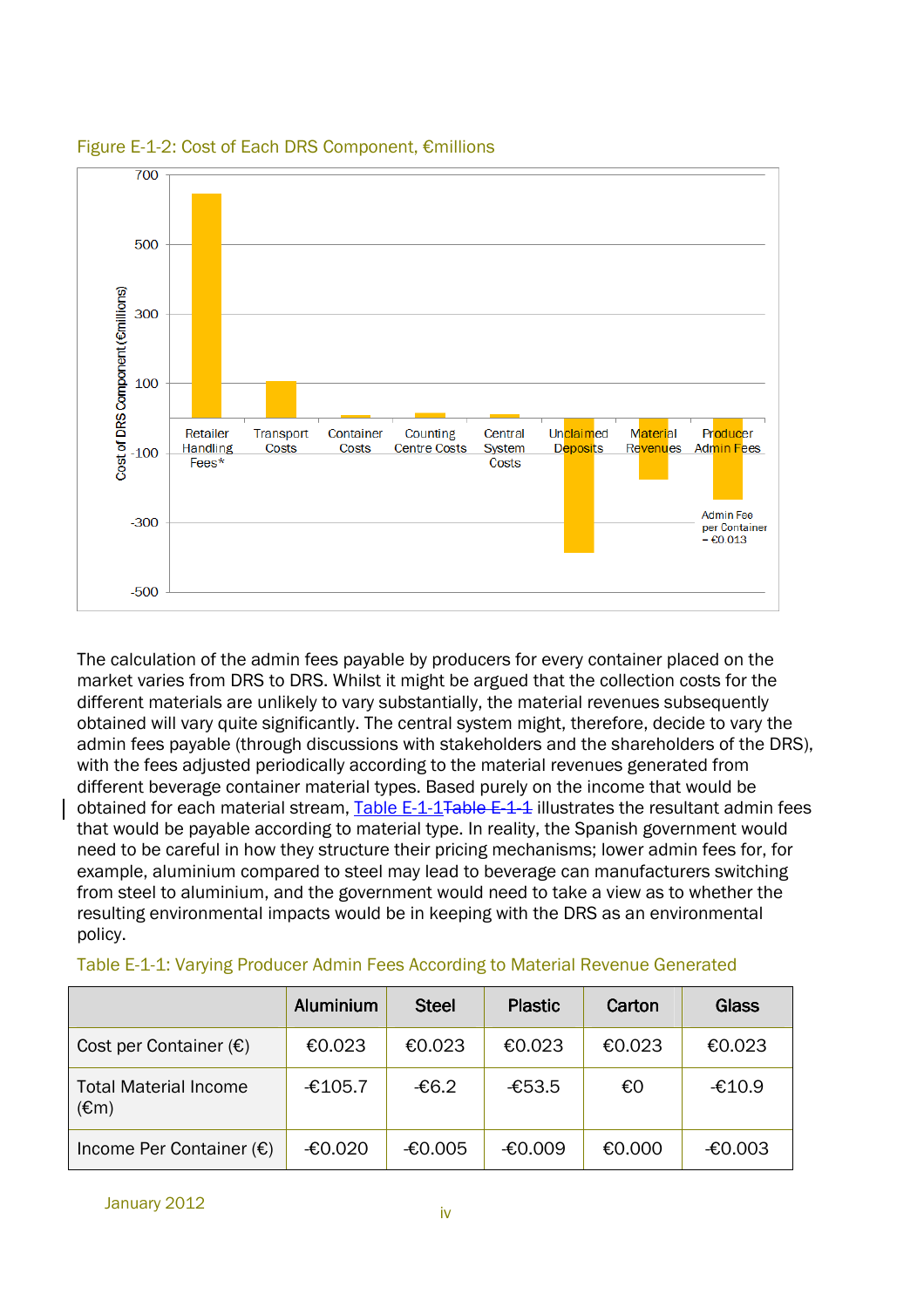| Adjusted Admin Fee $\left(\epsilon\right)$ | €0.004 | €0.019 | €0.014 | €0.023 | €0.020 |
|--------------------------------------------|--------|--------|--------|--------|--------|
| per container)                             |        |        |        |        |        |

The figures given above do not, however, tell the whole story with regards to the overall financial impact from the introduction of a DRS in Spain. Whilst additional cost would be incurred in setting up the collection logistics for the DRS, the majority of the deposit-bearing containers would no longer be collected through the existing household and non-household collection systems, thereby resulting in financial savings for those systems. The key impact on collection logistics related to a reduction in the amount of packaging in the current bring site system is to reduce the fill rate of the bring sites, reducing the collection frequency required. There will also be similar effects on the collection of litter bins and commercial waste collections. The savings from this must also be combined with those derived from the avoided disposal of those containers which are currently collected in residual waste (and either recovered or sent to landfill), but which are subsequently collected and recycled in the DRS.

The wider financial impacts of the introduction of the DRS on the key stakeholders involved in or directly impacted by the DRS are illustrated in Figure E-1-3. Key comments on these are made below:

- 1. A government body authorising the system and associated finances, and setting recycling targets for the various materials The financial consequences for the Spanish Government should be minimal, as Government already has to set recycling targets and associated policies; the DRS and, potentially, associated recycling rate targets are means of delivering policy objectives. In terms of setting up the system, our expectation is that the DRS would be a not-forprofit entity designed and managed by relevant stakeholders, rather than this being the responsibility of the Government, so again there would be minimal financial impact on the Government.
- 2. A central organisation owned and run by (within the constraints set by the authorising body), for example, non-governmental organisations, industry bodies, producers, breweries and retailers (i.e. the 'central system') The costs of running the central system in the DRS amount to €12.8million per annum. This cost would be met through revenues accruing to the system.
- 3. The manufacturers of containers, producers of beverages and industries that 'fill' the containers (the 'producers')

The producers incur an annual cost from the introduction of the DRS of €243 million (equivalent to a €0.013 per container admin fee). We have also modelled an additional one-off investment cost for producers of  $E1.7$  million for the new labelling required for the DRS (in reality, this cost may be avoided by allowing a sufficient leadin time for the introduction of the DRS so that producers can incorporate any changes as part of their periodical packaging/labelling re-design). It might also be argued that the producers will pay a significant portion if not all of the costs associated with setting up the DRS, the total cost of which is €31.3 million, which would be paid for through joining fees (though it is difficult to say exactly what percentage of the one-off set-up costs would be met by the producers, as it may be that other key stakeholders such as retailers also contribute towards the set-up costs).

Although the producers incur a cost from the introduction of the DRS, in contributing to the DRS through admin fees, they will no longer be required to pay the existing Green Dot fees for that packaging which is considered in scope for the DRS. Based on the

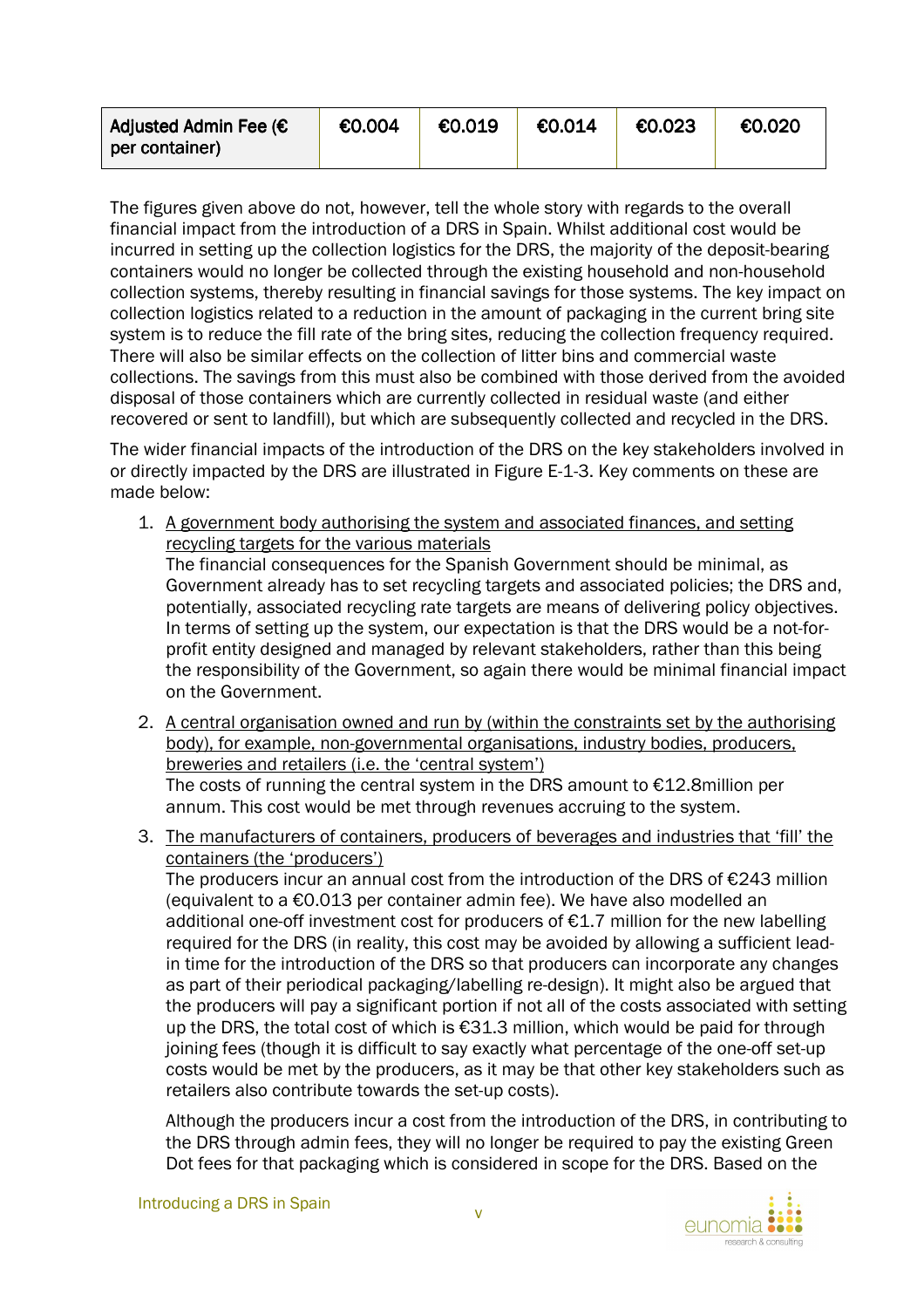existing Green Dot fees payable for different material types in the Ecoembes and Ecovidrio systems (which averages at €0.007 per container placed on the market), multiplied by the numbers of containers that would be included in the DRS, the producers would save a total of €123 million per annum in existing Green Dot fees. Thus the net overall financial impact on producers of the introduction of a DRS is €120 million per annum, equivalent to an additional €0.007 per container on top of what they currently pay for the existing Green Dot systems.

It is important to note that, based on our bring site modelling, we estimate the saving in the existing bring site packaging collection costs to be somewhat lower than the estimated reduction in Green Dot fees. If the reduction in Green Dot fees predicted here is in excess of the savings implied through reduced collection costs, this could leave a shortfall in funding the existing Green Dot schemes. In Germany, a similar effect was observed, and this shortfall was met by a combination of reduced overheads in the existing Green Dot schemes, tackling the issue of free-riders in the existing schemes and via improved efficiency of infrastructure. Another approach would be to raise the fees for the remaining packaging in the existing Green Dot schemes, but clearly this would be less preferable to producers.



Figure E-1-3: Wider Financial Costs and Benefits to each Key Stakeholder from the Introduction of the DRS, €millions

#### 4. Any retailer which sells beverages (non-refillables) in Spain Based on the key cost components of the DRS, the costs to the retailer of the required space and resources for the DRS are by far the largest component of the total costs of the DRS (€657 million per annum). The cost to the retailer is fully reimbursed by the handling fees that are paid to the retailer by the central system on a per container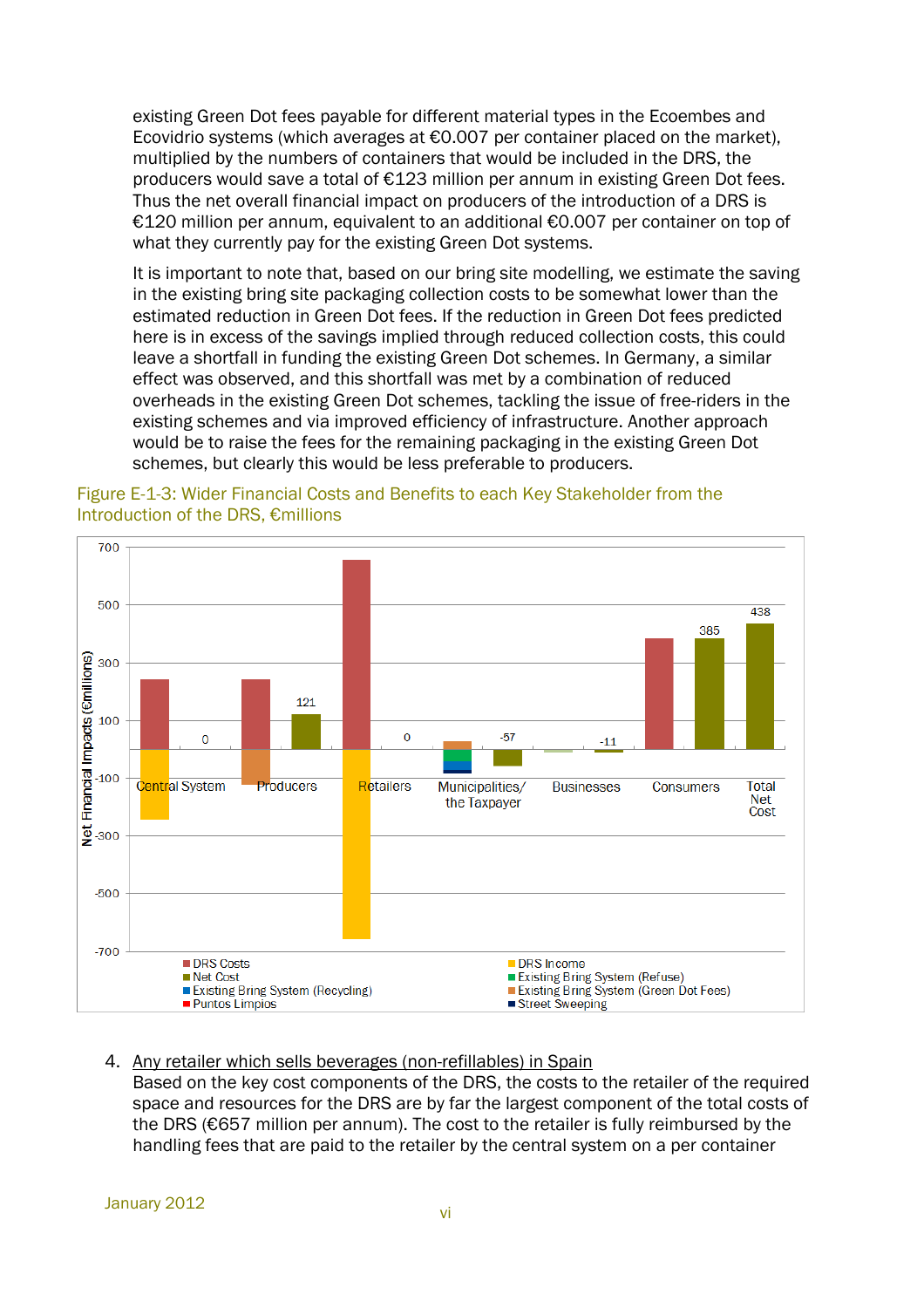returned basis (equivalent to €0.04 per container returned). The handling fees compensate the retailer for the following:

- a. RVM installation and operating costs;
- b. Shop floor space used to house RVMs and to store returned containers; and
- c. Labour costs associated with the emptying of RVMs, the manual take-back of containers by the cashier, and facilitating the pick-up of the returned containers by contracted logistics companies or the retailer's own haulage.

This includes a cost for additional labour for manual collections of €134 million; in reality, it could be argued that this is a somewhat conservative estimate, as staff employed by some retailers, particularly the smaller stores, will be likely to be able to absorb a significant amount of the time required for manual take back into their existing contracted hours without requiring additional payment. Nonetheless, this cost has been included here to ensure that the cost to the retailer is fully reimbursed by the handling fees that are paid to the retailer by the central system. Over time, as components such as the RVMs and any infrastructure alterations reach the end of their payback periods, the handling fees may effectively start to generate a net income for some retailers. The retailers may, however, be required to contribute to the initial set-up costs of the system via retailer joining fees (as noted in the discussion regarding 'producers' costs above).

5. All consumers which purchase beverages in Spain

The consumers who do not return the containers they purchase will lose the deposits they have paid into the DRS. At an overall 89% return rate, consumers would forfeit a total of €385 million of unclaimed deposits. In our model, this revenue helps fund the operation of the system. For this reason, it is important to have complementary targets in place to ensure that the system is not designed so as to 'deliberately underperform', and enable full funding through unclaimed deposits. With targets in place, the system would likely be designed with a deposit set at a rate designed to deliver the desired performance level, consistent with the level of infrastructure provision. The provision of many easily-reached return points should minimise the level of unclaimed deposits as long as the deposit it set at a reasonable level.

6. Municipality/taxpayer

Savings to the municipality/taxpayer are calculated from a combination of a reduction in residual waste bring site collection and disposal costs, and a reduction in street sweeping and puntos limpios operational and disposal costs. The total savings to the municipality/taxpayer amount to between €57 million per annum (at the current disposal cost of €36.17 per tonne) and €93 million per annum (assuming a higher disposal cost saving of €80 per tonne).

The introduction of the DRS may also result in additional savings to the municipality if/where the Green Dot scheme payments made by the PROs to the municipalities do not cover the full costs of the separate collection of lightweight packaging and glass at bring sites. Given the lack of detailed financial data on a municipality by municipality basis in terms of the costs of running each element of the bring site service compared to the payments received by the PROs, in order to provide a conservative approach we have assumed that the Green Dot fees paid to municipalities cover the full costs of these separation collection services. Thus, although the municipality saves money through the reduction in collection costs of lightweight packaging and glass, this is matched by a reduction in fees paid by the existing PROs to the municipality for those collections. However, further savings may be available to those municipalities which



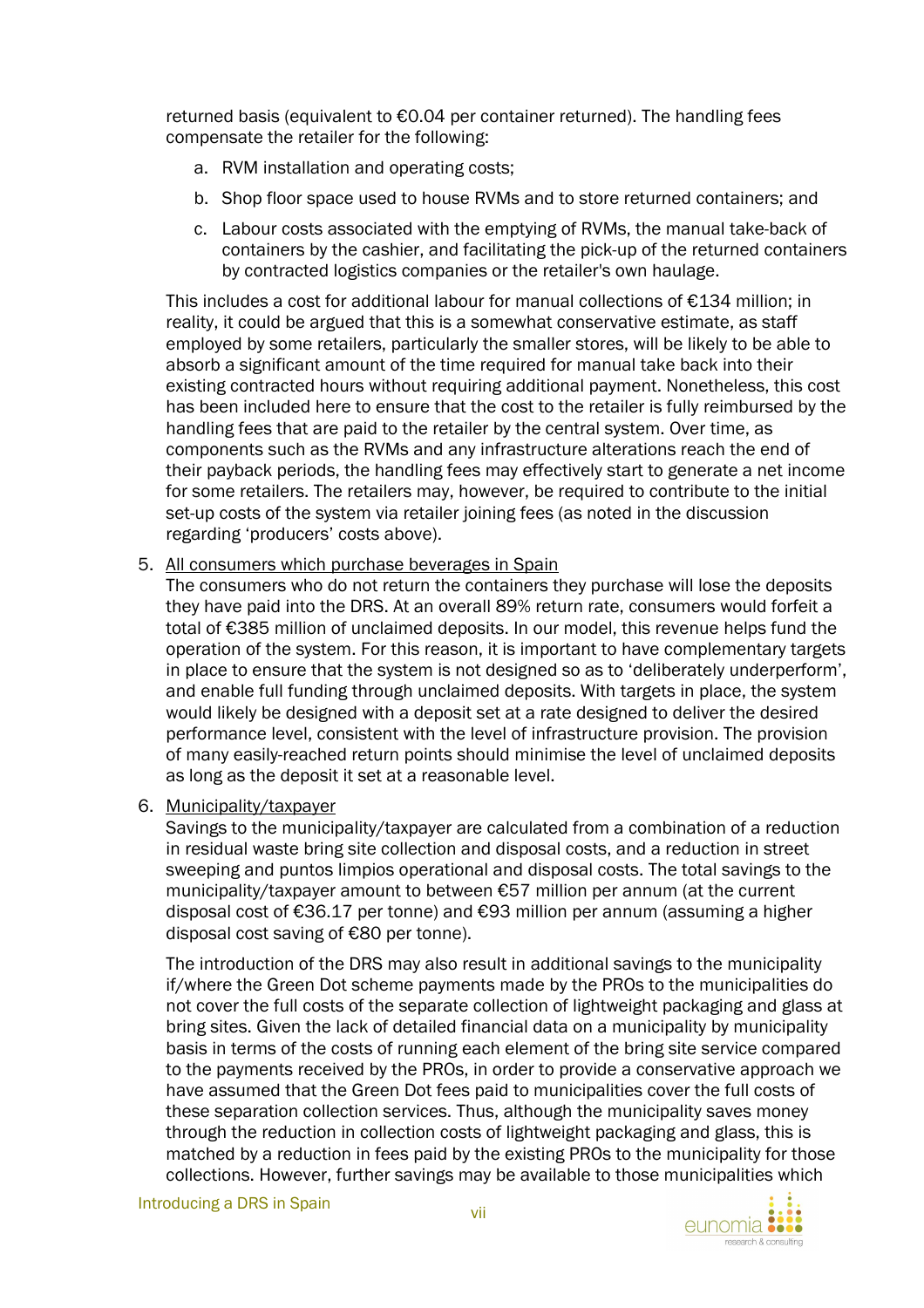currently have to meet the shortfall between PRO payments and running the separate collection schemes.

7. Businesses receiving Commercial Waste Collections Following the introduction of the DRS in Spain, we also modelled a small reduction in the tonnages of residual waste, lightweight packaging and separate glass obtained through commercial waste collections. A saving of between  $£11$  million and  $£15$ million per annum (depending on the assumed cost of disposal) was calculated to businesses for the reduction in collection and disposal costs associated with commercial waste collections.

The overall financial impact resulting from the introduction of a DRS in Spain is a net cost of between €398 million and €438 million per annum (depending on the avoided cost of disposal). The highest costs are met by those consumers that choose not to return their containers to the DRS in order to redeem their deposit i.e. in accordance with the 'polluter pays' principle. The municipality receives the greatest financial benefit from the introduction of the DRS in the form of avoided costs for the existing bring site residual waste collections, as well as from avoided street sweeping and litter bin emptying costs. In terms of improved recycling performance, the introduction of a DRS is projected to lead to an increase in recycling of the separately collected DRS-targeted packaging of 59 percentage points (from 33.7% to 92.5%), an increase of 18 percentage points (from 33.7% to 51.4%) in the overall separately collected recycling of metals, plastics and glass, and an increase of 14 percentage points (from 34.2% to 48.4%) in the overall separately collected recycling of all packaging materials across Spain.

In order to understand the robustness of the results, a series of sensitivity analyses were also undertaken around the financial costs of implementing the DRS. The key points to note from this analysis are as follows:

- 1) Varying the deposit from €0.15 to €0.25 only leads to a small (2%) variation in return rates, and hence a relatively small difference in system costs. A higher deposit must be levied in order to achieve a higher return rate, so these two factors (higher costs due to lower returns and lower costs due to higher deposit value) will play off against one another in determining the cost of the system. In this range of deposits/return rates, the admin fee payable by the producer is higher ( $\epsilon$ 0.017) at a lower deposit value and the cost decreases (to €0.010) as the value of the unclaimed deposit increases. This assumes a weak response in the rate of return as the deposit changes. The analysis is sensitive to the shape of this curve. It would be prudent to retain the deposit at a reasonable level to ensure that the response rate is such as to deliver a high (around 90%) return rate;
- 2) The return rate has a particularly significant impact on the overall costs of the DRS. Other things being equal, a scheme with a higher return rate will lead to reduced revenues in the form of unclaimed deposits, with a corresponding increase in the revenue which must be raised from producers in the form of administrative fees. If the DRS were to achieve a 100% return rate, at a €0.20 deposit value, the revenue gap to be filled by administrative fees would increase from €243 million to €628 million, equivalent to an increase in admin fees from €0.013 to €0.035 per container placed on the market. On the other hand, if one assumes that the assumed return rate (89%) can be achieved based on a higher deposit, then this would mean that the value of the unclaimed deposits would increase and the administrative fees could be reduced.
- 3) Since DRS costs to producers are lower with lower return rates, it would appear sensible to introduce target recycling rates for these materials to encourage higher return rates from the system, and reduce the incentive for poor system design / inadequate

January 2012 viii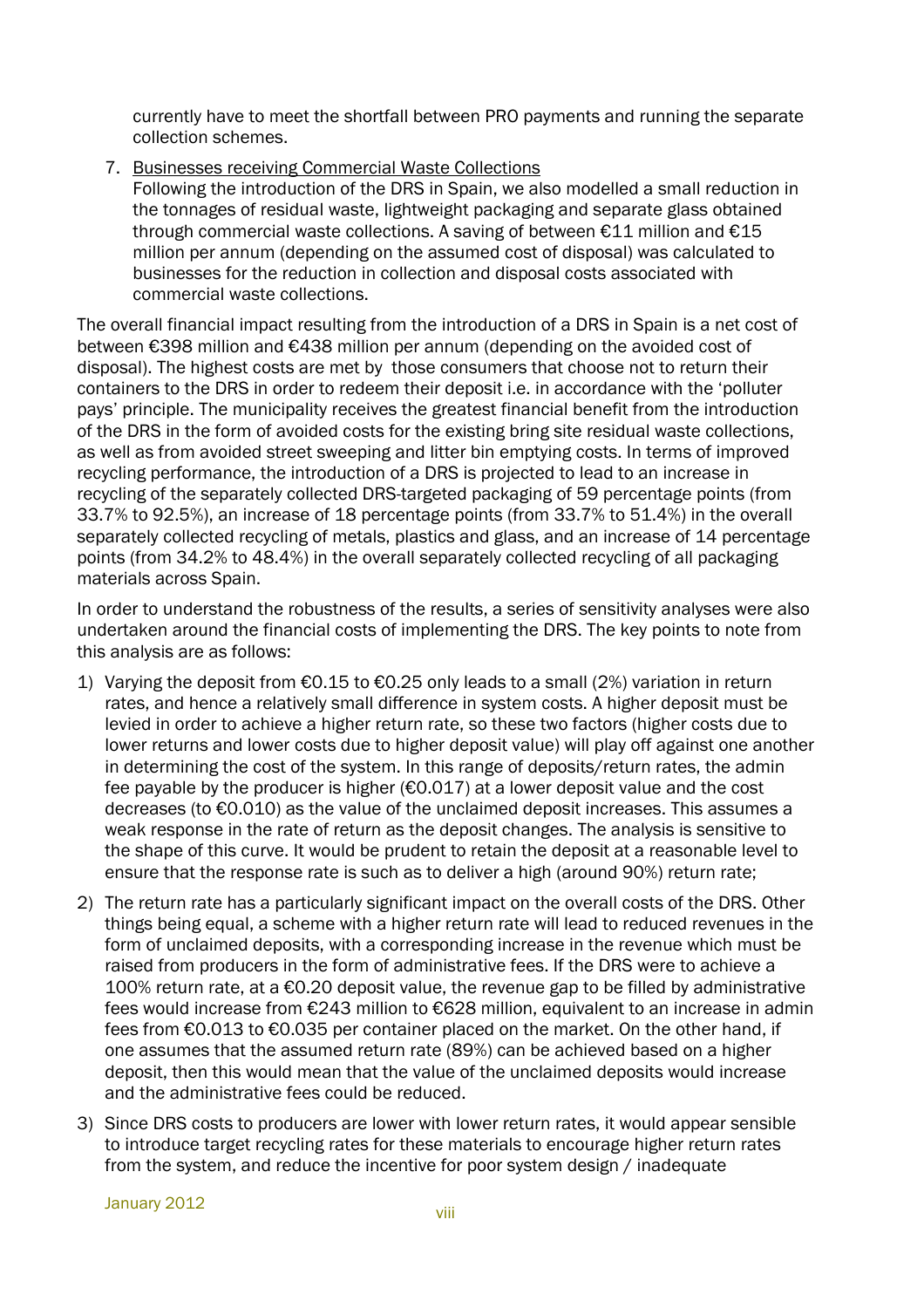infrastructure. The effect of this is to lower the revenue generated from unclaimed deposits, thus leading to slightly higher administrative fees, but with the ultimate outcome that greater environmental benefits are delivered.

4) The number of Horeca assumed to be included in the DRS is a relatively important assumption; our lower end estimate would reduce the overall admin fee to €0.007 per container placed on the market. At the higher-end estimate, if we assume that 25% of clubs, pubs, restaurants and hotels, and 50% of cafeterias would need to be included, the admin fee increases to €0.018 per container. It will thus be important for the Spanish government to determine which stores are to be included within the DRS and, where retailers are considered outside the DRS, the rules that apply regarding whether or not they have to take back containers. The combined financial impact of varying the deposit rate and the proportion of Horeca that are assumed to be in the system is summarised in Table E-1-2.

Table E-1-2: Combined Impact of Varying both the Deposit Value and the Proportion of Horeca in the DRS on the Producer Admin Fee  $(\epsilon)$ 

|                                   | Low % Horeca<br>Registered in the<br><b>DRS</b> | <b>Central % Horeca</b><br>Registered in the<br><b>DRS</b> | <b>High % Horeca</b><br>Registered in the<br><b>DRS</b> |
|-----------------------------------|-------------------------------------------------|------------------------------------------------------------|---------------------------------------------------------|
| Low Deposit $€0.15)$              | €0.011                                          | €0.017                                                     | €0.021                                                  |
| <b>Central Deposit</b><br>(E0.20) | €0.007                                          | <b>Central Case</b><br>€0.013                              | €0.018                                                  |
| High Deposit (€0.25)              | €0.005                                          | €0.010                                                     | €0.015                                                  |

5) A significant number of variables are included in the cost benefit model. A simulation tool called Crystal Ball® was used to perform Monte Carlo analysis on the key inputs to the model and to determine the likely impact on the overall costs associated with introducing a DRS. This analysis showed that the overall costs associated with introducing a DRS in Spain i.e. the revenue required from producer administration fees has an 80% likelihood of lying between €137 and €349 million annually and that the net financial cost resulting from the introduction of a DRS in Spain has an 80% likelihood of lying between €329 and €541 million annually (based on the current average disposal cost of €36.17 per tonne).

# E.3.0 Conclusions

In modelling a potential deposit refund model for Spain, we were able to examine closely the costs and revenues that might be involved in the implementation of a DRS. Using existing examples, we estimated that a deposit of €0.20 would achieve a return rate in the region of 89% for the glass bottles, cans, PET bottles and cartons that we included in the DRS. Assuming that existing recycling performance would be maintained for packaging that remains in the household bring site collection system, we calculated that an 89% return rate in the DRS would result in an increase in the recycling of DRS-targeted packaging of 59 percentage points, an increase of 18 percentage points in the overall recycling of metals, plastics and glass, and an increase of 14 percentage points in the overall recycling of all separately collected packaging materials across Spain.

The overall annual running cost of the DRS (i.e. the amount of admin fees that would need to

Introducing a DRS in Spain

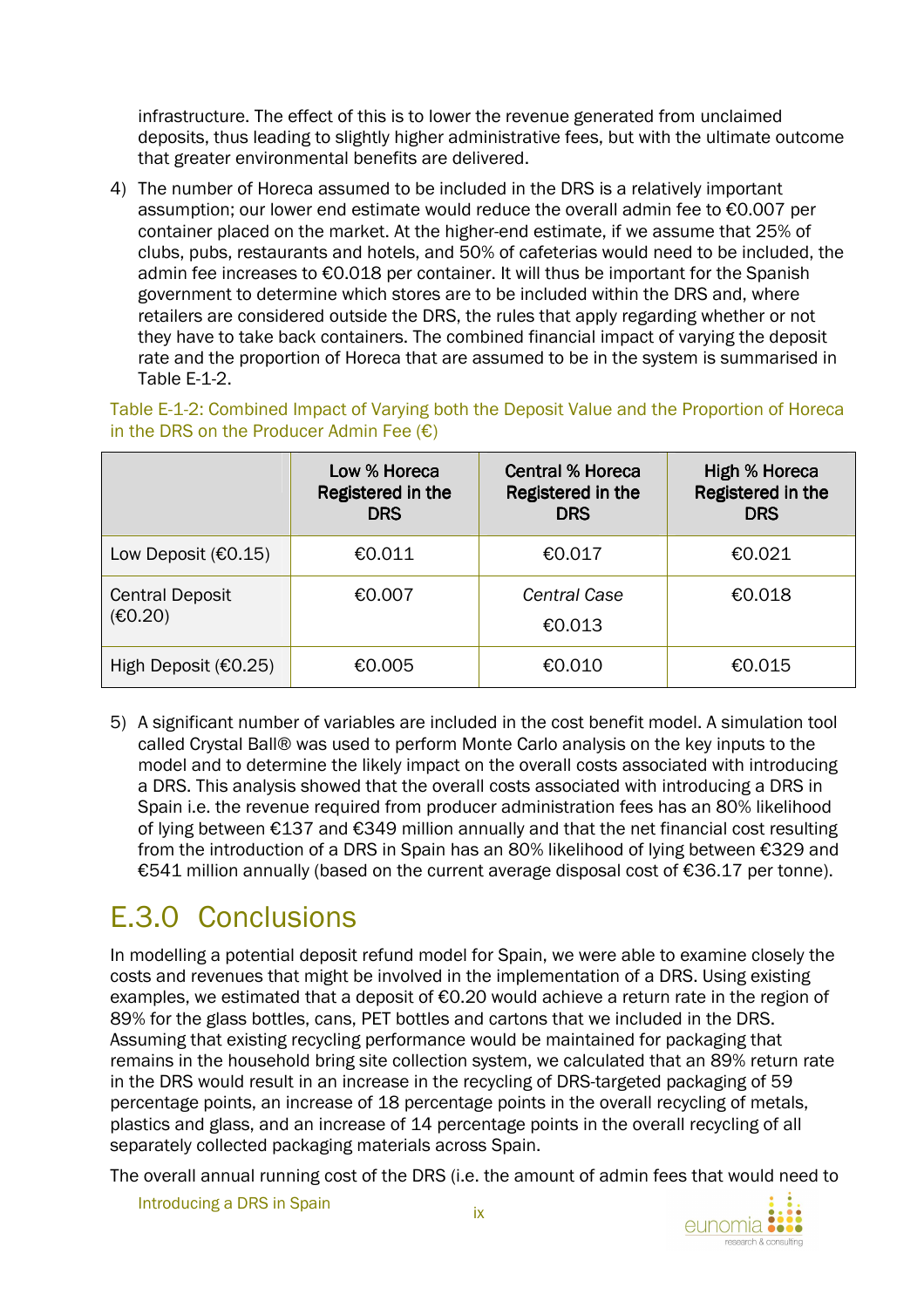be paid by the producer) was calculated at €243 million. With an assumed 89% return rate, the costs are distributed across producers in the form of a  $\epsilon$ 0.013 administration fee on each container placed on the market, and on consumers, to the extent that they choose to forego the possible income from the deposit.

Importantly, we also included the resultant savings that would be achieved in other waste management routes, particularly in the existing bring site collection schemes, as a result of the introduction of a DRS. The net overall financial impact of the introduction of a DRS was determined as follows:

- 1) There is a net annual cost to producers of €120 million (€0.007 per container placed on the market). This cost reflects the balance of producer admin fees payable into the DRS and the reduction in payments producers would need to make for the existing producer responsibility system;
- 2) The cost to the retailer of handling and processing the returned DRS containers is fully reimbursed by the handling fees that are paid to the retailer by the central system on a per container returned basis. Hence there is no net financial impact on the retailers;
- 3) The total savings to the municipality/taxpayer amount to between  $\epsilon$ 57 million per annum and €93 million per annum (depending on the assumed cost of disposal). The savings result from a reduction in collection and disposal costs associated with existing residual waste bring site systems, street sweeping and litter bin emptying and from puntos limpios. Additional savings to those shown here may also be available if/where the payments made by the existing Green Dot schemes do not fully cover the collection costs (for example, if the municipality chooses to collect the bins more frequency that was assumed in the calculations that were undertaken by the PROs to establish the fees payable to the municipality);
- 4) Total savings to businesses that currently pay for commercial waste collections amounts to between €11 million per annum and €15 million per annum (depending on the assumed cost of disposal);
- 5) At an overall 89% return rate, the cost to the consumer would be  $\epsilon$ 385 million per annum, paid by those consumers that choose not to return their container to the DRS and who thus forfeit their deposit; and
- 6) The overall financial impact resulting from the introduction of a DRS in Spain is a net cost of between €398 million and €438 million per annum (depending on the cost of disposal). The overall cost of collecting packaging is shifted specifically onto producers and consumers rather than being paid for by the population as a whole through municipality collection and disposal.

We also attempted to construct the one-off costs that would be associated with the set-up of a DRS in Spain. Based on the modelling, a total cost of €32 million would be required to set up the central DRS, plus an additional €1.7 million for the producers to change their labelling. These one-off costs are certainly not insignificant; however, given the large number of producers and retailers involved in the Spanish market, it should be possible to split the costs sensibly in order to ensure that the subsequent joining fees are both reasonable and manageable for both producers and retailers.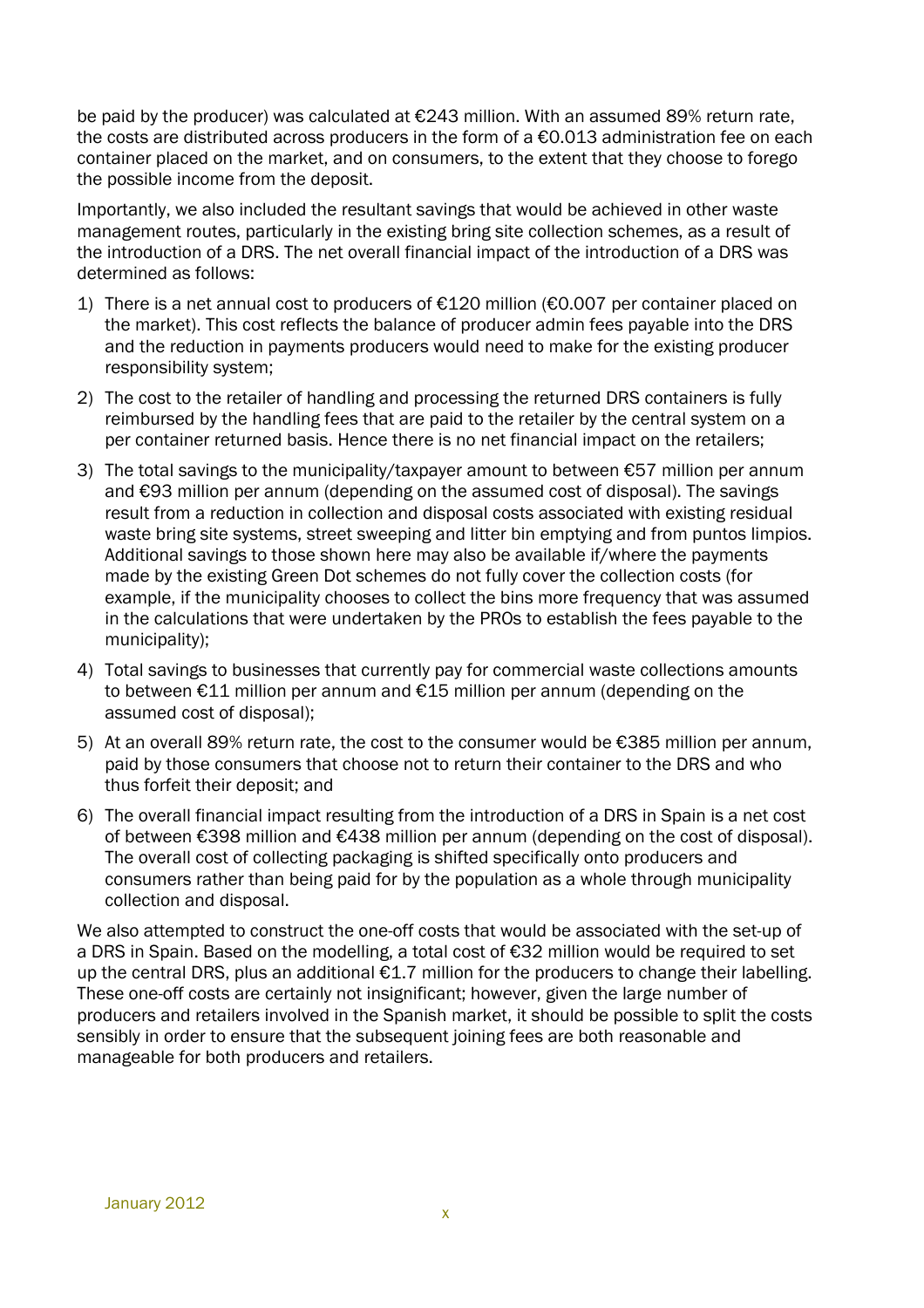# **Contents**

| 1.0 |       |                                                                                     |  |
|-----|-------|-------------------------------------------------------------------------------------|--|
| 1.1 |       |                                                                                     |  |
| 2.0 |       |                                                                                     |  |
| 2.1 |       |                                                                                     |  |
| 2.2 |       |                                                                                     |  |
| 2.3 |       |                                                                                     |  |
| 2.4 |       | Theoretical Studies on a DRS as an Effective Packaging Waste Policy15               |  |
| 2.5 |       | Sismega Summary Report on the Introduction of a DRS in Spain 17                     |  |
| 3.0 |       |                                                                                     |  |
| 3.1 |       |                                                                                     |  |
| 3.2 |       |                                                                                     |  |
| 3.3 |       |                                                                                     |  |
|     | 3.3.1 |                                                                                     |  |
|     | 3.3.2 |                                                                                     |  |
|     | 3.3.3 |                                                                                     |  |
| 3.4 |       |                                                                                     |  |
| 4.0 |       |                                                                                     |  |
| 4.1 |       |                                                                                     |  |
|     | 4.1.1 |                                                                                     |  |
|     | 4.1.2 |                                                                                     |  |
|     | 4.1.3 |                                                                                     |  |
|     | 4.1.4 | Potential Switch in Manufacture Away from Deposit-Bearing Containers53              |  |
| 4.2 |       |                                                                                     |  |
| 4.3 |       |                                                                                     |  |
| 4.4 |       |                                                                                     |  |
| 4.5 |       | Cross Border Issues - Private Trade in Alcohol bringing Non-Deposit Containers into |  |
| 5.0 |       |                                                                                     |  |

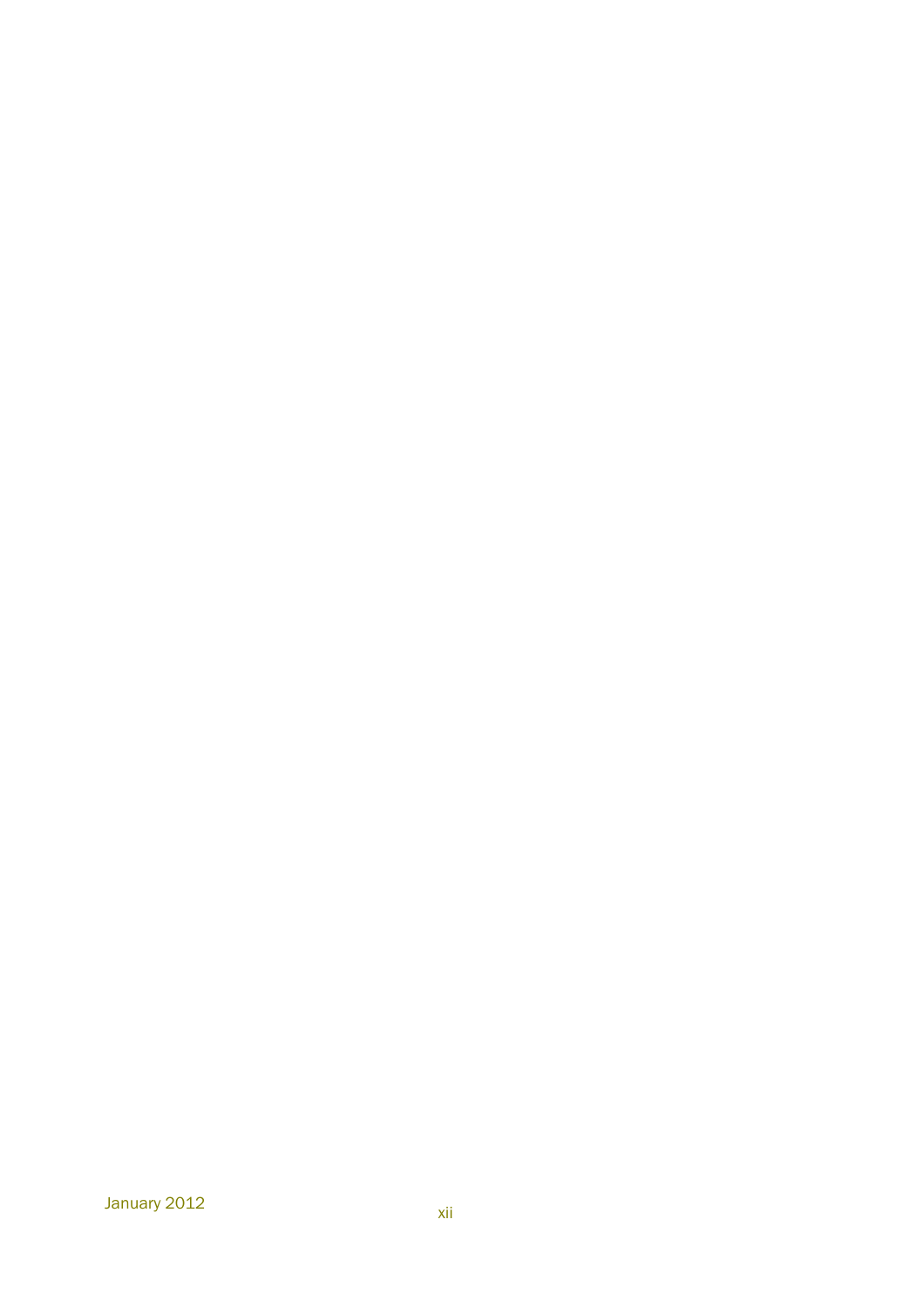# 1.0 Introduction and Background

This report, commissioned by Retorna, investigates the financial consequences of the introduction of a deposit refund system (DRS) across Spain. The report comes at a time when Spain is reviewing its current waste policy, with the new Law on Waste and Contaminated Land, approved by Parliament on 14th July 2011, explicitly including the possibility of the introduction of a DRS for one-way (non-refillable) beverage containers. This report forms one of a series of reports looking at the impacts of the introduction of a DRS in Spain.<sup>8</sup>

Discussion regarding DRSs is often polarised between the views of ardent supporters, and those of equally vehement opponents. The available theoretical literature, however, suggests that such systems can be an efficient means of increasing recycling rates and reducing litter, though a key issue in moving from theory to practice is determining the costs of administering and implementing a DRS. The objective of this study is to explore the financial implications of the implementation of a DRS in Spain, looking in particular at the following key elements:

- 1) The balance of costs to producers, accounting for the costs they would bear in the DRS, and the reduction in payments they would need to make for the existing producer responsibility system;
- 2) The financial impacts on retailers (note that in the system we have modelled, these are intended to be offset by handling fees payable to the retailers for every container returned to them);
- 3) The effect on local authority budgets of removing their need to collect depositbearing packaging (including street sweeping); and
- 4) The potential costs to the consumer (including any unclaimed deposits which would contribute towards the running costs of the DRS).

This report does not consider the environmental costs and benefits of a DRS; these are covered elsewhere in a separate report commissioned by Retorna.9 The focus of this report is on the financial consequences only. However, the report does highlight the increases in recycling which could be expected from such a scheme.

## 1.1 Deposit Refund Systems in Spain

Spain has long supported the idea of applying a deposit on beverage containers in order that they are returned to their point of sale after use. Historically, the idea of the

http://retorna.org/mm/file/Documentacion/febrero2011\_estudiocompletoACV.pdf



<sup>8</sup> The other reports are Inèdit (2011) *Análisis de Ciclo de Vida de la gestión de residuos de envases de PET, latas y bricks mediante SIG y SDDR en España*, available at

http://retorna.org/mm/file/Documentacion/febrero2011\_estudiocompletoACV.pdf; and ISTAS (2011) *Estimación del empleo potencial en la implantación y desarrollo de la primera fase del SDDR en España*, available at http://retorna.org/mm/file/Documentacion/EstudioEmpleo.pdf

<sup>9</sup> Inèdit (2011) *Análisis de Ciclo de Vida de la gestión de residuos de envases de PET, latas y bricks mediante SIG y SDDR en España*, available at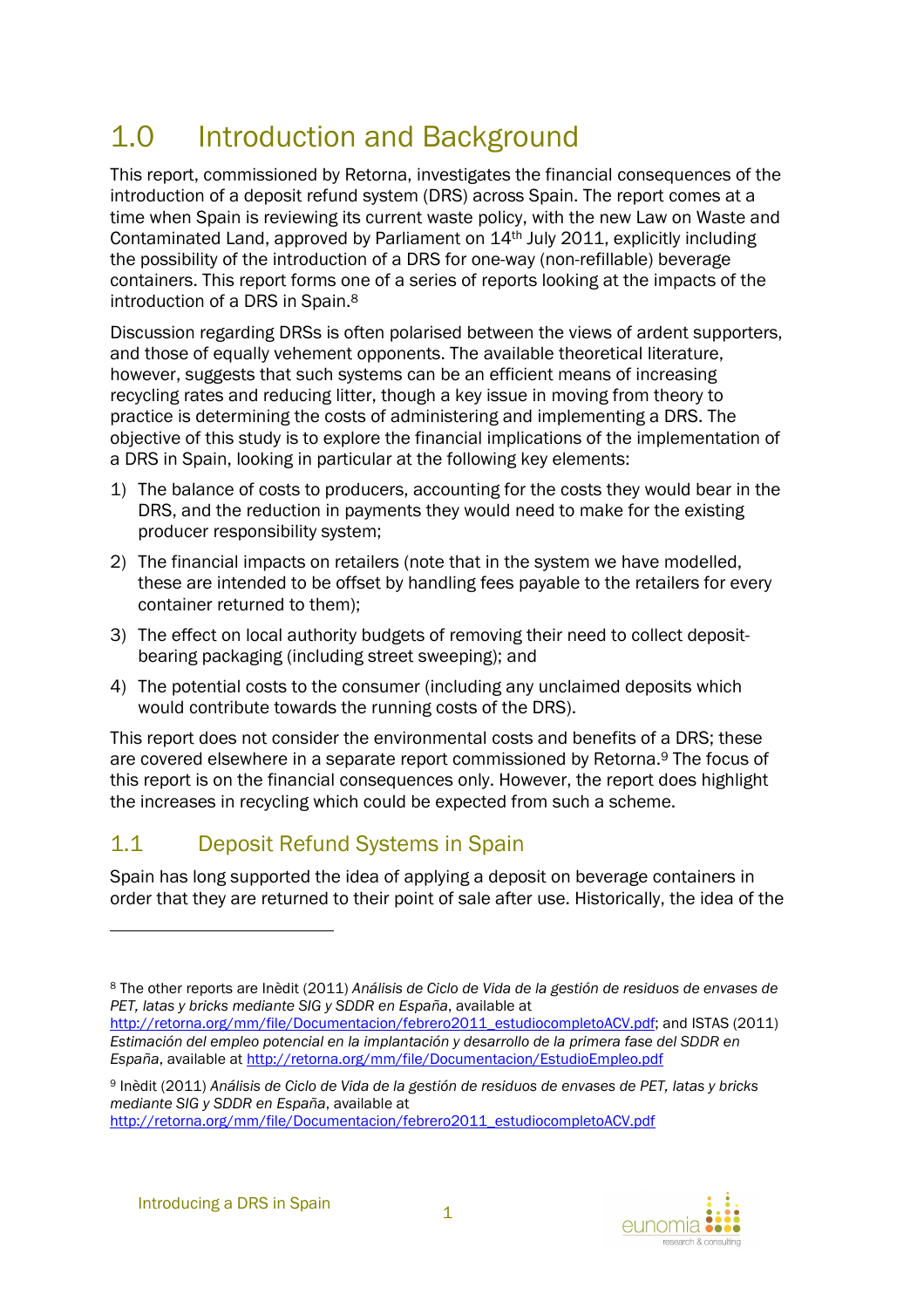system was to encourage people to return their glass bottles for re-use, particularly in relation to beer bottles from breweries. In recent years however, there has been a shift in the type of packaging used for items such as beverages, with reusable packaging being steadily replaced by one-way (non-refillable) packaging, due in part to the consolidation of the packaging industry, and in part to the availability of cheap, disposable packaging. Changes in both transport logistics and technology have enabled beverage container 'fillers' to concentrate in fewer locations to improve the efficiency of their distribution and to reduce costs, with the increased cost of transporting re-usable glass bottles greater distances pushing producers towards increasing the amount of beverages being sold in lighter, non-refillable containers.<sup>10</sup>

Figure 1-1 Figure 1-1 illustrates the shift in packaging placed on the market in Spain over the past ten years.<sup>11</sup>



Figure 1-1: Refillable vs Non-refillable Glass Bottles Placed on the Market in Spain 2000 - 2009 (Million Units)

*Source: Canadean (2010) Canadean's Wisdom Database, http://www.canadean.com*

<sup>10</sup> FPRC (2009). *Tendències i Efectes Ambientals i Socials de les Polítiques de la Producció, Distribució I Consum d'Envasos a Catalunya*.

<sup>11</sup> Canadean (2010) Canadean's Wisdom Database, http://www.canadean.com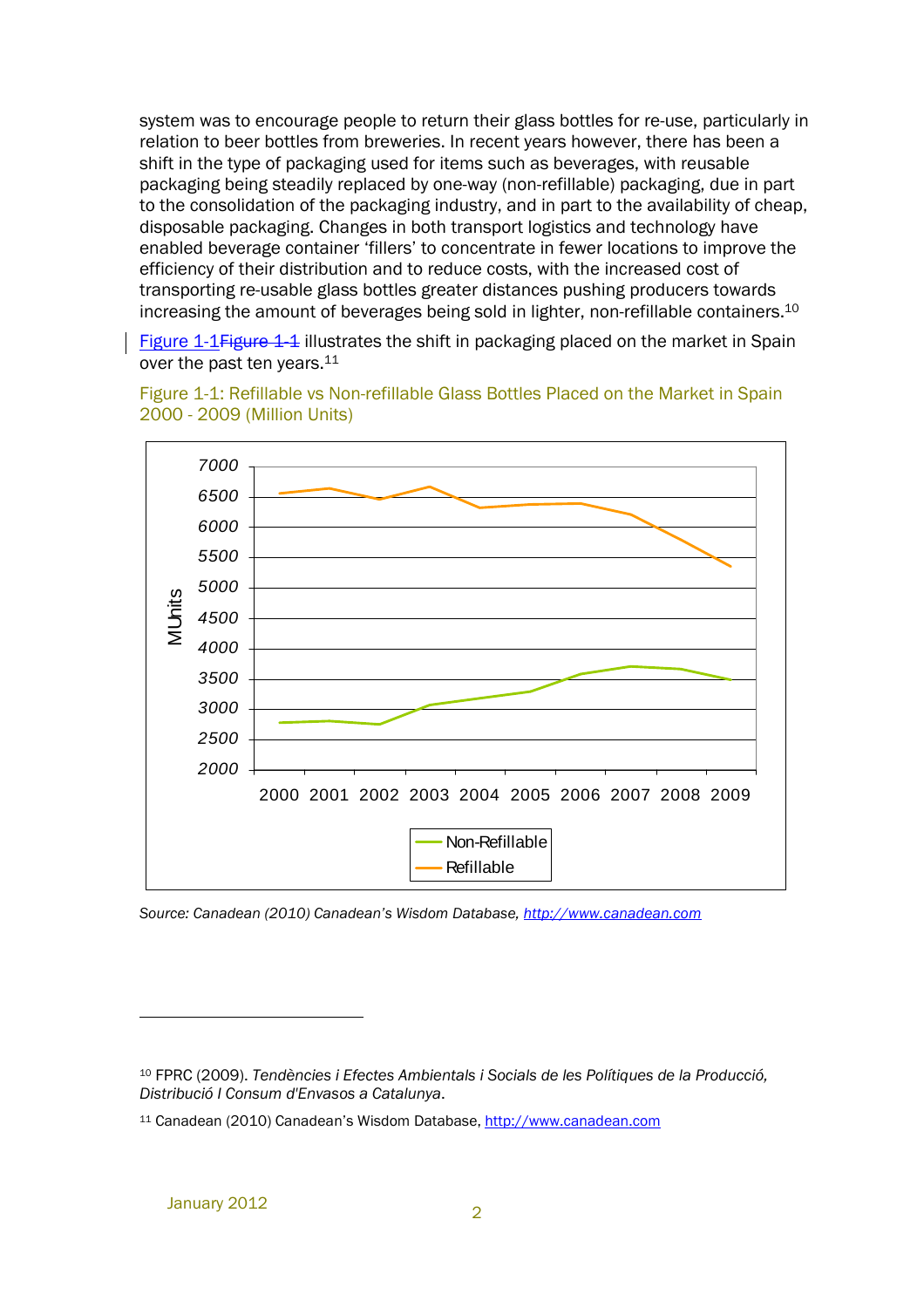Schemes for refillables in Spain are now restricted to the Horeca circuit (bars, cafeterias, restaurants, hotels); though there are some small shops that still sell refillables, their numbers are relatively small. Cerveceros de España (The Association for the Brewers of Spain) states that;

*Aunque la tendencia del mercado en los últimos años indica una disminución de los envases reutilizables, el sector cervecero sigue con su esfuerzo para que se mantenga la cuota de producto puesto a través de los envases reutilizables.<sup>12</sup>* [Although the market trend in recent years indicates a decrease in reusable packaging, the beer industry continues its effort to maintain the share of product offered through reusable packaging].

A number of key pieces of legislation have been introduced over the years in Spain which specifically address the use of a deposit on packaging wastes as a way of encouraging its return for subsequent re-use or recycling. Stretching back as far as 1976, the legislation includes:

- $\triangleright$  Order of December 31<sup>st</sup> 1976; established a compulsory deposit (of a prespecified amount) on packages for beer and soft drinks. This deposit was applied across all waste streams i.e. both household, and commercial and industrial (C&I) wastes;
- ▶ Order of December 16<sup>th</sup> 1979 and Resolution of February 27<sup>th</sup> 1980; determined a compulsory deposit (of a pre-specified amount) on packages for water. This deposit applied to both household and C&I wastes;
- $\triangleright$  Order of November 30th 1981; modified the Order of December 31st 1976 and established that the deposit amount would be freely determined by fillers and beverage companies, provided that the deposit is not greater than the replacement cost of the package. Again this Order applied to both household and C&I waste streams;
- $\triangleright$  Law 11/1997; this Law established a DRS as the packaging waste management system by default. However, the Law also enabled stakeholders to opt out of implementing such a system if they were to participate in an integrated packaging management system that could guarantee particular recycling rates (later revised to the current targets by weight at 60% for paper and card, 50% for metals, 22.5% for plastics and 60% for glass). This Law only applies to household waste;
- $\triangleright$  Order of April 27th 1998; identified the deposit amounts to be charged and the identification symbol for those packages that are put into the market by a DRS according to Law 11/1997; and
- Elegislative Decree 1/2009 of July 21<sup>st</sup>; applying only to the autonomous region of Catalunya, this Decree established that the government must promote DRSs,



<sup>12</sup> Cerveceros de España (The Brewers of Spain) (2011) Informe de Seguimiento Plan Empresarial Prevencion Section Cerveza, http://www.cerveceros.org/ingles/pdf/Seguimiento-PEP-cerveza-2010.pdf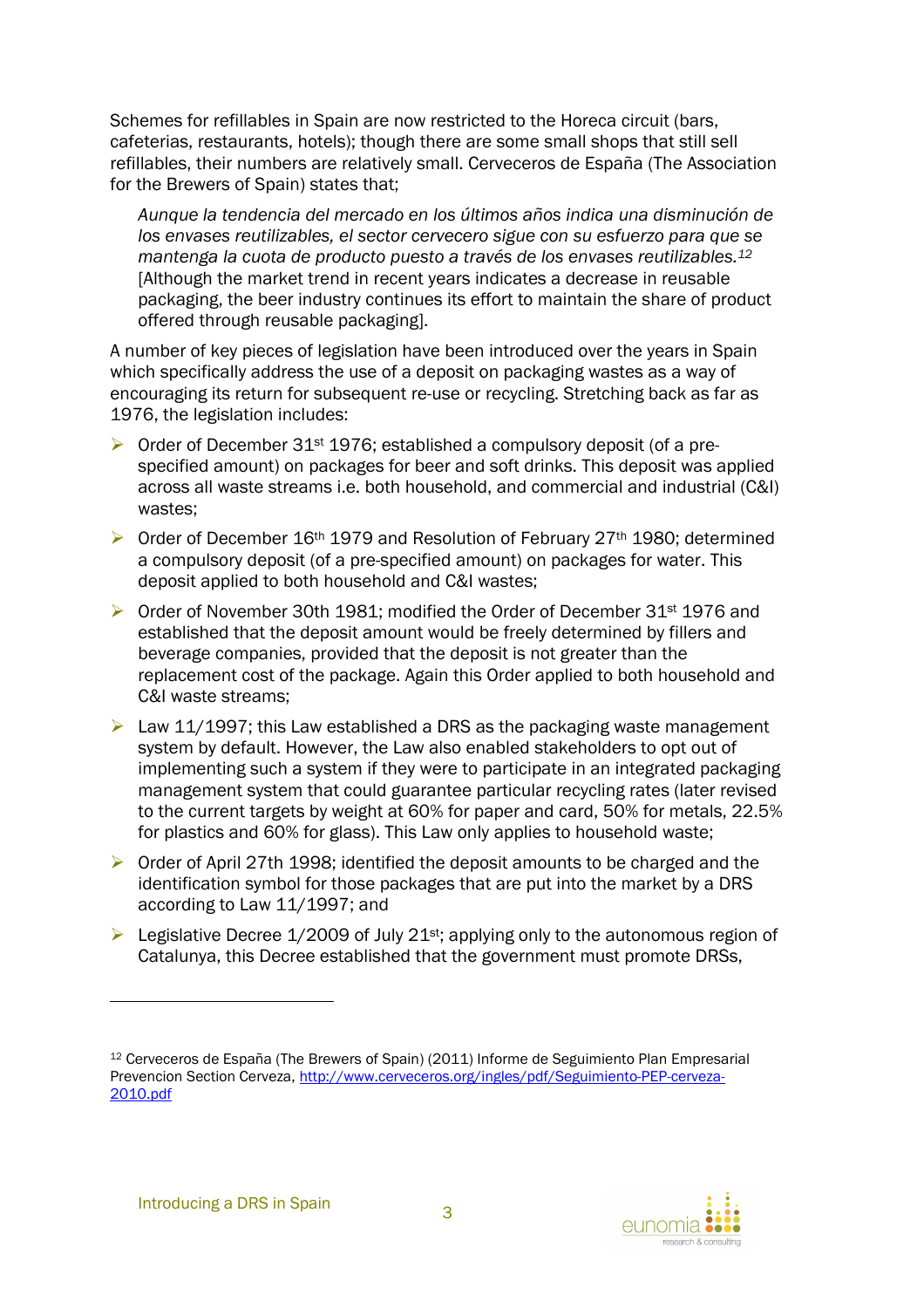particularly for containers of more than 2 litres and for those containing poisonous or dangerous products.

The law on packaging and packaging waste (Law No. 11/1997) transposed the European Parliament and Council Directive 94/62/CE on Packaging and Packaging Waste into national legislation. In response to Law 11/1997, rather than implementing a DRS, two key producer responsibility organisations (PROs, in Spanish "SIG") were set up in Spain to deliver increased recycling of packaging wastes from households only; Ecoembes, which covers plastics, cans, paper and cardboard; and Ecovidrio, which covers glass packaging.

With no DRS in place, responsibility for the separate collection of packaging wastes falls to autonomous communities. Both PROs either pay financial contributions to the communities in lieu of the costs of the collection and processing of separatelycollected packaging wastes or, in the case of Ecovidrio, alternatively provide the necessary infrastructure and collection and treatment logistics for the separate collection of glass on the autonomous community's behalf, at no cost to that community.

In theory, the PRO schemes are supposed to make a financial contribution equivalent to the additional cost of this separate collection as compared to the costs of the collection and disposal of this waste if it remained in the residual waste stream. This type of approach tends to limit the extent to which producers are financially responsible for dealing with packaging. For a start, it implies that producers should bear only incremental costs over and above the costs of dealing with residual waste. The presumption appears to be that residual waste collection costs should always be borne by local government. In addition, it would follow that if Government introduced, for example, a landfill tax, then the financial contribution payable by the PROs to support the separate collection of packaging would decline simply because disposal costs have risen (so the incremental costs associated with a recycling service would fall). A model of full financial responsibility ought to require producers to fund the full costs of recycling of all packaging, and in theory, it should also oblige them also to fund the costs of dealing with whatever materials still remain in residual waste (as happens with the Fost Plus system for household packaging in Belgium). Under such a system, producers would have a stronger incentive to reduce the amount of packaging placed on the market, and would also have an incentive to increase recycling rates as disposal costs rose. The current financial contribution system has the opposite effect, with the financial incentive to producers to reduce packaging (and recycle it) actually becoming weaker as the costs of disposal increase (although subject to targets being met). The proportion of costs of dealing with packaging born by local authorities would, on the other hand, increase.

Where a financial contribution is made to an autonomous community rather than the direct provision of the necessary infrastructure and logistics, the amount paid to local authorities is based upon calculations made by the PROs, based upon a model of how collection systems should perform, and what they would then be expected to cost, this then determining the level of payments to be made.

In practice, we are uncertain as to how much of the additional cost associated with the separate collection of packaging is covered by the financial contributions that are made by the PROs. We found one report which provided a cost breakdown for the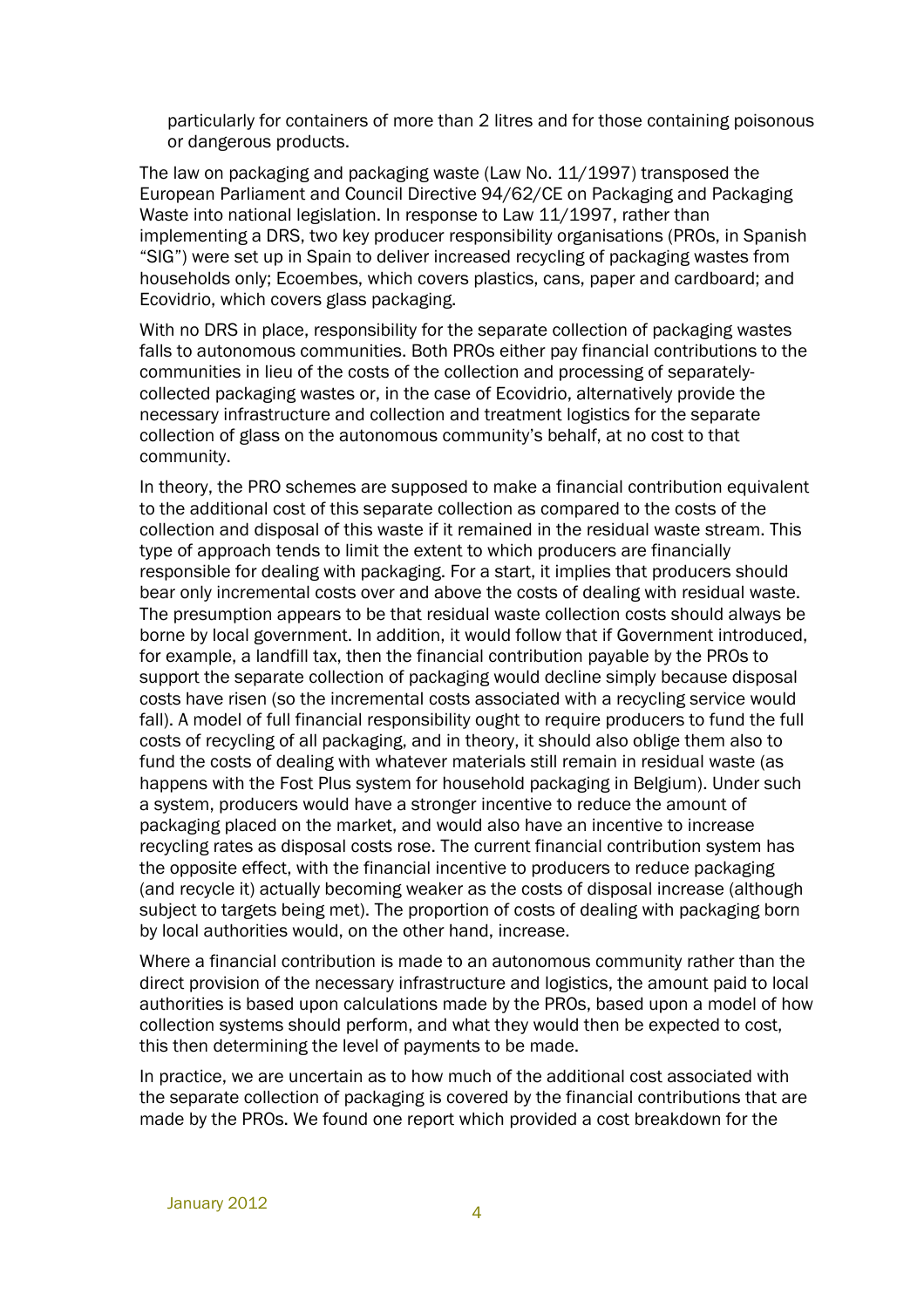separate collection of light packaging in Madrid, which suggests that Ecoembes contributes 16.4% of the total cost of the separate collection and processing of light packaging.13 However, even in this study, it is unclear how much of the increased cost of the separate collection is counter-balanced by a reduction in residual waste collection and treatment costs incurred by the autonomous community. It is therefore difficult, without far more detailed investigations, to draw any conclusions as to whether the financial payments made by the PROs are sufficient to cover even the additional costs of separately collected packaging, but it is quite clear that producers are 'let off the hook' in respect of much of the cost of dealing with packaging currently in the residual waste stream which, in principle, they would be expected to pay for under a system of full financial responsibility. Furthermore, it remains of some interest, as well as concern, that the extent to which the PROs support the recycling service, especially of light packaging, is not well established.

In this study, we assume that the payments from PROs do cover the additional costs of separate collection, and thus that any reduced collection costs incurred in existing systems through the introduction of a DRS would imply savings to the producer/PRO through a reduced requirement to make payments to the autonomous communities. The autonomous communities would reduce spending on recycling, but this would be offset by the reduction in funds received from the PROs, so that the change in the use of the existing recycling system is deemed to have no net financial implications for the autonomous communities. The autonomous communities will, however, benefit from reduced outlays on the collection and disposal / treatment of packaging collected as residual waste.

In order to deliver separate collections of packaging wastes, the majority of municipalities in Spain have set up collections via local bring sites. These are effectively small communal bin areas consisting of separate containers for different waste streams. For the majority of municipalities, a separate container is provided for plastics, cans and cartons, one for glass, and one for paper and card. According to Ecoembes' and Ecovidrio's official figures, such systems are achieving packaging recycling rates of around 68% for all packaging materials except glass, and around 60.3% specifically for glass.14 Both figures are thus higher than the target recycling rate that forms part of the requirement of Law 11/1997.<sup>15</sup> It should be noted that these reported recycling rates include not only separately collected packaging, but also recycling from MBT plants, incinerators and other sources.

However, a recent report by the Jaume I University in Castelló de la Plana (Spain), and analysis of 2008/09 waste data by the Fundació per a la Prevenció dels Residus i el

http://www.cecobi.es/images/prensa/Mon20110523154500SDDR.pdf



<sup>13</sup> Molero Caballero, P. (2008) *Análisis Económico de la Gestión de Residuos Urbanos en la Communidad de Madrid. Aplicación a los Municipios de la Zona Norte,* Final project, the Superior Technical School for Engineering (ETSI) of the Universidad Pontifica Comillas.

<sup>14</sup> Observatario de la Sostenibilidad en España (2010) Sostenibilidad en España 2010,

<sup>15</sup> Sismega. S. L., (2011) *Untitled Document* looking at the analysis of the effects of introducing a DRS in Spain, accessed 15<sup>th</sup> July 2011, available at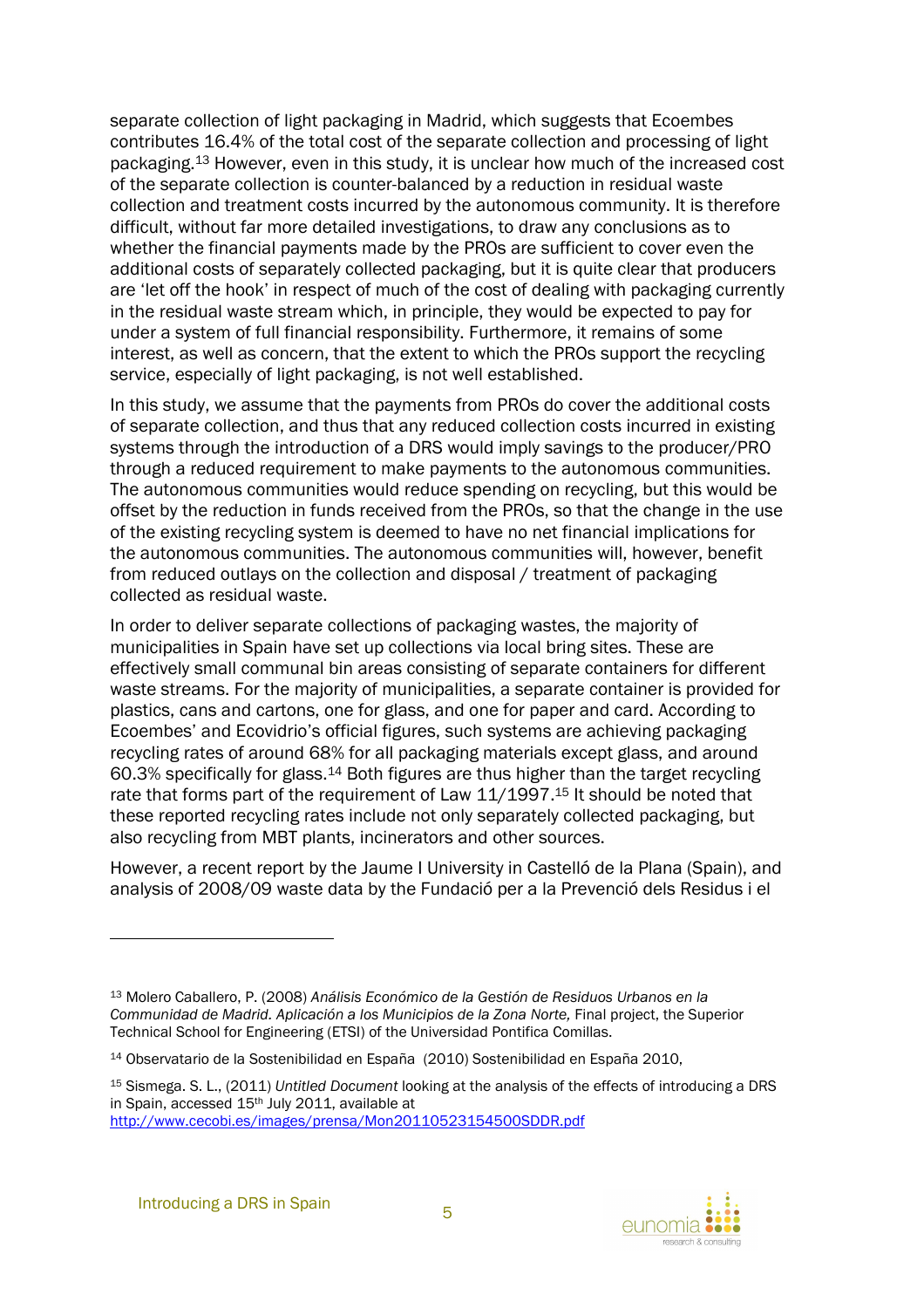Consum Responsible, both raise doubts over the accuracy of the reported 68% figure.16,17 In the report by Gallardo *et al.* the evaluation of the effectiveness of four urban bring site collection configurations was measured in cities of 50,000 and above inhabitants. This analysis showed that only five out of thirty-seven of the cities studied achieved separate collection rates greater than the lowest minimum statutory recycling rate for any of the lightweight packaging materials (i.e. 22.5% for plastics), and this was before factoring in any contamination in the lightweight packaging collection bins. Only in the case of glass packaging were values found to be exceeding the minimum requirement. In addition, analysis of the 68% recycling rate statistics by the Fundació per a la Prevenció dels Residus i el Consum Responsible indicated that the statistics include the recovery as well as the recycling of packaging materials; it is also unclear whether the recycling rate includes, or is reported net of, contrary material that is collected in the bring banks, but which is then subsequently rejected/removed during the sorting and processing phases (and sent for either recovery or disposal rather than being recycled).

In our experience, quality data regarding the recycling rates achieved for packaging is not straightforward to obtain. In an ideal world, one would know:

- 1) How much packaging material is placed on the market and how much of this material is actually licensed in the current producer responsibility system, i.e. how much 'free-riding' is occurring whereby packaging material is being placed on the market, but the material is not being 'declared' in the system and the associated fees are thus not being paid. Free-riding will result in an under-estimation in the baseline amount of material being placed on the market from which the recycling rate is subsequently calculated;<sup>18</sup>
- 2) How much packaging material is actually collected for recycling;
- 3) What proportion of this collected packaging fraction is rejected at sorting and reprocessing facilities (note some of this rejected material may subsequently be recovered through incineration, but this is not 'recycling' unless one is considering metals extracted at the front or rear of the incinerator, in which case, it is difficult to know the extent to which this material was 'packaging', or other material (such as old saucepans, etc.)); and
- 4) What waste packaging materials remain in the residual waste streams. These streams would need to include not simply standard residual waste streams, but

<sup>16</sup> Fundació per a la Prevenció dels Residus i el Consum Responsible (2011) *Análisis de los Resultados de Recuperación de Residuos de Envases en 2008,* July 2011.

<sup>17</sup> Gallardo, A., Bovea, M. D., Colomer, F. J., Prades, M. and Carlos, M. (2010) Comparison of Different Collection Systems for Sorted Household Waste in Spain, *Waste Management*, 30, 2430-2439.

<sup>18</sup> Ecoembes estimates free-riding of around 15% in the Spanish system, see Ecoembes (2011) *IV Jornada de Trabajo con las Comunidades Autónomas: Persecución del Incumplimiento de la Ley de Envases*, available at:

http://www.ecoembes.com/es/Documentos\_generales/Ponencias/Persecuci%C3%B3n%20del%20inc umplimiento%20de%20la%20Ley%20de%20Envases.pdf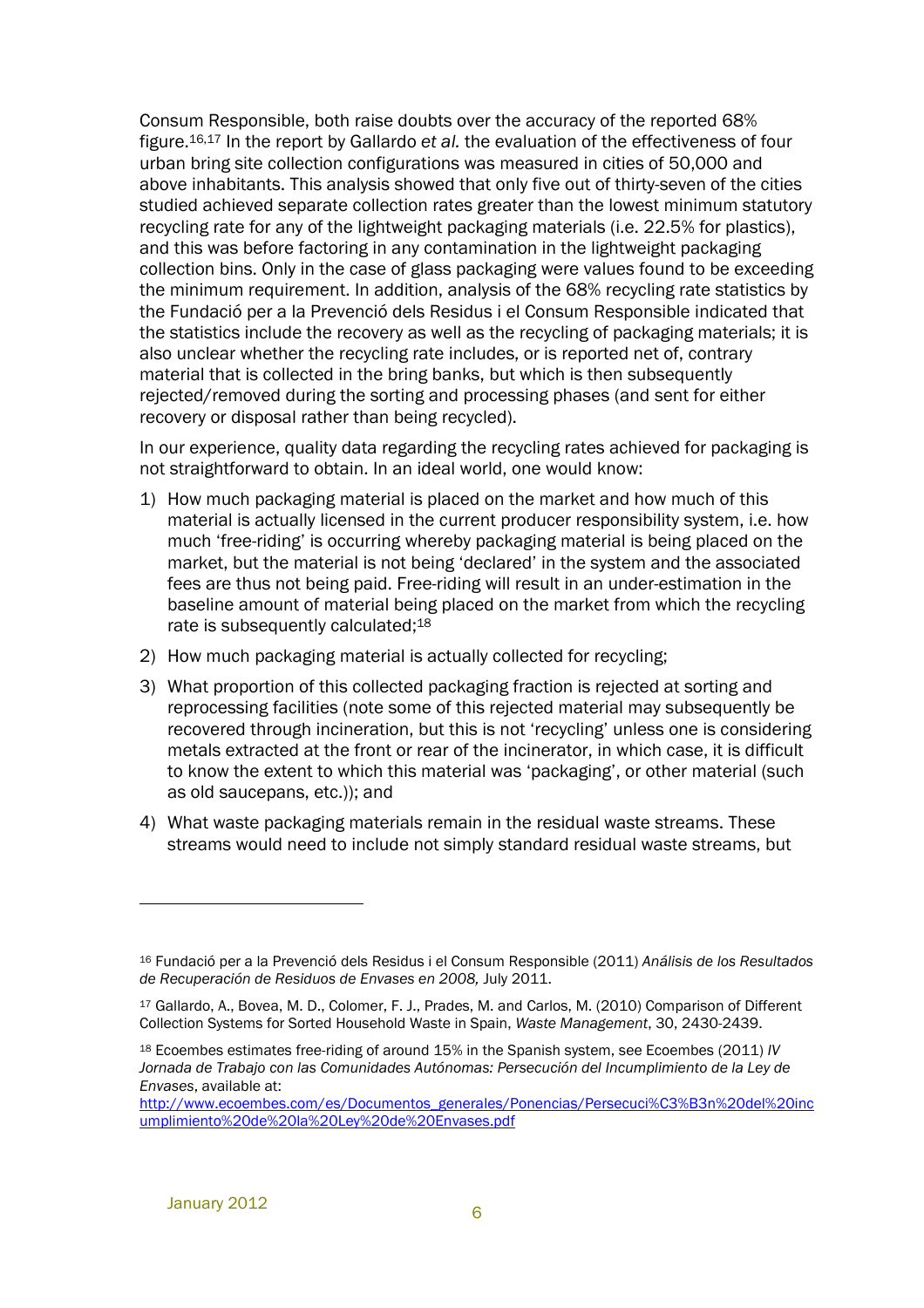also the flows of residual waste into litter, as well as material which simply resides in the environment; and

5) What packaging material is subsequently recycled from the residual waste streams (and in order to understand how much of this was packaging as opposed to other forms of metal, one would need to understand the relation between the input waste composition, and its output).

Quality data in this regard is actually very difficult to obtain. Member States report based on a range of data sources, often including sales data, and frequently based on data provided by the companies who are required to comply with obligations under producer responsibility. This information rarely makes allowance for import and export of goods (and hence, the effect on material flows into the waste stream). In other cases (for example, in Ireland), composition analysis plays a strong role, but this places considerable emphasis upon the quality of such analysis, which is not always especially high.

The discrepancy in figures in Spain is, for these reasons, perhaps unsurprising. Its impact on the calculated mass flows for this modelling is given further consideration later in this report. It is important to note that this report does not seek to determine whether or not the current system meets the requirements of Law 11/1997; rather it focuses on the cost implications of moving from the current Ecoembes and Ecovidrio system to a DRS. Nonetheless, the performance of the current system will be an important underlying factor in determining the costs, and the extent of improvement in recycling performance (and hence, the environmental effects) that result from the introduction of a DRS on non-refillable beverage containers in Spain.

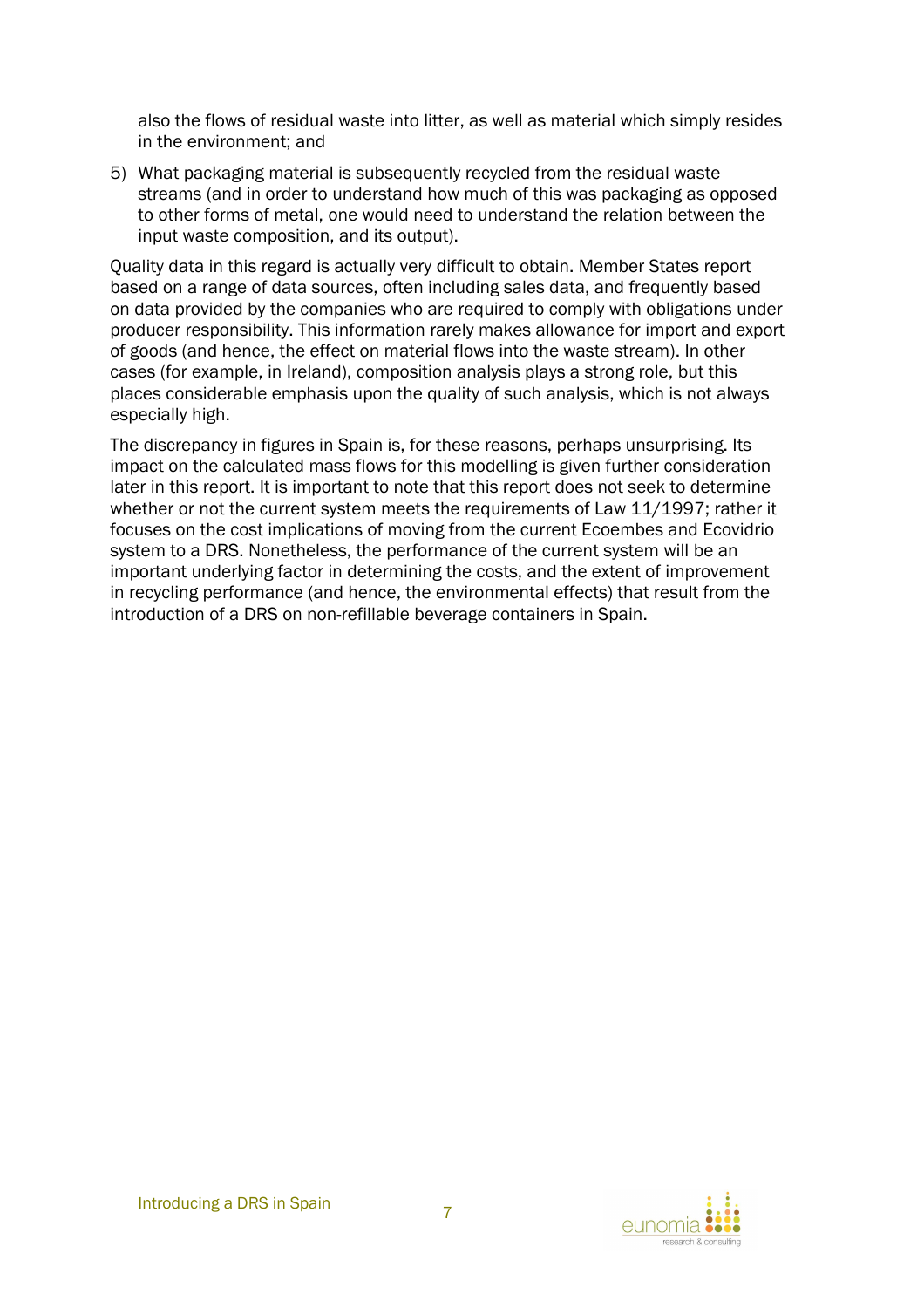# 2.0 Existing Studies on DRSs

This Section briefly discusses existing literature on both the benefits and potential financial impacts of the DRS as an environmental policy. It then looks in particular detail at the recently published summary report by Sismega on the cost and performance implications of the introduction of a DRS in Spain compared to the existing Ecoembes producer responsibility system.

### 2.1 Potential Benefits of a DRS

A number of key potential environmental benefits are associated with literature on DRSs, including:

- 1) Increased recycling of those containers covered by deposits (for refill or recycling);
- 2) A reduction in the extent of littering;
- 3) Increased use of / reduced extent of decline in the use of refillables (this is not a key aspect of the scheme we propose, but may nonetheless be one of the impacts of the introduction of a DRS for non-refillables<sup>19</sup>); and
- 4) Avoidance of harmful chemicals being mobilised in the environment (usually not in beverage schemes, e.g. lead acid batteries, or pesticides).

Quantifying the benefit derived from the introduction of a DRS has proven to be quite difficult. Few studies have actually been undertaken whereby the baseline pre-DRS situation has been sufficiently well characterised in order to calculate the change in performance that results purely from the introduction of a DRS.

Studies have either tended to compare the performance in locations with and without deposit systems as a proxy for an *ex-ante* and *ex-poste* study, or to compare, for example, recycling rates before and after the implementation of a DRS. Some data allows for comparison of performance in areas with and without deposits. In the US, in 1999, the recycling performance of states with and without deposits in place is shown in **Figure 2-1 Figure 2-1**. The recycling rates, and the number of containers recovered per capita, were far higher in the deposit states. However, this could simply be evidence of the absence of adequate collection infrastructure in the no-deposit states, so it cannot be considered as robust evidence.

<sup>19</sup> For a discussion regarding the refillables issue, see Eunomia et al. (2009) *International Review of Waste Management Policy: Annexes to Main Report, Report for Department of the Environment,* Heritage and Local Government, Ireland, September 2009.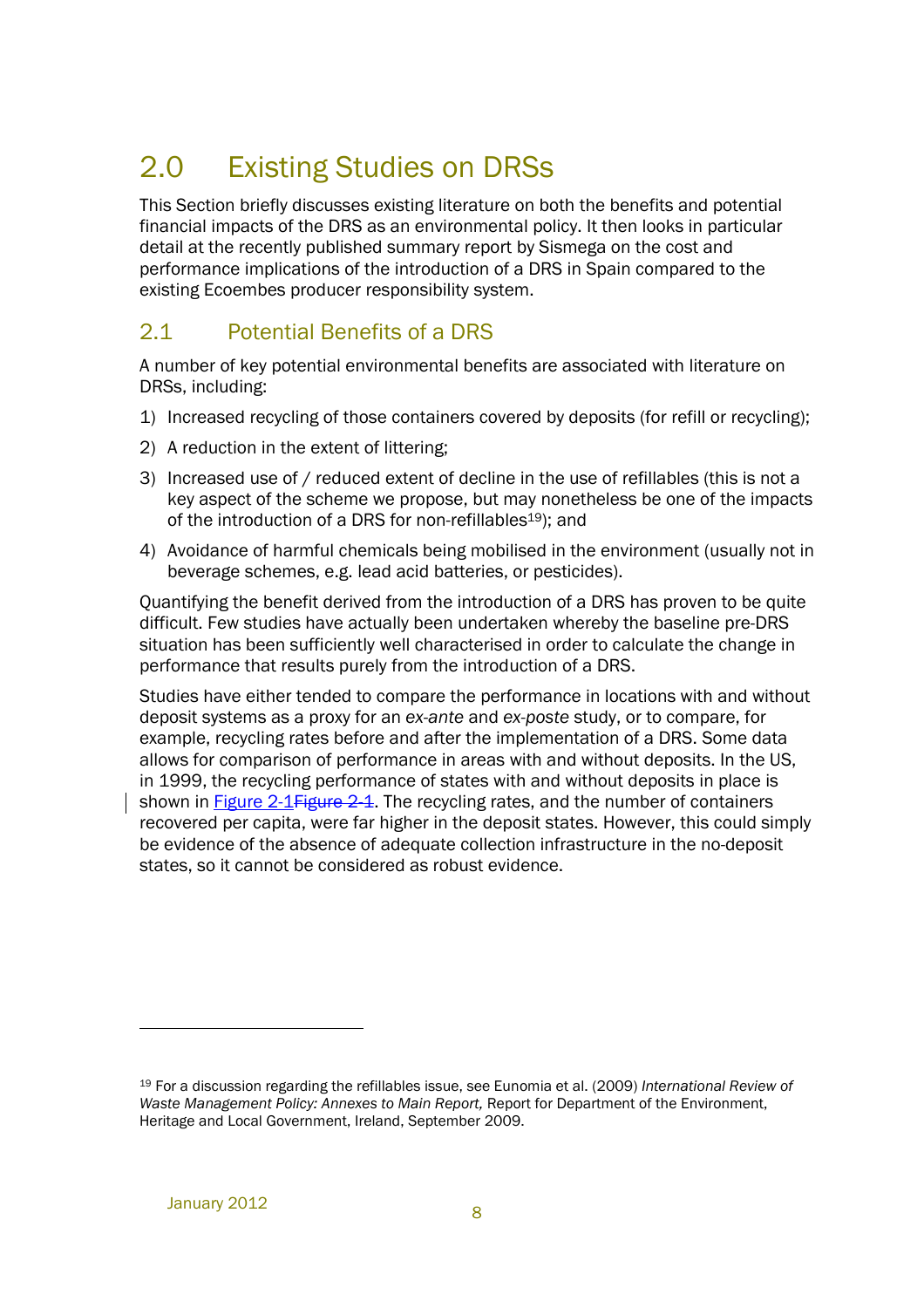#### Figure 2-1: Performance of US States With and Without Deposits, 1999

### **Recycling rate (%) and per capita containers recovered in the US (1999)**



Recycling rate Containers per capita recovered

#### Figure 2-2

Figure 2-2 illustrates what we believe to be best available data on metal beverage container recycling rates across the EU, with data provided from a variety of sources including the European Aluminium Association and individual countries' Green Dot schemes and deposit refund systems.20 In cases where both the source separation and final residual waste sorting (RWS) system recycling rates are known (Austria, Spain, Luxembourg, Norway and Germany) then the data for such countries is shown in two bars within the chart. RWS systems include recycling from MBT or thermal processes. Error bars are shown in proportion to the level confidence in the data.

As the data in Figure 2-2 suggests, the system which most commonly delivers high recycling rates is the DRS. One country using a kerbside system has a similarly high rate of recycling to DRS systems (Belgium), whilst another (the Netherlands) where metal is separated from residual waste in waste to energy plants in both pre- and post-combustion treatment steps also reports a high recycling rate, though the basis for this remains somewhat questionable. The highest rate achieved overall (Germany) involves a combination of systems, including a DRS, as well as additional metals recovery via kerbside and residual waste sorting systems.

Of some interest are the reported return rates pre- and post-implementation of a DRS, particularly in the context of wider recycling systems. In Sweden, for example, the recycling rate for all plastic packaging increased from 17% to 30% between 2003 and 2005 (44% in 2006). In the same period, recycling rates for Polyethylene terephthalate (PET) plastics under the deposit scheme were 77% to 82% (85% in 2007). Once again, this, in itself, might not prove much. The components of plastic packaging are many and varied, and PET bottles are readily recyclable.



*<sup>20</sup>* Eunomia *et al.* (2011) *Options and Feasibility of a European Refund System for Metal Beverage Cans: Appendix 2*, Final Report for DG-Environment, November 2011, pages 13-17.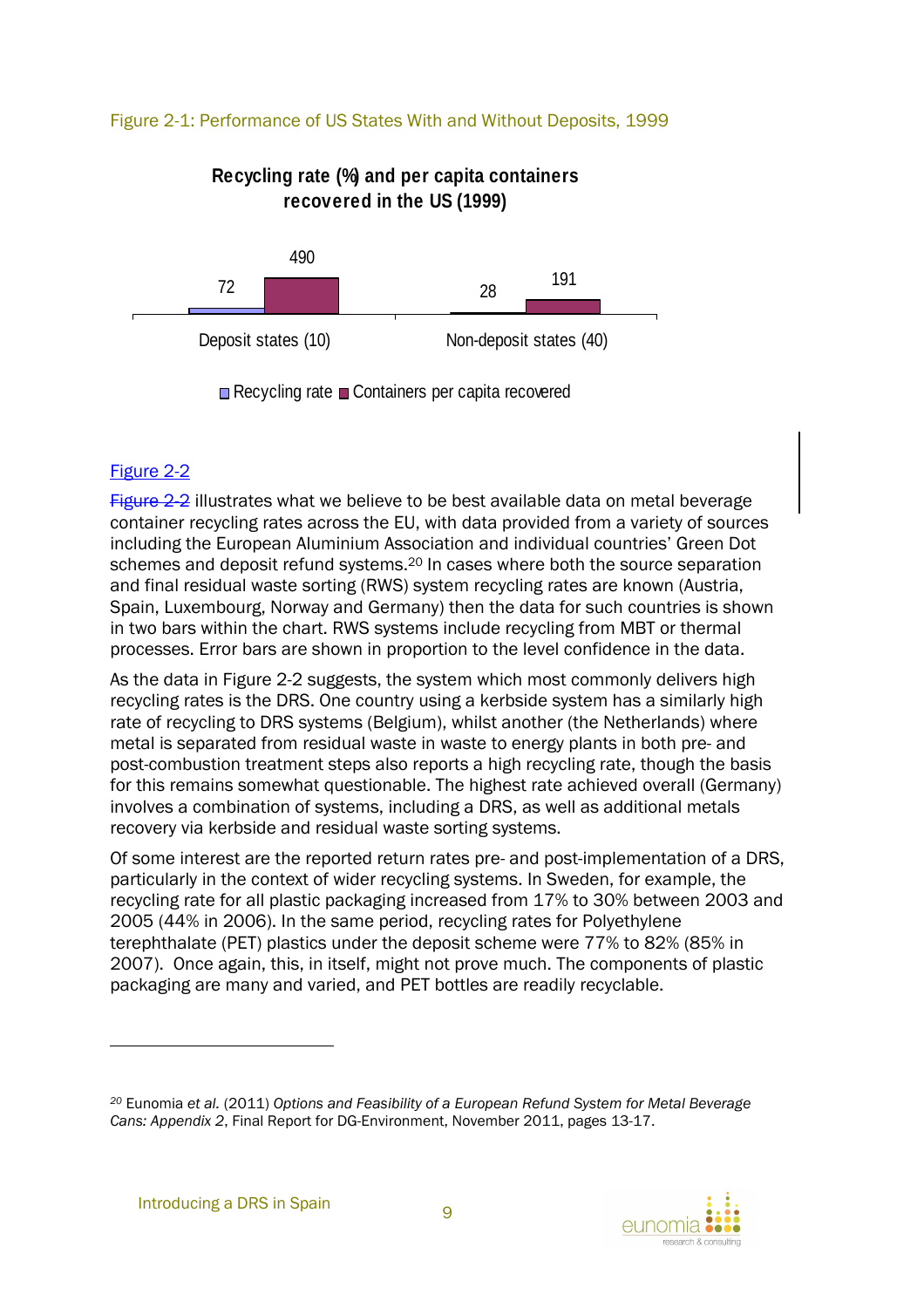Perhaps more telling, however, is the performance in respect of metals. Recycling rates for all metal packaging were around 65% in 2004-2005, but the recycling rate for aluminium under the DRS was 85% to 86% in the years 2002 to 2007. The return rate for glass bottles is 99% on 33cl bottles and 90% on 50cl bottles.<sup>21</sup>



Figure 2-2: Best Available Data on Metal Beverage Containers Recycling

*Source: Eunomia et al. (2011) Options and Feasibility of a European Refund System for Metal Beverage Cans: Appendix 2, Final Report for DG-Environment, November 2011, page 16.* 

In Denmark, return rates in 2007 were 84% for cans, 93% for plastic bottles and 91% for glass bottles.22 Similarly, in Germany, recycling rates in 2005 were 50%, 85%, 76% and 79% for plastics, tinplate, aluminium and glass respectively.23 The reported return rates under the deposit scheme are 95 to 99%. 24,25

<sup>21</sup> http://www.sverigesbryggerier.se/eng/1-emballage/1-index.html, accessed January 2009.

<sup>22</sup> ERM (2008) *Review of Packaging Deposit Systems for the UK, Report for DEFRA,* December 2008, accessed from http://randd.defra.gov.uk/Document.aspx?Document=WR1203\_7722\_FRP.pdf

<sup>&</sup>lt;sup>23</sup> The report by PWC (2011) criticised the 50% pre-DRS recycling figure for plastics, specifying a lower plastics recycling figure of between 25 to 31% for prior to the DRS. PWC (2011) *Mehrweg- und Recyclingsysteme fur ausgewahlte Getrankeverpackungen aus Nachhaltigkeitssicht,* June 2011.

<sup>24</sup> Wolfgang Ringel (2008) *The German Deposit System on One Way Beverage Packaging*, Presentation to the first Global Deposit Summit, Berlin 2008.

<sup>25</sup> Data from the DPG (Deutsche Pfandsystem GmbH (System Operator)) in March 2010 puts the 2009/10 return rate for PET bottles at 98.5%.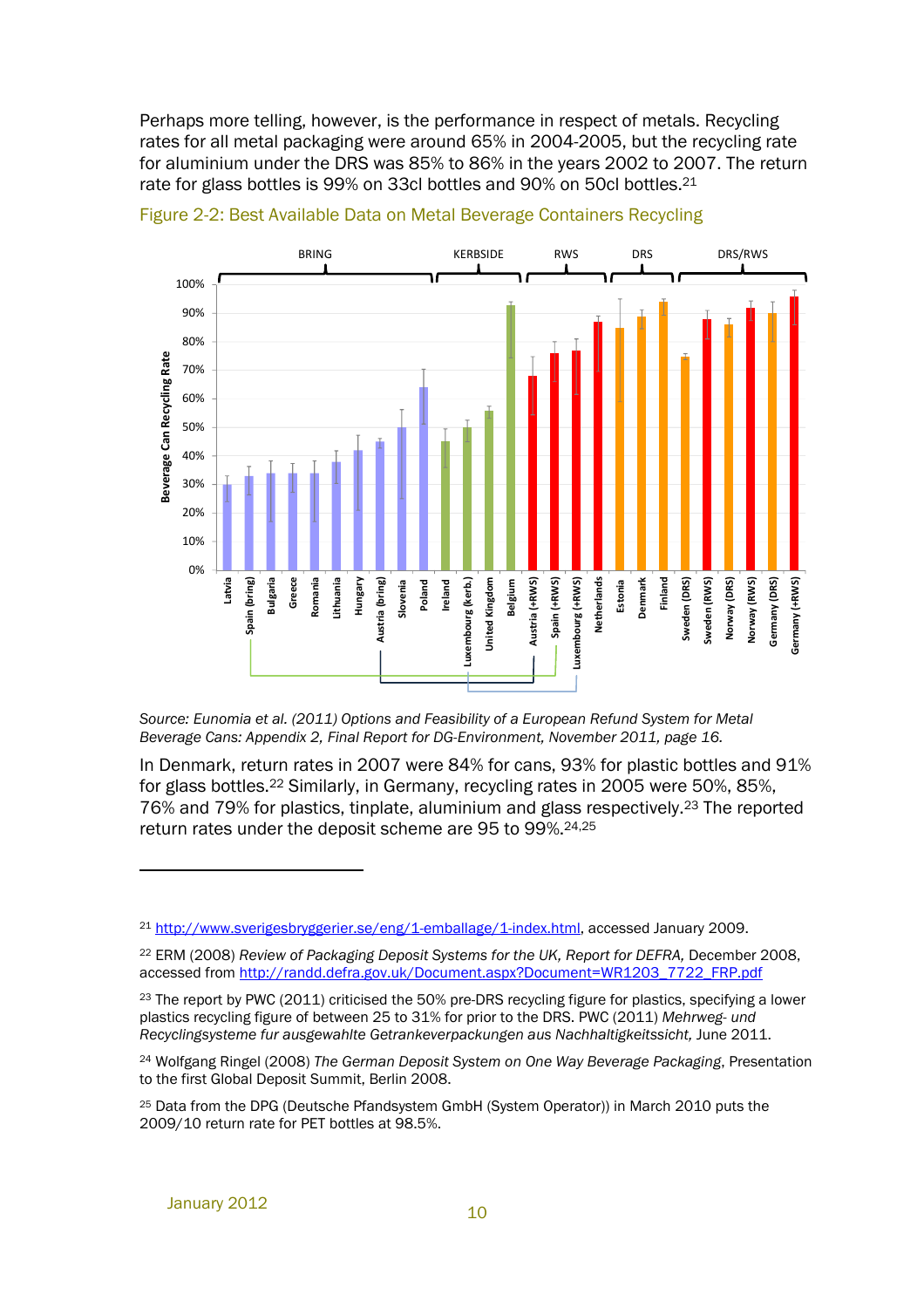Some have suggested that it is not the case that recycling rates are higher under deposit schemes. However, those who suggest this usually do so on the basis of reviewing recycling rates for *all* packaging. For example, the European Organisation for Packaging and the Environment (EUROPEN) argues:<sup>26</sup>

*There are no compensating benefits with regard to an overall improvement in recycling performance. The Perchards report showed that overall recycling rates in Member States with deposit systems are not higher than those of comparable EU countries where there are no special arrangements for beverage containers.* 

Deposits, however, do not apply to *all* packaging. The Perchards report itself states:<sup>27</sup>

*It is certainly true that deposit systems for non- certainly true that deposit for non-refillable bevera refillable beverage containers can ge achieve higher recycling rates for the beverage containers affected than when tainers affected than when*  these containers are handled through general recycling systems. However *European experience shows that deposit systems do not achieve a higher recycling rate for all packaging of a given material, because beverage containers represent too small a proportion of the total tonnage of that packaging material.* 

*Drinks containers typically represent only about 10% of all packaging and the recycling rate for beverage containers in general recycling systems is likely to be higher than the recycling rate for all packaging of the same materials.* 

The report then alludes to the performance of Belgium in respect of the recycling of *all* packaging even though this is clearly not a good comparator for reasons which the previous extract makes clear (the targeted materials – beverage containers – are a relatively small fraction of all packaging). In particular, the largest fraction of the packaging stream is *always* paper and card, which is also an easy, and relatively low cost, material to recycle. Consequently, in most countries, the packaging recycling rate will be heavily influenced by capture of a material that is irrelevant to any sensible discussion regarding DRSs.

This is not to deny the possibility that high rates of recycling of packaging can be achieved without DRSs. Other EU countries, such as Belgium as mentioned above, appear to have achieved impressive recycling performance without them. According to the Fost Plus managed packaging collection system, Belgium recycled 67% of plastic bottles in 2007 (comprising both Polyethylene terephthalate (PET) and Highdensity polyethylene (HDPE)) and 97.5% of metal packaging (steel and aluminium cans).28 Belgium has a producer responsibility scheme in place which is fully funded by obligated industry, the system ensures that well-designed schemes for (usually) kerbside collection of packaging (sometimes with bring schemes for glass) are in place, and the use of pay-as-you-throw schemes is almost universal. One might still



<sup>26</sup> EUROPEN (2007) Economic Instruments in Packaging and Packaging Waste Policy, Brussels: EUROPEN.

<sup>27</sup> G. Bevington (2008) *A Deposit and Refund Scheme in Ireland*, Report commissioned by Repak Ltd., September 2008.

<sup>28</sup> Fost Plus (2007) *Annual Report*, http://www.fostplus.be/files/EN/8/GB\_AR.pdf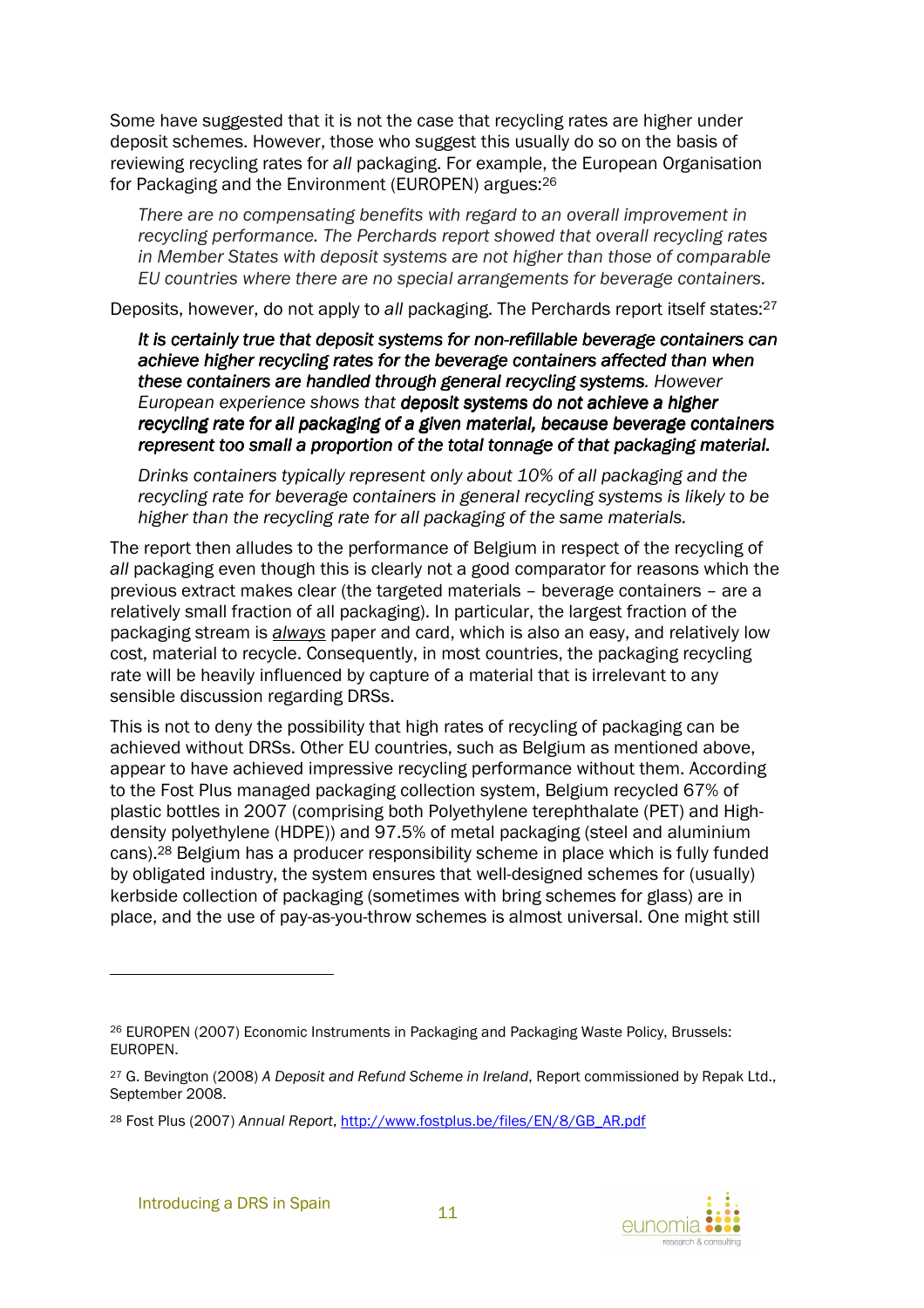argue, even in this case however, that there might be room for improvement through use of a deposit scheme where plastic bottles are concerned.

With regard to recycling rates in Spain, in examining the current packaging recycling rates, for example for metal beverage cans (as shown in Figure 2-2), it appears likely that the implementation of a DRS in Spain would bring about a significant increase in recycling rates and in the quality of material collected.

### 2.2 Effects on Littering

There is evidence to suggest that deposit refund policies can reduce litter and even reduce the number of injuries to the public caused by glass in the environment.<sup>29</sup> Several one-way deposit systems were implemented with the clear objective of reducing littering (e.g. in Sweden, British Columbia, California, Michigan and Hawaii).

The potential for DRSs to be effective in reducing littering has an intuitively plausible rationale - if the deposit is significant and the consumer does decide to litter, the possibility exists that someone else will pick up the container to redeem the deposit. The Industry Council for Packaging and the Environment (INCPEN) suggests that this can worsen the litter situation in some cases and state that: "*There have been reports of homeless people emptying litter bins to obtain deposit containers, leaving other items on the street"*; there is however no evidence offered to support this view.<sup>30</sup>

The Container Recycling Institute suggested significant reductions in littering following the introduction of deposits in some US states (see Figure 2-3Figure 2-3). The effects on used beverage containers (UBCs) and on total litter are shown as being between 70-80% and 30-40%, respectively. It must be said, however, that all studies of this nature suffer in terms of the lack of clarity about the metric used to measure the contribution of beverage containers to total litter.

The Policy Exchange and CPRE report, Litterbugs,  $31$  cited a study suggesting litter in New York State declined by 30% in the wake of the use of a DRS.32 Over the past 25 years, according to official figures, the New York State Returnable Container Act 1983

<sup>29</sup> M. Douglas Baker, MD, Sally E. Moore, and Paul H. Wise, MD, PhD, MPH, "The Impact of 'Bottle Bill' Legislation on the Incidence of Lacerations in Childhood"*, American Journal of Public Health*, October 1986.

<sup>30</sup> Incpen (2008) Mandatory Deposits on Packaging, May 2008.

<sup>31</sup> Policy Exchange and CPRE (2009) *Litterbugs: How to Deal with the Problem of Littering*, London: Policy Exchange, 2009.

<sup>32</sup> New York Public Interest Research Group, www.nypirg.org/enviro/bottlebill/myths.html; Bottle Bill Resource Guide, www.bottlebill.org/legislation/usa/newyork.html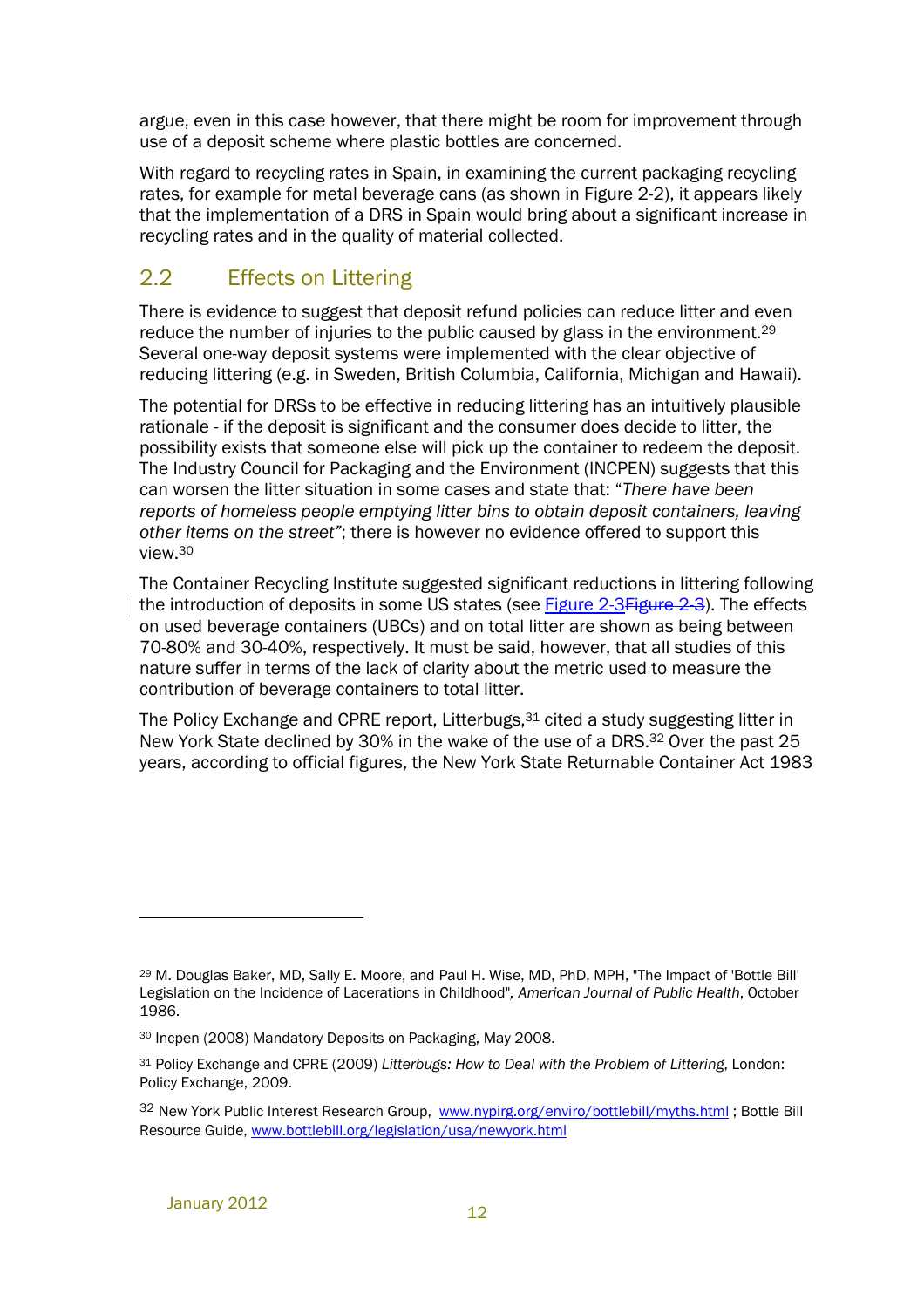achieved redemption rates between 65-80%;<sup>33</sup> and reduced container litter by 70-80% and roadside litter by 70%.<sup>34</sup>

#### Figure 2-3: Reduction in Littering in US States Linked to Deposit Schemes





Source: Container Recycling Institute, USA

The significant matter of cost must also be considered as clearing litter costs an everincreasing amount of public money. Cleaning up the beaches alone represents a significant cost for municipalities in Spain: according to data from 15 municipalities of the province of Girona (Catalonia), the expenditure associated with cleaning up beaches during the high season was 3 million euros in 2009.<sup>35</sup>

Where counter-arguments to the 'litter reduction' effect of DRSs are put forward, these very rarely challenge the likely reality of this effect. Generally, the argument tends to be that beverage containers are a small fraction of litter, and that therefore, eliminating this would not solve the litter problem. A limitation of this argument is that it assumes that the relevant indicator is 'counts' of litter rather than litter volumes. For example, a 2008 survey in the UK by ENCAMS for INCPEN highlighted that there were 44,040 counts of cigarette butts as compared with 582 counts of beverage containers.36 However if these are considered by volume, the bottles and cans would occupy around 163 litres in their uncompacted form compared to approximately 22.02 litres occupied by the cigarette butts. That is to say that the beverage containers would occupy around seven times the volume in their uncompacted form



<sup>33</sup> New York State Department of Environmental Conservation Beverage Container Deposit And Redemption Statistics: October 2004 - September 2005, 2006.

<sup>34</sup> Kruman J, Bottle Bill at 25, New York State Conservationist, August 2007, New York State Department of Environmental Conservation, www.dec.ny.gov/chemical/8500.html

<sup>35</sup> Diari Avui (2009) Els municipis gasten tres milions d'euros en la neteja de platges de la Costa Brava, http://www.presencia.cat/noticia/article/2-societat/5-societat/54820-els-municipis-gastentres-milions-deuros-en-la-neteja-de-platges-de-la-costa-brava.html

<sup>36</sup> ENCAMS (2009) Litter Composition Survey of England, Aug-Oct 2008, report for Incpen, March 2009.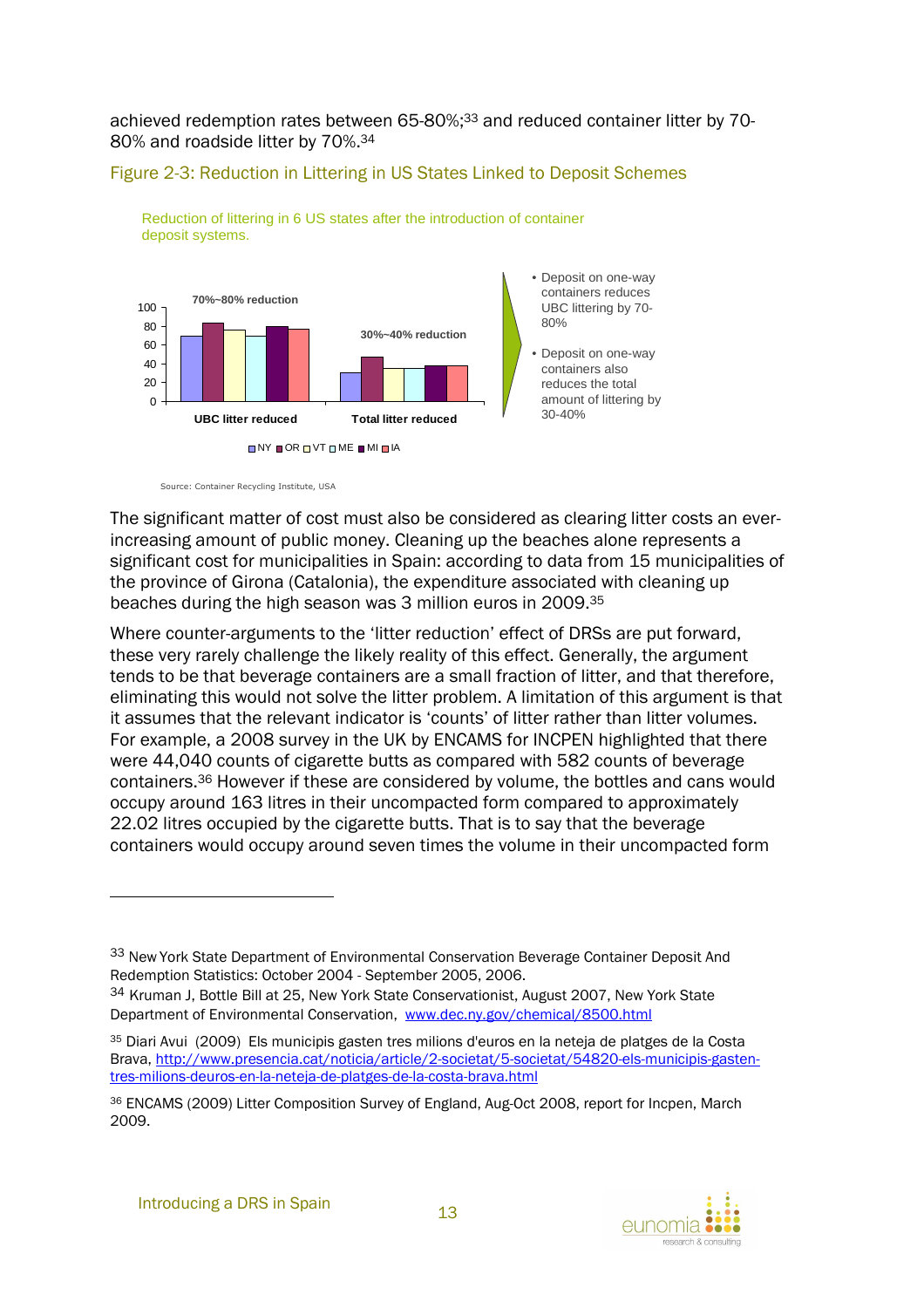that the cigarette butts would fill. This highlights the fact that if count data is a poor proxy for perceived impact of litter, and if volume is a more appropriate one, then beverage packaging would be considered a significant contributor to litter.

In jurisdictions such as Hawaii, where the prevalence of beverage containers in litter has been a motivation for the introduction of a DRS, the problem also extends to pollution of the marine environment. One report from the State of Hawaii shows how the prevalence of beverage containers in litter (debris) has changed over time, for example plastic bottles have declined from 5,246 in 2003 to 2,965 in 2007.37 The report notes:

*While there appears to be a downward trend in the number of bottles and cans found at beaches, beverage containers, along with associated caps and lids, continue to be a large portion of beach litter. This is why it is important to continue to place a deposit on beverage containers to decrease the temptation to litter and increase the incentive to recycle.* 

An interesting feature of the Hawaii data is that it shows the problem is not simply one of terrestrial litter. Indeed, beverage containers appear to be (relatively) more problematic in underwater cleanups.

Regarding plastics in particular, a UNEP report notes the prevalence of plastic bottles, caps and bags among the key forms of marine litter giving rise to increasingly serious problems at sea. Evidently, in the marine environment, it is the longevity and potential harm caused by plastics that makes them of particular concern.<sup>38</sup>

A study undertaken in Australia suggested that deposit schemes were likely to be the most effective policy option for reducing litter amongst those considered for improving recycling:<sup>39</sup>

*A national CDS [container deposit scheme] is expected to provide the greatest reduction in overall litter levels, with the potential to provide a 6% reduction in the total national litter count and a 19% reduction in the total national litter volume.* 

Also, given that beverage containers are relatively voluminous items, their removal from litter bins would leave more room for other waste.

Interesting evidence of the effects of deposits on littering comes from Denmark. In Denmark, there is a prominent cross-border trade in alcohol owing to the differences in excise duties between the countries. The Danish Society for Nature Conservation is

<sup>37</sup> State Of Hawaii Department Of Health (2008) Pursuant To Sections 342g-102.5(H), 342g-114.5(B), And 342g-123, Hawaii Revised Statutes, Requiring The Department Of Health To Give A Report On The Activities Of The Deposit Beverage Container Program, Report To The Twenty-Fifth Legislature State Of Hawaii 2009, November 2008.

<sup>38</sup> Ljubomir Jeftic, Seba Sheavly, and Ellik Adler (2009) *Marine Litter: A Global Challenge*, Report for UNEP, April 2009,

http://www.unep.org/regionalseas/marinelitter/publications/docs/Marine\_Litter\_A\_Global\_Challenge. pdf

<sup>39</sup> BDA Group (2009) *Beverage Container Investigation*, Report for the EPHC beverage Container Working Group, March 2009.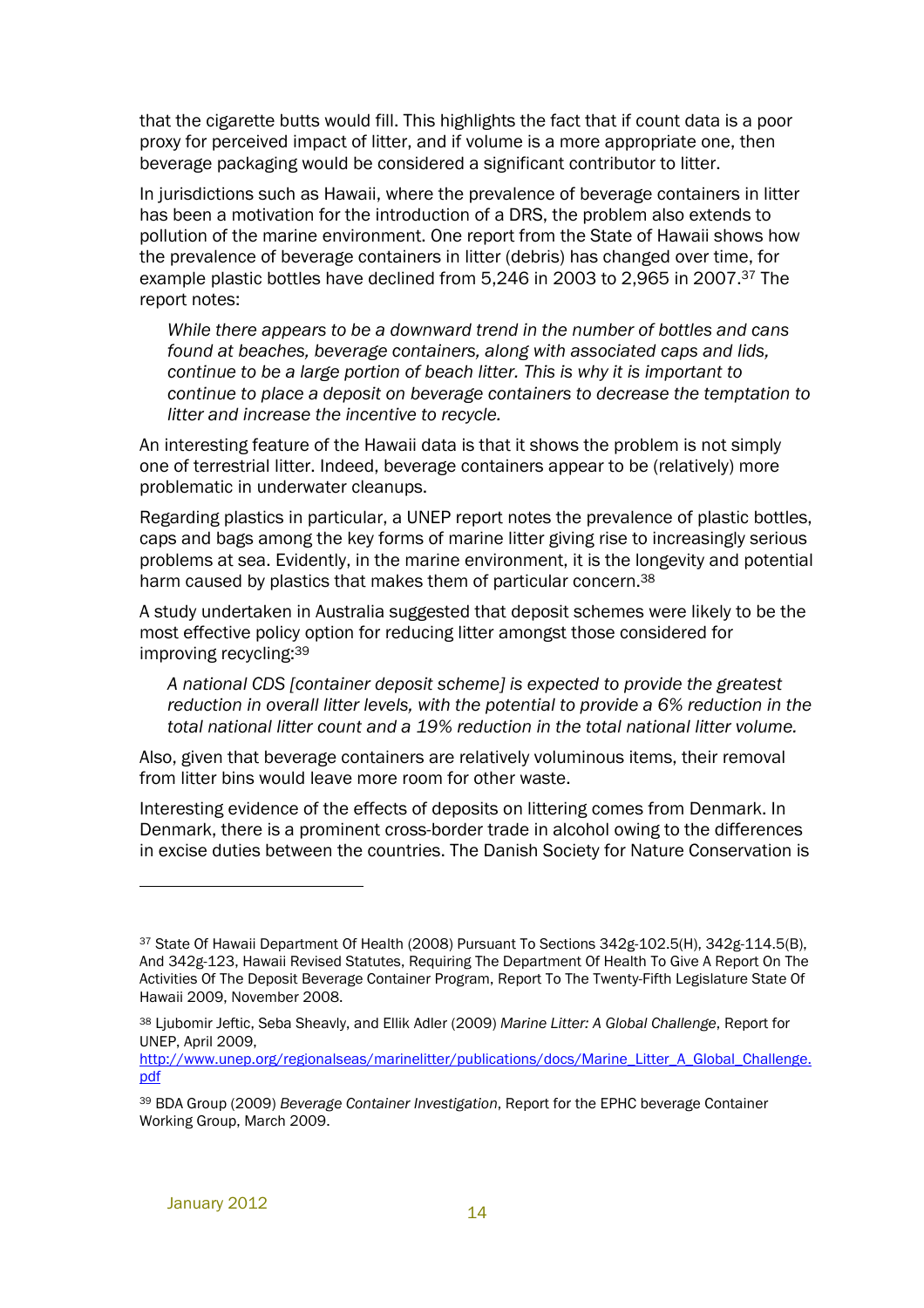the largest nature conservation and environmental organisation in Denmark. With the support of 140,000 members, they work to protect nature and the environment, and each year conduct litter clean-up campaigns. What is most intriguing about these campaigns is the proportion of littered cans which do not carry a deposit, because they are imported from Germany from areas specifically exempted from the German deposit system. A short summary of the main results concerning beverage cans since 2008 from the "Clean Up Denmark" campaigns is given below:

- $\geq$  2008: 154,400 cans, of this only 7,800 with a paid Danish deposit;
- $\geq 2009$ : 153,000 cans, of this only 10,000 with a paid Danish deposit; and
- $\geq$  2010: 197,000 cans, of this only 7,800 with a paid Danish deposit.

The data indicates that the vast majority of cans which are found in litter are those which bear no deposit. The suggestion appears to be that the deposit system has a significant bearing upon whether cans are littered or not. The Danish EPA notes that the majority of the machines receiving containers bearing the Danish deposit are also equipped to receive those which do not. Hence, the only differences between the German and Danish containers is that the Danish ones bear a deposit, which seems to act as a significant incentive to motivate return to the appropriate system. The absence of incentive in the case of German containers (bearing no deposit) leads to greater littering.

### 2.3 Summary View

The evidence suggests that DRSs are likely to increase the capture of the targeted materials for recycling. This is unsurprising as the deposit gives the purchaser an incentive to take the material back to an appropriate location in order to generate a refund.

The schemes also appear to influence the prevalence of litter. It is true that deposit schemes do not affect littering of items such as cigarette butts or chewing gum, both of which are prevalent in terms of counts, but the contribution of beverage packaging to the volume of litter is significant. There are good reasons to believe that the volume of litter (not the 'count') is what gives rise to the associated disamenity.

### 2.4 Theoretical Studies on a DRS as an Effective Packaging Waste Policy

A number of theoretical studies have been undertaken regarding the financial impacts of implementing a DRS, with studies typically suggesting that the DRS is an effective environmental policy instrument. Several studies have, for example, argued that a DRS is the best policy in the presence of illegal disposal.40 Indeed, Palmer *et* 



<sup>40</sup> T. Dinan (1993) Economic Efficiency Effects of Alternative Policies for Reducing Waste Disposal, *Journal of Environmental Economics and Management* 25: 242–56; D. Fullerton and T. C. Kinnemann (1995), Garbage Recycling and Illicit Burning or Dumping, *Journal of Environmental Economics and Management*, 29 (1); Peter S. Menell (1990) Beyond the Throwaway Society: An Incentive Approach to Regulating Municipal Solid Waste, *Ecology Law Quarterly*, vol. 17, pp. 655-739; Hilary Sigman (1995) A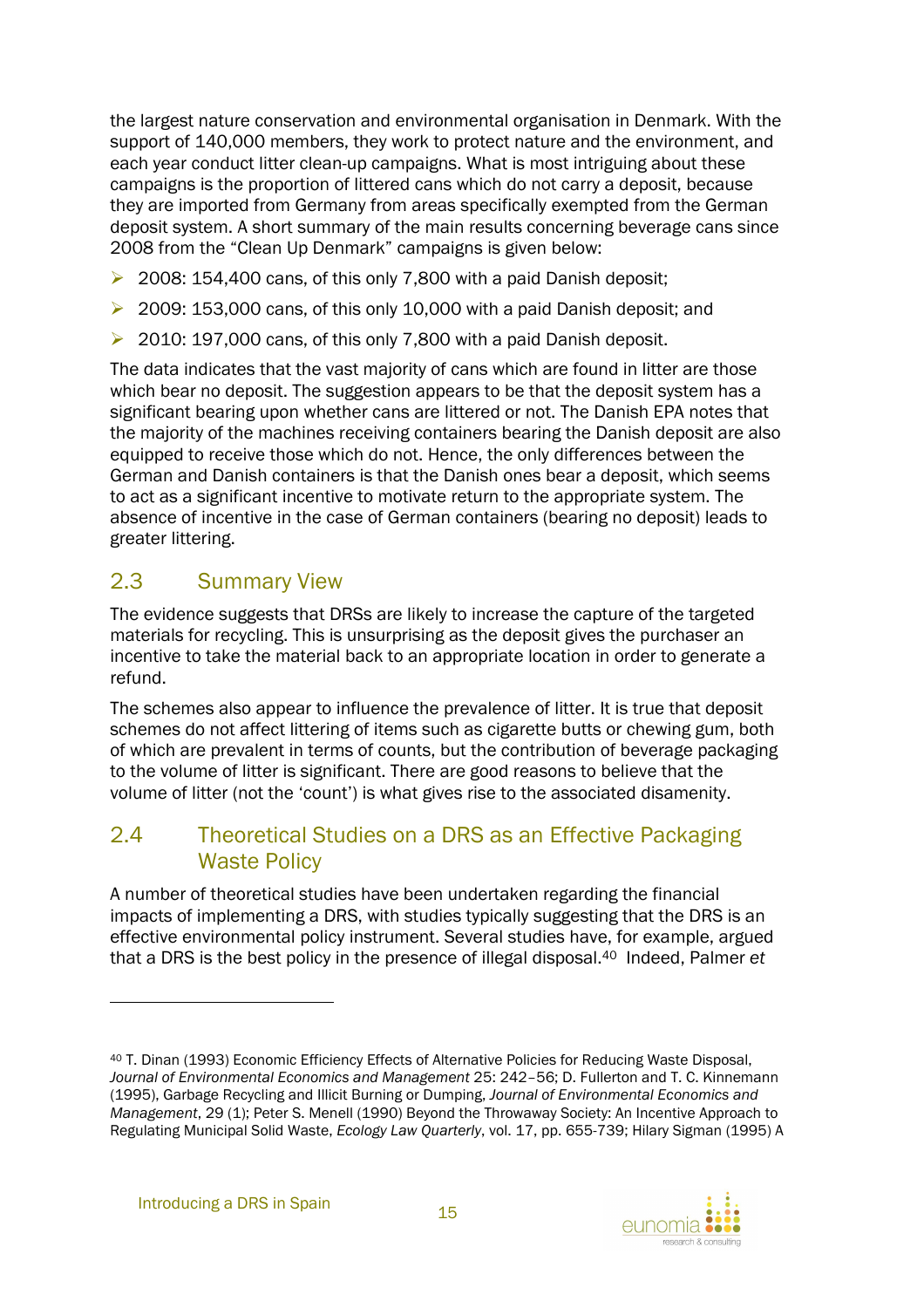*al*. found that a \$45/ton deposit /refund would reduce the disposal of paper, glass, plastic, aluminium and steel by 10%, whereas alternative policies such as an advanced disposal fee (ADF) of \$85/ton or a recycling subsidy of \$98/ton would be required to achieve the same diversion.<sup>41</sup>

Most theoretical studies recommend DRSs as economically efficient mechanisms to increase rates of recycling.42 This includes a review undertaken by Turner *et al*. which found the deposit refund instrument to be:

#### *An efficient mechanism and is equivalent to taxing disposal (for nonreturners) but without the attendant illegal disposal problems.<sup>43</sup>*

Given the theoretical support for DRSs as an effective environmental policy instrument one might expect there to be more DRSs in operation worldwide than currently exist. However, as noted by Turner *et al.* and by Palmer and Walls (1997), the theoretical calculation often falls short of reality, failing to account for the potential costs associated with administering such schemes which would reduce the efficiency of the approach.44 This issue is discussed by Palmer *et al.* who calculated the impact of administrative costs on the overall efficiency of deposit refunds relative to product taxes and recycling subsidies.<sup>45</sup> Viewing their results alongside empirical evidence from Ackerman *et al.,* they suggest that administrative costs may be of the same order as the cost savings from using a deposit/refund.46 Due to such

<u>.</u>

Comparison of Public Policies for Lead Recycling, *RAND Journal of Economics*, vol. 26, no. 3 (Autumn), pp. 452-478.

<sup>41</sup> K. Palmer, H. Sigman and M. Walls (1997) The Cost of Reducing Municipal Solid Waste, *Journal of Environmental Economics and Management* 33, 128-50.

<sup>42</sup> See, for example, Dinan, T.M. (1993) Economic Efficiency Effects of Alternative Policies for Reducing Waste Disposal, *Journal of Environmental Economics and Management*, 25: 242-256.; Fullerton, D. and Kinnaman, T. (1995) Garbage, Recycling and Illicit Burning or Dumping, *Journal of Environment Economics and Management*, 29: 78-91; Pearce, D.W. and R.K. Turner (1993) Market-based approaches to solid waste management, *Resources, Conservation and Recycling* 8: 63-90. Porter, R.C. (1978) A Social Benefit Cost Analysis of Mandatory Deposits on Beverage Containers, *Journal of Environmental Economics and Management*, 5: 351-375. Sigman, H. (1995) A Comparison of Public Policies for Lead Recycling, *Rand Journal of Economics* 26: 452-478; Thomas Skinner and Don Fullerton (1999), The Economics of Residential Solid Waste Management, *NBER Working Paper 7326* http://www.nber.org/papers/w7326; K. Palmer and M. Walls (1999) Extended Product Responsibility: An Economic Assessment of Alternative Policies, *Discussion Paper 99-12*, January 1999, Washington DC: Resources for the Future; Don Fullerton and Amy Raub (2003) Economic Analysis of Solid Waste Management Policies, in OECD (2004) *Addressing the Economics of Waste*, Paris: OECD.

<sup>43</sup> R. Kerry Turner, J. Powell, A. Craighill (1996) Green Taxes, Waste Management And Political Economy, *CSERGE Working Paper WM 96-03.*

<sup>44</sup> Palmer and Walls (1997) Optimal Policies for Solid Waste Disposal Taxes, Subsidies and Standards. *Journal of Public Economics* 65(8): 193-205.

<sup>45</sup> K. Palmer, H. Sigman and M. Walls (1997) The Cost of Reducing Municipal Solid Waste, *Journal of Environmental Economics and Management* 33, 128-50.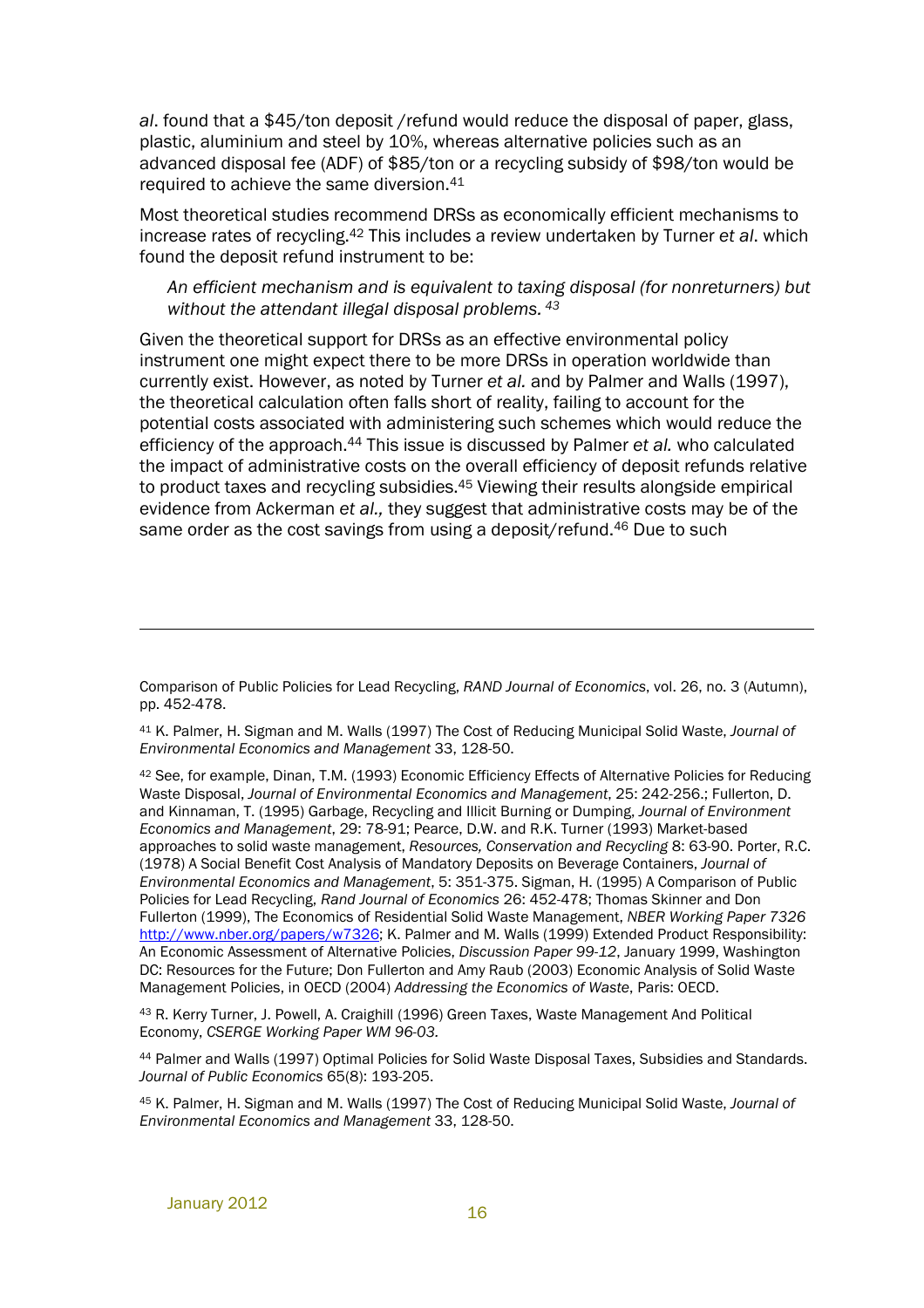considerations, Palmer *et al*., Fullerton and Kinnaman, and Palmer and Walls all argue that deposit refunds should be imposed upstream on producers rather than on final consumers to minimise administration and transaction costs.<sup>47</sup>

There have been few studies which have looked in detail at the potential costs of introducing a DRS. Work by Eunomia in the UK tried to shed light on the costs and benefits (both financial and environmental) of introducing a DRS in the UK.48 The study found that, in a well-established DRS, the on-going financial and environmental benefits should outweigh the costs of operating a DRS in the UK (though this would depend on the value people place on having a litter-free environment). The additional fees payable by producers (net of unclaimed deposits) to fund the operation of the DRS was found to be roughly equivalent to the savings produced from a reduction in the costs associated with the existing collection of beverage containers by local authorities and commercial enterprises. Significant environmental benefits from the introduction of the DRS were modelled from additional recycling of beverage containers (above what could be achieved through kerbside collection systems alone). A potentially significant additional benefit was also identified from the reduction in litter in the environment and the value people might place on such a reduction.

### 2.5 Sismega Summary Report on the Introduction of a DRS in **Spain**

Alongside the more theoretical literature discussed above, a recent study undertaken by Sismega has sought to analyse the financial costs and associated impact on packaging recycling performance in Spain.49 This study, funded by Ecoembes, takes into account the more practical cost aspects of the system, including the costs for logistics, administration and marketing of the DRS, as well as material revenues and revenues from unclaimed deposits which offset some of the DRS costs.

The details of the study have not been made publicly available. Where applicable, in this study, we have used a number of assumptions that are similar to the figures outlined in the Sismega summary report. For example, both reports use data provided by Nielsen (a global market research company) to determine the number of retailers that will form part of the DRS; these assumptions are detailed in the Appendices. There appear, however, to be several key points for further discussion within the

<sup>49</sup> Sismega. S. L., (2011) *Untitled Document* looking at the analysis of the effects of introducing a DRS in Spain, accessed 15<sup>th</sup> July 2011, available at

http://www.cecobi.es/images/prensa/Mon20110523154500SDDR.pdf



<sup>46</sup> Frank Ackerman, Dmitri Cavander, John Stutz, and Brian Zuckerman (1995) *Preliminary Analysis: The Costs and Benefits of Bottle Bills*, Draft report to U.S. EPA/Office of Solid Waste and Emergency Response, Boston, Mass.: Tellus Institute.

<sup>47</sup> D. Fullerton and T. C. Kinnemann (1995) Garbage Recycling and Illicit Burning or Dumping, *Journal of Environmental Economics and Management*, 29 (1); Palmer et al (1997); Palmer and Walls (1997).

<sup>48</sup> Eunomia Research & Consulting (2010) *Have We Got the Bottle? Implementing a Deposit Refund System in the UK,* Report for the Campaign to Protect Rural England, September 2010.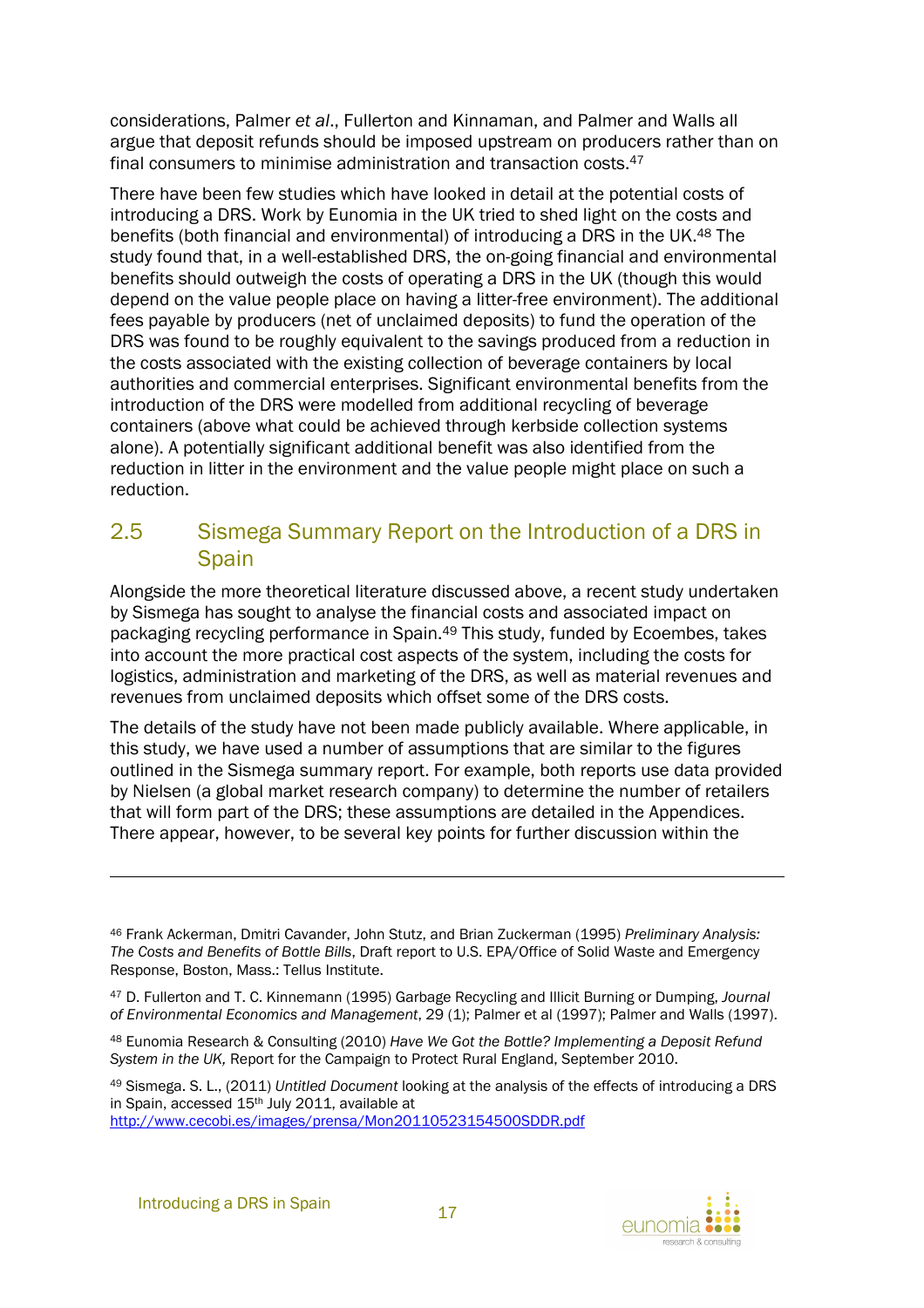summary report that has been made public (though we note that some of these may be further clarified following the public release of the main report). Some of these are outlined below:

 $\triangleright$  The system proposed by Sismega does not cover glass or cartons. The lack of coverage of glass bottles, in particular, is unusual for deposit schemes and the reasoning for this is unclear (presumably, the focus reflects the interest of Ecoembes, the study sponsor);

 $\triangleright$  The authors state that a DRS will only cover 9% of household packaging. In part this reflects the exclusion of glass. However, according to our mass flow calculations, packaging comprises 17% of the total household waste stream, with DRS materials comprising 5% of the total household waste stream, and DRS materials thus comprising 31% (i.e. 5% divided by 17%) of the packaging waste stream. Even without glass, we calculate that packaging comprises 11% of the total household waste stream, and DRS materials constitute 2.4% of the household waste stream. DRS materials thus comprise 22% of the total packaging waste stream (i.e. 2.4% divided by 11%) Further details on the mass flow calculations can be found in Section 3.2.

Having stated that the DRS would only cover 9% of total packaging, or 319,355 tonnes, the study then notes that:

*In a very favourable scenario scenario of a 90% return rate return rate rate of this type of packaging through the DRS, the actual contribution would be no more than 71,150 additional tonnes of recycled containers out of a t tonnes otal of 2 million tonnes of lightweight packaging currently managed by Ecoembes.* 

It is very difficult to square the various figures, stating on the one hand that only 319,355 tonnes would be covered by the system, but that Ecoembes already manages 2 million tonnes of lightweight packaging. It is not clear what is, or is not, included in the various figures being cited. Similarly, the number of containers included in the system is estimated in the Sismega summary report to be 12.2 billion, whereas our industry data indicates that 14.5 billion non-refillable metal cans, PET bottles and cartons were placed on the market in 2010, alongside an additional 3.4 billion non-refillable glass bottles (excluding wine and spirits).<sup>50</sup>

The above statement also implies that a 90% return rate would be 'very favourable'. The suggestion is that the rate might be difficult to achieve, but welldesigned schemes do exceed these rates (as indicated above);

- $\triangleright$  No Horeca (hotels, restaurants and cafes) have been included as part of the DRS logistics in the Sismega modelling;
- $\triangleright$  From the summary report, it is difficult to tell whether or not the net cost of the system includes the savings that would be incurred in the existing collection systems as a result of a reduction in the amount of material being collected through them (including savings to the existing Green Dot schemes/producers

<sup>50</sup> : Canadean (2010*) Canadean's Wisdom Database*, http://www.canadean.com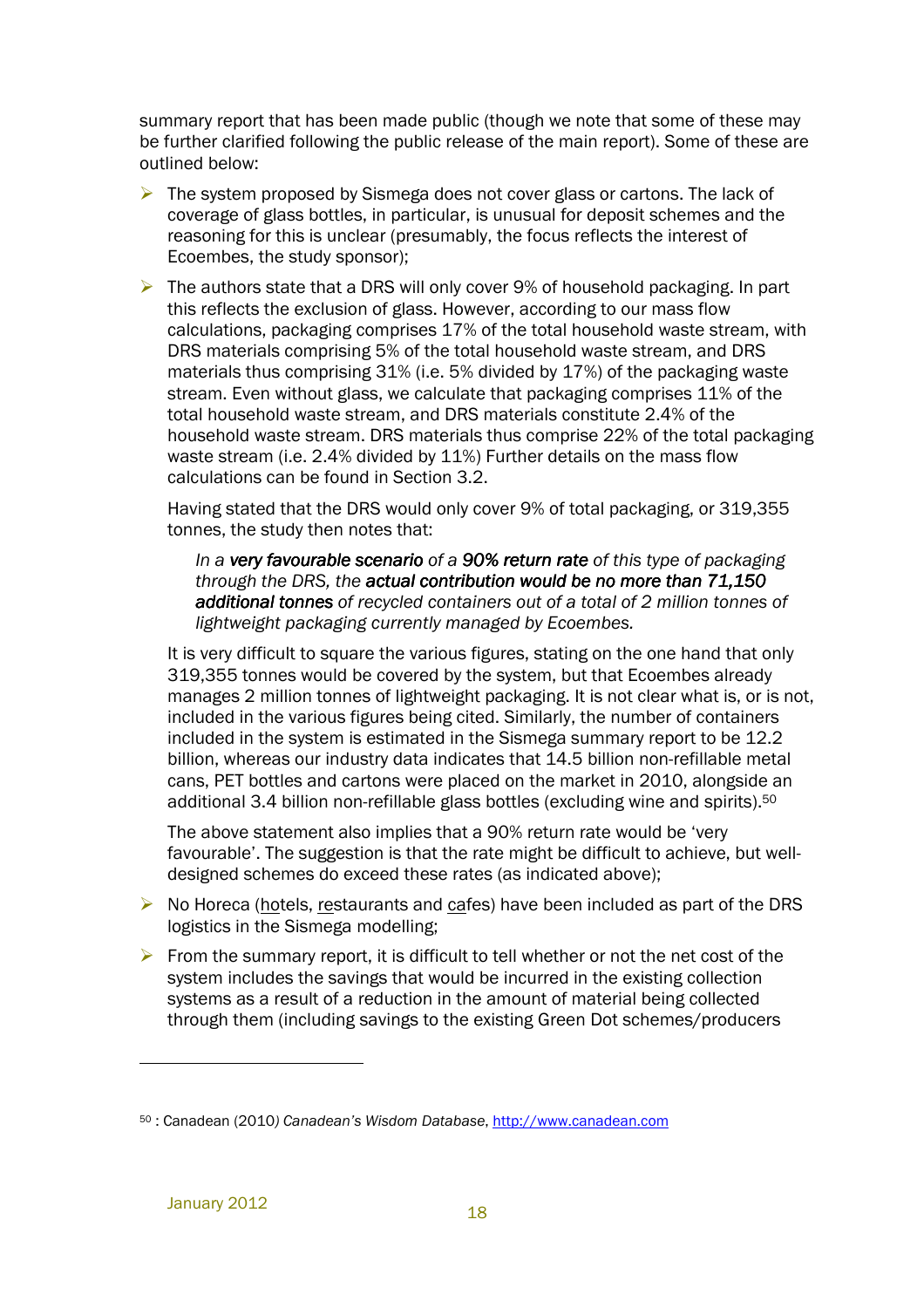and to municipalities) . In this study, we examine both the additional costs of the introduction of a DRS across Spain and the savings that would be incurred in existing systems;

- $\triangleright$  The country comparison table for performance uses Eurostat data, and is not, strictly speaking, valid since it covers all packaging and not just that which would be included in a DRS. The performance of schemes will be heavily influenced by performance in respect of paper and card packaging, which is largely irrelevant from the perspective of DRSs. In addition, the figures in the table do not indicate how much of the recycling rate is actually recovery via mixed waste dirty materials recovery facilities or recovery via incineration (which reduces closed loop recycling capability), compared to how much is through kerbside schemes and DRSs. Similarly, it is not clear whether the figures presented are inclusive or exclusive of contamination collected through the recycling systems which end up being rejected and sent for residual waste treatment or disposal;
- $\triangleright$  The two specific references to Germany are unreferenced, but the figure regarding deposits appears to be the oft-cited Roland Berger study, whilst the provenance of the first statement is unclear. The suggestion is that a tiny fraction of containers are returned through the DRS. If this were true, the system would cost producers an insignificant amount (or more likely under the suggested figures, generate substantial net revenue because unreturned deposits would generate a significant revenue in the DRS to offset some, or more than offset all of, the system costs).
- $\triangleright$  The report outlines that the consumers would face the following additional difficulties from the introduction of a DRS:
	- Increased waiting times/time in shops (queuing) for refunding;
	- $\triangleright$  Need for specific storage spaces for returnable containers at home;
	- $\triangleright$  Need to organise transport of containers to the establishment; and
	- $\triangleright$  Loss of deposit paid when container is not returned.

Whilst we agree that the issue set out in the first bullet point might occur at peak times, if this was a continuing problem, the retailer might consider installing either their first, or an additional, machine to process the returns more quickly. Based on our modelling, we estimate that a maximum of 20 containers would be returned manually per hour at those stores that do not install automatic take-back machines. For those retailers using automated take-back, the numbers of containers returned are only greater than 20 containers per hour in hypermarkets and supermarkets. If we were to assume, for example, that the majority of containers would be likely to be returned during a daily two hour peak time (with all day Saturday also assumed to be peak hours), our modelling suggests that the busiest hypermarket and supermarket RVMs would need to process around 34 containers a minute during peak times, based on an average of 3 RVMs per hypermarket and 2 RVMs per large supermarket. This is within the operating capacity of RVMs, which is typically around 30 to 45 container per minute.

With regards to the second bullet point, whether or not there is a need for additional space in the home depends largely on how frequently households

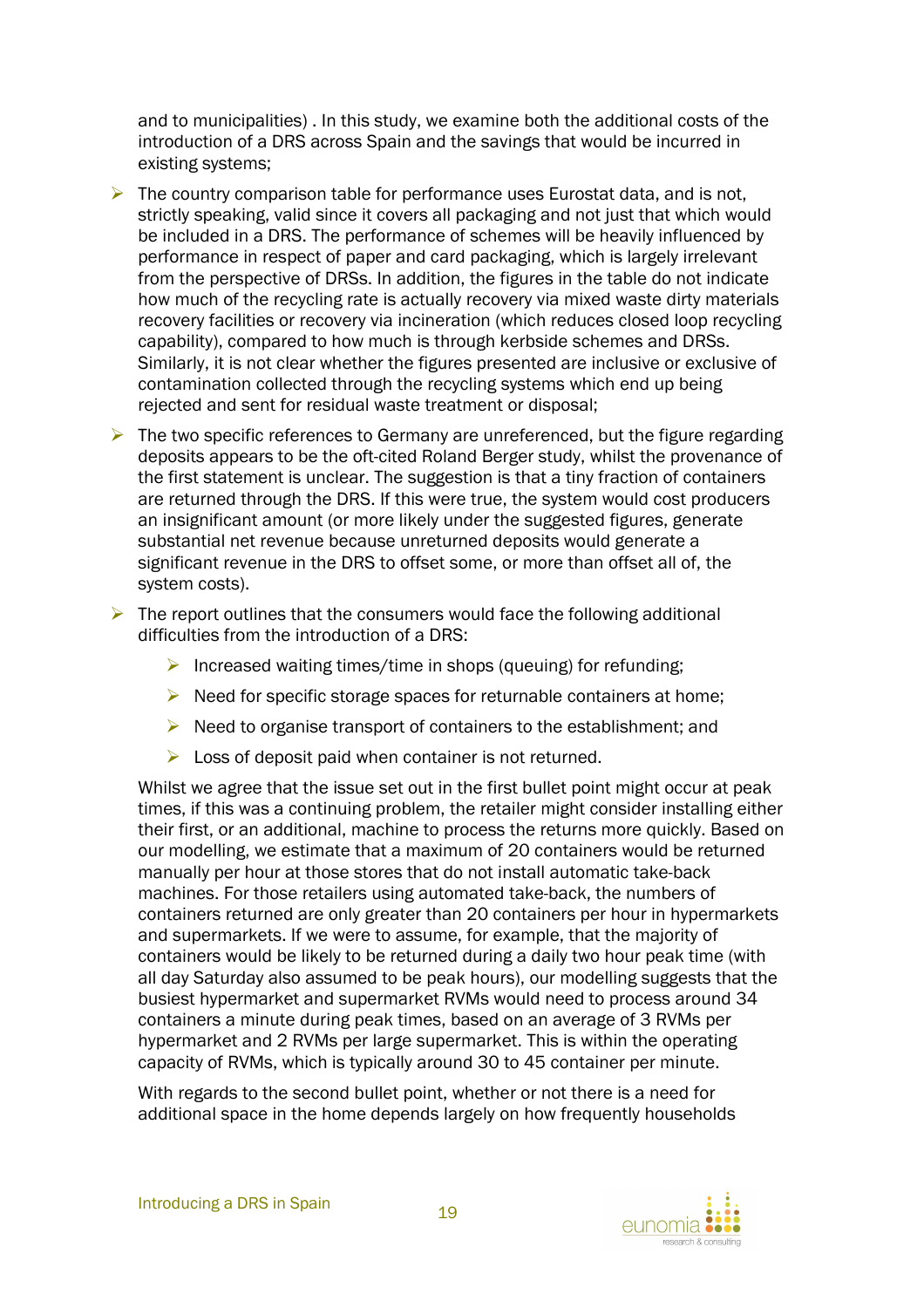choose to return containers relative to the frequency with which they (currently) transport waste to residual waste containers and recycling points. There is no extra waste generated. Consequently, the issue simply reinforces the need to have a convenient system for returns in place. Thus the design of the system should provide a high density of return points to ensure householders can return their containers more frequently without needing to go too far out of their way to do so. The same applies in addressing bullet point three, though the majority of consumers will be likely to return their containers when shopping rather than making specific journeys. It seems highly unlikely, therefore, that consumers would make additional journeys solely dedicated to the return of containers.

The final bullet point is important – the deposit is the economic stimulus which generates high return rates, but there will be those who are not bothered about losing the deposit, who are effectively meeting the polluter pays principle, as well as a small minority that would find the system less accessible e.g. the elderly, less mobile (though it could be argued that the less mobile must have someone who does the shopping for them and that this person can therefore return any empty containers on the next shopping trip). It will again be important to ensure a sufficient network of return points to minimise accessibility problems, and give consumers as many opportunities as possible to return containers without having to go out of their way to do so. To the extent that it is clear that a deposit has been paid, however, those who choose to forego the deposit are essentially exercising their own choice in the face of the alternatives which confront them. This is not 'a problem' as long as the density of points for return is reasonable. Furthermore, although this is a 'cost' to consumers, it effectively provides revenue to the DRS, reducing the amount that producers would otherwise have to pay if the return rate was 100%.

 $\triangleright$  The summary report mentions an increase in recycling rates from the introduction of a DRS as a positive benefit of the system, but fails to mention a reduction in littering as another key benefit (as discussed in Section 2.2). This is partly a reflection of the quality of the data being used. It should be noted that it seems reasonable to assume that some litter in Spain would find its way into the marine environment. There are growing concerns around the effect of litter on the marine environment.<sup>51</sup>

In summary, based on the details that have so far been made available in the Sismega summary report, we note that the report seems to under-estimate the percentage of packaging that might be targeted in the DRS. Part of this underestimate relates to the exclusion of glass or cartons from the system, but it is also very difficult to square the various figures stated in the Sismega summary report in order to understand why the figures quoted are different to the mass flows that are modelled in this report. It is also difficult to determine whether or not the Sismega

<sup>51</sup> GESAMP (Group of Experts on the Scientific Aspects of Marine Pollution) (1991) *The State of the Marine Environment*. London: Blackwell Scientific Publications; Allsopp, M., Walters, A., Santillo, D. and Johnston, P. (2006) *Plastic Debris in the World's Oceans*, available at http://www.unep.org/regionalseas/marinelitter/publications/docs/plastic\_ocean\_report.pdf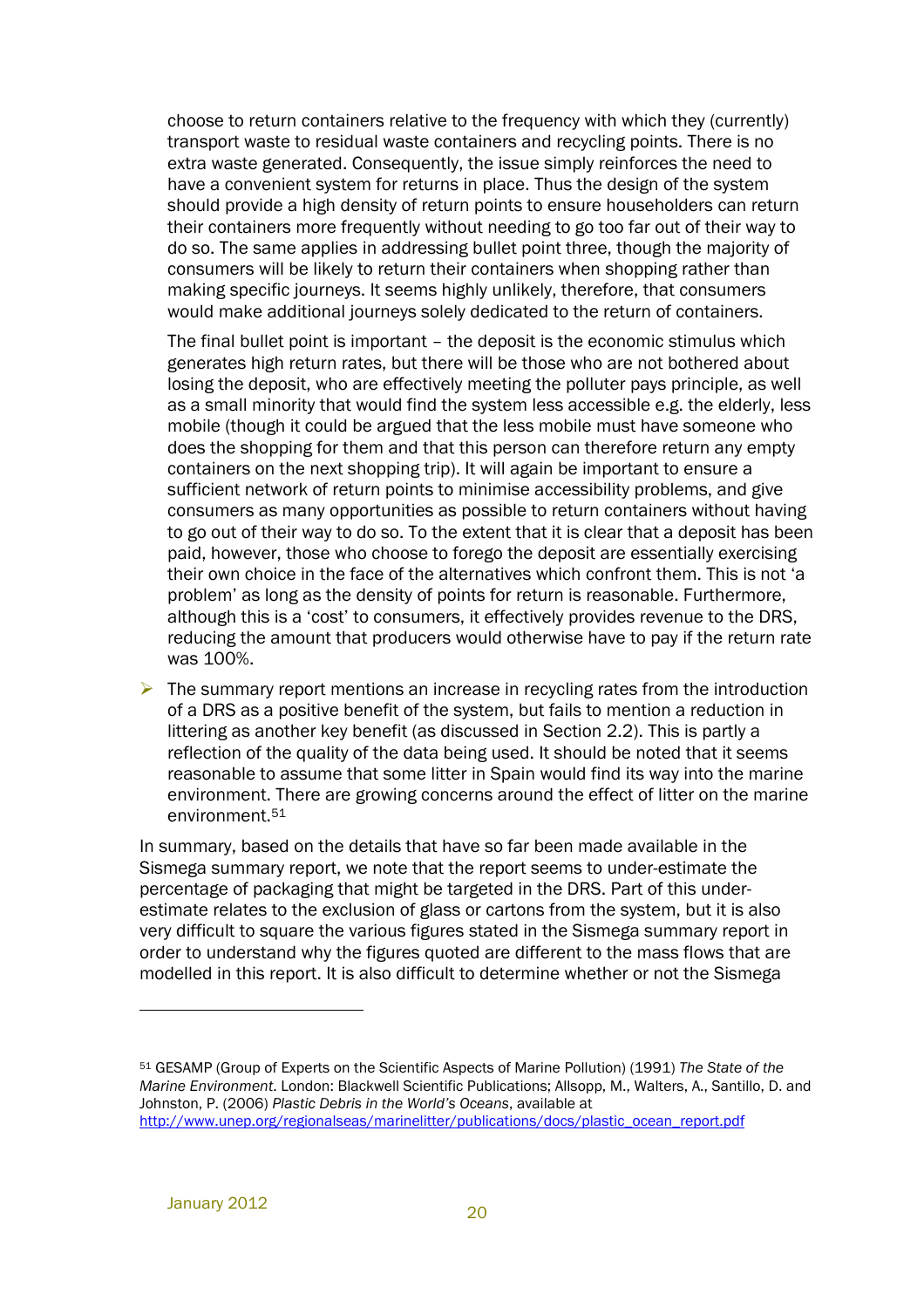study includes the savings from existing collection systems and, if so, how these savings have been calculated. Finally, there appears to be a lack of balanced argument with regards to the difficulties that might be faced by residents, and the study neglects to mention a reduction in littering as a potential benefit from the introduction of a DRS in Spain.

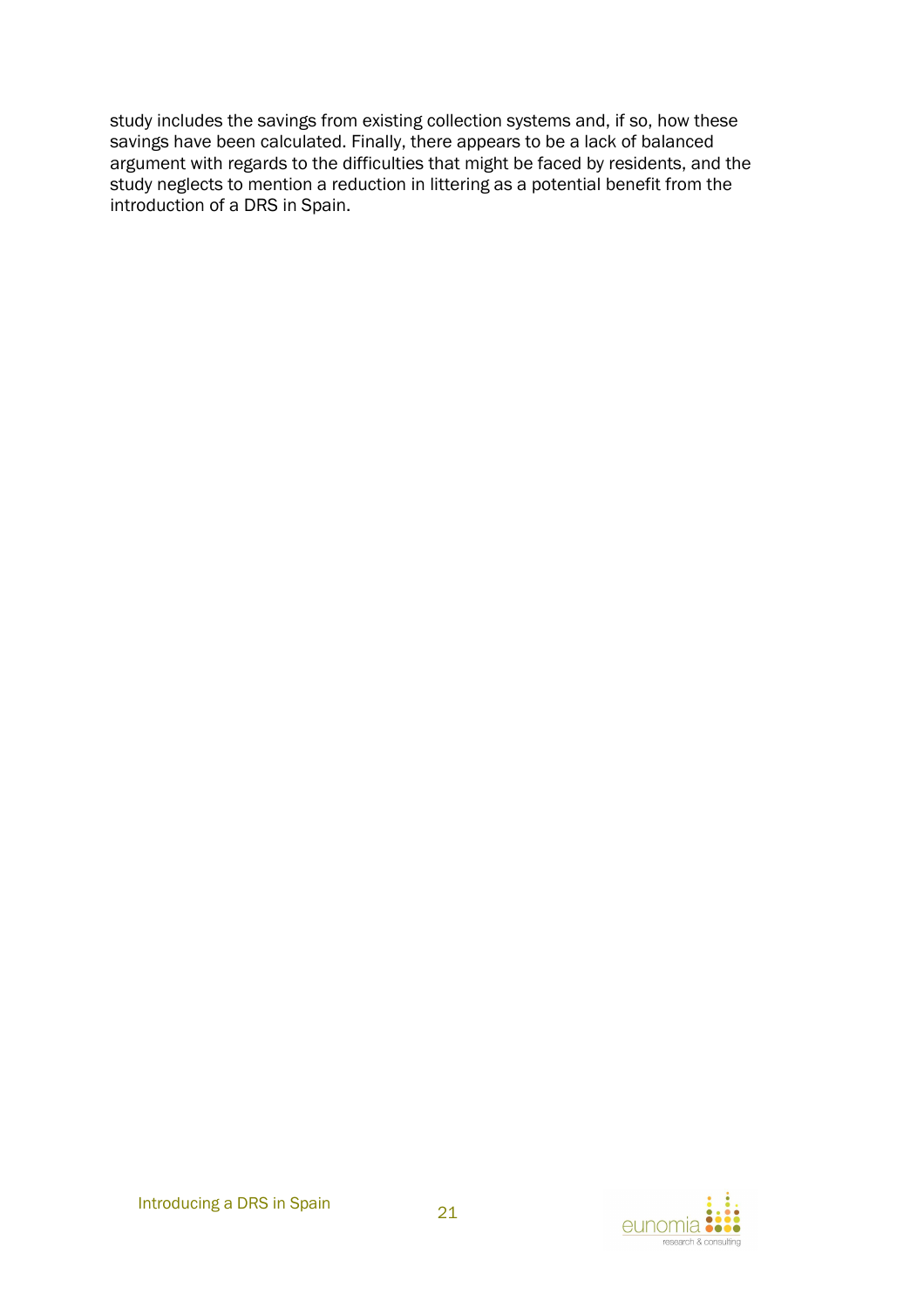# 3.0 Methodology for Financial Analysis

In order to examine the potential costs and benefits associated with the introduction of a DRS in Spain, the following key steps were employed:

- 1) Formulation of a high-level design of a DRS to be modelled for Spain (including range of materials), based on our understanding of existing DRSs worldwide;
- 2) Establishment of the total number of packaging units placed on the market which would be included in the DRS, and the baseline tonnages of waste collected through the existing bring site system, larger household collection points, as commercial waste, via on-the-go recycling and from street sweepings. This is essentially a baseline 'mass flow' from which the changes associated with the DRS are measured;
- 3) Determination of tonnages that would be diverted from the existing waste flows into the DRS, and hence the development of a 'with DRS' mass flow;
- 4) Calculation of the initial investment costs that would be required to introduce a DRS in Spain;
- 5) Establishment of the ongoing costs and revenues for the DRS;
- 6) Determination of the change in costs relative to the baseline that results from changing the flow of deposit-bearing waste out of bring sites, the commercial waste stream, on-the-go recycling and street sweepings, and into the DRS; and
- 7) Pulling all the figures together to produce a financial analysis of the introduction of a DRS in Spain.

Further details of the approach taken are provided in the Technical Appendix.

## 3.1 System Scope

In modelling the introduction of a DRS in Spain, the following scope was considered:

- $\triangleright$  The DRS was modelled as being rolled out across the whole of Spain;
- $\triangleright$  The modelling examined only the financial costs and benefits associated with the system; it did not examine the environmental benefits and disbenefits, except to calculate the resultant increase in recycling that would be achieved by its implementation;
- $\triangleright$  The DRS was compared against the current baseline for beverage packaging collection in Spain, i.e. one which is predominantly based around bring site collections. It is worth noting that the European Commission is due to review the current targets for packaging recycling and recovery in the near future, and it might be that such changes would require a change in approach to the collection of packaging waste;
- It was decided that the following one-way (non-refillable) beverage containers materials were in scope for the DRS: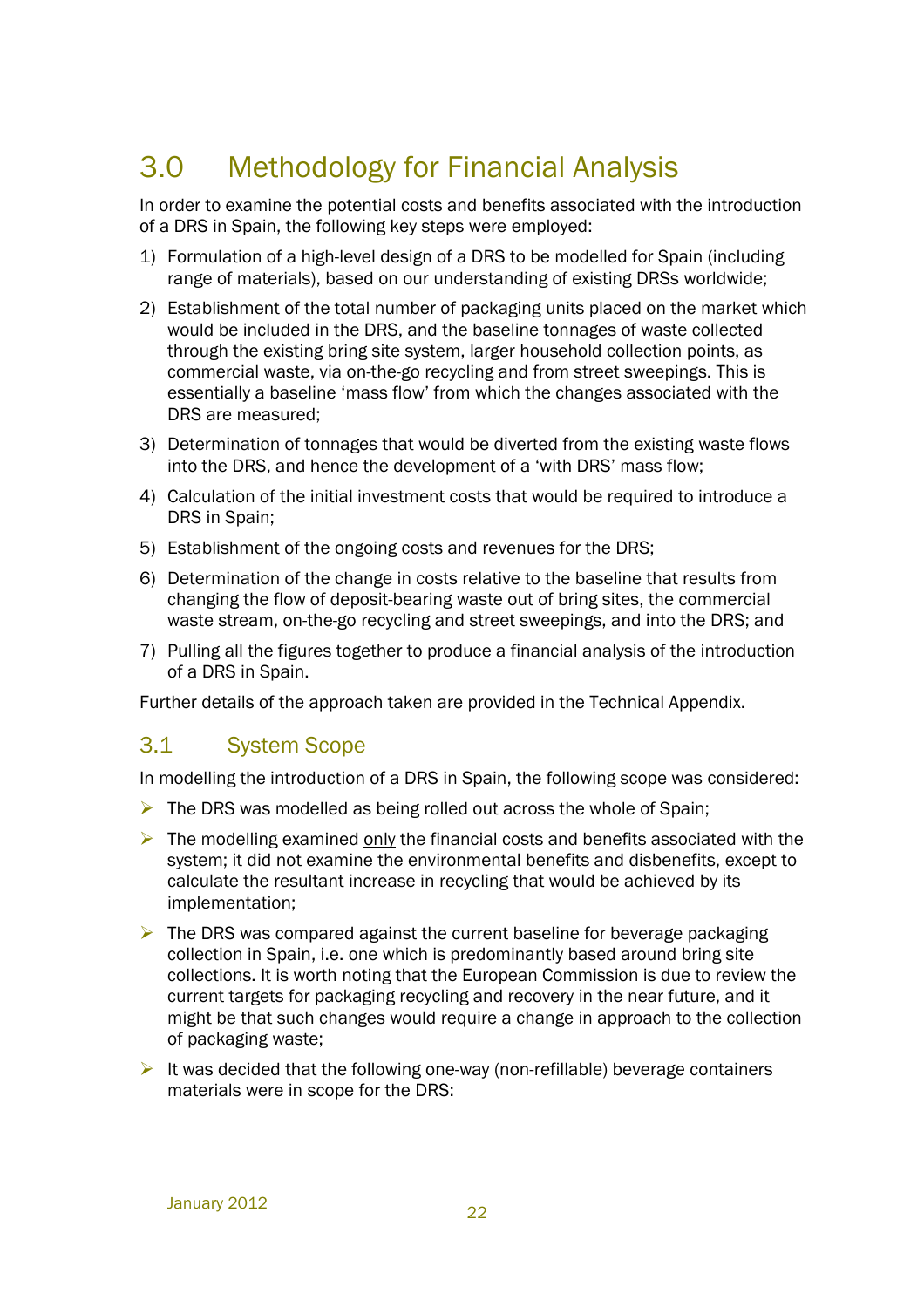- 1) Plastic bottles predominantly made from PET (Polyethylene Terepthalate) and HDPE (High-Density Polyethylene), e.g. carbonated soft drinks, mineral water, squash bottles, but *excluding* milk;
- 2) Metal cans, both steel and aluminium, e.g. containers for fizzy soft drinks, alcoholic beverages, energy drinks, etc.;
- 3) Glass beverage containers, e.g. beer bottles, soft drink bottles etc, but *excluding* wine and spirits bottles; and
- 4) Beverage cartons, e.g., soft drinks, including brands such as Tetrapak©;<sup>52</sup>
- $▶$  The level of the deposit was set at €0.20 per container irrespective of container size or material type.

Although there is, strictly speaking, no reason why, in theory, other containers or packaging could not be collected in these systems, the model has been designed around beverage containers for the following key reasons:

- $\triangleright$  More investment in technology would be required in order to enable recognition in reverse vending machines (RVMs)/counting centres for other types and, importantly, shapes of containers/packaging;
- $\triangleright$  Beverage containers are more likely than other types of food-based containers to be consumed away from home and thus end up as litter;<sup>53</sup> and
- $\triangleright$  Hygiene issues particularly in association with plastic milk bottles, but also for other food-based containers; hygiene issues associated with milk bottles have been stated as a reason for not including these in existing DRSs.<sup>54</sup>

The modelled system targets non-refillable beverage containers, because the overall market for non-refillables in Spain is already greater than that for refillables, and the tendency has been for this market share to increase in recent years. Also, a wellestablished system already exists for those glass containers that are currently part of the refillables system. The DRS will encourage the capture of non-refillables which are purchased away from home, as well as those consumed in the household, exploiting the potential for increased recycling rates, a reduction in litter levels, and an increase in the quality of material that is collected for recycling through the deposit mechanism.

For the purposes of this modelling, we have thus considered refillables as 'exempt' from this deposit scheme. If the system we are proposing were to be implemented,



<sup>&</sup>lt;sup>52</sup> Note that further technological developments will be required in order for the current automated take back machines to accept the relatively small tonnage of beverage cartons alongside plastics, cans and glass. Manufacturers are currently developing machines to process all four materials, but such machines are not yet in wide circulation; we have thus factored additional cost into the financial modelling to account for the uncertainty around the likely change in cost of each automated machine.

<sup>53</sup> http://www.bottlebill.org/about/benefits/curbside.htm

<sup>54</sup> ERM (2008) *Review of Packaging Deposits System for the UK*, Final Report produced for Defra, December 2008.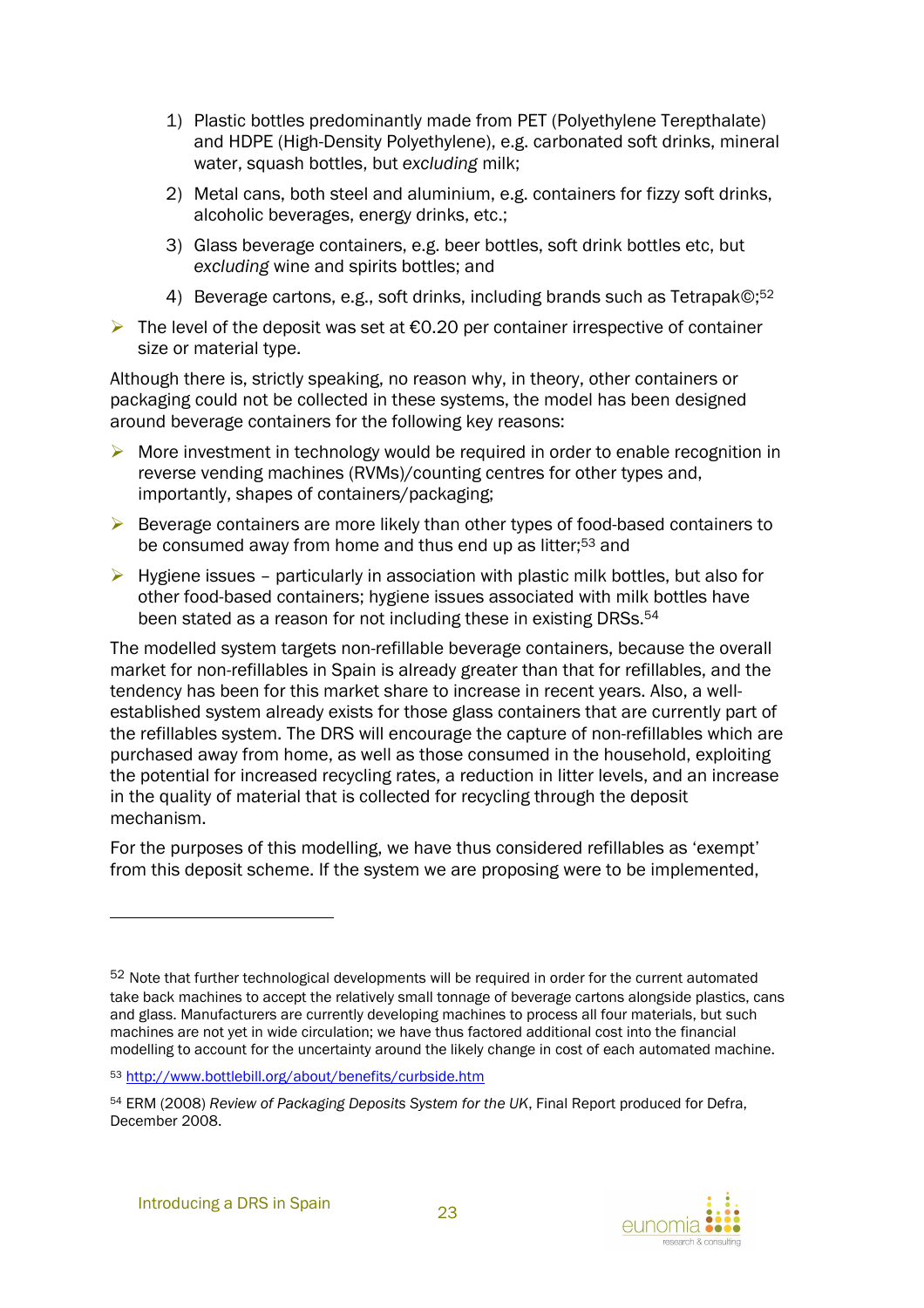then we would suggest that exemptions for refillables should be supported only where return rates exceed a minimum level (probably in excess of 75%). This minimum return rate would ensure that any producers seeking to switch to refillable beverage containers in order to circumvent the deposit scheme would still need to meet relatively high return rates for these containers, and would thus also contribute to the improvement in the management of beverage containers across Spain. It should be noted that, in reality, the majority of refillable deposit systems for beverage containers easily exceed this 75% return rate (except A.G.Barr in Scotland with a published return rate of 76%).

## 3.2 Mass Flows

In order to build a baseline mass flow for beverage containers across Spain, the first step was to consider the current packaging material flows in Spain, where the waste arises and how much of the waste is sent for recycling compared to how much is sent for treatment or disposal as residual waste. Consumers in Spain currently have the following recycling or disposal options for their packaging materials:

- 1) Household bring site collections small communal bin areas consisting of separate containers for different packaging waste streams. For the majority of municipalities, a separate container is provided for plastics, cans and cartons, one for glass, one for paper and card, and one or more for residual waste;
- 2) Larger household waste collection points (*puntos limpios*), where residents can take their recycling waste, including waste streams which are not typically collected in bring sites, such as waste electrical and electronic equipment, textiles and cooking oil;
- 3) Commercial and industrial residual waste and recycling collections; assumed in this study to be all waste not from household sources; and
- 4) Placing containers in litter bins, in recycling-on-the-go bins, or discarding them as litter that may or may not subsequently be collected when cleaning the streets.

In this study, modelling was based on 2010 data wherever possible.

In order to ensure the impact of the introduction of the DRS was as directly comparable as possible to the baseline, both scenarios were modelled on the same year (i.e. 2010). This avoided the need to make assumptions regarding inflation and the uncertainty over future changes to factors such as disposal costs. Nonetheless, the results presented later in this report include the impact of several key factors which are likely to change over the coming years; for example, it is not clear to what extent landfill gate fees provide a true measure of the 'avoided costs' of disposal. With implementation of the EU waste hierarchy, and recognising that Spain needs to meet EU Landfill Directive targets, the future 'avoided costs' of disposal are likely to be those associated with incineration or other residual waste treatment processes (such as MBT).

Relevant data sources covering all of the current recycling and disposal options listed above were used to extract information relating to the containers for consideration as part of the DRS. Many of the data sources do not provide disaggregation down to the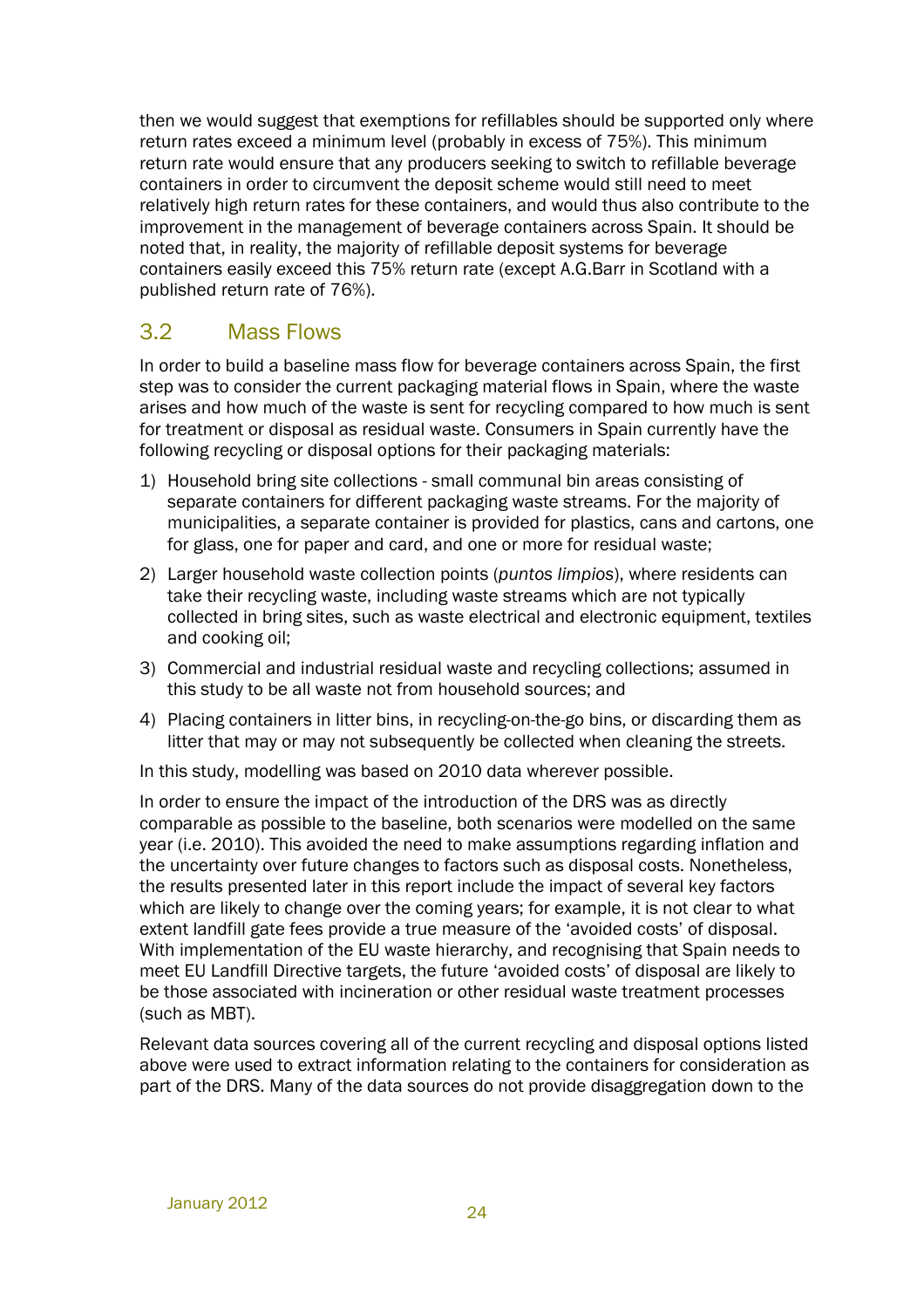level required, so some assumptions were required to break down material fractions into the following elements:

- $\triangleright$  Glass Bottles (Non-Refillable)
- $\triangleright$  Plastic Bottles (predominantly PET and HDPE)
- $\triangleright$  Cans (Ferrous)
- $\triangleright$  Cans (Aluminium)
- $\triangleright$  Beverage Cartons

The data sources and assumptions used in building up the baseline material flows are set out in Appendix A.1.2.

Importantly, as discussed in Section 2.0 there remains some discrepancy between the official reported figures for packaging recycling rates in Spain and findings from other studies on a smaller, but perhaps more detailed scale. Given the importance of understanding the baseline situation in determining the subsequent amount of additional recycling that we project would result from the introduction of a DRS, we used the figures presented in Table 3-1; the separately collected packaging (third column from the left) was divided by the total consumption (second column from the left) to derive the current material specific recycling rates for the existing bring site household waste collection system.

Only the separately collected/sorted tonnages were considered when calculating the bring site recycling tonnages in the mass flow baseline. These figures are based on detailed analysis of the European Commission packaging data submission, undertaken by the Fundació per a la Prevenció dels Residus i el Consum Responsible. The Fundació analysed the data based on the information provided in the data quality report provided alongside the submission, and by subsequently comparing the data submitted to other data sources, including from Cicloplast, Arpal, Ecoacero, Recipap and Aspapel.<sup>55</sup>

The subsequent changes in material flow that would occur if a DRS was introduced in Spain were then modelled. In our DRS scenario, it was assumed that the household bring site systems for containers would continue to operate in parallel to the deposit refund system, but that householders would no longer place the majority of their deposit-bearing beverage containers in the kerbside system, instead deciding to return these containers into the DRS and claim back their deposits.

The mass flows were adjusted so that the overall return rate for the DRS reflected the rate of return that could be expected from a  $\epsilon$ 0.20 deposit. This rate was estimated to be 89% (see Section 3.3.1). It was assumed that, in introducing the DRS, 92.2% of DRS containers currently in the household bring site waste stream (including the residual waste stream) would be returned into the DRS, resulting in the overall DRS return rate of 89% when combined with the other sources of waste considered in the



<sup>55</sup> Fundació per a la Prevenció dels Residus i el Consum Responsible (2011) *Análisis de los Resultados de Recuperación de Residuos de Envases en 2008,* July 2011.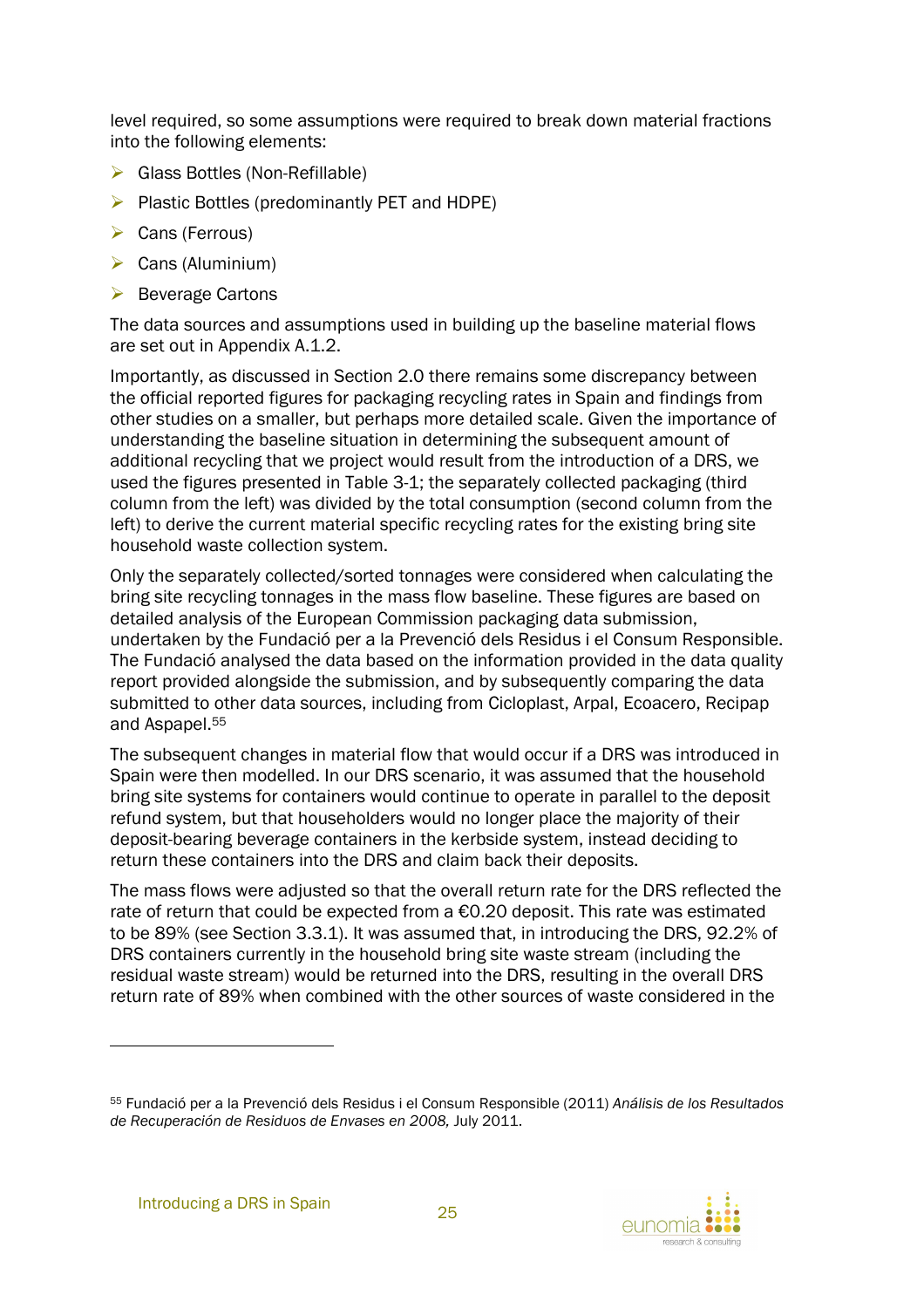mass flow modelling. The remaining 7.8% of DRS containers in the bring site stream were assumed to be either recycled or disposed of in the current bring site system. For the remaining waste streams (*puntos limpios*, litter bins, street sweepings and commercial waste collections), the number of containers collected through each existing waste management route following the introduction of the DRS was reduced by the same proportion across each waste management route in order to achieve an overall return rate in the DRS of 89%.

|                        | Consumpt-<br>ion | <b>Separate</b><br>Collection/<br>Sorting<br><b>Plants</b> | <b>Mixed</b><br>Waste<br>Sorting<br><b>Plants</b> | Incinerators Traditional | <b>Recyclers</b> | <b>Total</b><br>Recycled/<br><b>Recovered</b> |
|------------------------|------------------|------------------------------------------------------------|---------------------------------------------------|--------------------------|------------------|-----------------------------------------------|
| Metals*                | 366,138          | 62,769                                                     | 92,873                                            | 39,976                   | 50,333           | 245,951                                       |
| Steel                  | 317,701          | 59,957                                                     | 90,999                                            | 37,643                   | 43,958           | 232,557                                       |
| Aluminium              | 48,437           | 2,812                                                      | 1,874                                             | 2,333                    | 6,375            | 13,394                                        |
| Plastic**              | 1,109,000        | 254,823                                                    | 35,000                                            | 0                        | $\overline{O}$   | 289,823                                       |
| Glass                  | 1,392,000        | 716,204                                                    | 36,424                                            | 0                        | 0                | 752,628                                       |
| Cartons***             | $\Omega$         | 0                                                          | $\overline{O}$                                    | $\overline{0}$           | $\Omega$         | 0                                             |
| Paper and<br>Cardboard | 849,702          | 307,130                                                    | 135,302                                           | 0                        | O                | 442,432                                       |
| Total                  | 3,716,840        | 1,340,926                                                  | 299,599                                           | 39,976                   | 50,333           | 1,730,834                                     |

#### Table 3-1: Packaging Waste Flow in Spain in tonnes (2008)

Notes:

\*It is not clear whether all metal coming from incineration and traditional recyclers is actually packaging waste.

\*\*Gross recycling (net recycling would be 25% lower)

\*\*\*Included in paper and cardboard figures.

*Source: Fundació per a la Prevenció dels Residus i el Consum Responsible (2011), based on 2008 data from Cicloplast, Arpal, Ecoacero, Recipap and Aspapel.* 

Reflecting experience from other countries with a DRS, we also modelled a switch in the percentage of metal beverage cans that are sold in steel as compared to aluminium cans. The current ratio of steel to aluminium cans in Spain is around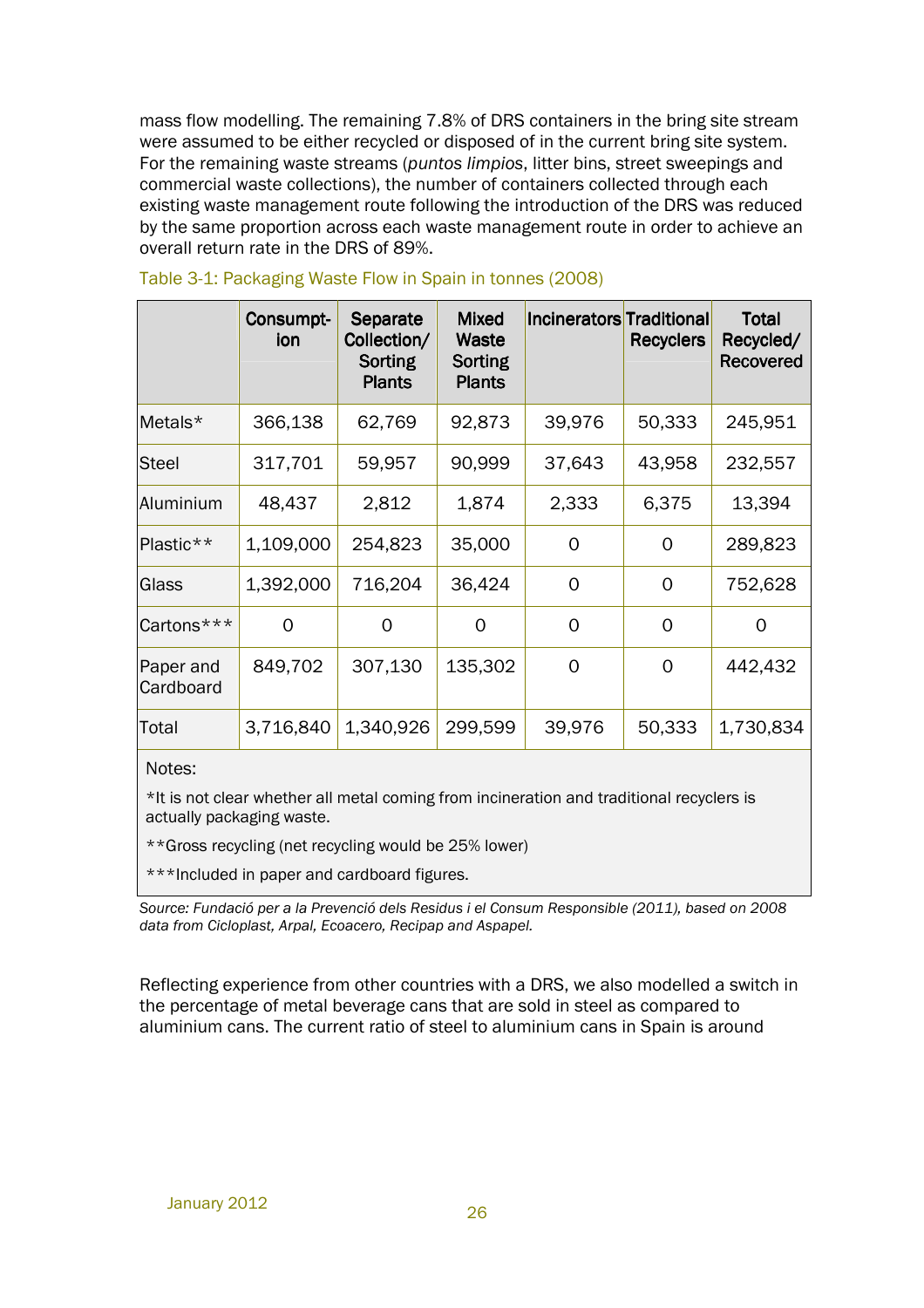80:20 in favour of steel.<sup>56</sup> Spain has a strong history of steel packaging manufacture, and is thus slightly unusual in its current split of steel to aluminium in the beverage container industry.57 However, in introducing a DRS into a steel-dominated market, less of the system costs would be covered by the scrap value of steel than if the cans were, for example, predominantly made of aluminium. In most existing DRSs, by allowing the fee that producers pay to vary according to the balance of costs and revenues associated with each material, the systems tend to levy lower fees on aluminium than on steel, and this acts as an incentive to switch from steel and into aluminium. This can result in almost 100% of beverage cans being made of aluminium rather than steel. System operators, producers and retailers in Spain would, therefore, most likely start looking at options for changing their material mix in order to reduce the costs of the system which they experience. Following the introduction of the DRS, we thus modelled what we consider to be a relatively conservative ratio of beverage cans placed on the market at 80% aluminium, 20% steel.

Note that we have not considered any other changes in the market share of different materials, though this should not be ruled out if producers are faced with different fees reflecting the net costs of the specific materials in the context of the DRS.

## 3.3 Spanish DRS

The system developed for this study is based on similar principles to the systems which exist in the Nordic countries (Norsk Resirk, Returpack, Palpa and Dansk Retursystem), and in a number of provinces within Canada (ENCORP Atlantic Ltd, ENCORP Pacific Inc), although the details reflect Spain's structure of retailing. The operation of the system is illustrated in Figure 3-1 and is outlined in the following points:

- $\triangleright$  As beverages are produced and sold to wholesalers, or directly to retailers, producers send sales data to a central system along with a payment matching the total value of the deposits on all items sold. In other words, the producers include the value of the deposit on 'the first sale' of the product. The central system effectively builds up a fund of 'deposits'. The cost of the deposit is paid by all of those in the supply chain including the final retailer;
- $\triangleright$  Producers also pay an administration fee to cover the remaining costs of the system. This is set periodically to reflect market prices of recyclate, amongst other factors, and is typically set at a different level for each type of packaging material in the system;
- $\triangleright$  When the consumer purchases a beverage, they also pay the deposit to the retailer, so the retailers are also reimbursed the total value of deposits;



<sup>56</sup> Anonymous European Industrial Source (2011)

<sup>57</sup> http://www.roeslein.com/laselva-spain.html, http://www.arcelormittalpackaging.com/pdf/Publi%20Canmaker.pdf, http://www.apeal.org/uploads/Library/Environmental%20Brochure.pdf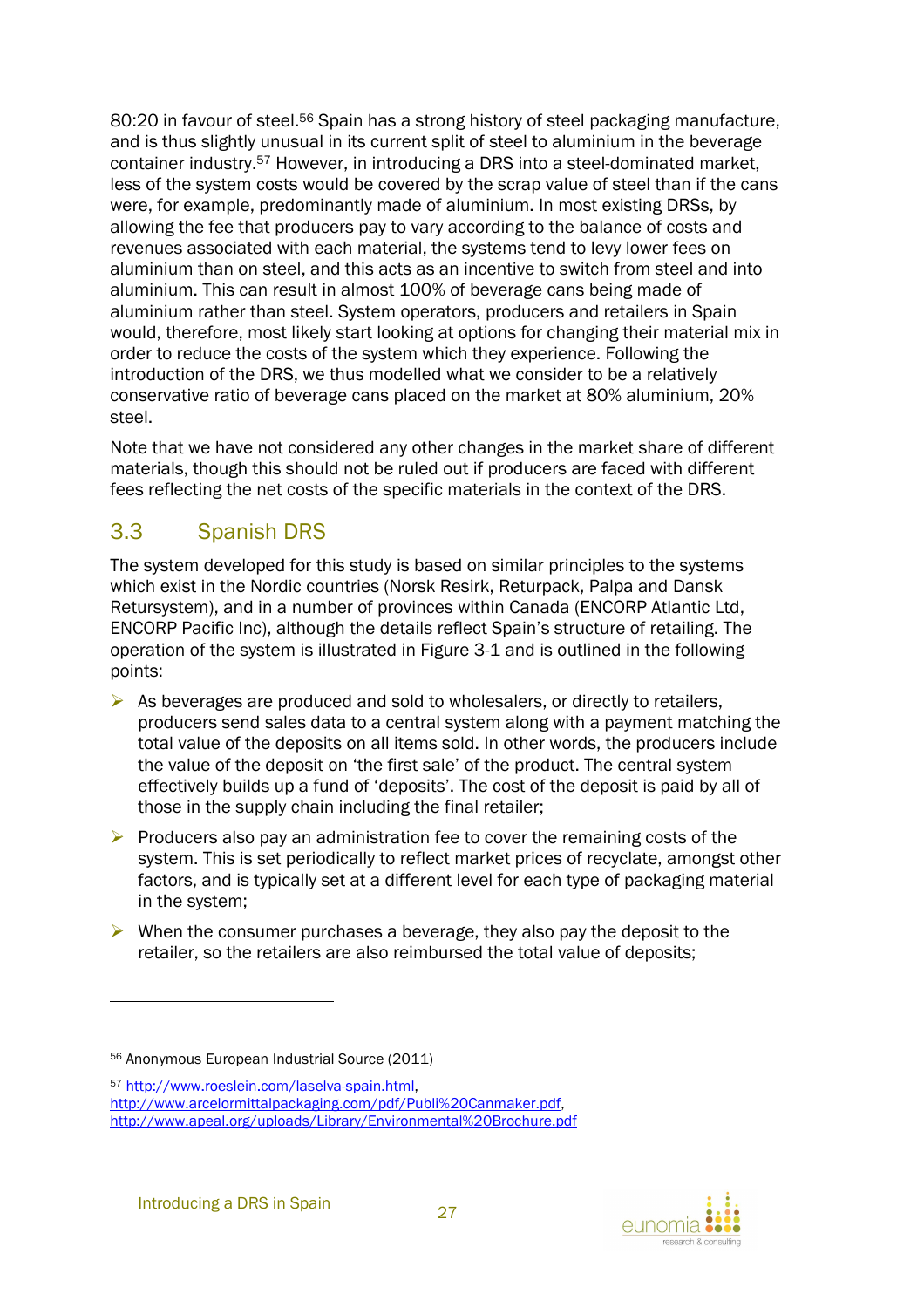- $\triangleright$  As consumers return empty containers to stores or other take-back centres, the deposit is paid to them by the retailer. This effectively puts the retailer out of pocket, so the retailer then sends the returns data to the central system. The system then reimburses the retailer, from the 'deposit fund', an amount equal to the level of deposits that have been paid out to the consumer. Thus the circle of deposit payments is closed;
- $\triangleright$  As the return rate for containers is not 100%, the unclaimed deposits result in revenue being retained by the system, which can be used to fund its operation.



#### Figure 3-1: Deposit Refund System Model

- In addition to the deposit, the central system pays a handling fee to the retailer for each returned container, the intention being to compensate the retailer for loss of space (storage requirements) and time (in processing the deposit and taking back the containers). Handling fees are reviewed and adjusted periodically;
- $\triangleright$  Returned empty containers are collected in a number of ways. Automated systems of collection use reverse vending machines (RVMs). Manual collection is also possible. In this instance the retailer accepts the container, over the counter, and stores it in bags or crates within the store/outlet for transport.<sup>58</sup> These bags are

<sup>58</sup> This differs to the typical systems employed in countries such as Canada, where collections occur at a small number of redemption centres rather than at every retail outlet. We believe that in order to maximize return rates and to remove the need for consumers to travel individually make their way to redemption centres to return their containers, a denser network of collection points would be more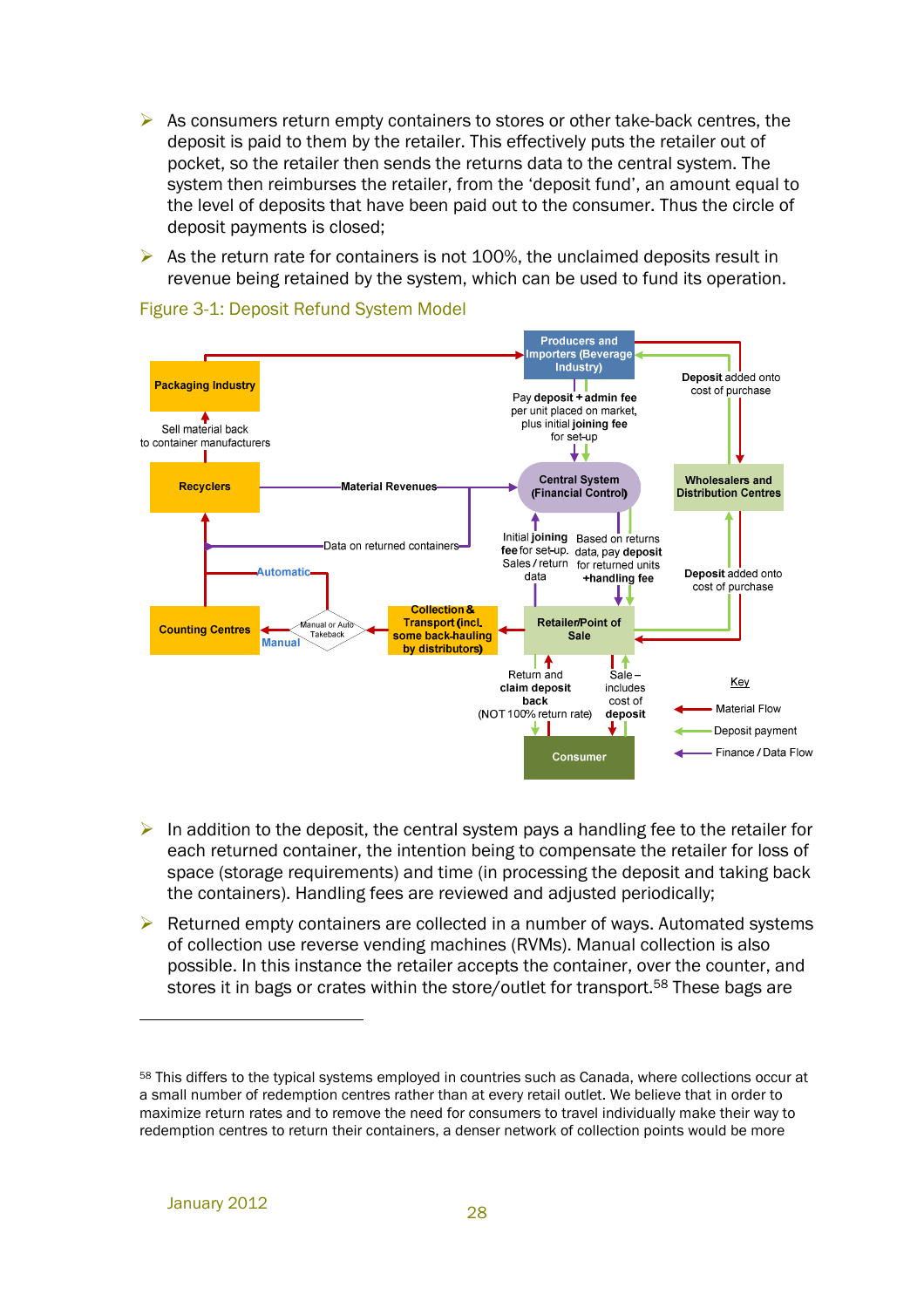provided by the DRS operator and are standardised in order to minimize the time that is required for pickup and counting of the manually returned containers.

- $\triangleright$  Where the containers are collected via an automated machine, the sorted (and predominantly compacted) material can be transported directly to a recycler, with material revenues being paid back into the central system. Material revenues will also be paid on those containers that are collected manually, though this material will first have to be transported to a dedicated centre for counting, sorting and compacting, before it can be hauled on to a recycling facility. These costs are met by the central system;
- $\triangleright$  The central system is the focal point for the flow of information regarding container sales and finance for the whole DRS. A significant one-off cost is required to set up the DRS, including all the necessary administrative support, which we have modeled as being met by 'one-off' producer and retailer joining fees. There will also be ongoing costs associated with administering the system which are covered as part of the producer administration fee paid on each unit that is placed on the market. The overall administration fee payable by the producers/ importers is calculated as the balance of income from material revenues and unclaimed deposits against the costs of collection, transport, processing, admin and handling fees. In other words, the administration fee guarantees that the revenues accruing to the DRS match the overall level of expenditure (it is assumed that the system is a non-profit system).

It is worth noting that the system modeled here differs to that which exists in Germany, where the organisation which manages the deposit refund scheme, the DPG, only has an 'over-seeing' role. The system in Germany is much less centralised, with retailers able to set up their own systems of collection and processing, and payments moving directly between the producer and retailer (predominantly through one of six third-party clearing service providers) rather than going through a central system. In order to maintain as simplistic an approach as possible to setting up a DRS in Spain, we chose to model the Spanish system based on the central Nordic model, seeking to learn from experiences that have been highlighted in the operation of the German system, and indeed, others.59 However, that is not to say that a more decentralised approach would not work, should the Spanish Government wish to opt for a more decentralised approach.

Some of the key elements forming part of the DRS cost model used in this study are summarized below; full details on the approach and assumptions used to model the costs of the DRS can be found in Appendix A.3.0.

<sup>59</sup> Perchards (2005) *Deposit Return Systems for Packaging Applying International Experience to the UK, Peer Review of a Study by Oakdene Hollins Ltd.*, Report to Defra 14 March 2005



appropriate for Spain, and would eliminate additional environmental impacts which might arise from making 'dedicated journeys' to redemption centres. Thus we have modeled the system based on a higher number of collection points via both automated and manual methods of collection, similar to systems used in Norway, Denmark and Sweden.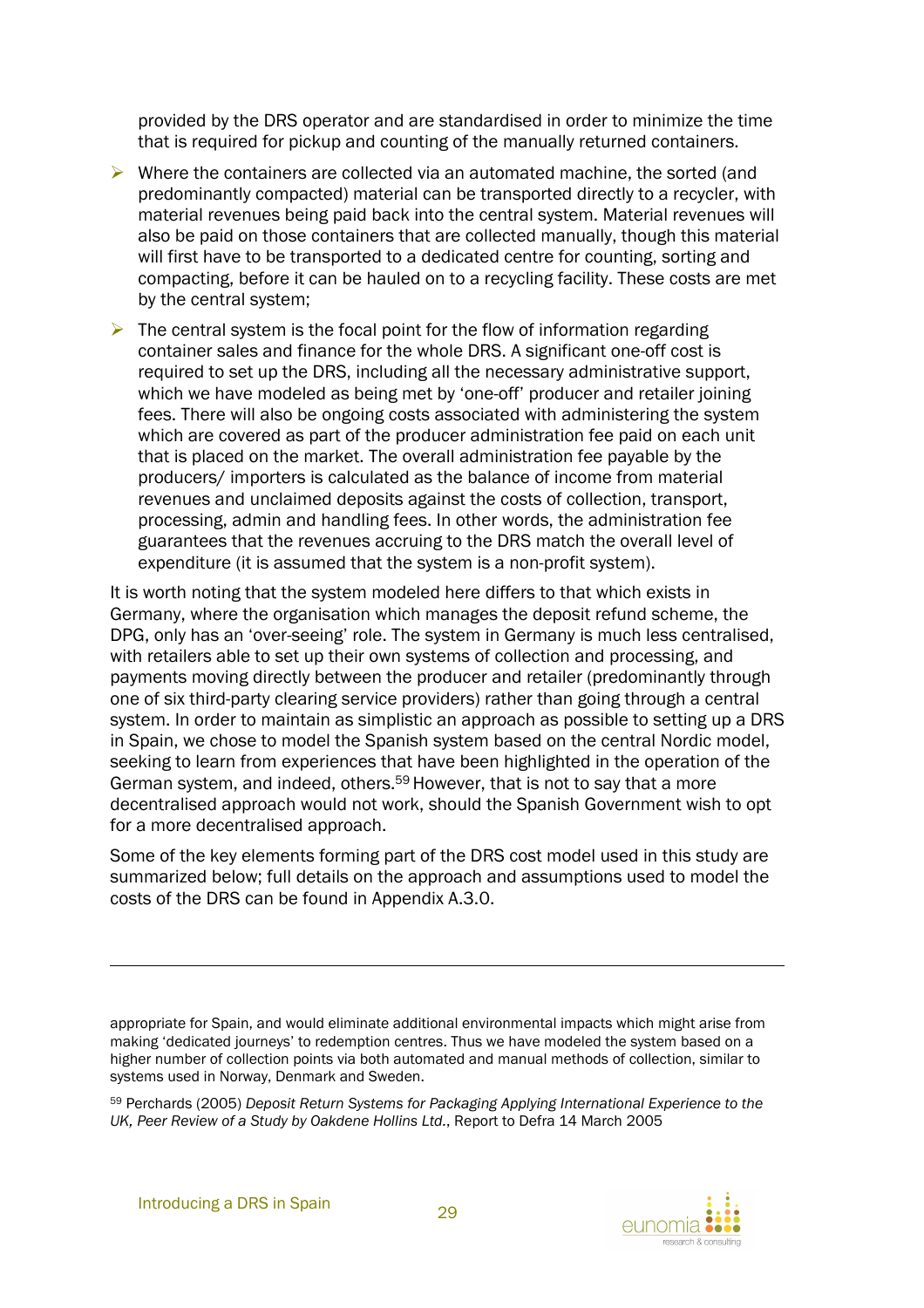## 3.3.1 The Deposit and Return Rates

One of the most crucial elements of the deposit model is the setting of the deposit itself. The value of the deposit for Spain was calculated based on deposits and return rates from other systems around the world. The return rate was plotted as a function of the deposit across existing schemes (see Figure 3-2 Figure 3-2) in order to establish what return rate would be likely to be achieved under a €0.20 deposit in Spain. As illustrated in **Figure 3-2Figure 3-2**, an 85% to 95% return rate is currently achieved across a number of DRSs worldwide; if we assume that the principle motivation driving returns is an economic one, similar return rates should therefore be achievable across Spain.



Figure 3-2: Return Rates as a Function of Deposits in PPP-Adjusted Spanish Euros.

*Source: Eunomia* 

 $\overline{a}$ 

We note, however, that other factors will also be involved in obtaining high return rates, including ensuring that there are sufficient return points for the DRS containers, and whether or not people in Spain are used to returning containers i.e. the 'habit of return'.60,61 In respect of the former point, our modelling is designed with

<sup>60</sup> Perchards (2005) *Deposit Return Systems for Packaging Applying International Experience to the UK, Peer Review of a Study by Oakdene Hollins Ltd.*, Report to Defra 14 March 2005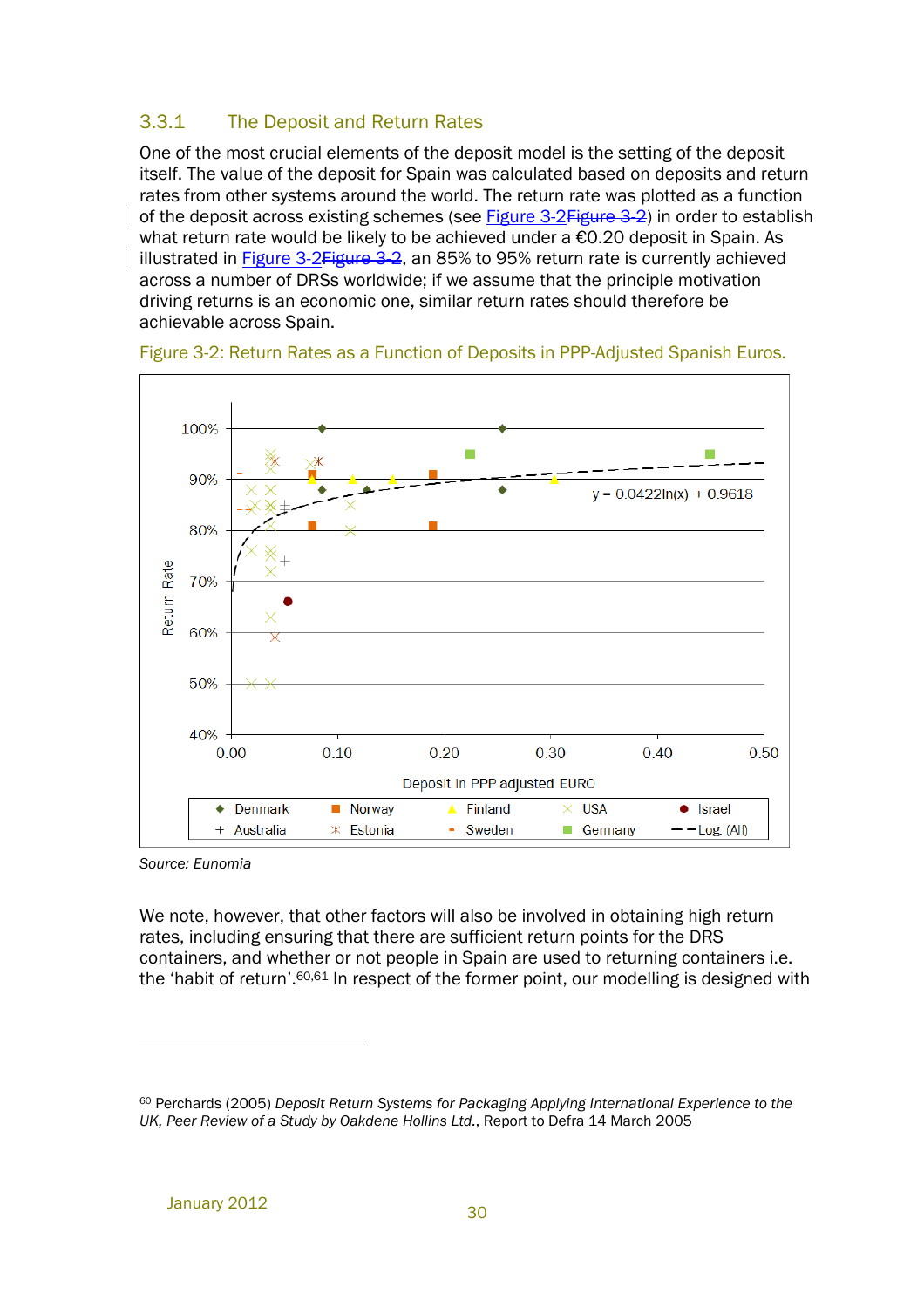a significant number of return points in order to make returns as easy as possible. Regarding the latter, we would argue that there appears to be no evidence to suggest that a habit could not be established anew, given an adequate financial incentive in support of the DRS.<sup>62</sup> Indeed, in the recent CECU study it was suggested that 89.6% of the people consulted would collaborate with a DRS.<sup>63</sup>

The deposits were converted from the local currency of the DRS to Spanish Euros using OECD Actual Individual Consumption Purchasing Power Parities from 2009 to give a better estimate of the value of the deposit than simply using the current exchange rate.<sup>64</sup> Figure 3-2 Figure 3-2 illustrates that, in setting a deposit of  $\epsilon$ 0.20 per container, the return rate for the system would be 89%. Sensitivity analysis is presented later in this report on the potential financial impacts of applying different deposit values and the resultant return rates that might be obtained from the system.

## 3.3.2 Handling, Collection, Logistics and Processing

In order to determine the overall costs of the DRS, detailed modelling was undertaken on the costs of handling the containers at retail outlets, and the costs of the subsequent collection and transport of containers to reprocessors. In order to understand both elements, it was important, firstly, to understand the retail landscape in Spain, to calculate both the number of collection points in the system and whether containers would be likely to be returned to retailers via automated reverse vending machines (RVMs) or manually over the counter.

In order to retain comparability with the recently published Sismega summary report, the types and total numbers of grocery store outlets in Spain which might accept returned containers were based predominantly on data from the same source (data from Nielsen, a global market research company).65 To this was added data on the number of Horeca across Spain that might also sell beverage containers, but which were not considered as part of the Sismega study (namely food stores, gas stations/service areas/convenience stores and catering facilities in the workplace).<sup>66,67,68</sup> It should be noted that, in this model, it is assumed that retailers are only obliged to take back the container types that they sell.

<sup>63</sup> CECU (2011) *Estudio Sobre la Acogida del Sistema SDDR en España. Investigación Cuantitativa.*

<sup>64</sup> OECD (2010) Purchasing Power Parities (PPP), Accessed May 2011, http://www.oecd.org/department/0,3355,en\_2649\_34357\_1\_1\_1\_1\_1,00.html



<sup>61</sup> Thomas Sterner (1999) Waste Management and Recycling, in T. Sterner (ed.) (1999) *The Market and the Environment: the Effectiveness of Market-based Policy Instruments for Environmental Reform*, Cheltenham: Edward Elgar

<sup>62</sup> Eunomia Research and Consulting (2010) *Have We Got the Bottle? Implementing a Deposit Refund System in the UK*, report for the Campaign to Protect Rural England, September 2010.

<sup>&</sup>lt;sup>65</sup> 2010 data provided by Nielsen, covering all hypermarkets and supermarkets, traditional stores, restaurants and hotels, clubs, bars, pubs and cafes.

<sup>66</sup> Fundación Hosteler*í*a de España (2010) *Los Sectores de la Hostelería en 2009.*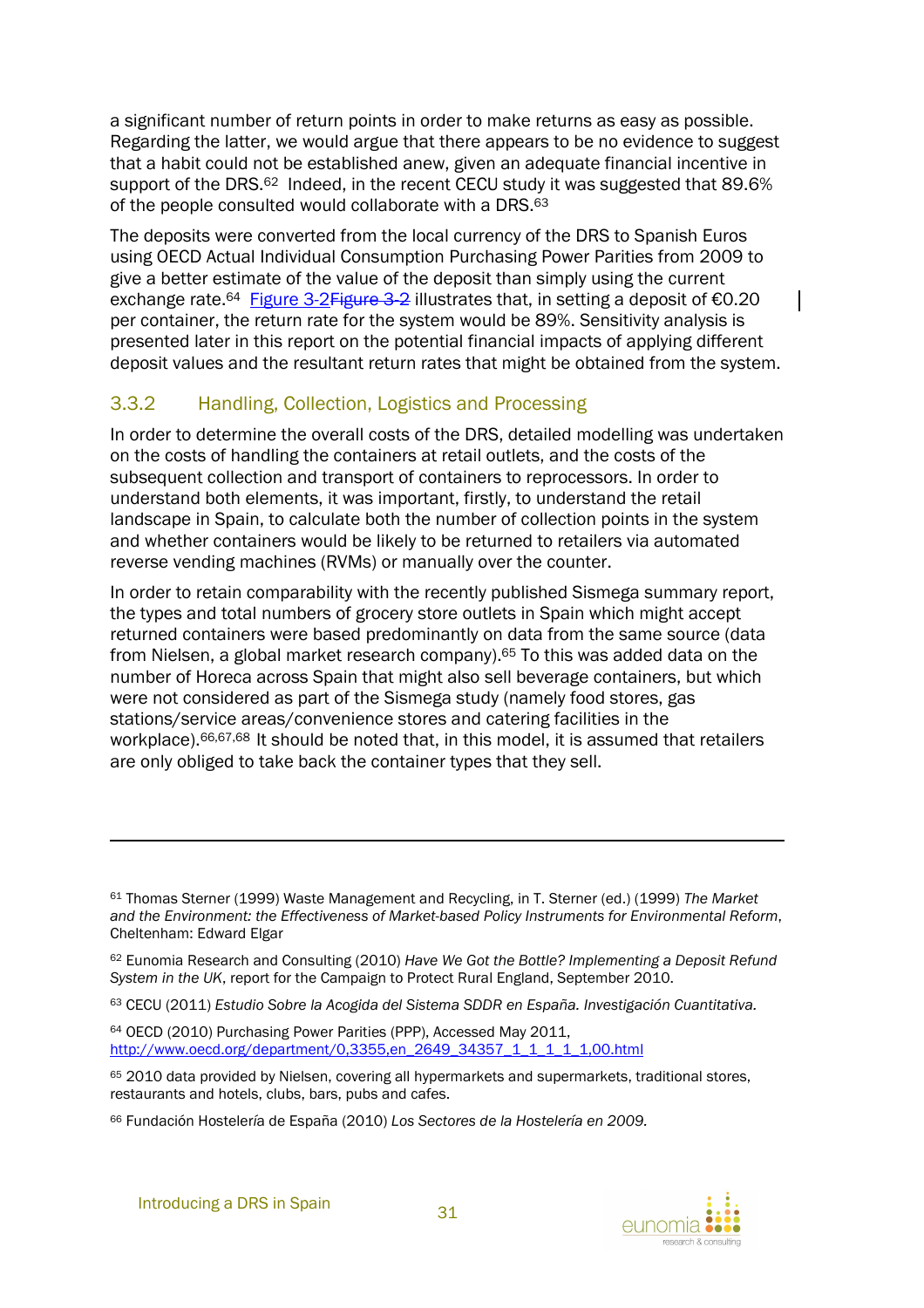A significant number of the beverages sold in Horeca are in refillable rather than nonrefillable containers. In reality, the Spanish system may consider Horeca outside the scope of a DRS, depending on the proportion of the beverages that they sell in refillable, compared to non-refillable, containers. However, given the current trend towards an increasing number of beverages being sold in non-refillables across Spain, the assumption that Horeca would be included in the DRS as locations at which consumers can return empty containers, and that a proportion of these Horeca would then register as a 'return point' in the DRS logistics system, is perhaps a more sensible and conservative (from a cost perspective, i.e. this reduces the likelihood that costs are underestimated) approach.<sup>69</sup> The proportion of Horeca assumed to be in the DRS was thus calculated based on the number of beverages sold across each retail type in non-refillable rather than refillable containers.

Table 3-2 summarises the number of outlets of each retailer type across Spain and the percentage of each retail type assumed to register as a return point as part of the DRS. Table 3-3 shows the proportions of each retail category that we assumed would use automated systems of take back, and would thus have an RVM in their store, and the average number of RVMs that would be required per store. The balance of return points in each retail category was assumed to operate a system of manual take back.

The total number of retail outlets requiring an RVM in Spain was calculated at 20,231, with the total number of RVM machines at 24,103. The number of businesses opting to register as a return point in the system but not requiring an RVM, was estimated at around 162,000. It should be noted that this is somewhat higher than the number assumed in the Sismega summary report.

1

<sup>67</sup> La Caixa (2009) *Anuario Económico de España 2009,* available at

http://www.anuarieco.lacaixa.comunicacions.com/java/X?cgi=caixa.anuari99.util.ChangeLanguage&la ng=cat

<sup>68</sup> Alimarket (2010) *Informe anual Alimarket de Distribución 2010.*

<sup>69</sup> Where a retailer registers as a 'return point' they are choosing to be part of the logistics system of the DRS. Where a retailer chooses not to register, but still sells deposit-bearing containers, the retailer will still be obliged to take back any containers that are returned to it, but will then put those returned containers into another retailer system for collection.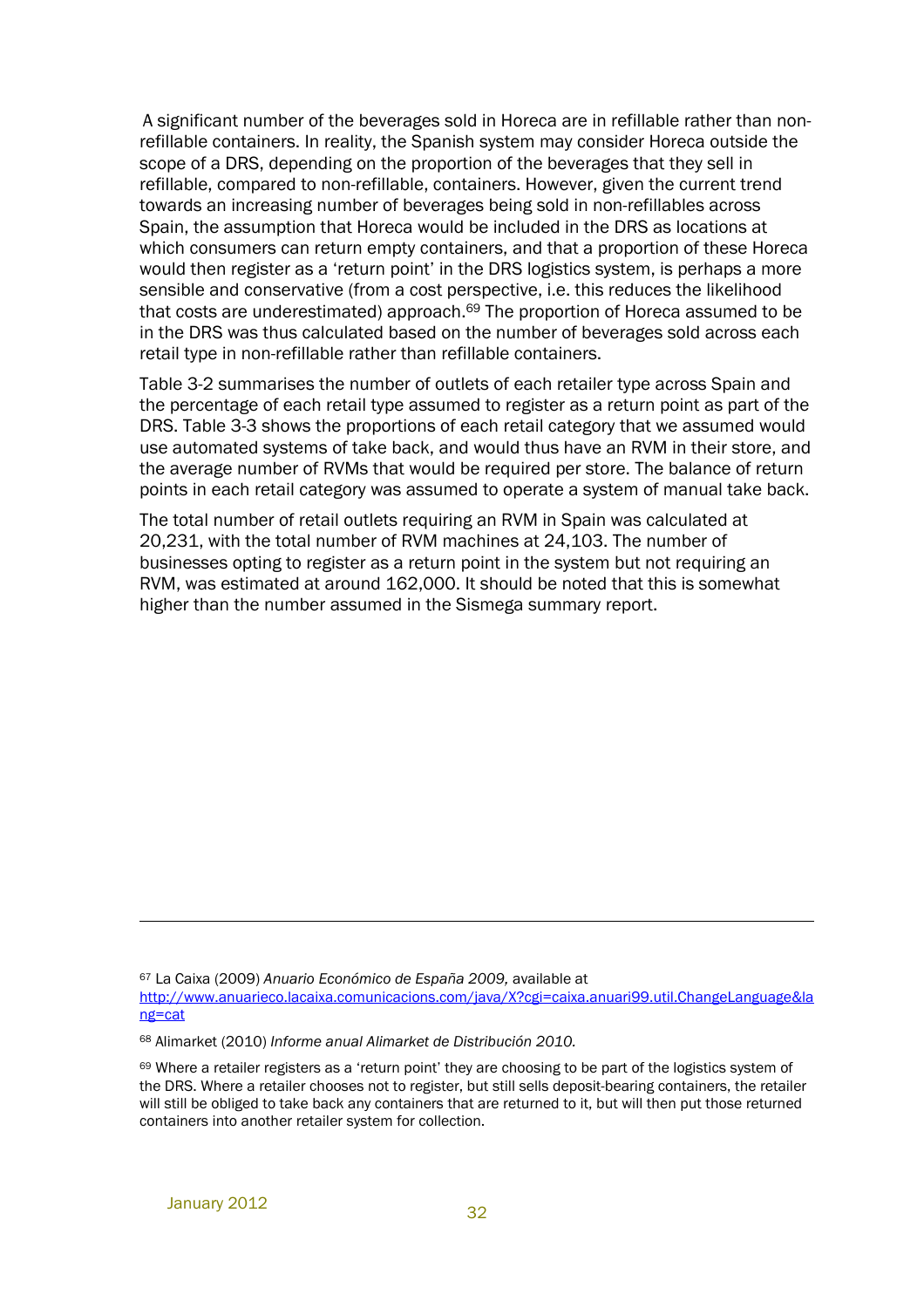| <b>Type of Retailer</b>                                 | <b>Number of Retail</b><br><b>Outlets</b> | <b>Retailers Assumed to</b><br>Register in the<br>System (%) |
|---------------------------------------------------------|-------------------------------------------|--------------------------------------------------------------|
| Hypermarket ( $>2,500$ m <sup>2</sup> )                 | 438                                       |                                                              |
| Supermarket (1,000 - 2,499 m <sup>2</sup> )             | 2,996                                     |                                                              |
| Supermarket (400 - 999 m <sup>2</sup> )                 | 4,891                                     |                                                              |
| Supermarket (100 - 399 m <sup>2</sup> )                 | 8,890                                     | 100%                                                         |
| Supermarket ( $<$ 100 m <sup>2</sup> )                  | 10,078                                    |                                                              |
| <b>Traditional Store</b>                                | 26,494                                    |                                                              |
| <b>Food Stores</b>                                      | 29,844                                    |                                                              |
| <b>Restaurants and Hotels</b>                           | 57,640                                    |                                                              |
| Clubs, Bars and Pubs                                    | 23,483                                    | 25%                                                          |
| <b>Other Bars</b>                                       | 9,152                                     |                                                              |
| Cafes                                                   | 137,302                                   | 50%                                                          |
| Catering in the workplace                               | 12,223                                    | 10%                                                          |
| Gas Stations/Service Areas/Convenience<br><b>Stores</b> | 5,893                                     | 100%                                                         |
| Total                                                   | 329,324                                   | 55%                                                          |

Table 3-2: Total Number of Retail Outlets Selling Beverage Containers and the Percentage of each Retail Type Assumed to Register as Return Points in the DRS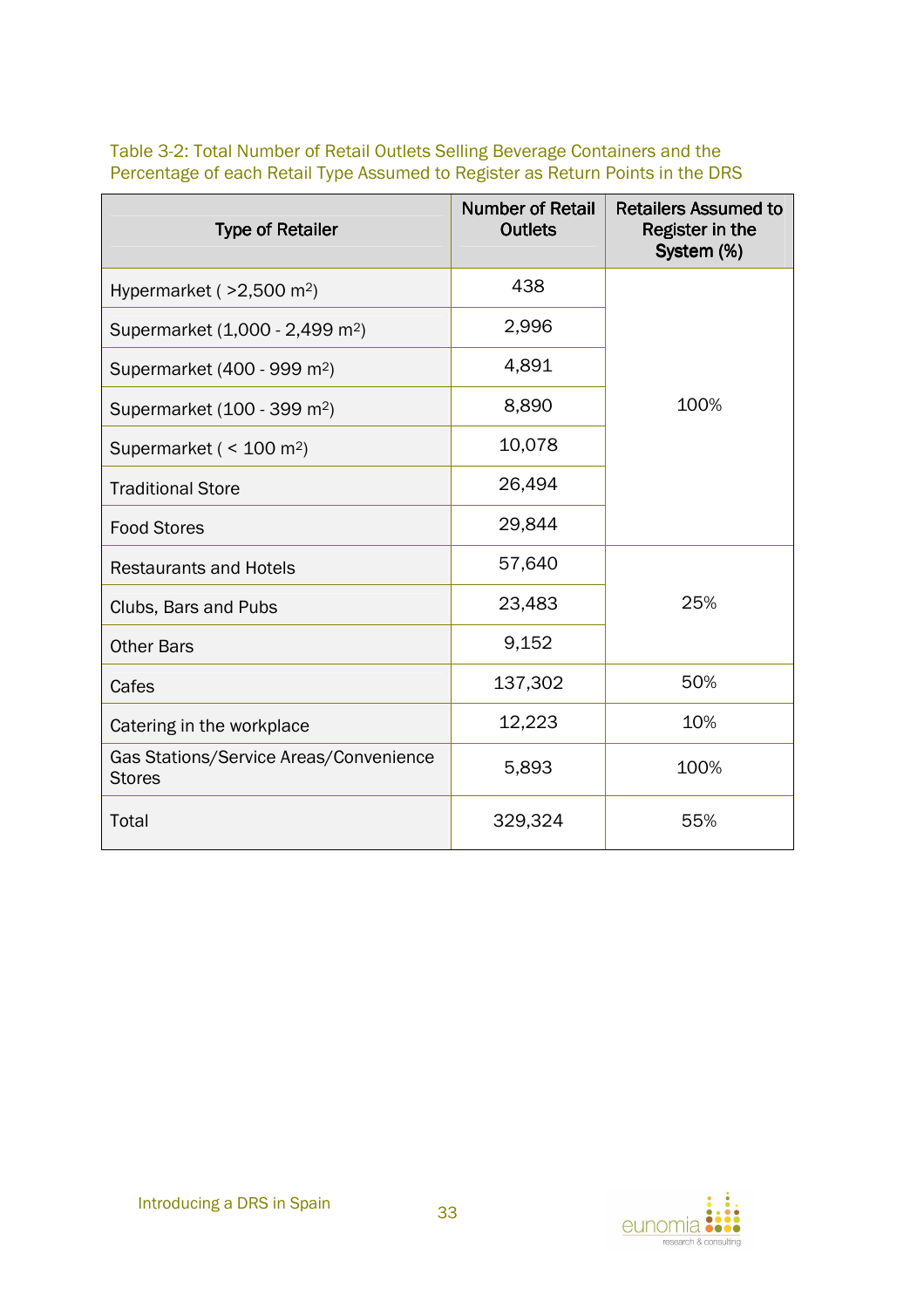| <b>Type of Retailer</b>                                 | % of Retailers<br><b>Requiring an</b><br><b>RVM</b> | No. of RVMs<br>per store |
|---------------------------------------------------------|-----------------------------------------------------|--------------------------|
| Hypermarket ( $>2,500$ m <sup>2</sup> )                 | 100%                                                | 3                        |
| Supermarket (1,000 - 2,499 m <sup>2</sup> )             | 100%                                                | $\overline{2}$           |
| Supermarket (400 - 999 m <sup>2</sup> )                 | 100%                                                | $\mathbf{1}$             |
| Supermarket (100 - 399 m <sup>2</sup> )                 | 50%                                                 | $\mathbf{1}$             |
| Supermarket ( $<$ 100 m <sup>2</sup> )                  | 0%                                                  |                          |
| <b>Traditional Store</b>                                | 0%                                                  |                          |
| <b>Food Stores</b>                                      | 25%                                                 | $\mathbf{1}$             |
| <b>Restaurants and Hotels</b>                           | 0%                                                  |                          |
| Clubs, Bars and Pubs                                    | 0%                                                  |                          |
| Cafes                                                   | 0%                                                  |                          |
| <b>Other Bars</b>                                       | 0%                                                  |                          |
| Catering in the workplace                               | 0%                                                  |                          |
| Gas Stations/Service Areas/Convenience<br><b>Stores</b> | 0%                                                  |                          |
| <b>TOTAL</b>                                            | 20,231                                              | 24,103                   |

#### Table 3-3: Retail Outlets Requiring RVMs and Number per Store

*Source: Eunomia* 

The combined analysis of retail outlets, market distribution, container material type and likely take back methods, culminates in the initial flow of containers shown in Table 3-4. From this analysis, it is thus assumed that 79% of container collection will be via automated take back, and 21% via manual take back.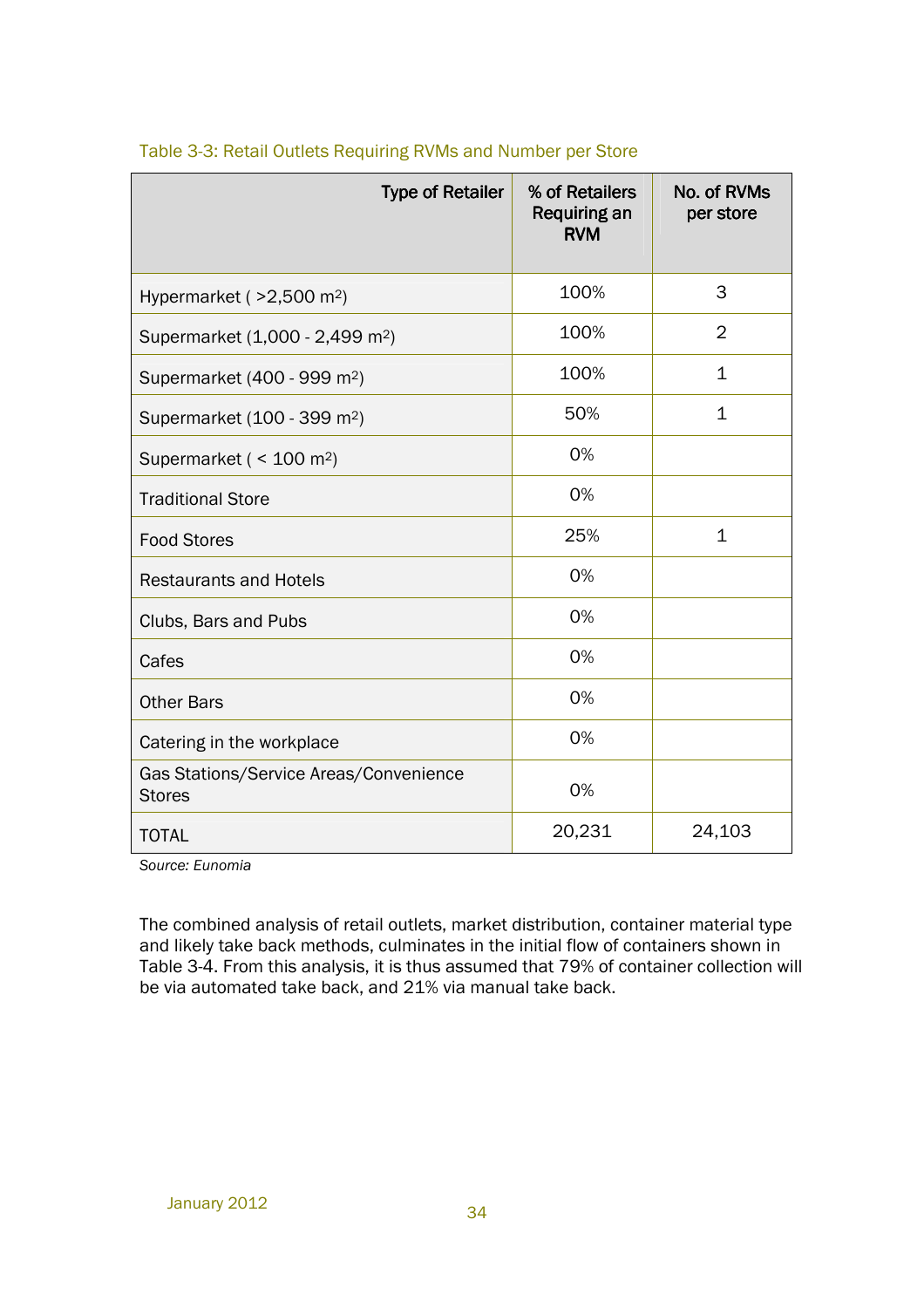| Product            | <b>RVMs</b> | Manual |  |
|--------------------|-------------|--------|--|
| Glass $\leq$ 0.5 l | 2,134       | 475    |  |
| Glass $>0.5$ I     | 374         | 83     |  |
| Plastic $\leq$ 0.5 | 1,339       | 375    |  |
| Plastic $>0.5$ I   | 2,652       | 742    |  |
| Cans (Fe.)         | 3,899       | 938    |  |
| Cans (Al.)         | 975         | 235    |  |
| Cartons ≤0.5 I     | 1,067       | 343    |  |
| Cartons $>0.5$ I   | 404         | 130    |  |
| Total              | 12,844      | 3,321  |  |

Table 3-4: Number of Containers Requiring Collection via RVMs or through Manual Take Back, millions

*Source: Eunomia* 

Other key elements that were costed in the DRS modelling were as follows:

- $\triangleright$  Automated take back RVM costs, including investment costs (annualised over seven years) and on-going operating costs;
- $\triangleright$  Retail space infringement costs;
- $\triangleright$  Retail labour costs (associated with emptying and cleaning machines where take back is automated, or with taking back containers over the counter and issuing receipts where manual);
- $\triangleright$  Containment for storage and transport of DRS containers;
- $\triangleright$  Backhauling of DRS containers to central retail depots using existing retail logistics networks. Key costs for the DRS operator in this instance related to onward transportation of material from the central depots to counting centres, as well as reimbursing retailers for the small increase in fuel usage due to the increased weight of returning vehicles;
- $\triangleright$  Dedicated collection round costs for all retail outlets where backhauling could not be assumed. This is organised by the DRS operator. Key costs included the vehicles and drivers needed to undertake the collection rounds (and associated fuel, maintenance, insurances etc.) and to deliver the containers to central collection/counting depots, the costs of the counting centres themselves which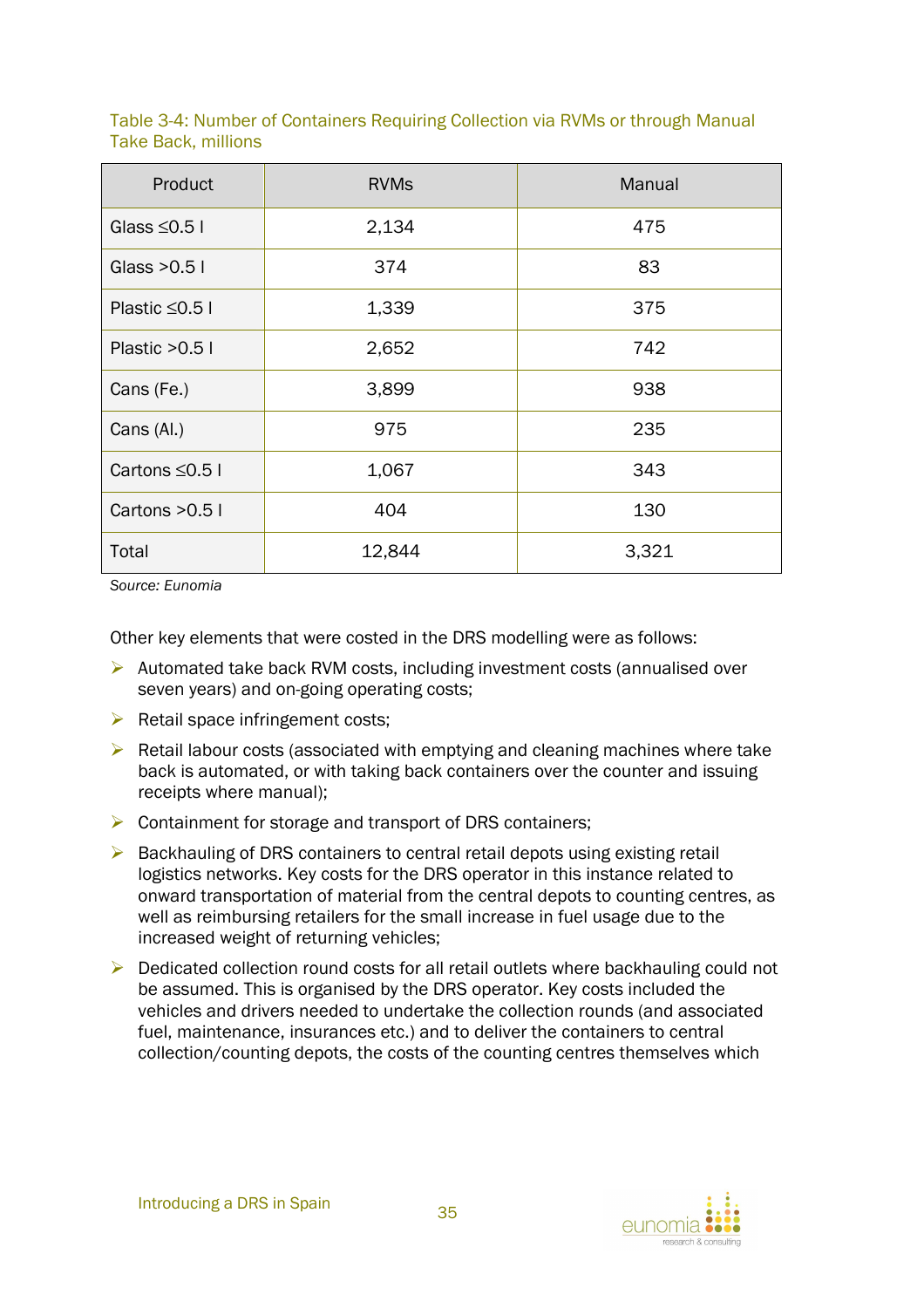are required to 'clear' the containers in the central system, and onward transport to reprocessors.<sup>70</sup>

Figure 3-3 Figure 3-3 summarises the key components that were modelled in the DRS in Spain. Details of the step-by-step assumptions used in relation to the development of the DRS collection and transport logistics and in the calculation of the retailer handling fees are described in Appendix A.3.2.

### 3.3.3 Other DRS Costs

Other key elements modelled in determining the costs of implementing a DRS in Spain were as follows:

- $\triangleright$  The on-going costs associated with running the central administrative system; these costs were based on 65 staff being required to cover the administration, customer services functions and marketing activities of the Spanish system;
- $\triangleright$  Material revenues; in order to reflect the increase in quality that would be expected as a result of the introduction of a DRS, it was assumed that there would be an increase in the revenue received (per unit weight) for materials collected via the DRS compared to what was modelled for the current bring site system (reflecting the expected increase in quality);
- $\triangleright$  One-off set up costs for the system, including the costs required to:
	- $\triangleright$  Design the DRS:
	- $\triangleright$  Set up the central system;
	- $\triangleright$  Procure the necessary logistics and office/depot/counting centre space;
	- $\triangleright$  Communicate the system to the public;
	- $\triangleright$  Populate the product database from which deposit amounts, producer fees etc. are subsequently calculated; and
	- $\triangleright$  For producers to undertake any label changes required.

It should be noted that these one-off costs do not include the investment costs associated with purchasing items such as RVMs or counting centres; these costs have already been factored into the ongoing operating costs of the DRS, based on the assumption that they would be leased or depreciated over a certain number of years, rather than being considered as part of the one-off system costs.

<sup>70</sup> 'Cleared' means that the container has been processed and recorded as returned in the central system, and the subsequent handling fee and deposit can be paid out to the retailer.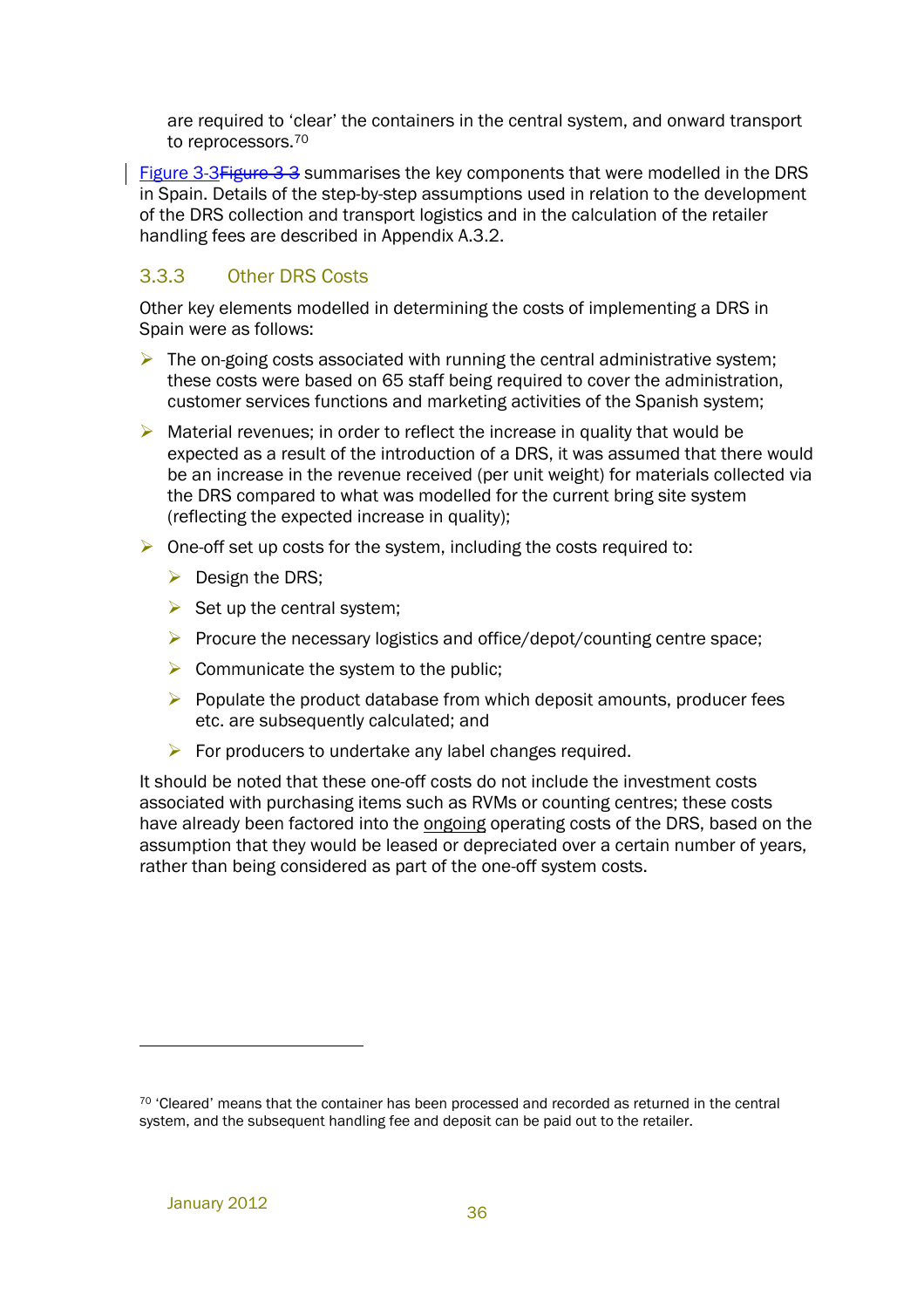

Figure 3-3: Key Components Modelled in the Deposit Refund System in Spain

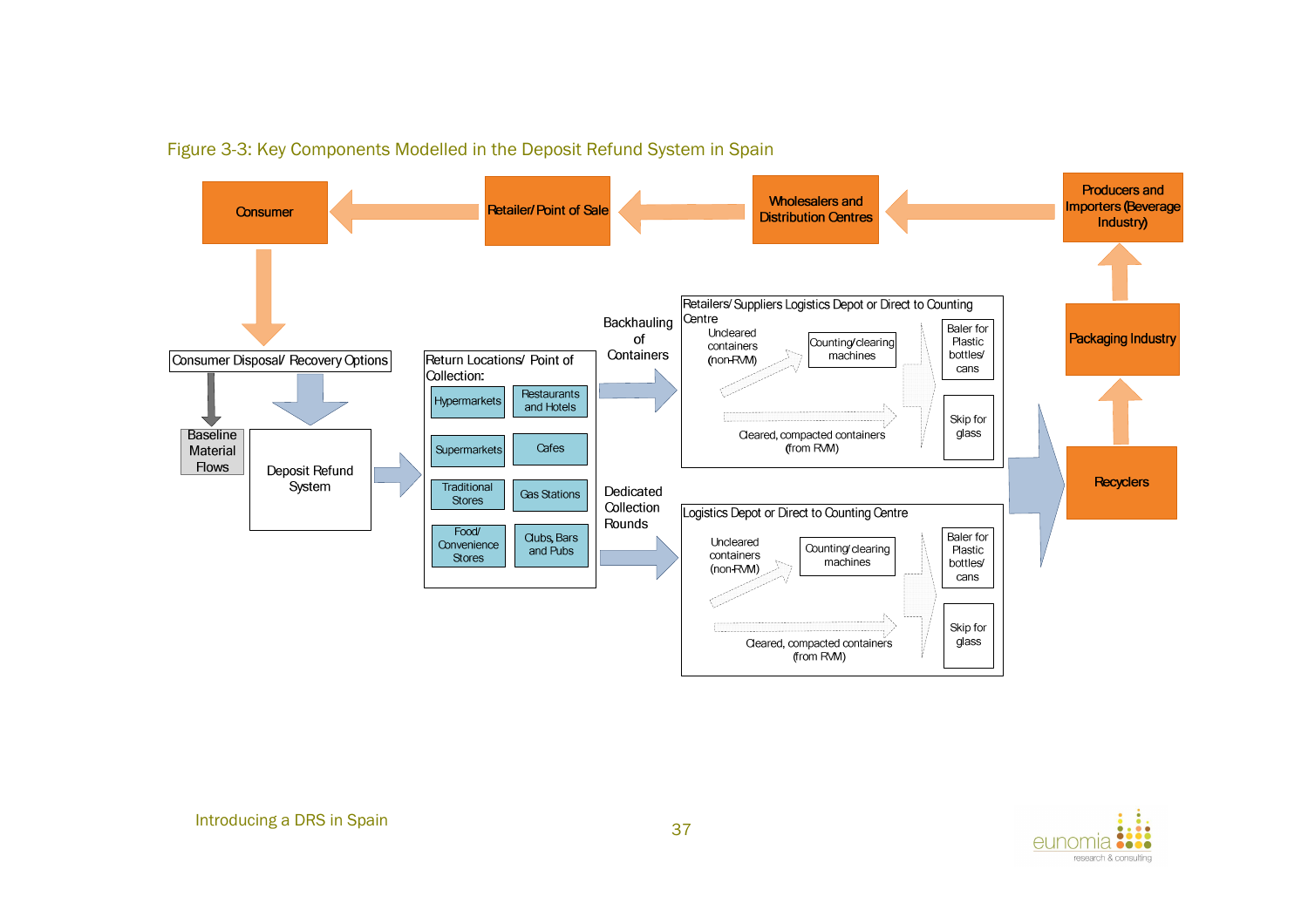## 3.4 Cost Reduction in Existing Waste Collection Systems

One of the key elements missing in the majority of existing studies on DRSs is the reduction in costs associated with fewer containers having to be collected through existing collection routes. This oversight will result in an over-statement of the potential costs associated with the introduction of a DRS. Therefore, one of the key components of this study was the *inclusion* of all relevant costs, most importantly the change in costs from household bring site collection systems.

For the bring site modelling, the majority of assumptions used were based on the approach detailed in the Ecoembes report.<sup>71</sup> There were, however, several key assumptions which were changed in our modelling as follows:

- $\triangleright$  The mass flow modelling was not detailed in the Ecoembes report. Mass flows are required in order to determine how quickly the bring site containers are filled each week, and hence, the required frequency of collection. Given that the mass flow assumptions are not disclosed in the Ecoembes report, we have based our calculation on the mass flows using the approach outlined in Section 3.2 (with further details provided in Appendix A.1.2), in order to determine the collection frequencies required and hence the numbers of vehicles and staff;
- $\triangleright$  Vehicle costs were annualised over 8 years in our modelling rather than the 9 years used in the Ecoembes report;
- $\triangleright$  Contracted hours for staff were increased to 1,800 per year for all staff in our modelling compared to the 1,554 to 1,806 hours per year used for the different autonomous communities in the Ecoembes report. The working hours per day, on the other hand, were modelled at 7 hours, rather than the 7.5 hours in the Ecoembes report, to include a contingency for rest, breakdowns, queuing in traffic, etc;
- An absentee rate of 10% was used rather than 5%, this being considered more realistic; and
- $\triangleright$  Industrial profit was assumed to be 10% rather than 5%.

Further details on the assumptions used in modelling the bring site collection costs are given in Appendix A.2.0.

The change in cost resulting from the diversion of DRS containers away from the existing lightweight packaging, glass and residual waste collection systems was calculated by changing the mass flows running through the existing systems, with collections assumed to be reduced in frequency due to the slower fill rate in the existing bring site containers when the DRS is in operation.

For the lightweight packaging and glass collections, the resulting cost savings are assumed to result in a reduction in Green Dot fees payable to the municipality for

<sup>71</sup> Ecoembes (20*07) Estudio para la Determinacion de la Formula de Pago de Aplicacion a la Recogida Selectiva de Envases Lig*eros, September 2007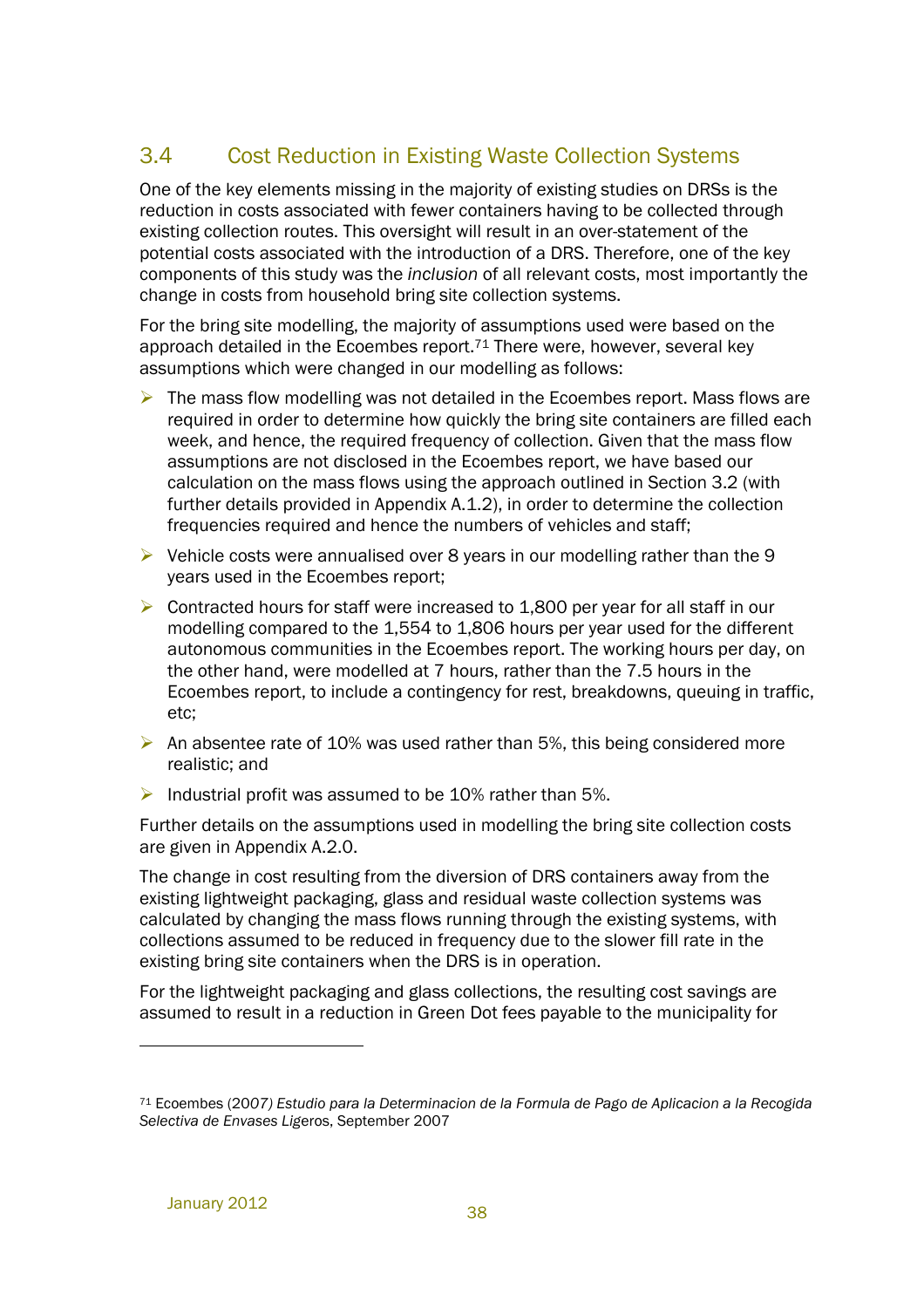these bring bank collections. The reduction in payment is assumed to be equal to the actual reduction in the costs of delivering these services by the municipality. Thus we assume no overall net change in costs to the municipality as a result of the reduction in DRS containers collected through the lightweight packaging and glass collection systems. In reality, the existing costs of packaging collection to the municipality could be higher than what is currently covered by the Green Dot fees paid by the PROs because, for example, the municipality may choose to empty the bring site collection bins more often than indicated by the Ecoembes modelling, or the productive/working hours for the collection crews may be less than specified in the Ecoembes modelling. In these cases there may be further savings available to the municipalities due to the reduction in the amount of waste flowing through the existing bring recycling system, but these are not modelled as they will vary from municipality to municipality and therefore are beyond the scope of our high-level, Spain-wide collection model.

The costs of residual waste collection and disposal are not covered by the Green Dot schemes; thus it is assumed that the municipality would receive any savings that result from a reduction in containers collected in the residual waste bring site system.

Approximate costs were also established for the cost of the collection and disposal of containers through larger household collection points, commercial waste recycling and residual waste collections, litter bin and on-the-go recycling bins, and street cleaning/sweeping.

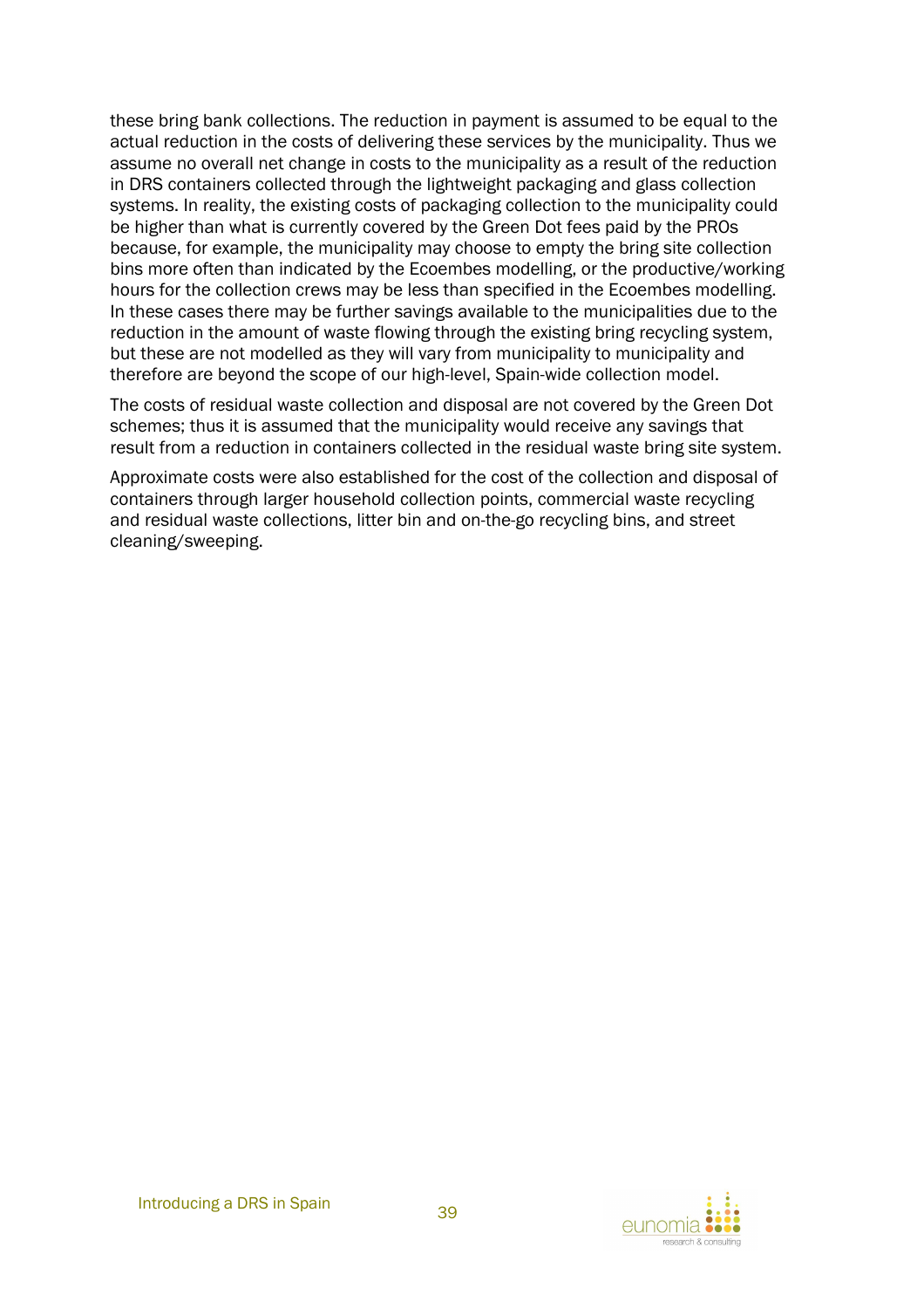# 4.0 Results from Financial Analysis

Following the methodology described in the previous section, the financial implications associated with the introduction of a DRS in Spain have been estimated. The results are presented in this Section. Particular focus is given to:

- The net cost effect to producers from the costs they would bear in the DRS compared with the reduction in payments they would need to make for the existing producer responsibility system;
- $\triangleright$  The financial impacts on the retailers:
- $\triangleright$  The effect on local authority budgets of removing their need to collect depositbearing packaging (including street sweeping); and
- $\triangleright$  The potential cost to the consumer.

Figure 4-1 illustrates the annual flows of money throughout the DRS for each of the key stakeholders involved in the system. Figure 4-2Figure 4-2 shows a breakdown of the ongoing costs by the main components of the overall cost. It is important to note that throughout this cost benefit analysis, and in the sensitivity analysis that follows, a positive balance represents an overall 'cost' and a negative balance represents an overall 'saving' to the stakeholder in question or for the overall system. The overall net cost of the system (i.e. the amount of administrative fees that will need to be paid annually by the producer in order to bridge the outstanding imbalance between the costs and revenues in the central system) is calculated at €243 million, which equates to €0.013 per container placed on the Spanish market.



#### Figure 4-1: Cash Flows in the Spanish DRS, €millions

*Note negative figures indicate an income into the system, positive figures indicate a cost.*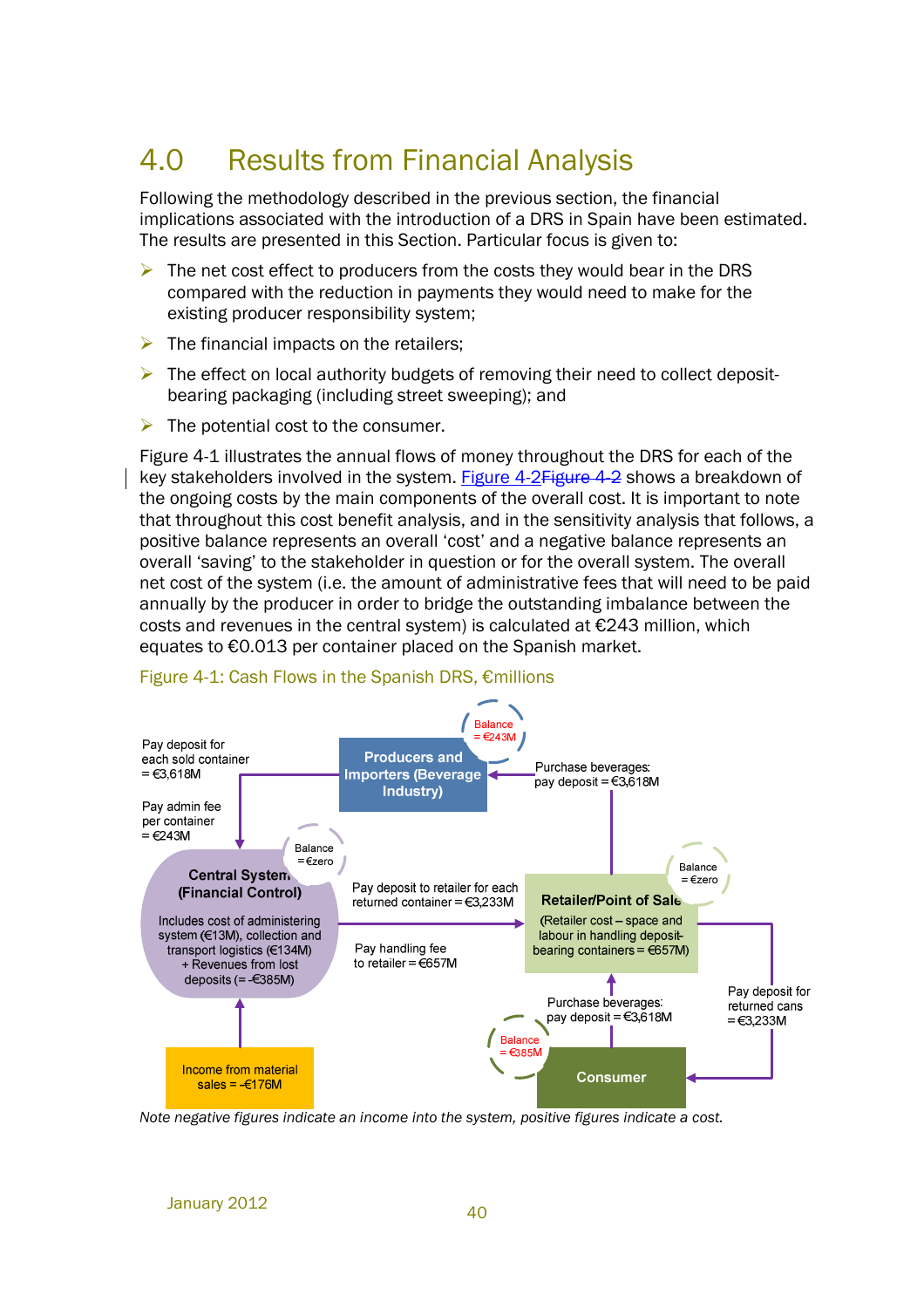

Figure 4-2: Cost of Each DRS Component, €millions

*\*Handling fees include costs for the space and labour required for the DRS as well as, where applicable, the annualised costs of investing in and operating RVMs.* 

The key points to draw from Figure 4-1 and Figure 4-2Figure 4-2 are as follows:

- $\triangleright$  Handling costs for the retailers are estimated to be around  $\epsilon$ 657 million per annum. We have modelled that these costs would be fully compensated by the central system through the imposition of a 'handling fee' payable to the retailer for each container taken back. The average handling fee is calculated at €0.04 per container returned;
- $\triangleright$  Collection and counting costs, financed by the central system, are likely to be around €134 million per year;
- The materials income of  $E176$  million derived from the sale of materials collected through the DRS goes towards paying for the running of the DRS;
- $▶$  The ongoing running costs of the central system amount to  $£12.8$  million per annum;
- $\triangleright$  The consumers who do not return the containers they purchase will lose the deposits they have paid. At an overall 89% return rate, consumers would forfeit a total of €385 million of unclaimed deposits. In our model, this revenue is used to fund the operation of the system (it reduces the level of the administration fee required from producers to support the costs of operating the system);

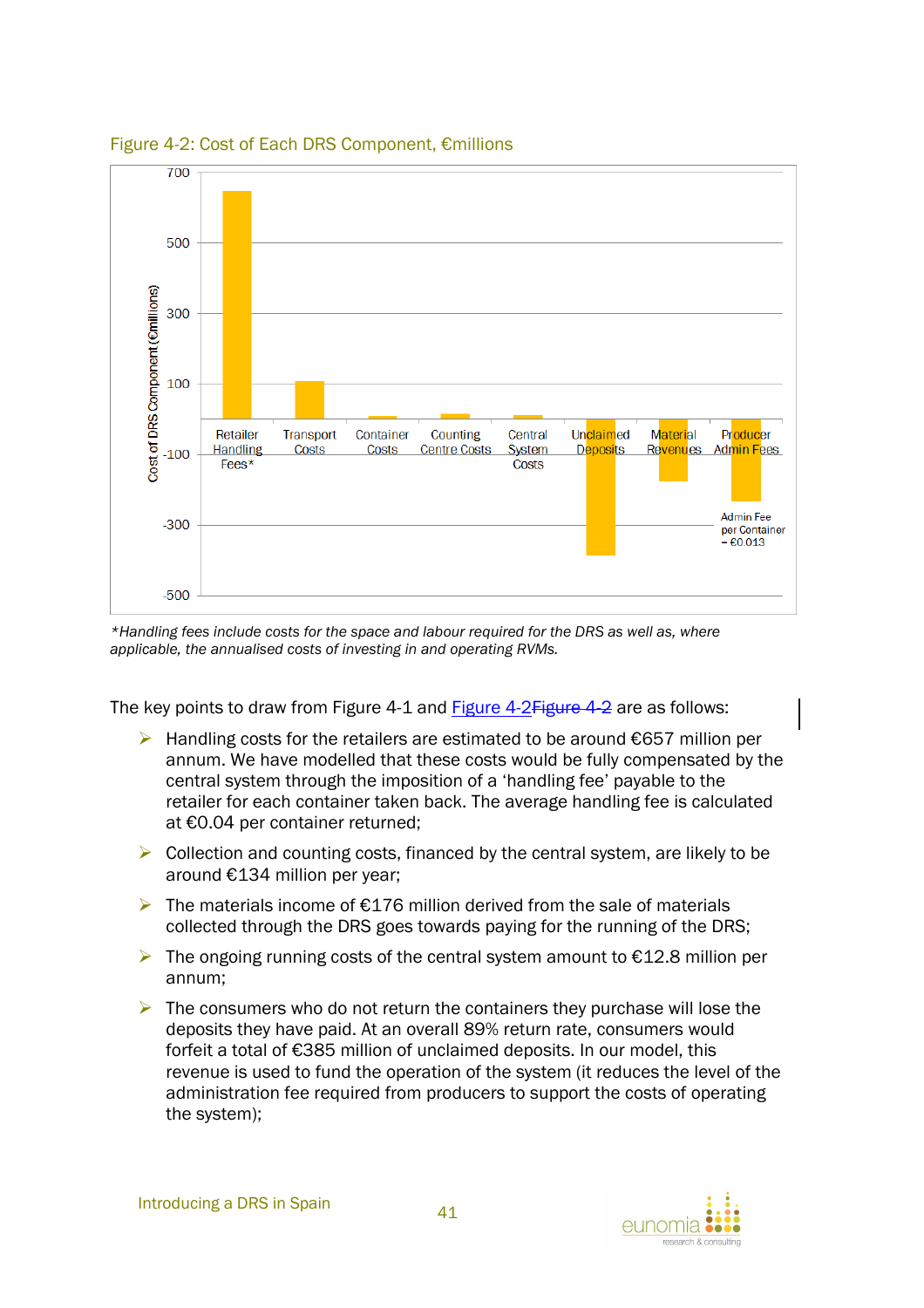- $\triangleright$  The outstanding imbalance between the costs and revenues (including unclaimed deposits) in the central system is around €243 million. This is recovered through the administration fees paid by producers. The handling fee payments to the retailers and the administration costs of the central system are offset by the revenue generated from producer administration fees, income from material sales, and unclaimed deposits;
- $\triangleright$  The producer administration fee for the DRS equates to around  $\epsilon$ 0.013 per container placed on the market. The system implies a net cost to the producers (in other words, producers are effectively paying for the collection and recycling of beverage containers that they place on the market).

The costs of the system are thus born by those who are responsible for the generation of the waste – the producer, and ultimately, to the extent that the costs can be passed on, the consumer.<sup>72</sup>

The calculated producer administration fee falls within the range of administration fees set by a number of existing deposit refund systems e.g. €0.01 to €0.05 per unit in Finland (dependent on material), and just over €0.02 per unit in Maine, USA.<sup>73,74</sup> It is important to note that the administration fee will be sensitive to both the return rate and the deposit, a fact which is explored in more depth in the sensitivity analyses undertaken later in this Section. The setting of the administration fee will thus need to be re-visited periodically following the introduction of a deposit scheme to ensure that the fee continues to cover the cost of the system, net of revenues received (in the form of revenues from material sales and unclaimed deposits).

The figures given above do not, however, tell the whole story with regards to the overall financial impact from the introduction of a DRS in Spain. Whilst additional cost would be incurred in setting up and delivering the collection logistics for the DRS, the majority of the deposit-bearing containers would no longer be collected through the existing household and non-household collection systems, thereby resulting in financial savings for those systems. The wider financial impacts of the introduction of the DRS on the key stakeholders involved in or directly impacted by the DRS are illustrated in **Figure 4-3Figure 4-3** and are described henceforth.

#### A government body authorising the system and associated finances, and setting recycling targets for the various materials

The financial impact on the Spanish Government should be minimal, as Government already has to set recycling targets and associated policies. In terms of setting up the system, we have designed the DRS so that the stakeholders involved in implementing such a system would be tasked with designing it/setting it up rather than this being

 $72$  The degree to which costs can be passed on from producers to consumers depends upon the elasticity of demand for the items being sold. For beverages, especially for off-sales, demand is relatively inelastic, so that the likelihood of most of the costs being passed through to consumers is quite high.

<sup>73</sup> http://www.palpa.fi/english

<sup>74</sup> http://yosemite.epa.gov/ee/epa/eerm.nsf/vwAN/EE-0216B-06.pdf/\$file/EE-0216B-06.pdf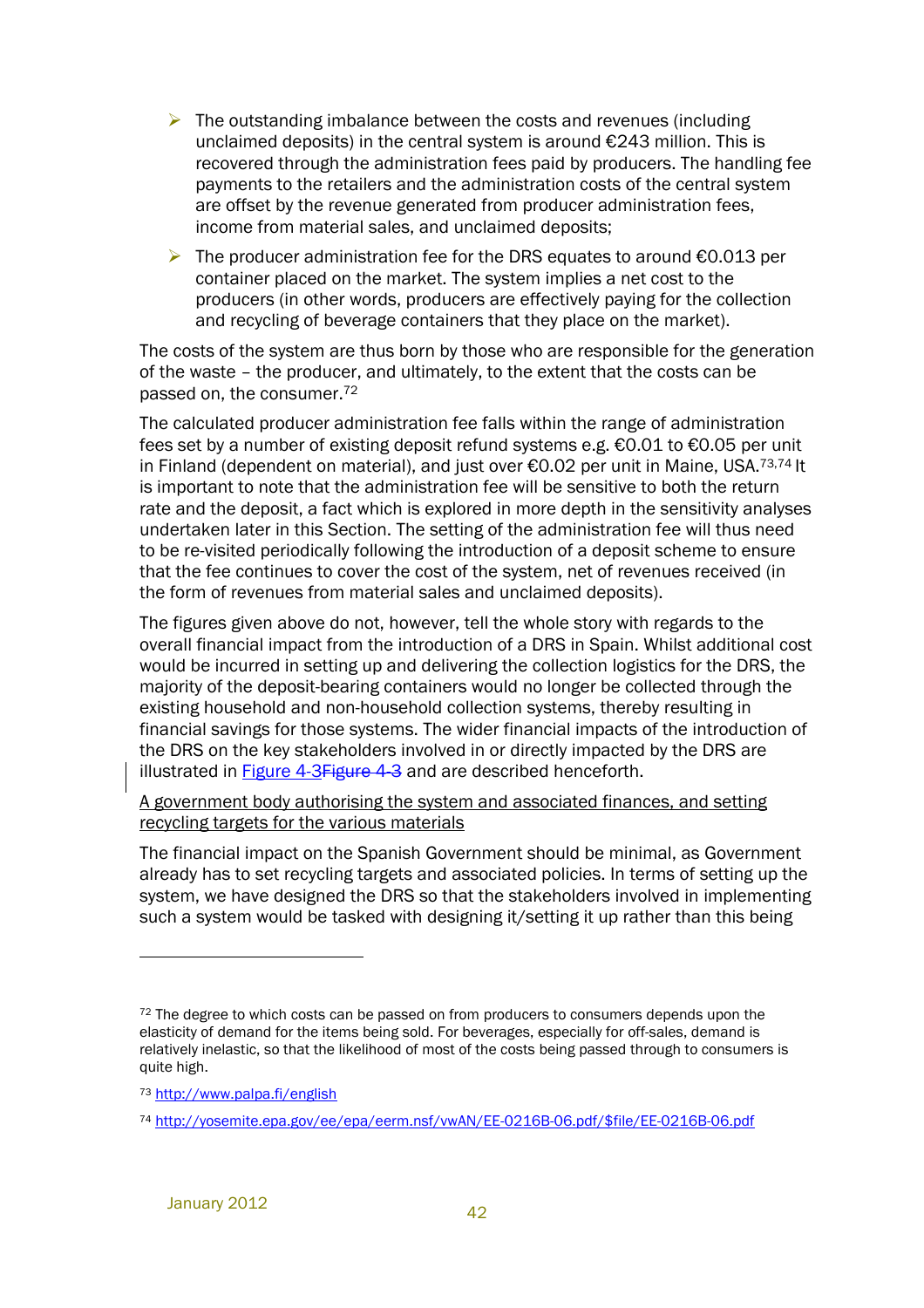the responsibility of the Government, so again there would be minimal financial impact on the Government.





A central organisation owned and run by (within the constraints set by the authorising body), for example, non-governmental organisations, industry bodies, producers, breweries and retailers (i.e. the 'central system')

The costs of running the central system in the DRS amount to  $E12.8$  million per annum (see Figure 4-2Figure 4-2). This cost is met in full as part of the producer administration fees that are paid into the system (see discussion on financial impacts to producers that follows).

#### The manufacturers of containers, producers of beverages and industries that 'fill' the containers (the 'producers')

The producers incur an annual cost from the introduction of the DRS of  $\epsilon$ 243 million (equivalent to a €0.013 per container admin fee). We have also modelled an additional one-off investment cost for producers of €1.7million for the new labelling required for the DRS (in reality, this cost may be avoided by allowing a sufficient leadin time for the introduction of the DRS so that producers can incorporate any changes as part of their periodical packaging/labelling re-design). It might also be argued that the producers will pay a significant portion if not all of the costs associated with setting up the DRS, the total cost of which is €31.3 million, which would be paid for through joining fees (though it is difficult to say exactly what percentage of the one-off set-up costs would be met by the producers, as it may be that other key stakeholders

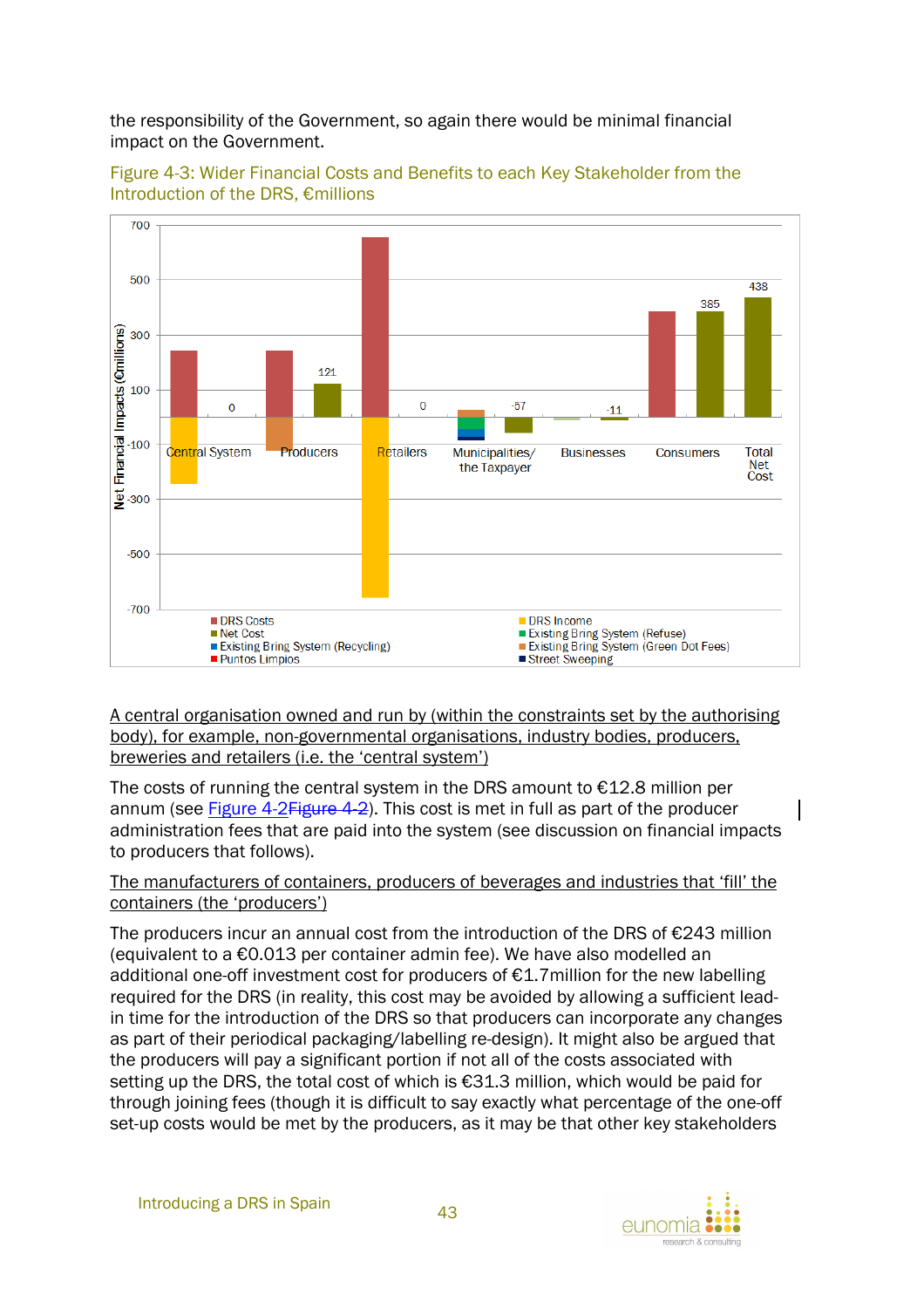such as retailers also contribute towards the set-up costs). One-off costs are discussed further in Section 4.4.

Although the producers incur a cost from the introduction of the DRS, in contributing to the DRS through admin fees, they will no longer be required to pay the existing Green Dot fees for that packaging which is considered in scope for the DRS. Based on the existing Green Dot fees payable for different material types in the Ecoembes and Ecovidrio systems (which averages at €0.007 per container placed on the market), multiplied by the numbers of containers that would be included in the DRS, the producers would save a total of €123 million per annum in existing Green Dot fees. Thus the net overall financial impact on producers of the introduction of a DRS is €120 million per annum, equivalent to an additional €0.007 per container on top of what they currently pay.

It is important to note that, based on our bring site modelling, we estimate the saving in the existing bring site packaging collection costs to be somewhat lower than the estimated reduction in Green Dot fees. From our modelling, we estimate that the collection costs for lightweight packaging and glass would only reduce by around €28 million per annum (though the actual reduction may be higher as the modelling assumptions used are mostly from the Ecoembes report where the collection services in all municipalities are assumed to be equally efficient).<sup>75</sup> If the reduction in Green Dot fees predicted here is in excess of the savings implied through reduced collection costs, this could leave a shortfall in funding the existing Green Dot schemes. In Germany, a similar effect was observed, and this shortfall was met by a combination of reduced overheads in the existing Green Dot schemes, tackling the issue of freeriders in the existing schemes and via improved efficiency of infrastructure. Another approach would be to raise the fees for the remaining packaging in the existing Green Dot schemes, but clearly this would be less preferable to producers.

#### Any retailer which sells beverages (non-refillables) in Spain

Based on the key cost components of the DRS, the costs to the retailer of the required space and resources for the DRS are by far the largest component of the total costs of the DRS (€657 million per annum). The cost to the retailer is fully reimbursed by the handling fees that are paid to the retailer by the central system on a per container returned basis. The average handling fee is calculated at €0.04 per returned container. The handling fees compensate the retailer for the following:

- $\triangleright$  RVM installation and operating costs;
- $\triangleright$  Shop floor space used to house RVMs and to store returned containers; and
- $\triangleright$  Labour costs associated with the emptying of RVMs, the manual take-back of containers by the cashier, and facilitating the pick-up of the returned containers by contracted logistics companies or the retailer's own haulage.

<sup>75</sup> Ecoembes (20*07) Estudio para la Determinacion de la Formula de Pago de Aplicacion a la Recogida Selectiva de Envases Lig*eros, September 2007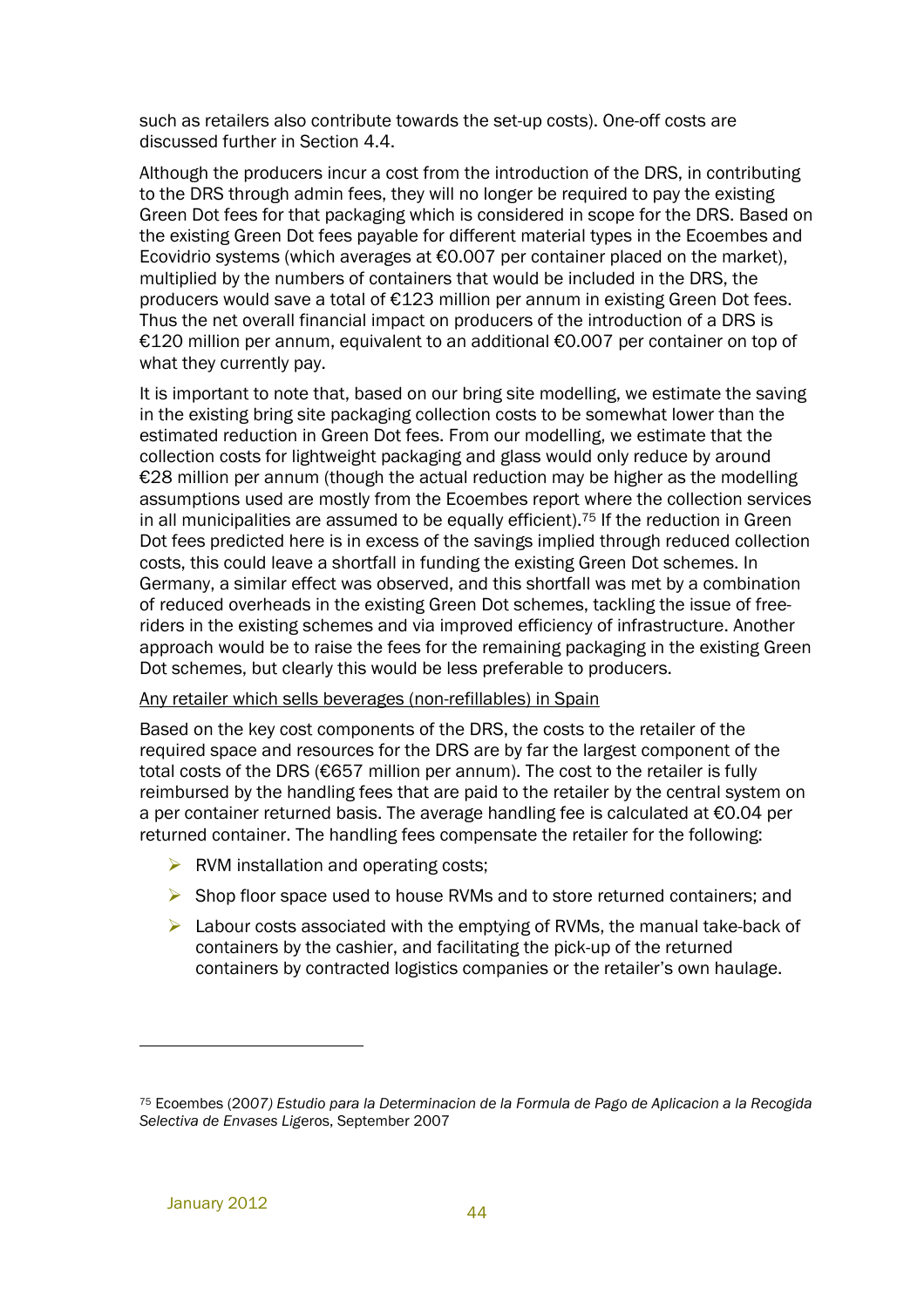This includes a cost for additional labour for manual collections of €134 million; in reality, it could be argued that this is a somewhat conservative estimate, as staff employed by some retailers, particularly the smaller stores, will be likely to be able to absorb a significant amount of the time required for manual take back into their existing contracted hours without requiring additional payment. Nonetheless, this cost has been included here to ensure that the cost to the retailer is fully reimbursed by the handling fees that are paid to the retailer by the central system. Over time, as components such as the RVMs and any infrastructure alterations reach the end of their payback periods, the handling fees may effectively start to generate a net income for some retailers.

The retailers may, however, be required to contribute to the initial set-up costs of the system via retailer joining fees (as noted in the discussion regarding 'producers' costs above and discussed further in Section 4.4).

#### All consumers which purchase beverages in Spain

The consumers who do not return the containers they purchase will lose the deposits they have paid into the DRS. At an overall 89% return rate, consumers would forfeit a total of €385 million of unclaimed deposits. In our model, this revenue helps fund the operation of the system. For this reason, it is important to have complementary targets in place to ensure that the system is not designed so as to 'deliberately underperform', and thereby enable full funding through unclaimed deposits. With targets in place, the system would likely be designed with a deposit set at a rate designed to deliver the desired performance level, consistent with the level of infrastructure provision. The provision of many easily-reached return points should minimise the level of unclaimed deposits as long as the deposit it set at a reasonable level.

Through the implementation of the DRS, the costs of the system are met by those consumers that choose not to redeem their deposit (in combination with producer admin fees and material revenues obtained), rather than being paid for equally across all taxpayers i.e. the 'polluter pays' principle.

#### Municipality/taxpayer

The introduction of the DRS results in a reduction in the costs of collection and disposal associated with the following existing methods of packaging collection:

- 1) A reduction in residual waste bring site costs; a reduction in the amount of beverage container packaging being collected in the residual waste or 'grey bin' bring sites will result in a reduction in the frequency of collections that are required and in the disposal costs associated with the waste that is collected in these bins. The costs of the grey bin collections are currently met by the municipalities; hence any reduction in costs is considered a saving to the municipalities;
- 2) A reduction in street sweeping and litter bin costs; following similar logic to the bring site collections, a reduction in the amount of packaging waste being collected via street sweeping and litter bins will result in a reduction in collection and disposal costs to the municipalities, particularly in tourist areas; and

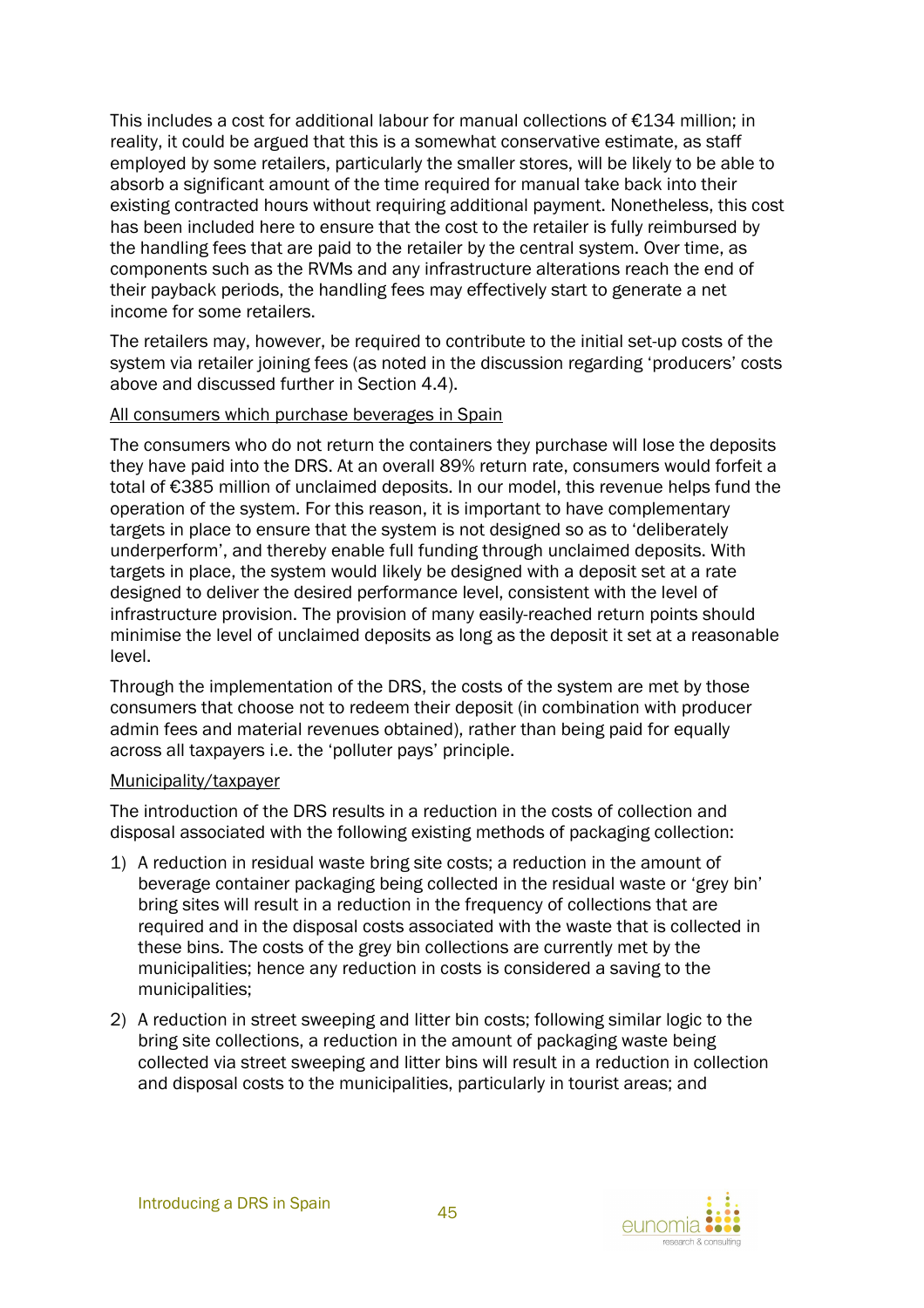3) A small reduction in the costs to municipalities of running the *puntos limpios* associated with savings in handling and staff time.

The introduction of the DRS may also result in additional savings to the municipality if/where the Green Dot scheme payments made by the PROs to the municipalities do not cover the full costs of the separate collection of lightweight packaging and glass at bring sites. Given the lack of detailed financial data on a municipality by municipality basis in terms of the costs of running each element of the bring site service compared to the payments received by the PROs, in order to provide a conservative approach we have assumed that the Green Dot fees paid to municipalities cover the full costs of these separation collection services. Thus, although the municipality saves money through the reduction in collection costs of lightweight packaging and glass, this is matched by a reduction in fees paid by the existing PROs to the municipality for those collections. However, further savings may be available to those municipalities which currently have to meet the shortfall between PRO payments and running the separate collection schemes.

Current landfill disposal costs in Spain are relatively low compared to a number of other European countries, averaging €36.17 per tonne across the autonomous communities, with only Catalonia currently applying a landfill tax on top of landfill gate fees for municipal waste.76 The current average cost of €36.17 per tonne was thus used in the central scenario in the modelling in order to calculate the avoided disposal savings derived from the introduction of the DRS.

However, given the need to meet the requirements of the Waste Framework Directive, including;

- 1) the need to enshrine the waste hierarchy in waste management policy and legislation; and
- 2) the need to comply with targets under Article 5 of the Landfill Directive,

it seems likely that the avoided cost of disposal will increase over the next few years in Spain.

A more appropriate figure for the avoided cost of disposal in future, therefore, might be the likely cost of alternative residual waste management in Spain. The cost of MBT and incineration facilities in Spain are typically around €60 to €80 per tonne, this being for existing plants, some of whose construction will have been supported by European funding, potentially keeping the costs at the lower end of what might otherwise be expected. In order to explore the financial impact to municipalities of diverting waste away from existing collection systems and from disposal and into the DRS, we thus also modelled a 'higher disposal cost' scenario at €80 per tonne, i.e. at

<sup>76</sup> Eunomia Research & Consulting (2010) *An Appraisal of European Recycling Targets and Landfill Legislation,* report for the Welsh Assembly Government, March 2010. See also I. Puig Ventosa (2011) *Landfill and Waste Incineration Taxes: The Spanish Case*, Presentation to the European Commission Conference on Economic Instruments to Implement the Waste Hierarchy, Brussels, 25<sup>th</sup> October 2011, http://ec.europa.eu/environment/waste/pdf/strategy/5.%20Landfill%20and%20incineration%20taxe s%20in%20Spain%20Ignasi%20Puig%20(2).pdf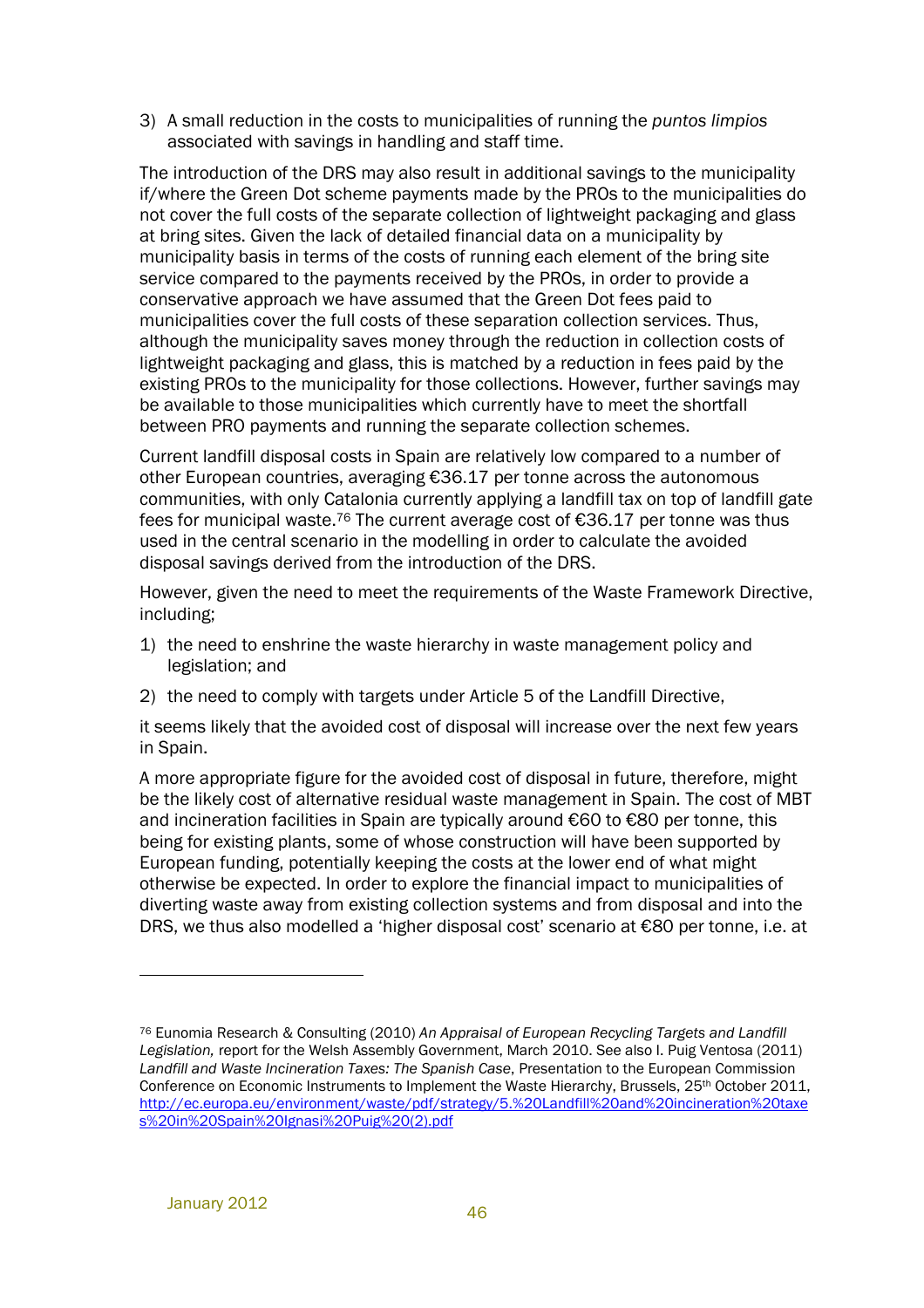the lower end of the typical range of costs for modern MBT/ incineration plants.77 The results of this modelling are presented in Figure 4-4.

The total savings to the municipality/taxpayer therefore amount to between €57 million per annum (at the lower disposal cost of €36.17 per tonne) and €93 million per annum (at the higher disposal cost of €80 per tonne). The majority of the total savings (76% to 81% of the total savings for the lower and higher disposal scenarios respectively) is derived from the reduction in costs associated with the residual waste bring site service, with around 20% of the savings coming from street sweeping/litter bin emptying and less than 1% of the savings being derived from the *puntos limpios*.

Figure 4-4: Net Financial Impacts from the Introduction of the DRS based on a Lower Disposal Cost (€36.17 per tonne) compared to a Higher Disposal Cost (€80 per tonne), €millions



#### Businesses receiving Commercial Waste Collections

Following the introduction of the DRS in Spain, we also modelled a small reduction in the tonnages of residual waste, lightweight packaging and separate glass obtained through commercial waste collections. A saving of between  $\epsilon$ 11 million and  $\epsilon$ 15



<sup>77</sup> It can be the case, of course, in situations of over-capacity (relative to demand) that prices fall below this. The surplus incineration capacity in Central and Northern Europe is leading to downward pressure on prices, with gate fees frequently as low as €45 per tonne in the marketplace.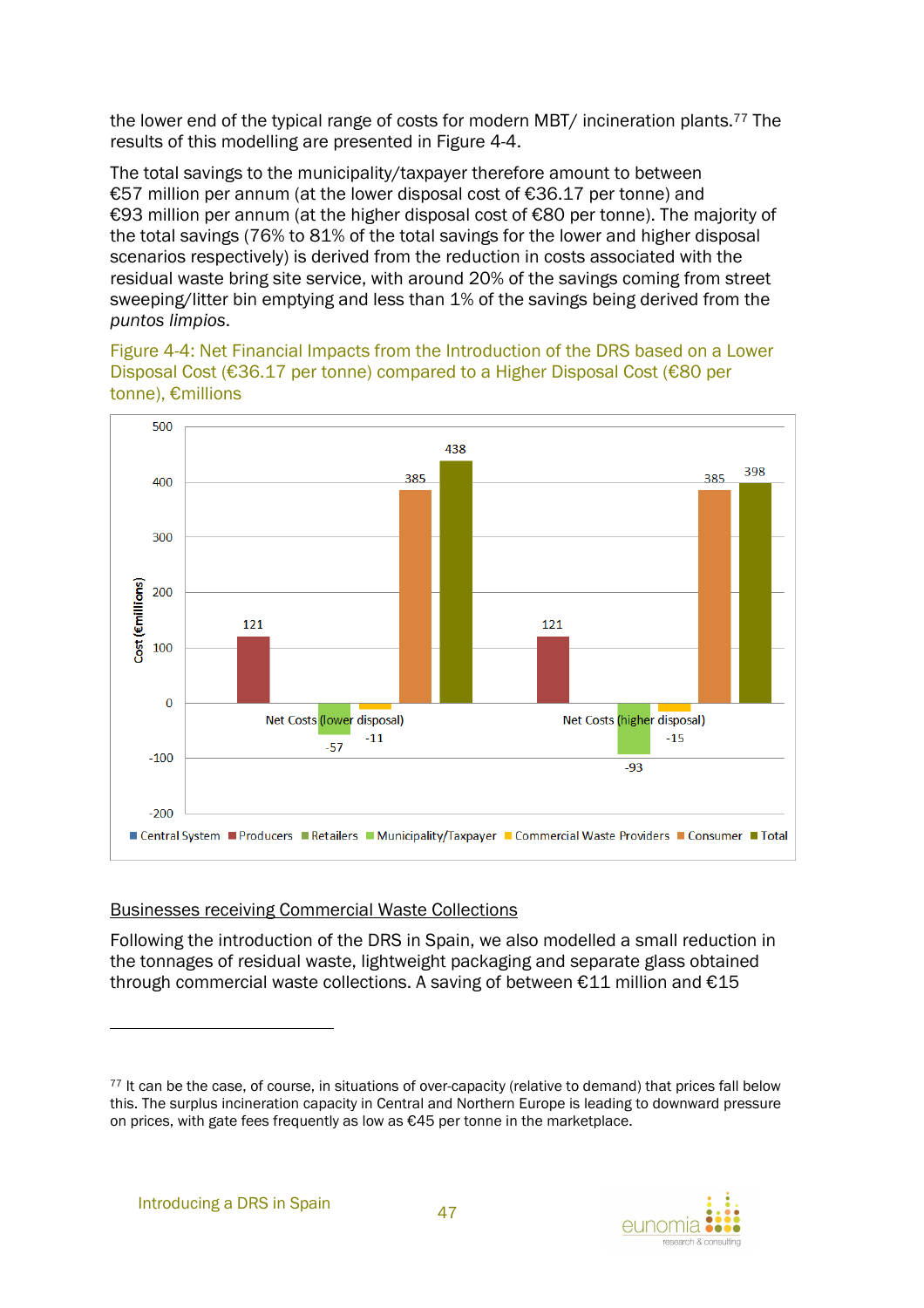million per annum (depending on the assumed cost of disposal) was calculated to businesses for the reduction in collection and disposal costs associated with commercial waste collections.

It should be noted that the introduction of a DRS and the reduction in existing collection logistics will provide, in the first instance, opportunities, and in the second instance, reduced requirements for businesses that provide collection, sorting and disposal of waste. It is difficult to determine what the net effect on, for example, existing waste management companies might be; this will depend on, among other factors, the competition that comes into play for any new contracts created by the introduction of the DRS. In any case, to include the potential impacts on these companies as part of the financial analysis would be to introduce double-counting in calculating the net financial impacts of the introduction of the DRS (since the costs of funding the DRS logistics and the savings from not collecting beverage containers in the existing systems are already considered through impacts on producers, PROs, autonomous communities, etc.), and as such these are not considered further here.

#### Overall Net Impact across all Stakeholders

As indicated in Figure 4-4, the overall financial impact resulting from the introduction of a DRS in Spain is a net cost of between €398 million and €438 million per annum (depending on the cost of disposal). The highest costs are met by those consumers that choose not to return their containers to the DRS in order to redeem their deposit i.e. in accordance with the 'polluter pays' principle. The municipality receives the greatest financial benefit from the introduction of the DRS in the form of avoided costs for the existing bring site residual waste collections, as well as from avoided street sweeping and litter bin emptying costs.

In summary, the net overall financial impact is as follows:

- 1) There is a net annual cost to producers of €120 million (€0.007 per container placed on the market). This cost reflects the balance of producer admin fees payable into the DRS and the reduction in payments producers would need to make for the existing producer responsibility system;
- 2) The cost to the retailer of handling and processing the returned DRS containers is fully reimbursed by the handling fees that are paid to the retailer by the central system on a per container returned basis. Hence there is no net financial impact on the retailers;
- 3) The total savings to the municipality/taxpayer amount to between  $\epsilon$ 57 million per annum and €93 million per annum (depending on the assumed cost of disposal);
- 4) Total savings to businesses that currently pay for commercial waste collections amounts to between €11 million per annum and €15 million per annum (depending on the assumed cost of disposal); and
- 5) At an overall 89% return rate, the cost to the consumer would be  $\epsilon$ 385 million per annum, paid by those consumers that choose not to return their container to the DRS and who thus forfeit their deposit.

Table 4-1 illustrates the impact of the introduction of a DRS on the separately collected recycling performance in Spain (i.e. excluding recycling from RWS systems). The results are set into the context of the wider packaging recycling performance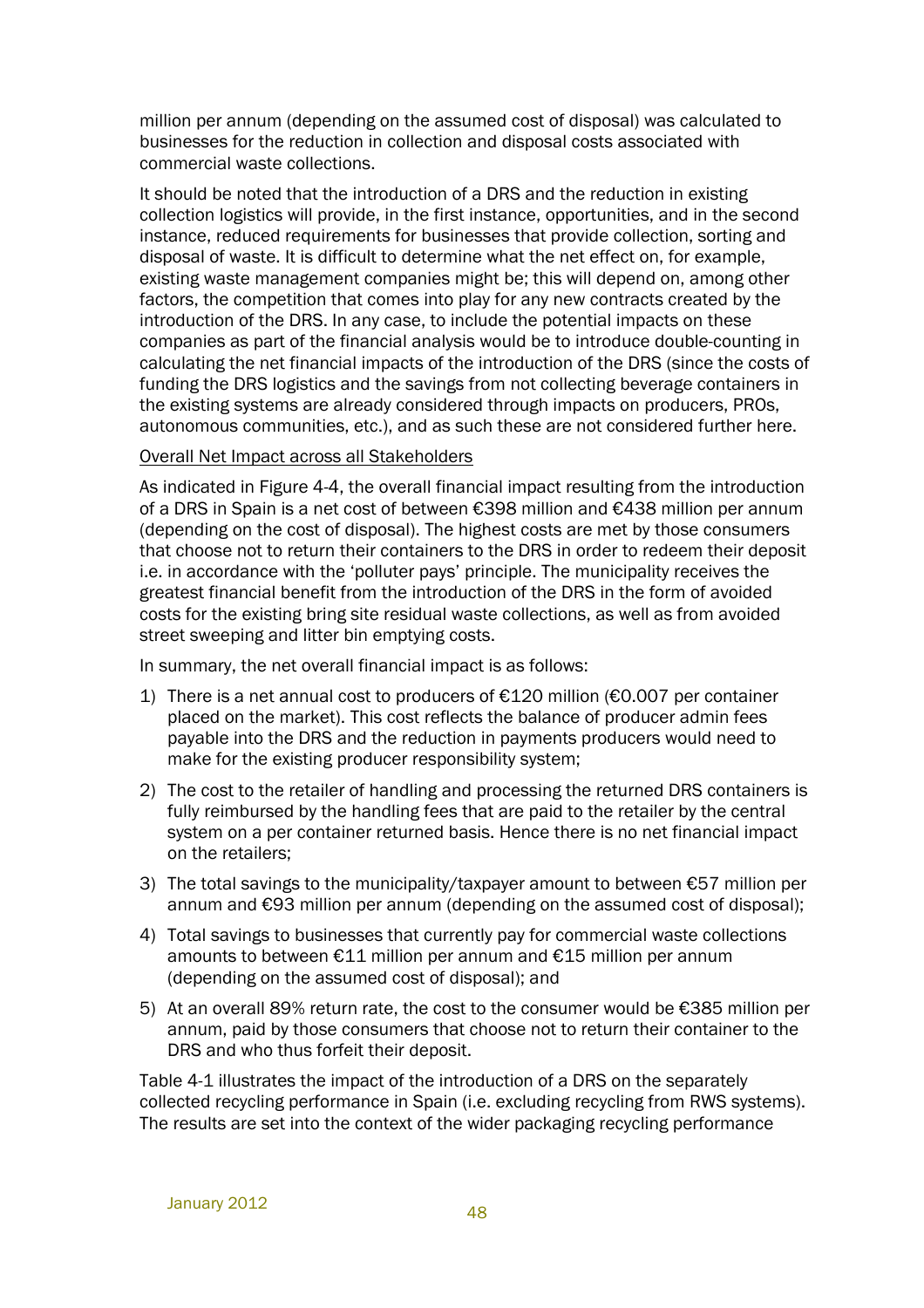required by law, with paper and card both excluded and included, to illustrate the overall impact of the DRS for only those materials that may or may not form part of the DRS, compared to across all packaging materials. The introduction of a DRS leads to an increase in the separately collected recycling of DRS-targeted packaging of 59 percentage points (from 33.7% to 92.5%), an increase of 18 percentage points (from 33.7% to 51.4%) in the overall separately collected recycling of metals, plastics and glass, and an increase of 14 percentage point (from 34.2% to 48.4%) in the overall separately collected recycling of all packaging materials across Spain.

|                            | <b>Existing</b><br>Separate<br>Recycling<br><b>Collections</b> | <b>Existing</b><br>Separate<br>Recycling<br>Collections<br>$+DRS$ | <b>Difference</b><br>(percentage)<br>points) |
|----------------------------|----------------------------------------------------------------|-------------------------------------------------------------------|----------------------------------------------|
| <b>DRS Packaging Only</b>  | 33.7%                                                          | 92.5%                                                             | +59                                          |
| Packaging, Excluding Paper | 33.7%                                                          | 51.4%                                                             | $+18$                                        |
| Packaging, Including Paper | 34.2%                                                          | 48.4%                                                             | +14                                          |

Table 4-1: Impact of the Introduction of a DRS on Recycling Performance

## 4.1 Sensitivity Analysis

In order to understand the robustness of the results presented above, this Section presents a series of sensitivity analyses around the financial costs of implementing the DRS.

The sensitivity analyses are first undertaken as discrete elements, in order to explore the relationship between individual key variables and the overall cost associated with introducing the DRS. Thus each sensitivity is run under the assumption that 'all other things remain equal'. Testing of the overall results, using multivariate analysis, is described towards the end of the section, in order to identify those variables that have the most significant influence on the results that have been obtained in this study.

## 4.1.1 Deposit Value and Return Rates Achieved

The central modelling scenario (hereafter referred to as the "Central Case") is based on a  $\epsilon$ 0.20 deposit value for all beverage containers, with the DRS consequently predicted to achieve a return rate of 89%. As illustrated in Figure 4-1, the unclaimed deposits contribute a significant amount to the income required to operate the DRS. Other things being equal, a scheme with a higher return rate will lead to reduced revenues in the form of unclaimed deposits, with a corresponding increase in the revenue which must be raised from producers in the form of administrative fees. If the DRS were to achieve a 100% return rate, at a  $\epsilon$ 0.20 deposit value, the revenue gap to be filled by administrative fees would increase from €234 million to €628 million, equivalent to an increase in producer DRS admin fees from €0.013 to €0.035

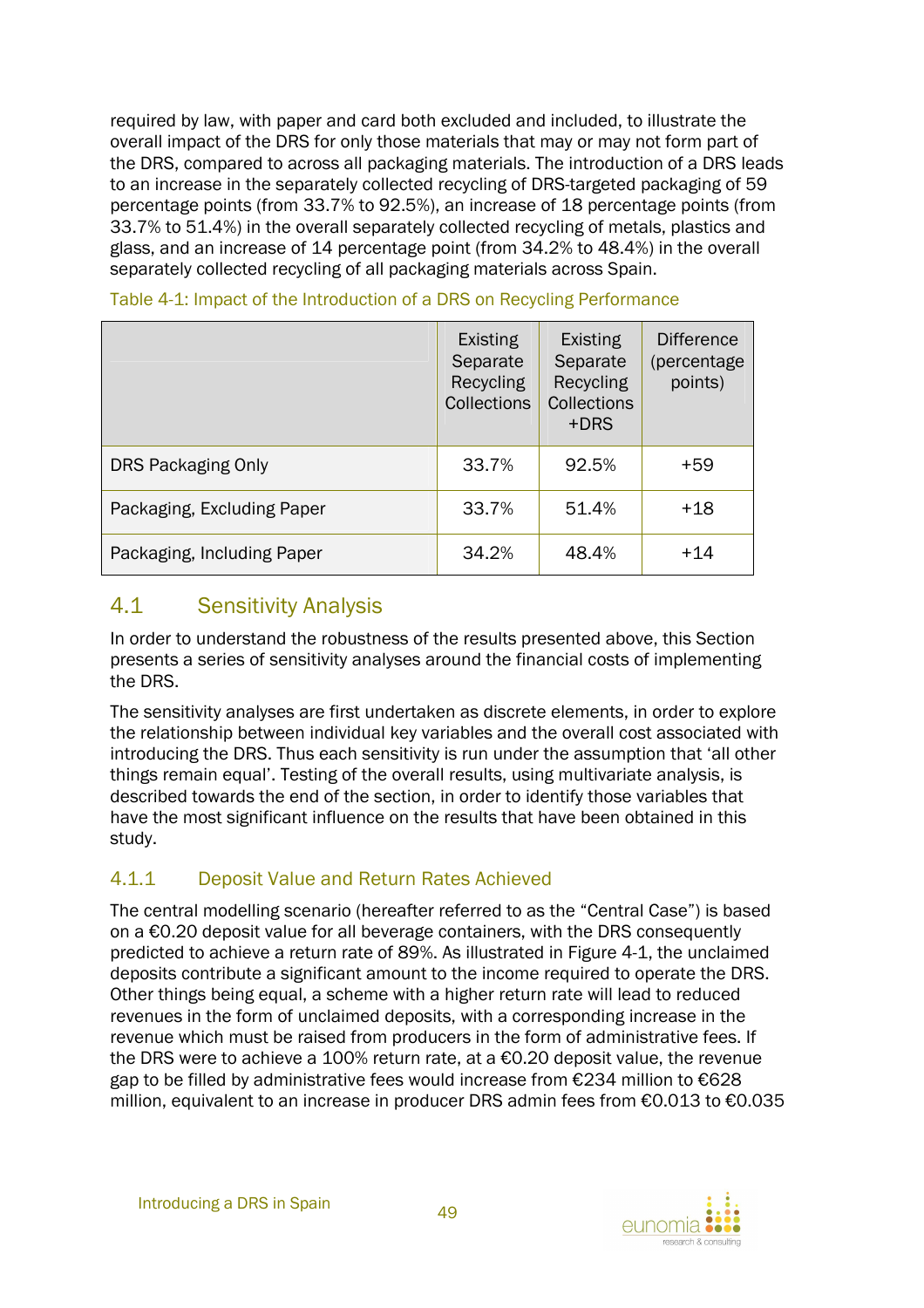per container placed on the market. The overall net financial cost to the producers would increase from €0.007 to €0.028 per container placed on the market.

On the other hand, if one assumes that the same return rate (89%) is achieved using a higher deposit, then this would mean that the value of the unclaimed deposits would increase and the administrative fees could be reduced.

As suggested by Figure 3-2Figure 3-2, a higher deposit (in the absence of other improvements in the system) is likely to be needed in order to achieve a higher return rate, so these two factors (higher administrative fees due to higher returns and lower administrative fees due to higher deposit value) will play off against one another in determining the cost of the system. Table 4-2 illustrates the likely impact on the overall DRS cost from either applying a lower deposit value of €0.15, or a higher deposit value of €0.25, on containers, based on the relationship between the deposit value and return rate presented in Figure 3-2Figure 3-2. In this range of deposits/return rates, the administrative fee payable by the producer is higher at a lower deposit value and the financing gap falls as the value of the unclaimed deposit increases.

| Deposit value $(\epsilon)$ | Estimated Return Rate (%) | Required DRS Admin Fee<br>$(E$ per container) |
|----------------------------|---------------------------|-----------------------------------------------|
| €0.15                      | 88.2%                     | €0.017                                        |
| €0.20                      | 89.4%                     | €0.013                                        |
| €0.25                      | 90.3%                     | €0.010                                        |

#### Table 4-2: Deposit Value Sensitivity Analysis

It is clear that the tendency of administrative fees to fall as the deposit increases is a reflection of the functional relationship which we have estimated. In the range of deposit values we have modelled, the elasticity of the rate of non-returned containers with respect to the level of deposit is quite low (around -0.34). Hence, the pot of revenue generated from unclaimed deposits increases as the deposit rises. If we were to have modelled at deposit rates in the more steeply sloping part of the curve in Figure 3-2Figure  $3-2$ , the opposite would have been true since more elastic behaviour in respect of the return rate would have been modelled. Evidently, the shape of this curve will also depend on factors such as the convenience with which returns can be made. As long as the system is convenient, it might be presumed that at the deposit rates being assumed, we are likely to be moving along the less steeply sloping part of the curve. Even so, it would be prudent to retain the deposit at a reasonable level to ensure that the response rate is such as to deliver a high (around 90%) return rate, thus ensuring significant environmental benefits.

As we saw above, at a given deposit, the return rate is a particularly sensitive assumption. It will be important for Spain to ensure it has adequate container identification in place to prevent individuals from receiving deposits back on beverages purchased in countries where no deposit has been levied, as these would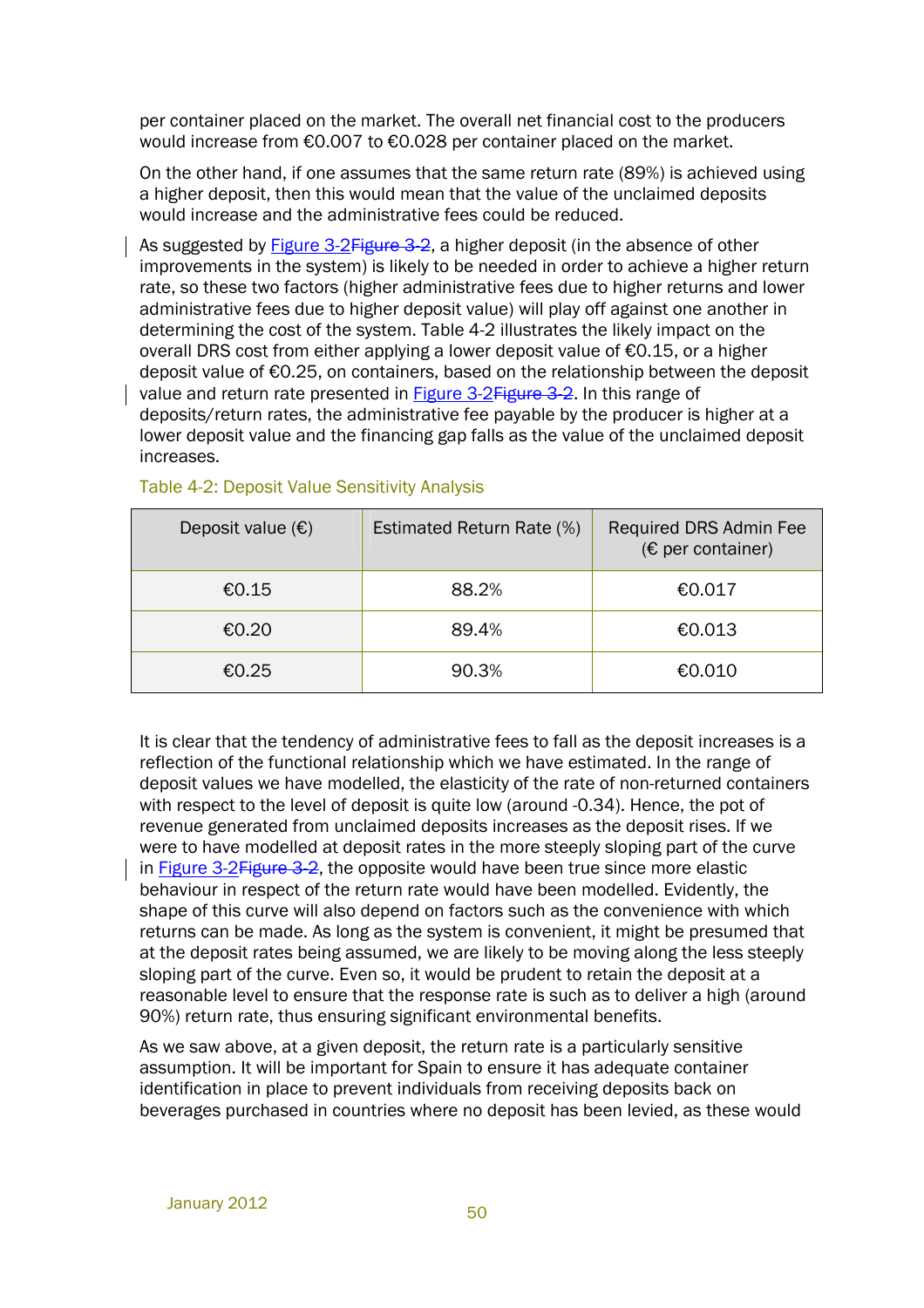otherwise contribute to taking the return rate nearer to or over 100%. Cross-border issues are discussed further in Section 4.5.

## 4.1.2 Number of Horeca Return Points in the DRS

The Sismega summary report on the introduction of a DRS in Spain did not include Horeca within the system.78 In our modelling, we have taken a more conservative approach to calculating the costs of the DRS, including 25% of clubs, pubs, restaurants and hotels, and 50% of cafeterias within the deposit refund collection system (making the system more convenient to consumers than that modelled by Sismega). The remainder of the Horeca are assumed to be outside the system, choosing not to pay the registration fee, therefore not receiving any handling fees, and being required to return any containers they take back or use to an alternative DRS collection point.

Table 4-3 explores the potential financial impact of including either fewer or more Horeca in the DRS, the former bringing the numbers closer to the number of retailers upon which calculations were based in the Sismega approach. It is assumed that the system performance is invariant across these scenarios. As illustrated in Table 4-3, the total cost of the DRS either decreases by 41% or increases by 34%, depending on the assumptions applied, resulting in a range of producer DRS admin fees from €0.008 to €0.018 per container placed on the market. It will thus be important for the Spanish government to determine which stores are to be included within the DRS and, where retailers are considered outside the DRS, the rules that apply regarding whether or not they have to take back containers. It may be sensible to make provision for retailers to 'opt-out' of the DRS where they see no rationale for their involvement.

|                               | % Horeca in<br>DRS (Low) | % Horeca in<br><b>DRS (Central</b><br>Case) | % Horeca in<br>DRS (High) |
|-------------------------------|--------------------------|---------------------------------------------|---------------------------|
| <b>Restaurants and Hotels</b> | 10%                      | 25%                                         | 50%                       |
| Clubs, Bars and Pubs          | 10%                      | 25%                                         | 50%                       |
| Cafes                         | 10%                      | 50%                                         | 75%                       |
| <b>Other Bars</b>             | 10%                      | 25%                                         | 50%                       |
| Financial Impact              |                          |                                             |                           |

Table 4-3: Sensitivity Analysis - % of Horeca Requiring a Collection as Part of the DRS



<sup>78</sup> Sismega. S. L., (2011) *Untitled Document* looking at the analysis of the effects of introducing a DRS in Spain, accessed 15<sup>th</sup> July 2011, available at http://www.cecobi.es/images/prensa/Mon20110523154500SDDR.pdf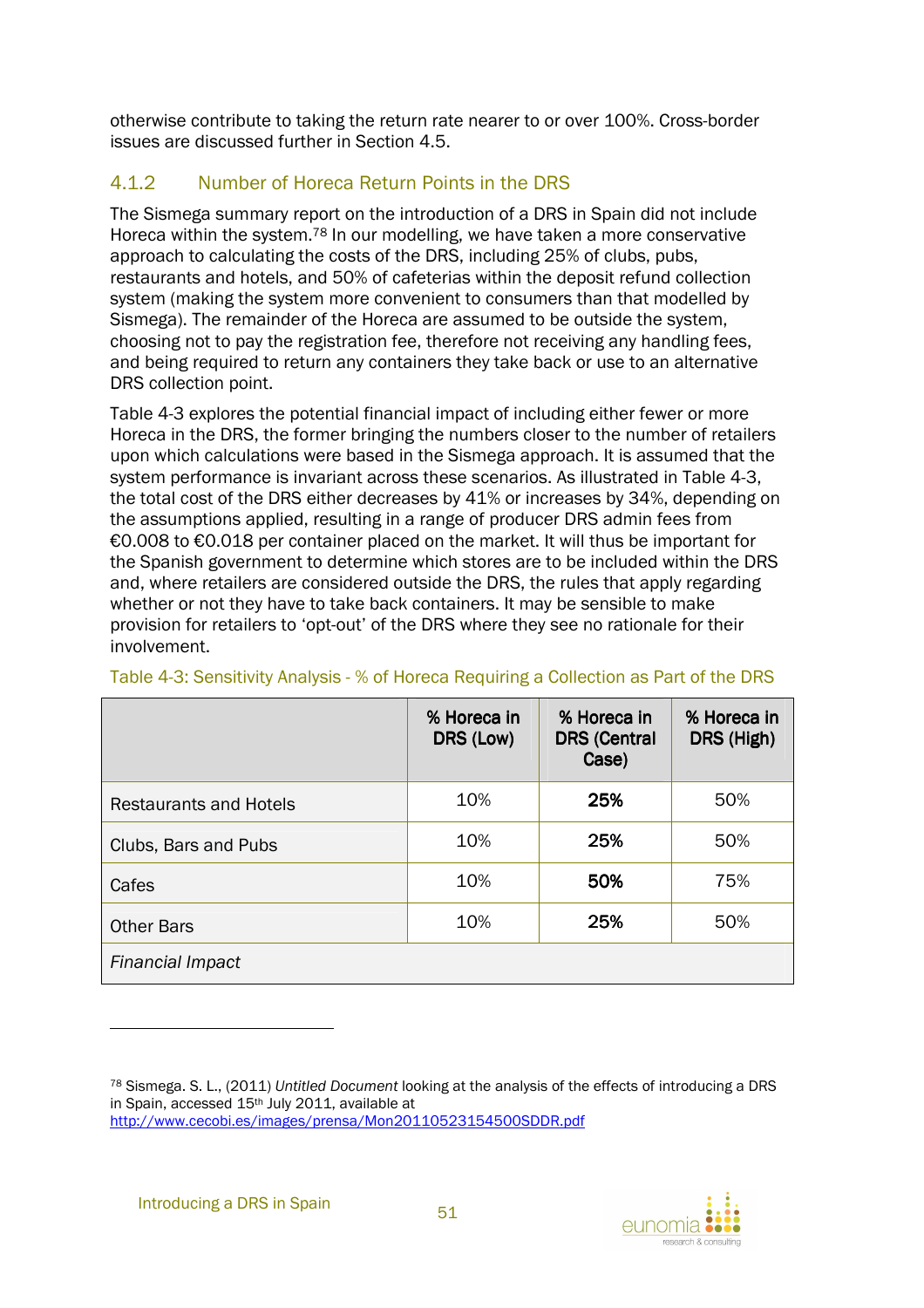| Net Cost of DRS ( $\epsilon$ million)                       | 144   | 243   | 326   |
|-------------------------------------------------------------|-------|-------|-------|
| <b>Producer DRS Admin Fee</b><br>$(\epsilon$ per container) | 0.008 | 0.013 | 0.018 |

## 4.1.3 Change in the Amount of Backhauling

Under the Central Case, it has been assumed that most of the larger stores and a proportion of smaller stores and Horeca will be able to utilise backhauling.79 If this is not the case, or conversely, if distribution companies are able to backhaul from much smaller premises as well, the costs of the collection logistics for the system will change significantly. In the Central Case, we have assumed that around 70% of retail outlets will be able to utilise backhauling.

It can be seen from Table 4-4 that shifting between low and high values for backhauling changes costs, relative to the baseline, by +€73/-€29million. Given the large number of supermarkets in the Spanish retail landscape, and their likely desire to want to backhaul where reverse vending machines are installed in their outlets, it seems unlikely that less than 40% of retail outlets would be engaged in backhauling (i.e. the 'low' scenario).

| <b>Type of Retailer</b>                     | % Backhauling<br>(Low) | % Backhauling<br>(Central Case) | % Backhauling<br>(High) |
|---------------------------------------------|------------------------|---------------------------------|-------------------------|
| Hypermarket ( $>2,500$ m <sup>2</sup> )     | 50%                    | 90%                             | 100%                    |
| Supermarket (1,000 - 2,499 m <sup>2</sup> ) | 50%                    | 90%                             | 100%                    |
| Supermarket (400 - 999 m <sup>2</sup> )     | 50%                    | 90%                             | 100%                    |
| Supermarket (100 - 399 m <sup>2</sup> )     | 45%                    | 80%                             | 90%                     |
| Supermarket ( $<$ 100 m <sup>2</sup> )      | 25%                    | 50%                             | 75%                     |
| <b>Traditional Store</b>                    | 25%                    | 50%                             | 75%                     |
| <b>Food Stores</b>                          | 25%                    | 50%                             | 75%                     |
| Restaurants and Hotels                      | 45%                    | 80%                             | 90%                     |

#### Table 4-4: Sensitivity Analysis - % of Retailers that Backhaul DRS Containers

 $79$  Note that backhauling refers to the return trip that is made by a truck after delivering a load to a specified destination. This return trip, on which the truck would otherwise be empty, is used, where possible, to transport items back to where the truck journey commenced from.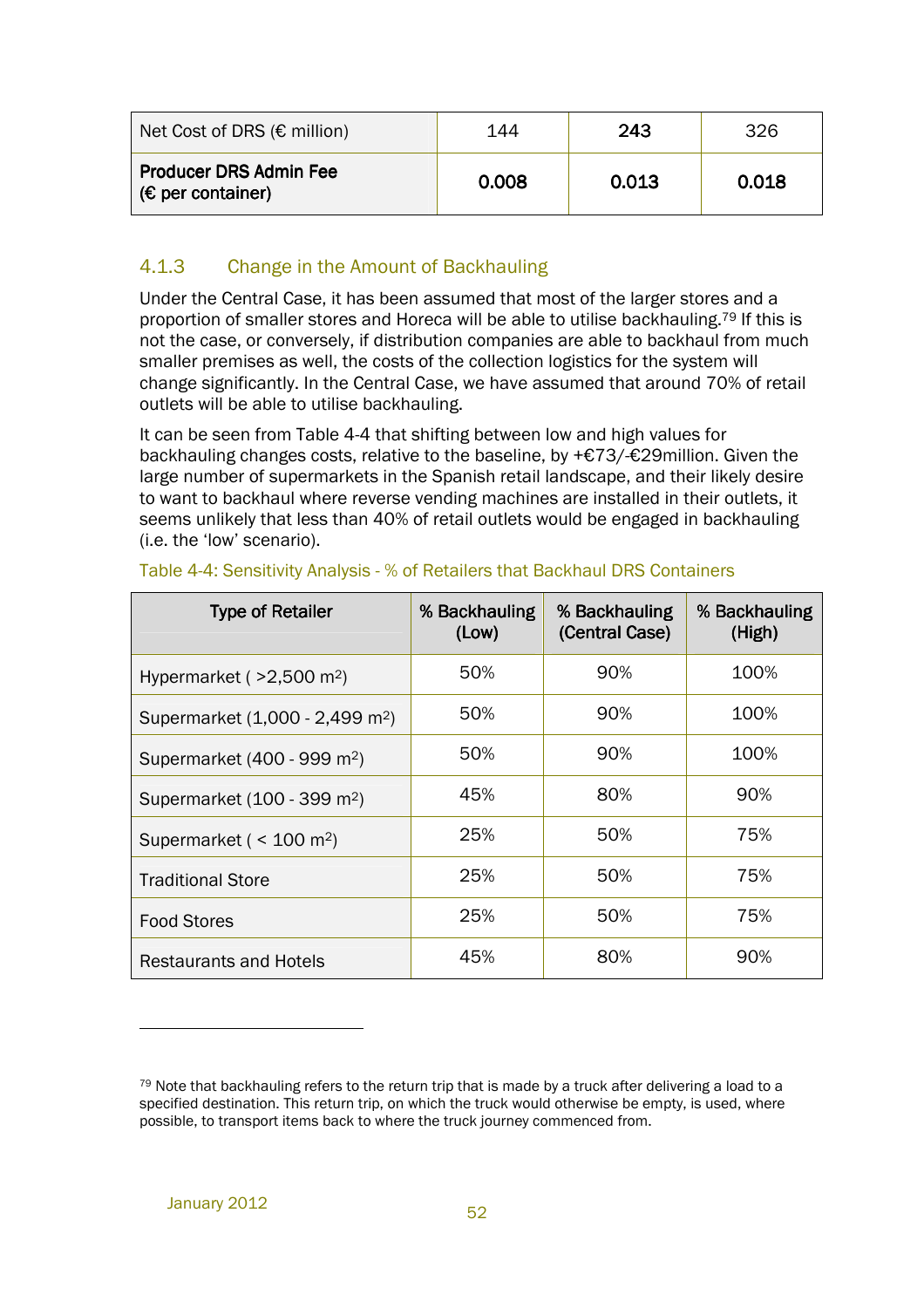| <b>Type of Retailer</b>                                 | % Backhauling<br>(Low) | % Backhauling<br>(Central Case) | % Backhauling<br>(High) |  |  |
|---------------------------------------------------------|------------------------|---------------------------------|-------------------------|--|--|
| Clubs, Bars and Pubs                                    | 50%                    | 90%                             | 100%                    |  |  |
| Cafes                                                   | 45%                    | 80%                             | 90%                     |  |  |
| <b>Other Bars</b>                                       | 45%                    | 80%                             | 90%                     |  |  |
| Catering in the workplace                               | 25%                    | 50%                             | 75%                     |  |  |
| <b>Gas Stations/Service</b><br>Areas/Convenience Stores | 50%                    | 90%                             | 100%                    |  |  |
| <b>Kiosks</b>                                           | 0%                     | 0%                              | 0%                      |  |  |
| <b>TOTAL</b>                                            | 38%                    | 70%                             | 86%                     |  |  |
| <b>Financial Impact</b>                                 |                        |                                 |                         |  |  |
| Net Cost of DRS ( $\epsilon$ million)                   | 316                    | 243                             | 214                     |  |  |
| <b>Producer DRS Admin Fee</b><br>$(E$ per container)    | 0.017                  | 0.013                           | 0.012                   |  |  |

### 4.1.4 Potential Switch in Manufacture Away from Deposit-Bearing **Containers**

Though not forming part of the scope of this study, it is perhaps worth briefly discussing the potential switch in choice of container material in order to avoid the DRS. In the recent study undertaken by ERM on DRSs, it was noted that the overriding issue in the manufacturer's choice of which material to use to contain beverages was centred on consumer acceptance, rather than on avoidance of being in a deposit scheme.80 However, the study did note one example where the manufacturer had changed their material choice specifically because of the DRS, with one producer in Sweden switching to a bottle made from plastic that was not part of the scheme. Subsequent adjustments to the legislation brought that particular product back into the DRS.

Policy makers should, therefore, be aware that some equivalent form of extended producer responsibility for those beverage containers falling outside the DRS might be necessary in order to avoid the shift to materials that are not so easy to include in DRSs for technical reasons. A clear issue with the existing producer responsibility



<sup>80</sup> ERM (2008) *Review of Packaging Deposits System for the UK*, Final Report produced for Defra, December 2008.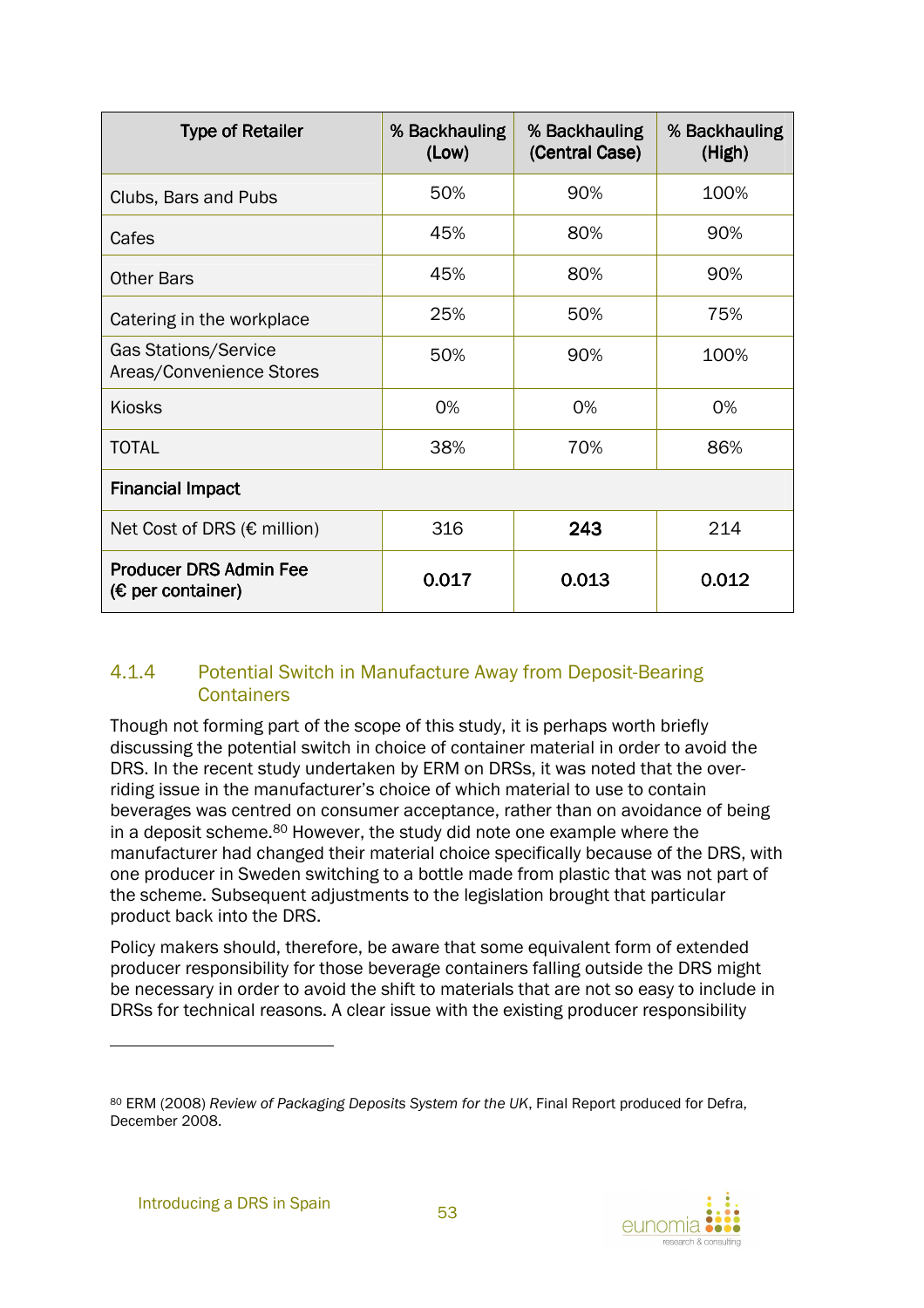system is that the costs of complying with obligations do not fall fully upon the obligated companies. Part of the cost of dealing with packaging waste are still being met through local authority funding, so that there is little incentive for packaging waste producers to be mindful of the recyclability of the retail packaging they place on the market.

A range of instruments could be used to ensure that the incentives for product switching are reduced. Simply put, it would make sense for producers to be obliged to achieve high rates of recycling of packaging and to meet the costs of doing so (as under the DRS). Alternative mechanisms such as packaging levies could be used to influence the materials chosen by manufacturers. Denmark effectively discharges its packaging waste obligations through a combination of taxes and deposit refunds, with the tax rates varying depending upon whether the packaging falls within or outside a deposit scheme.<sup>81</sup>

## 4.2 Multivariate Analysis of the Financial Impacts of the DRS

A significant number of variables are included in the cost benefit model. To test all inputs and possible outcomes would require significant time, and would not necessarily provide any further understanding of the fundamental financial impacts associated with the introduction of a DRS in Spain. However, as discussed previously, to simply consider a range of discrete scenarios makes it difficult to obtain an overall idea of the 'worst' or 'best' case outcomes.

A simulation tool called Crystal Ball® was thus used to perform Monte Carlo analysis on the key inputs to the model and to determine the likely impact on the overall ongoing costs associated with introducing a DRS. The goal of Monte Carlo analysis is to determine how random variation, lack of knowledge, or error affects specified outputs, in this case, the cost of operating the DRS. 'Monte Carlo' simulation is categorised as a sampling method, because the inputs are randomly generated from probability distributions to simulate the process of sampling from an actual population. The key variables tested in the model are given below (larger variations have been given to assumptions which are less certain).82 Note that where values relate to system costs, negative values denote an income and positive values indicate a cost.

- ▶ Deposit Refund System Costs:
	- Material Revenues $83$ :
		- -Glass: -€9 to -€26 income received per tonne
		- -PET: -€250 to -€416 net income received per tonne

<sup>81</sup> Eunomia (2009), *International Review of Waste Management Policy: Annexes to Main Report,* Report for the Department of the Environment, Heritage and Local Government, Ireland, p.316-321

<sup>82</sup> All inputs are varied linearly between the limits given.

<sup>83</sup> Note negative values indicate an income, positive values a cost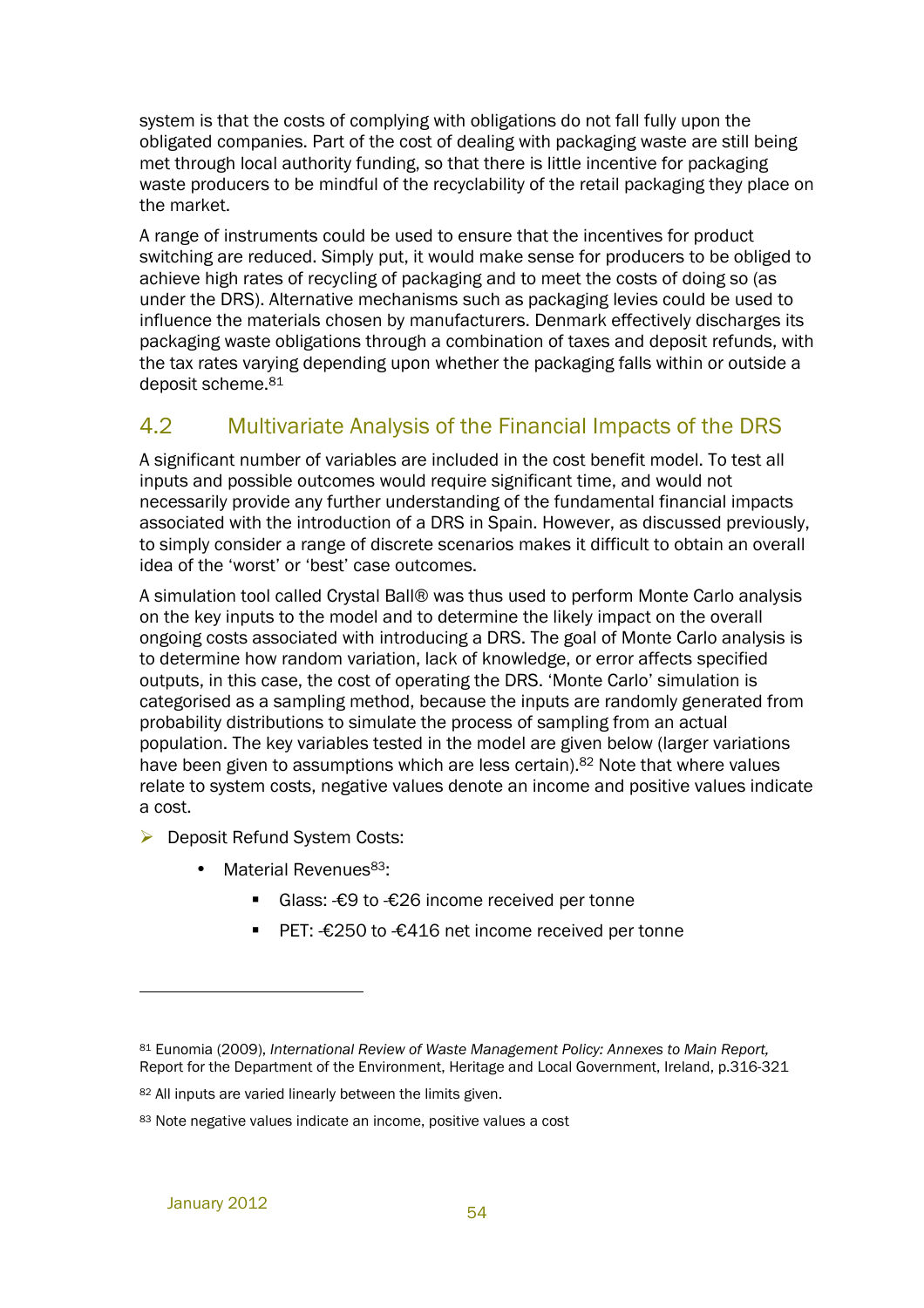- HDPE: €245 to €410 net income received per tonne
- Steel Cans: €155 to €265 income received per tonne
- Aluminium Cans: -€720 to -€1080 income received per tonne
- Cartons:  $€15$  income to €15 net cost charged per tonne
- Total Transport Cost:
	- Number of trips from logistics centres to the counting centre +/-25%
	- **Fuel Consumption Costs for Backhauling +/-20%**
	- **Total Volume Containers Requiring Collection +/- 50%**
	- -Daily Fuel Cost +/- 5%
- Total Container Costs +/- 25%
- Total Counting Centre Costs +/- 20%
- Labour Costs (RVM) +/- 20%
- Labour Costs (manual) +/- 50%
- Retail Floorspace Rateable Value +/- 25%
- Central System Administration Cost + 200%/ 50%
- $\triangleright$  Existing Waste Collection Costs
	- Bring Site Collection Costs +/- 80%
	- HWRC Costs +/- 80%
	- Litter Collection Costs +/- 80%
	- Commercial Collection Costs +/- 80%

Figure 4-5 Figure 4-5 and Figure 4-6 Figure 4-6 show the outputs from the simulation in terms of the producer administrative fees associated with introducing a DRS in Spain and the net overall financial impact of the introduction of the DRS respectively. The Figures represent a probability distribution based upon the inputs described above. The certainty of the result falling between the upper and lower bounds (the blue area) is shown at the bottom of the charts.

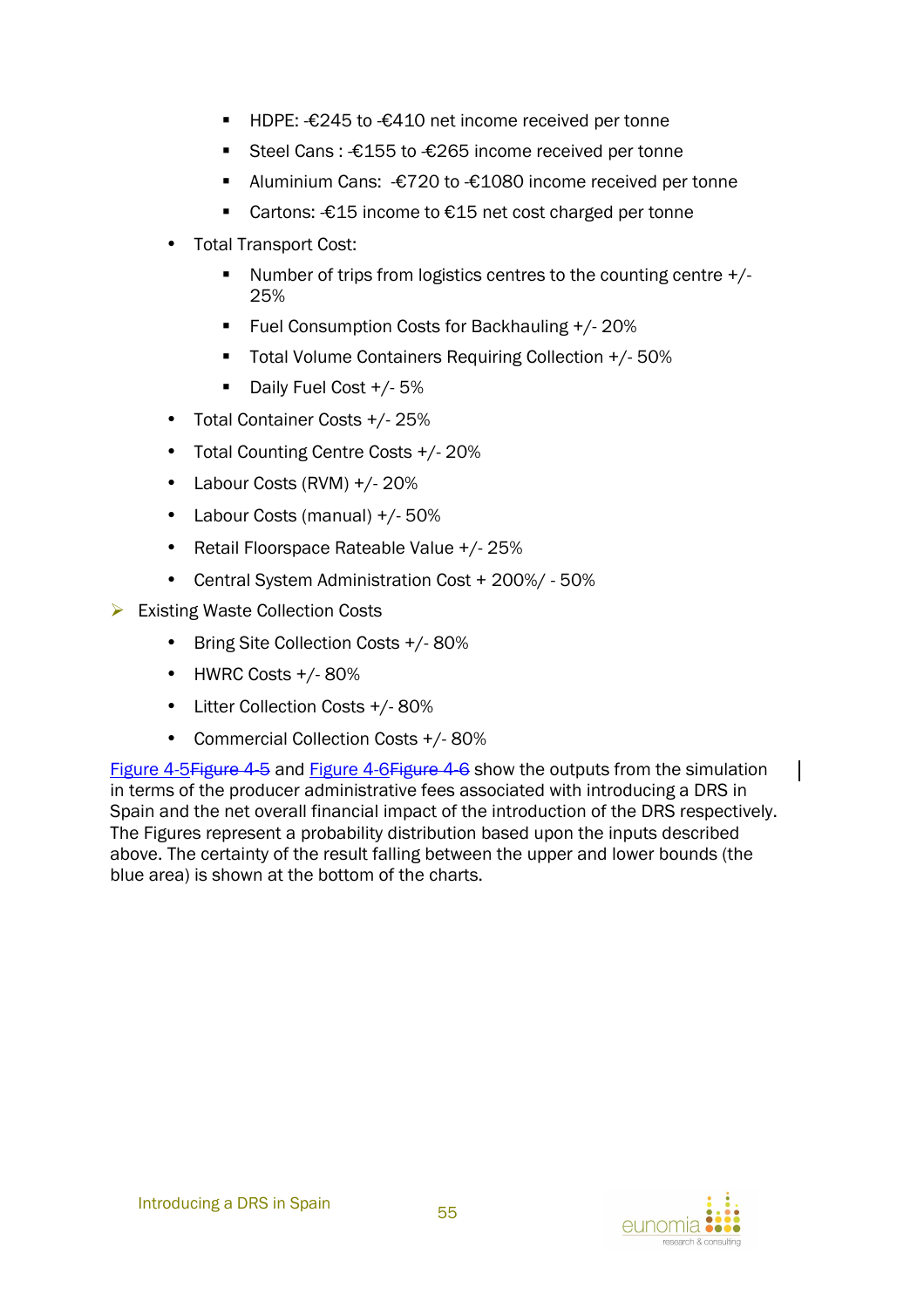

#### Figure 4-5: Monte Carlo Analysis – Producer Administrative Fees associated with Introducing a DRS in Spain

Figure 4-6: Monte Carlo Analysis – Net Financial Costs Resulting from the Implementation of a DRS (based on a disposal cost saving of €36.17 per tonne)



*Source: Eunomia* 

Figure 4-5 Figure 4-5 shows that that the producer admin fees associated with running a DRS in Spain have an 80% likelihood of lying between €137 and €349 million annually. Figure 4-6 Figure 4-6 illustrates that the net financial cost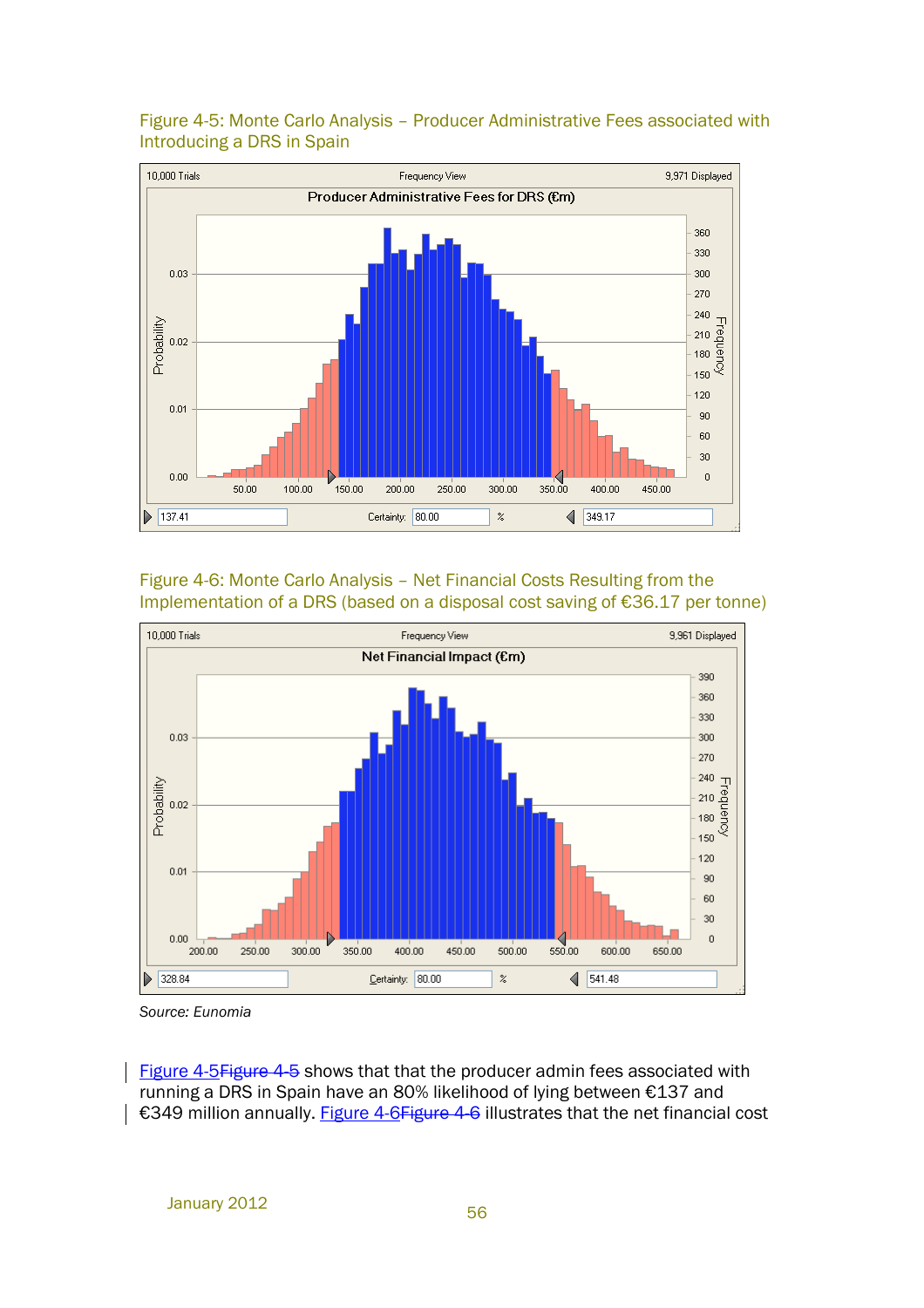resulting from the introduction of a DRS in Spain has an 80% likelihood of lying between €329 and €541 million annually (based on the lower assumed disposal cost saving of €36.17 per tonne).

The key sensitivities in the model can also be extracted from within the simulation software. In examining the implementation of a DRS in Spain, it is important to note that the four most influential variables affecting both the producer administrative fees payable for the DRS and the overall net cost of implementing a DRS in Spain are:

- 1) The additional fuel consumption associated with backhauling containers (accounts for around 75% of the variance in both cases);
- 2) The compensation cost of the retailer floor-space that is lost to enable container take back (accounts for around 13% of the variance in both cases);
- 3) The costs of labour in manual take back; and
- 4) The assumed material revenue obtained for aluminium cans.

## 4.3 Variable Producer Admin Fees

The calculation of the admin fees payable by producers for every container placed on the market varies from DRS to DRS. Whilst it might be argued that the collection costs for the different materials are unlikely to vary substantially, the material revenues subsequently obtained will vary quite significantly. The central system might, therefore, decide to vary the admin fees payable (through discussions with stakeholders and the shareholders of the DRS), with the fees adjusted periodically according to the material revenues generated from different beverage container material types. Based purely on the income that would be obtained for each material stream, Table 4-5 illustrates the resultant admin fees that would be payable according to material type.

|                                                | Aluminium | <b>Steel</b> | <b>Plastic</b> | Carton | <b>Glass</b> |
|------------------------------------------------|-----------|--------------|----------------|--------|--------------|
| Cost per<br>Container $(E)$                    | €0.023    | €0.023       | €0.023         | €0.023 | €0.023       |
| <b>Total Material</b><br>Income $(\epsilon m)$ | -€105.7   | -€6.2        | -€53.5         | €0     | -€10.9       |
| Number of<br>Containers<br>(millions)          | 5,405     | 1,351        | 5,719          | 2,183  | 3,433        |
| Income Per<br>Container $(E)$                  | $-60.020$ | $-60.005$    | -€0.009        | €0.000 | $-60.003$    |
| Adjusted<br>Admin Fee (€                       | €0.004    | €0.019       | €0.014         | €0.023 | €0.020       |

Table 4-5: Varying Producer Admin Fees According to Material Revenue Generated from Different Materials

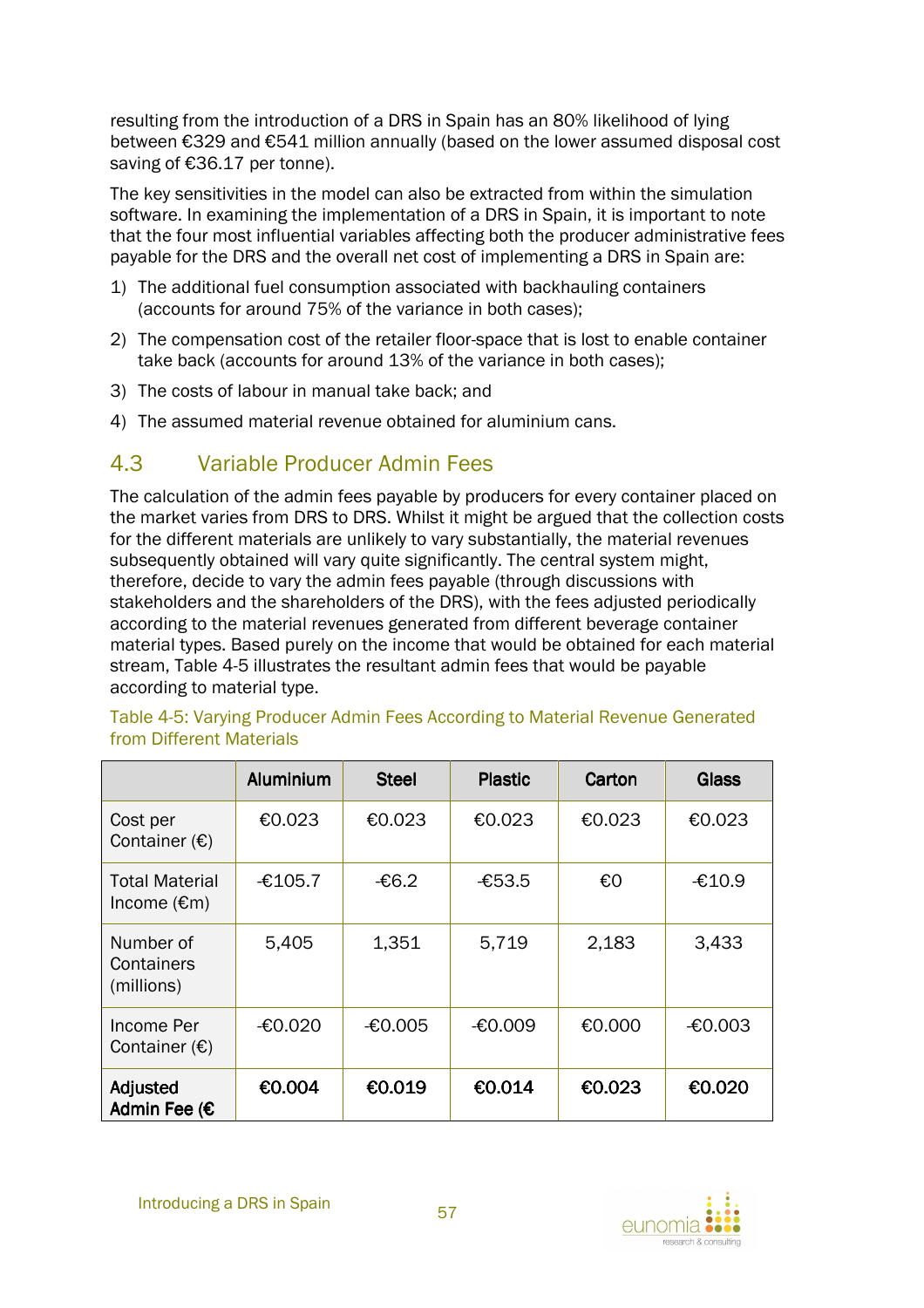| per container) |  |
|----------------|--|
|----------------|--|

However, in reality, the Spanish government would need to be careful in how they structure their pricing mechanisms; lower admin fees for, for example, aluminium compared to steel may lead to beverage can manufacturers switching from steel to aluminium, and the government would need to take a view as to whether the resulting environmental impacts would be in keeping with the DRS as an environmental policy. It is beyond the scope of this study to examine the environmental impacts of potential switches in the materials used to contain beverages. One might argue that the high material revenues generated for aluminium reflect the high costs associated with obtaining this raw material, which in part reflects the energy used in acquiring it, so that encouraging a switch from steel to aluminium as the preferred container material would incur a more negative environmental impact. On the other hand, the environmental impact will depend on whether the aluminium used in place of steel is from primary or recycled sources. Clearly, using recycled aluminium is preferable to using the primary material.

## 4.4 One-Off Costs

In constructing the costs that we believe would be associated with setting up this type of system, one-off investment costs were calculated at €32 million to set up the central DRS and an additional €1.7 million for the producers to change their labelling. It should be noted that the one-off costs presented here do not include the investment costs associated with purchasing items such as RVMs or counting centres; these costs have already been factored into the ongoing operating costs of the DRS, based on the assumption that they will be leased, or depreciated over a certain number of years (so that costs have been annualised at an appropriate discount rate).

It is worth noting that although some producers may need to change their printing procedures in order to ensure that the correct barcode is applied to containers destined for the Spanish market, the actual changing over of labels will more than likely coincide with the periodical changes that the producers already have to make in their printing process; hence, as long as sufficient lead-in time is given to producers, then the cost of changes to labelling should be able to be kept to a minimum.

As stated previously, no literature has been unearthed which provides a detailed calculation of joining fees for either producers or retailers associated with these oneoff costs. Joining fees vary across existing deposit schemes; for example, in Finland, the producer can opt to pay either a one-off lifetime joining fee of €7,500, or an annual joining fee of €1,700 over a 5 year period, and must also pay a per registered barcode additional fee of around €350 in both circumstances.84 In Denmark, the joining fee for producers is €2,000 per annum, and retailers also pay an annual fee of

 $\overline{a}$ 

<sup>84</sup> http://www.palpa.fi/english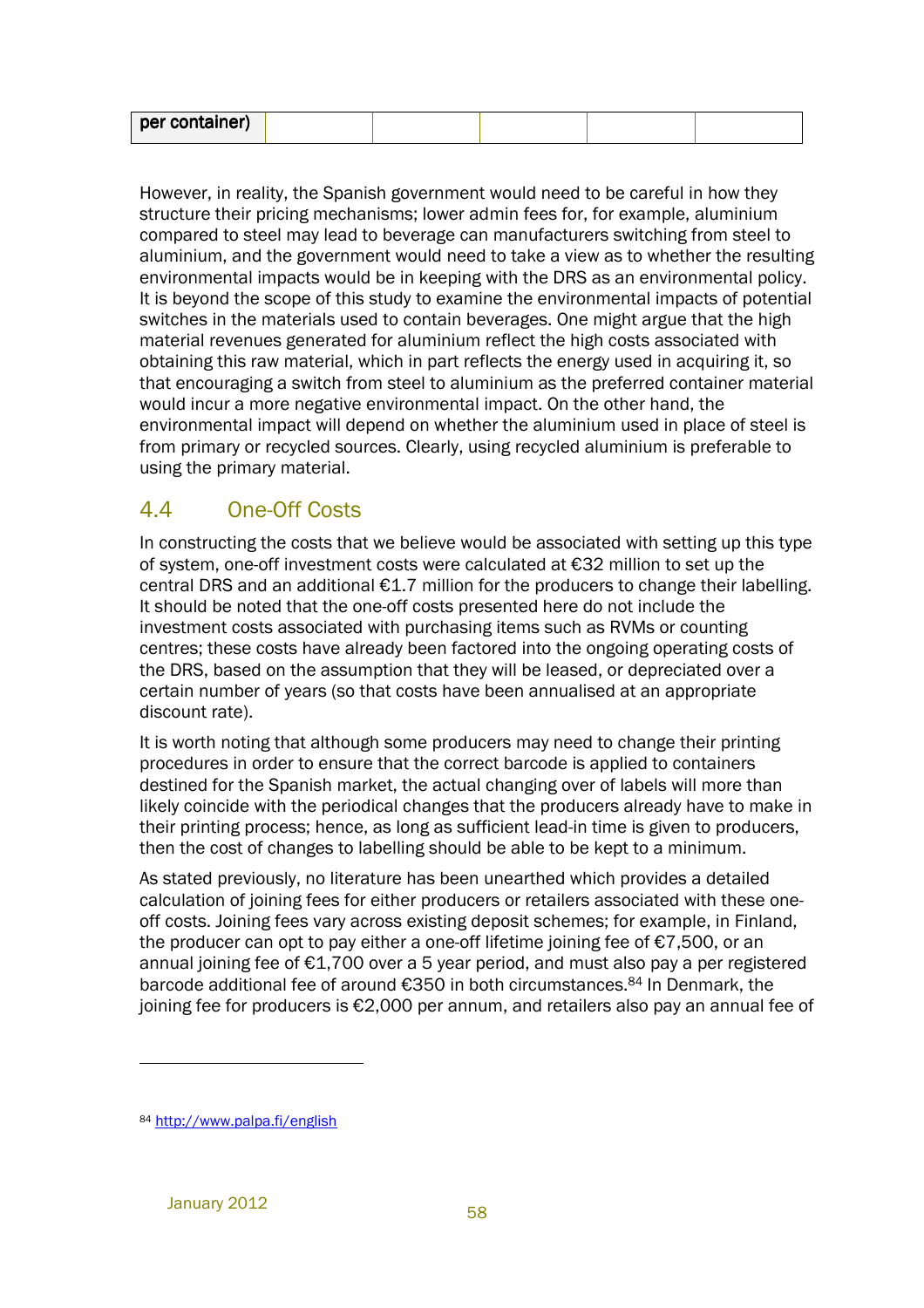€550 to make them eligible to receive handling fee payments.85 In Germany, an annual fee is paid which varies according to the number of containers a particular producer sells, plus a one-off registration fee for every new barcode entered into the system that also varies according to the volume of a particular product/barcode that is placed onto the market.

For the purposes of this high level modelling, we have not attempted to split the oneoff costs into joining fees per producer or per retailer. A number of key decisions would require further consideration beyond this study in order to determine how the one-off costs of the system would be covered, including the following:

- $\triangleright$  Should both the producer and the retailer be charged a joining fee?
- If so, how should the one-off costs of the central system be split between the producer and the retailer?
- $\triangleright$  Should the fee be a one-off membership, or an ongoing annual fee?
- $\triangleright$  Should a per product fee be charged on top of a more general fee in order to reflect the size of producer/ retail outlet?

Arguably, the system should adopt an approach that most closely reflects the way in which costs are actually incurred.

## 4.5 Cross Border Issues – Private Trade in Alcohol bringing Non-Deposit Containers into Spain

We note this issue because a) the scale of cross border trade is potentially significant and b) it could be claimed by opponents of deposit systems to be a critical issue.

The key driver of cross-border purchases of beverages is the relative price of beverages. This price may fluctuate from region to region based upon local conditions, but the three most significant factors affecting relative pricing between countries are 1) exchange rate movements (affecting differentials over the shortterm); 2) excise duty on alcohol; and 3) differing VAT rates on beverages.

It is clearly possible that, notwithstanding the fact that the deposit is a temporary payment (and is returned when the can is returned) that some consumers might perceive it as more beneficial to shop in other countries, such as Portugal or France to obtain cheaper beverages. PRO-Europe claims:

*"Consumers tend to try to avoid paying deposits by shifting to deposit free products. This includes shopping in stores across borders where mandatory deposits are not applied. Consequently, retailers in the border region are faced with tremendous loses due to 'customer migration'."* 

*Source: PRO-EUROPE Position Paper Mandatory Deposit Systems.<sup>86</sup>*

 $\overline{a}$ 



<sup>85</sup> http://www.dansk-retursystem.dk/content/

<sup>86</sup> Pro-Europe (n/a) *PRO EUROPE Comments on: Mandatory Deposit Systems for One-Way Packaging*, http://www.pro-e.org/files/08-11\_Position\_Paper\_Mandatory\_Deposit\_RBV01.pdf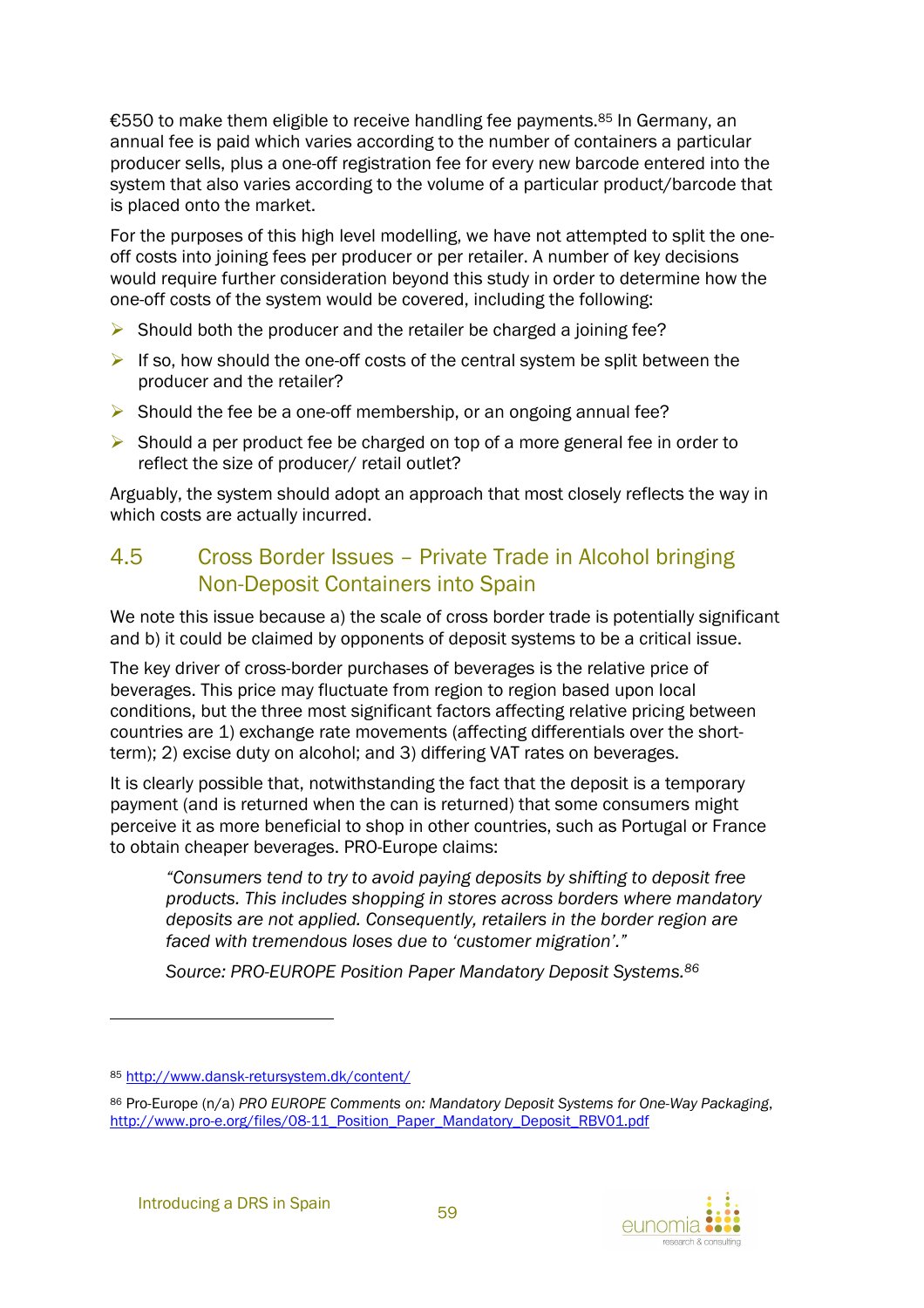There is no strong evidence to support this, other than the case of the border shopping areas at the German / Danish border. Here, a specific exemption from applying German deposits was given to some companies to allow a long-standing border shopping trade to continue, which reflected the differing levels of excise duty applied to alcohol in Germany (low duty) and in Denmark (high duty). Hence, even though both Germany and Denmark operate DRSs, Danes (and Swedes) cross over to Germany to take advantage of the much lower excise duties on alcohol which prevail in Germany.

If consumers know that they have a convenient means to return their containers, it seems unlikely that they would inconvenience themselves so much as to drive across borders to avoid paying a one-off deposit which they know they can be refunded. What drives border trade is the differentials in duties that are reflected in genuine (i.e. excluding deposit) price differentials across borders. Although it might appear that Danes shop in Germany because there is no deposit at border shops, the reality is that the cross border shopping is driven by large excise duty differentials, not the existence (or otherwise) of a deposit. Indeed, the exemption from the deposit in the German border shops was agreed precisely so as to allow an already existing border trade to continue.

Table 4-6Table 4-6 illustrates that the price differential for alcohol beverages between Spain, Portugal and France is much lower than that experienced across the German-Danish border. As discussed above, given that excise duty differentials appear to drive the majority of cross-border trade, it would therefore seem unlikely that a major cross-border trade exists, still less, that one would be generated by the introduction of a DRS in Spain. Indeed, given the price differentials below, it seems more likely that the flow of beverages is from Spain to Portugal and France rather than the other way round. It is possible that if some consumers make trips to Spain to purchase beverages, the payment of a deposit which cannot be refunded in the country of consumption may discourage some existing buyers from purchasing beverages in Spain. This effect is likely to be extremely small, however, reflecting the likely limited extent of cross-border purchases at present.

| Country  | <b>Alcohol Price Index</b> |
|----------|----------------------------|
| Spain    | 81                         |
| France   | 91                         |
| Portugal | 99                         |
| Germany  | 82                         |
| Denmark  | 128                        |
| Sweden   | 145                        |

Table 4-6: Alcohol Price Index Values across 6 EU Member States

*Source: Borchert, E. and Reinecke, S. (2007) Eating, drinking, smoking - comparative price levels in 37 European countries for 2006, Report for Eurostat, 12 July 2007,*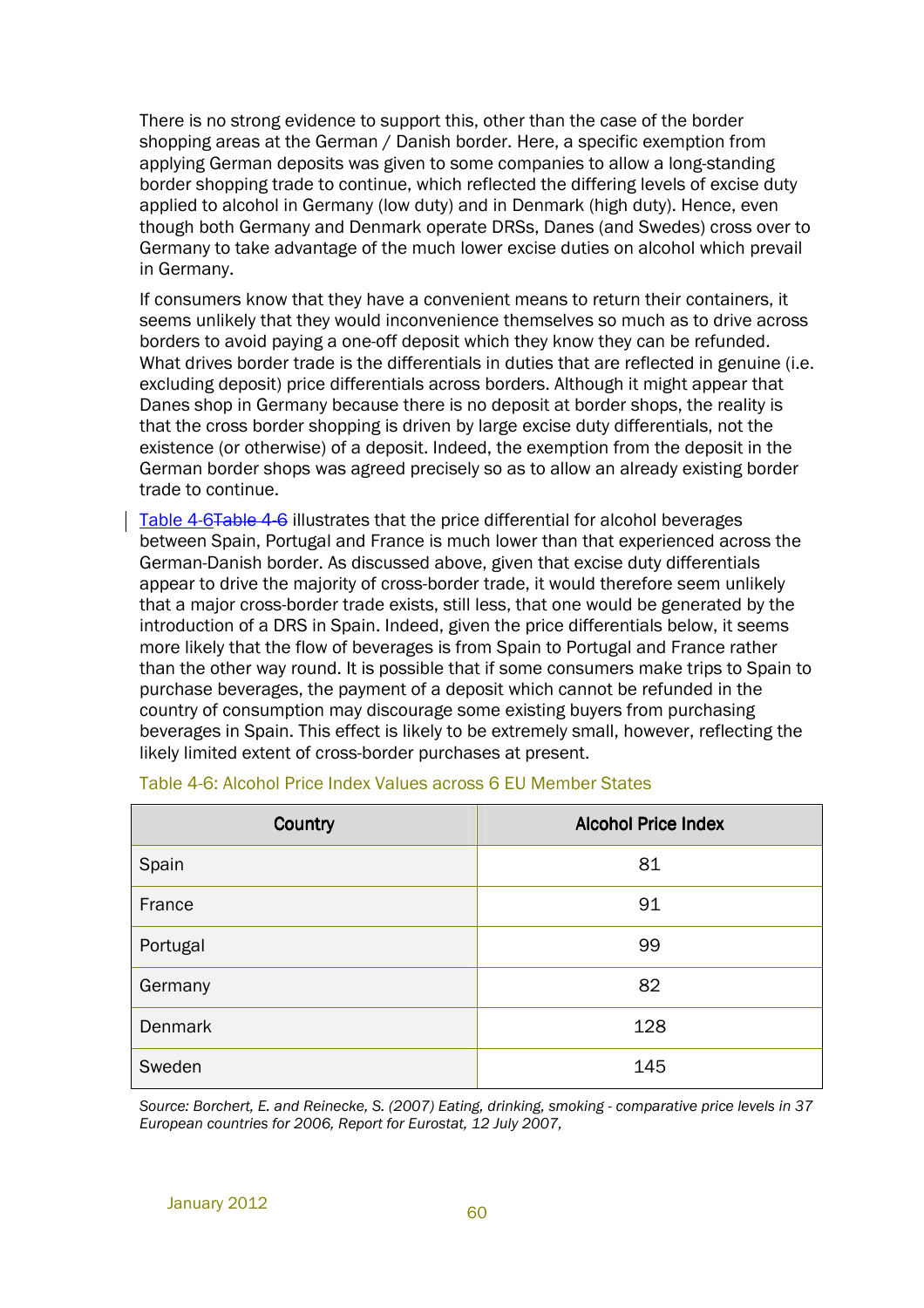*http://epp.eurostat.ec.europa.eu/cache/ITY\_OFFPUB/KS-SF-07-090/EN/KS-SF-07-090-EN.PDF; Karlson T. and Osterberg E. (2009) ibid.; Brewers of Europe (2011) ibid*.

Regarding beverages from other countries, automated counting machines can be made to accept containers from outside the DRS, without returning the deposit, to ensure that consumers can still return and recycle their containers.87 In addition, consumers could also place these containers in the existing bring site collection system, which we have assumed will continue to be used alongside the DRS. Clearly no deposit would be paid back to the consumer, and no admin fee would be paid by, for example, the Portguese producer, but the central system would benefit from the sale of the material. This would be especially beneficial in the case of aluminium cans (which appears to be the material which is most often used to package beverages which are traded across borders).

<sup>87</sup> This already occurs in the Finnish DRS (Palpa), which has been designed to accept Estonian cans without issuing the deposit back to the consumer.



 $\overline{a}$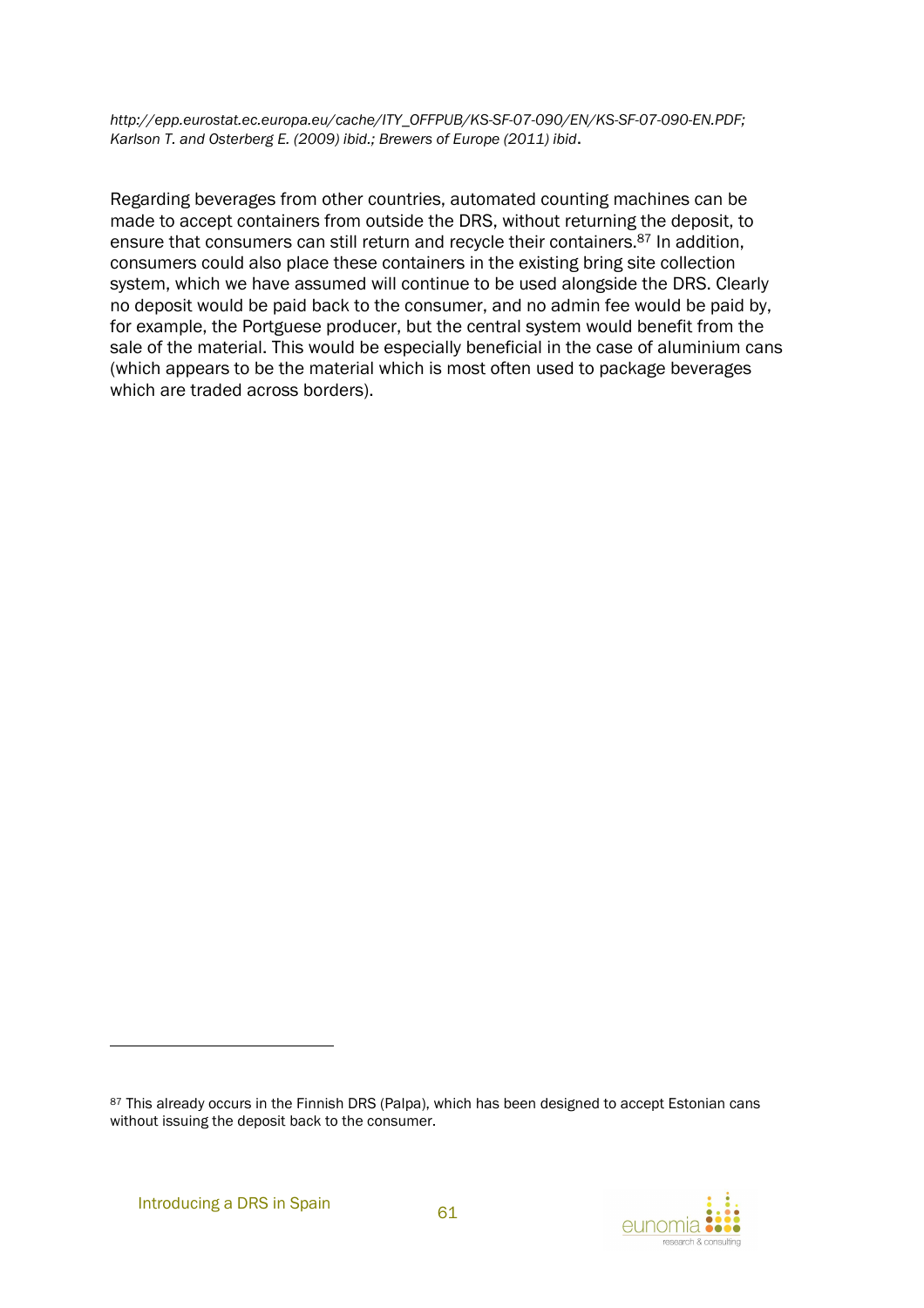## 5.0 Summary and Conclusions

In this report we have investigated the financial consequences of the introduction of a deposit refund system (DRS) across Spain. The report has detailed the net costs associated with the introduction of the DRS, as well as the reduction in costs associated with fewer containers having to be collected through existing collection routes. The report comes at a time when Spain is reviewing its current waste policy, with the new Law on Waste and Contaminated Land, approved by Parliament on 14th July 2011, explicitly including the possibility of the introduction of a DRS for one-way (non-refillable) beverage containers.

In particular, this study has examined:

- 1) The net cost effect to producers from the costs they would bear in the DRS compared with the reduction in payments they would need to make for the existing producer responsibility system;
- 2) The financial impacts on the retailers;
- 3) The economic benefits to local authority budgets of removing their need to collect deposit-bearing packaging; and
- 4) The potential cost to the consumer.

In modelling a potential deposit refund model for Spain, we were able to examine closely the costs and revenues that might be involved in the implementation of a DRS. Based on existing examples, we calculated that a deposit of €0.20 would achieve a return rate in the region of 89% for the glass bottles, cans, PET bottles and cartons that we included in the DRS.

The majority of the cost calculations for the system centred firstly on how retailers would take back the returned containers (automatic machine or manual) and the associated compensation that they would thus require, and secondly on the subsequent collection, counting and transport of those containers to re-processors. Hence a significant part of the modelling was based on building up a picture of the retail landscape across Spain. Ongoing administration costs for the system were also factored into the modelling.

The costs of the DRS (the handling fee payments to the retailers, the costs of the DRS logistics and the administration costs of the central system) are partially offset by the materials income received for the material collected through the DRS and partially by the unclaimed deposits that are forfeited by the consumers that choose not to return their containers into the DRS. The remaining balance of costs for the DRS is met by producers in the form of an administration fee per container placed on the market. The ongoing cost to the producers for the running of the DRS was calculated at  $E$ 243 million per annum, which equates to €0.013 per container placed on the Spanish market.

The figures given above do not, however, tell the whole story with regards to the overall financial impact from the introduction of a DRS in Spain. Whilst additional cost would be incurred in setting up and delivering the collection logistics for the DRS, the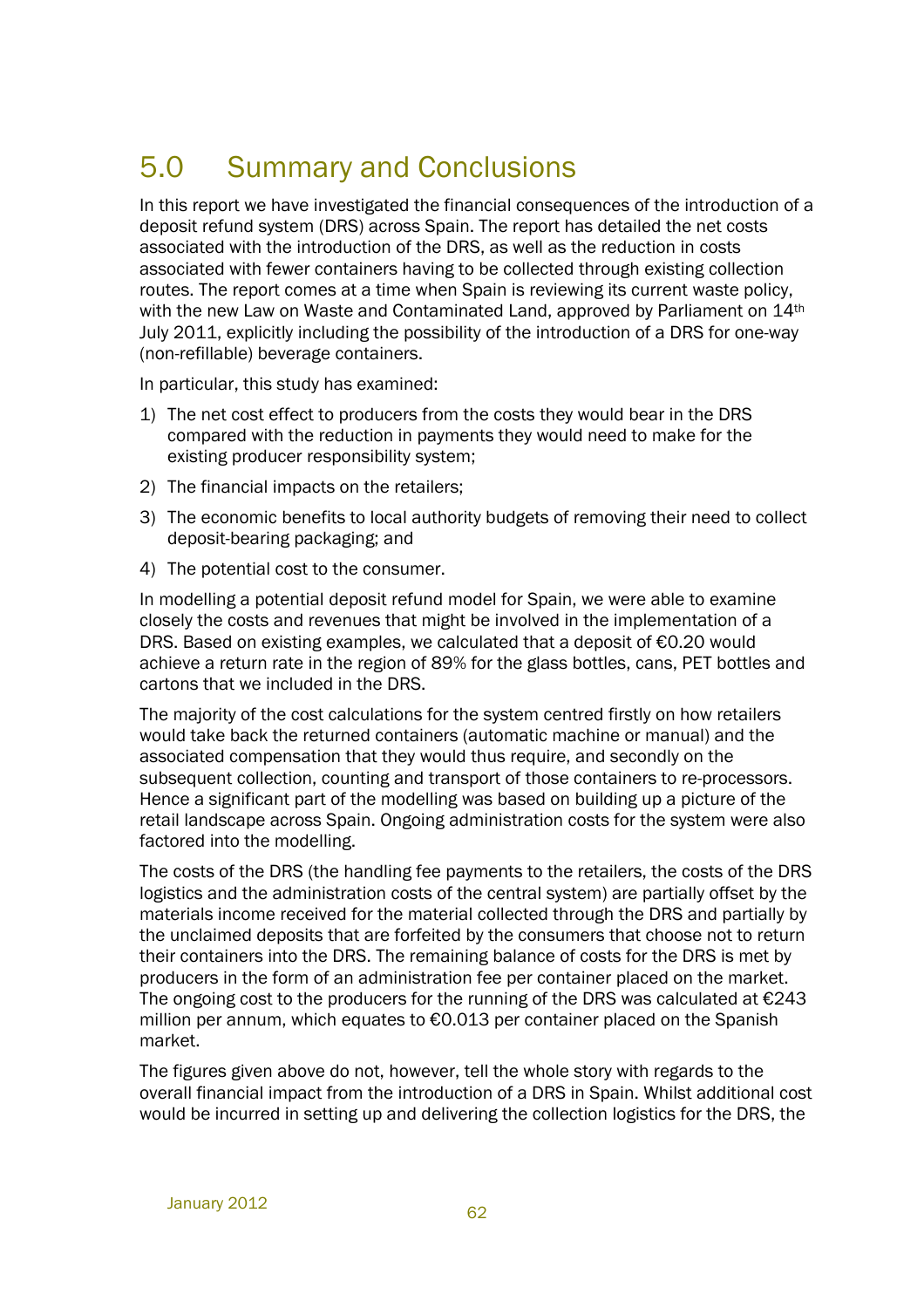majority of the deposit-bearing containers would no longer be collected through the existing household and non-household collection systems, thereby resulting in financial savings for those systems. Therefore, one of the key components of this study was the *inclusion* of all relevant costs, most importantly the change in costs (and associated savings) from household bring site collection systems.

The net overall financial impact of the introduction of a DRS was determined as follows:

- 1) There is a net annual cost to producers of €120 million (€0.007 per container placed on the market). This cost reflects the balance of producer admin fees payable into the DRS and the reduction in payments producers would need to make for the existing producer responsibility system;
- 2) The cost to the retailer of handling and processing the returned DRS containers is fully reimbursed by the handling fees that are paid to the retailer by the central system on a per container returned basis (the average handling fee was calculated at €0.04 per container returned). Hence there is no net financial impact on the retailers;
- 3) The total savings to the municipality/taxpayer amount to between  $\epsilon$ 57 million per annum and €93 million per annum (depending on the assumed cost of disposal). The savings result from a reduction in collection and disposal costs associated with existing residual waste bring site systems, street sweeping and litter bin emptying and from puntos limpios. No savings were attributed to the municipality/taxpayer for the existing packaging bring site collection systems, as it was assumed that any reduction in packaging bring site collection costs for the municipality would be counterbalanced by a matching reduction in Green Dot scheme payments to the municipality. In reality, if the payments currently made by the Green Dot schemes do not fully cover the collection costs (for example, if the municipality chooses to collect the bins more frequency that was assumed in the calculations undertaken by the PROs to determine the fees payable to the municipalities), further savings may be available to those shown here;
- 4) Total savings to businesses that currently pay for commercial waste collections amounts to between €11 million per annum and €15 million per annum (depending on the assumed cost of disposal); and
- 5) At an overall 89% return rate, the cost to the consumer would be  $\epsilon$ 385 million per annum, paid by those consumers that choose not to return their container to the DRS and who thus forfeit their deposit.

The overall financial impact resulting from the introduction of a DRS in Spain is a net cost of between €398 million and €438 million per annum (depending on the cost of disposal). The overall cost of collecting packaging is shifted specifically onto producers and consumers rather than being paid for by the population as a whole through municipality collection and disposal.

In terms of improved recycling performance, the introduction of a DRS is projected to lead to an increase in the separately collected recycling of DRS-targeted packaging of 59 percentage points (from 33.7% to 92.5%), an increase of 18 percentage points (from 33.7% to 51.4%) in the overall separately collected recycling of metals, plastics